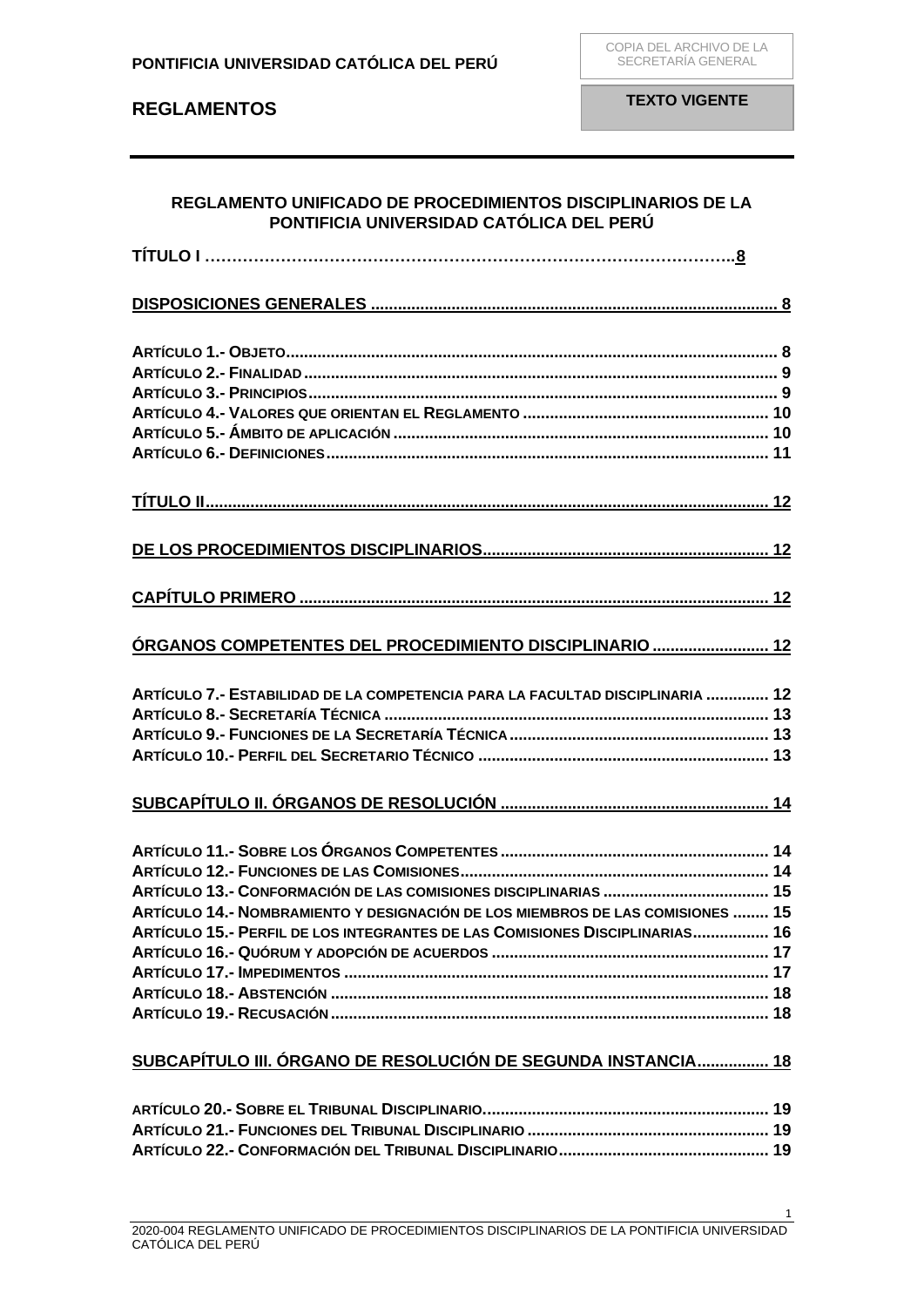**TEXTO VIGENTE**

| ARTÍCULO 23.- NOMBRAMIENTO Y DESIGNACIÓN DE LOS MIEMBROS DEL TRIBUNAL |  |
|-----------------------------------------------------------------------|--|
|                                                                       |  |
|                                                                       |  |
|                                                                       |  |
|                                                                       |  |
|                                                                       |  |
|                                                                       |  |
|                                                                       |  |
|                                                                       |  |
|                                                                       |  |
| RÉGIMEN GENERAL DE FALTAS Y SANCIONES DISCIPLINARIAS  22              |  |
|                                                                       |  |
|                                                                       |  |
|                                                                       |  |
|                                                                       |  |
|                                                                       |  |
|                                                                       |  |
|                                                                       |  |
|                                                                       |  |
|                                                                       |  |
|                                                                       |  |
|                                                                       |  |
|                                                                       |  |
|                                                                       |  |
|                                                                       |  |
|                                                                       |  |
|                                                                       |  |
|                                                                       |  |
|                                                                       |  |
|                                                                       |  |
|                                                                       |  |
|                                                                       |  |
|                                                                       |  |
| ARTÍCULO 37.- ENTREGA DE NOTIFICACIONES Y COMUNICACIONES  24          |  |
|                                                                       |  |
|                                                                       |  |
|                                                                       |  |
|                                                                       |  |
|                                                                       |  |
|                                                                       |  |
|                                                                       |  |
|                                                                       |  |
|                                                                       |  |
|                                                                       |  |
|                                                                       |  |
|                                                                       |  |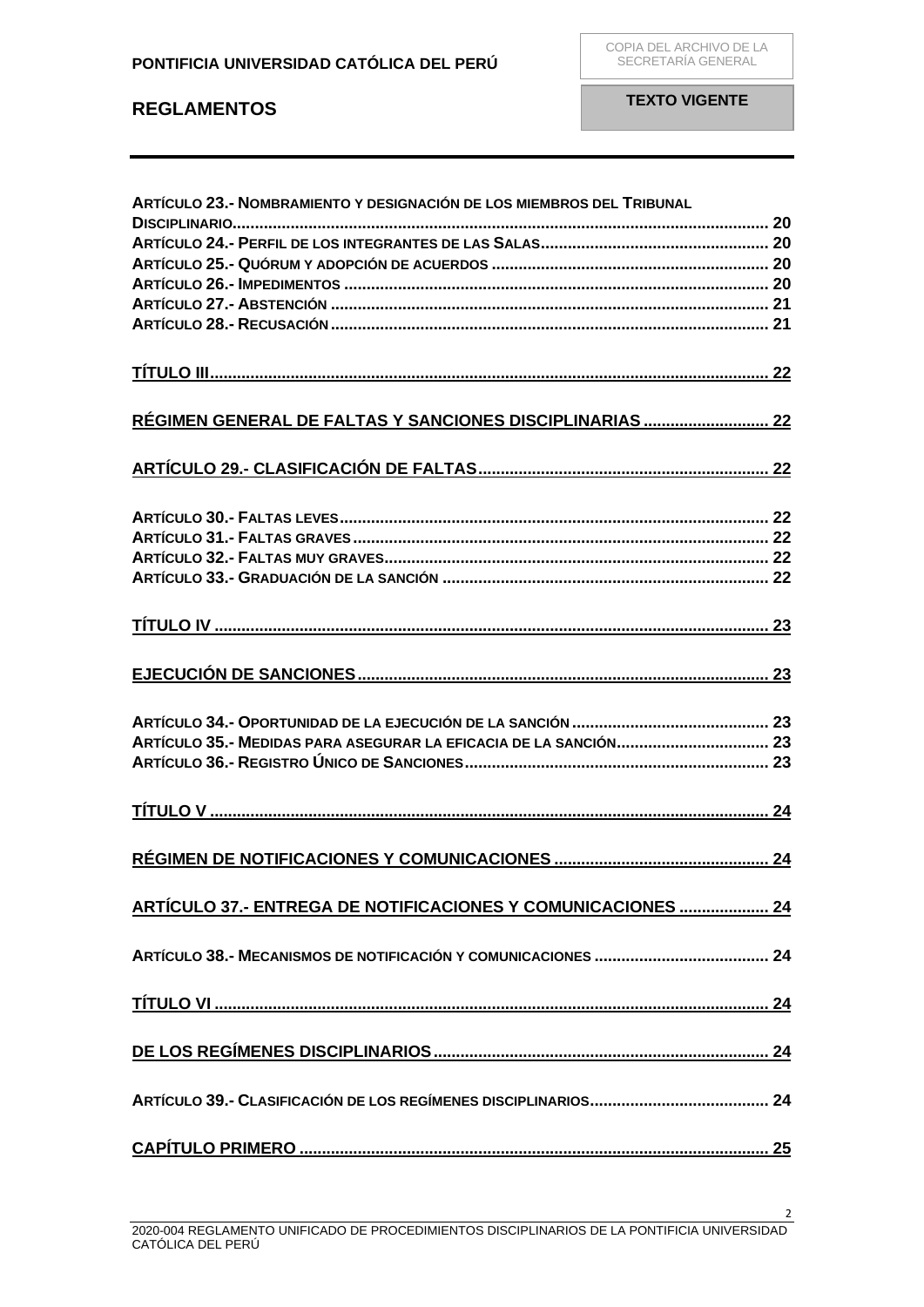| ARTÍCULO 43.- CARACTERÍSTICAS DEL PROCEDIMIENTO DISCIPLINARIO  26             |  |
|-------------------------------------------------------------------------------|--|
|                                                                               |  |
|                                                                               |  |
|                                                                               |  |
|                                                                               |  |
|                                                                               |  |
|                                                                               |  |
|                                                                               |  |
|                                                                               |  |
|                                                                               |  |
|                                                                               |  |
|                                                                               |  |
|                                                                               |  |
|                                                                               |  |
|                                                                               |  |
| ARTÍCULO 56.- ÓRGANOS DE APOYO DEL PROCEDIMIENTO DISCIPLINARIO  30            |  |
|                                                                               |  |
|                                                                               |  |
| ARTÍCULO 58.- COMUNICACIÓN DEL INICIO DEL PROCEDIMIENTO DISCIPLINARIO  31     |  |
|                                                                               |  |
|                                                                               |  |
|                                                                               |  |
|                                                                               |  |
|                                                                               |  |
|                                                                               |  |
|                                                                               |  |
|                                                                               |  |
|                                                                               |  |
| ARTÍCULO 66.- NOTIFICACIÓN DEL INFORME FINAL DE INSTRUCCIÓN E INFORME ORAL 32 |  |
|                                                                               |  |
| ARTÍCULO 68.- NOTIFICACIÓN DE LA RESOLUCIÓN DE PRIMERA INSTANCIA 33           |  |
|                                                                               |  |
|                                                                               |  |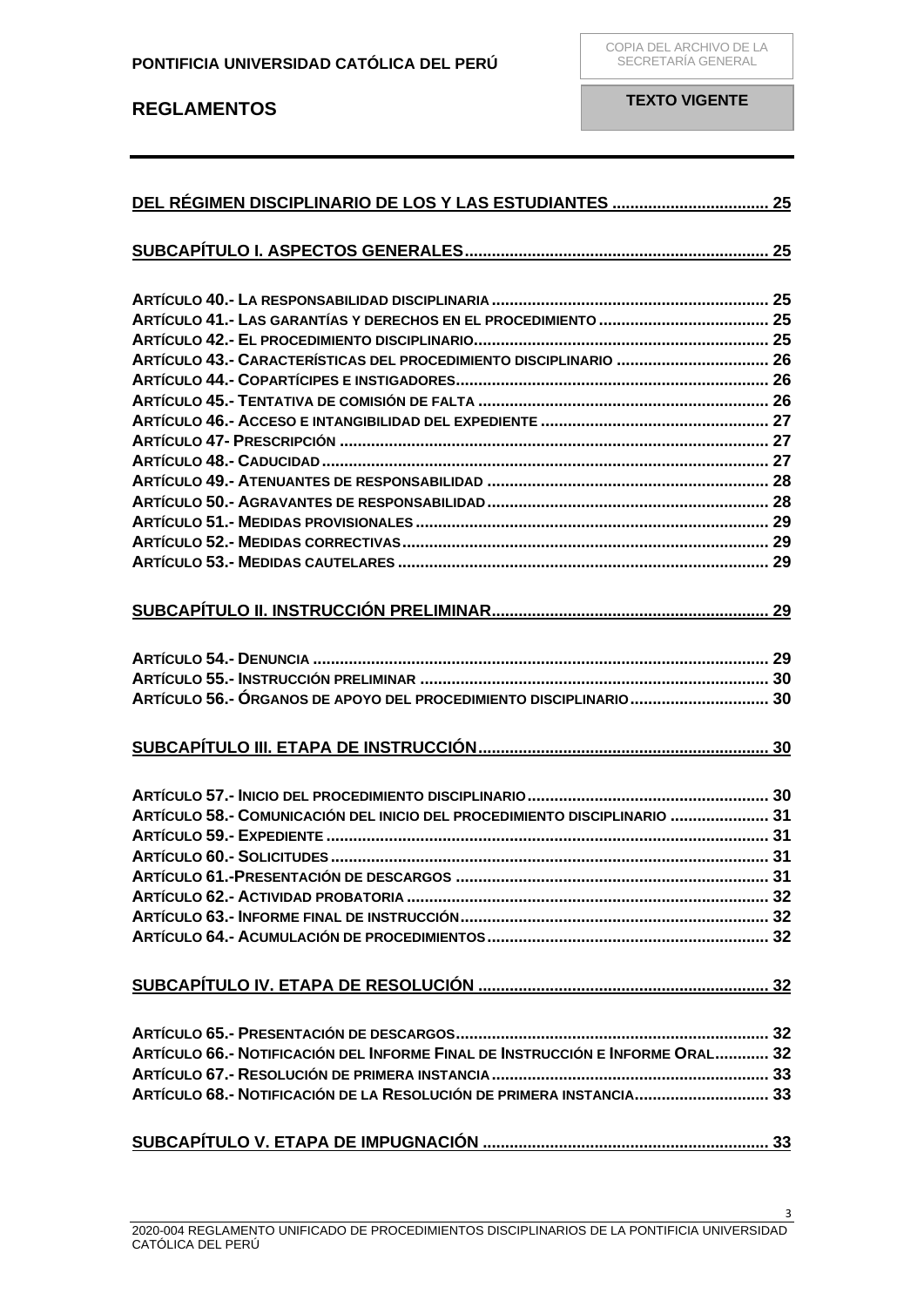| ARTÍCULO 78.- SUSPENSIÓN PREVENTIVA DE DERECHOS ACADÉMICOS Y LABORALES  35         |  |
|------------------------------------------------------------------------------------|--|
| ARTÍCULO 79.- COMPENSACIÓN CON MEDIDAS DE SUSPENSIÓN PREVENTIVA DE DERECHOS  35    |  |
|                                                                                    |  |
|                                                                                    |  |
|                                                                                    |  |
|                                                                                    |  |
|                                                                                    |  |
|                                                                                    |  |
|                                                                                    |  |
|                                                                                    |  |
|                                                                                    |  |
|                                                                                    |  |
| DEL RÉGIMEN DE PREVENCIÓN, PROTECCIÓN Y SANCIÓN CONTRA EL                          |  |
|                                                                                    |  |
|                                                                                    |  |
| SUBCAPÍTULO I. PRINCIPIOS, ENFOQUES, DEFINICIONES Y ACCIONES DE                    |  |
|                                                                                    |  |
|                                                                                    |  |
|                                                                                    |  |
|                                                                                    |  |
|                                                                                    |  |
| ARTÍCULO 86.- SOBRE LA CONFIGURACIÓN Y MANIFESTACIONES DEL HOSTIGAMIENTO SEXUAL 39 |  |
|                                                                                    |  |
|                                                                                    |  |
| ARTÍCULO 89.- VALORACIÓN DE LOS MEDIOS PROBATORIOS Y DECLARACIÓN DE LA VÍCTIMA 40  |  |
|                                                                                    |  |
| ARTÍCULO 91.- ACTUACIÓN EN CASOS DESVINCULACIÓN CON LA UNIVERSIDAD 40              |  |
|                                                                                    |  |

# **SUBCAPÍTULO II.- [REGLAS PARA EL PROCEDIMIENTO EN EL ÁMBITO EDUCATIVO](#page-40-2)**

**ARTÍCULO 93.- C[OLABORACIÓN CON OTRAS UNIVERSIDADES O INSTITUCIONES](#page-40-0) ....................... 41 ARTÍCULO 94.- FALTAS Y SANCIONES[.....................................................................................](#page-40-1) 41**

**[..............................................................................................................................................](#page-40-2) 41**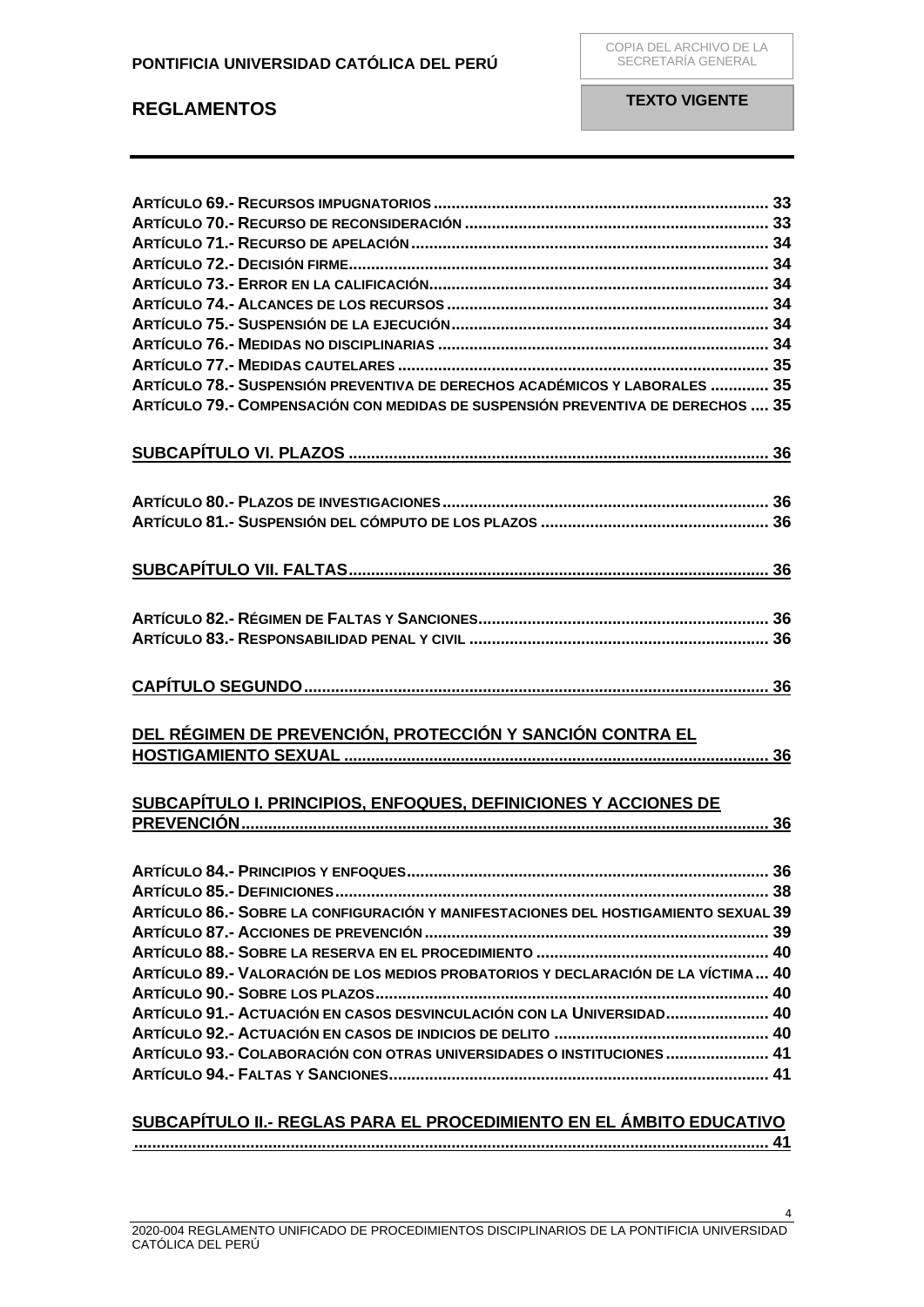CATÓLICA DEL PERÚ

| ARTÍCULO 95.- ESTABILIDAD DE LA COMPETENCIA PARA LA FACULTAD DISCIPLINARIA  41                                                                               |   |
|--------------------------------------------------------------------------------------------------------------------------------------------------------------|---|
| SUBCAPÍTULO III. ÓRGANOS DE PRECALIFICACIÓN Y DE INSTRUCCIÓN  41                                                                                             |   |
| ARTÍCULO 96.- EL COMITÉ DE INTERVENCIÓN FRENTE AL HOSTIGAMIENTO SEXUAL  41<br>ARTÍCULO 97.- FUNCIONES DEL COMITÉ FRENTE AL HOSTIGAMIENTO SEXUAL EN EL ÁMBITO |   |
|                                                                                                                                                              |   |
| ARTÍCULO 98.- COMPOSICIÓN DEL COMITÉ DE INTERVENCIÓN FRENTE AL HOSTIGAMIENTO                                                                                 |   |
| ARTÍCULO 99.- NOMBRAMIENTO DE LOS MIEMBROS DEL COMITÉ DE INTERVENCIÓN FRENTE AL                                                                              |   |
|                                                                                                                                                              |   |
| ARTÍCULO 101.- FUNCIONES DE LA SECRETARÍA TÉCNICA EN LOS CASOS DE HOSTIGAMIENTO                                                                              |   |
|                                                                                                                                                              |   |
| SUBCAPÍTULO IV. ÓRGANOS DE RESOLUCIÓN DE PRIMERA INSTANCIA  43                                                                                               |   |
|                                                                                                                                                              |   |
|                                                                                                                                                              |   |
|                                                                                                                                                              |   |
|                                                                                                                                                              |   |
| SUBCAPÍTULO V. SOBRE EL ÓRGANO DE RESOLUCIÓN DE SEGUNDA INSTANCIA                                                                                            |   |
|                                                                                                                                                              |   |
| ARTÍCULO 105.- SOBRE EL ÓRGANO DE RESOLUCIÓN DE SEGUNDA INSTANCIA  45                                                                                        |   |
|                                                                                                                                                              |   |
|                                                                                                                                                              |   |
|                                                                                                                                                              |   |
|                                                                                                                                                              |   |
| ARTÍCULO 109.- SOBRE LA SUSTITUCIÓN O AMPLIACIÓN DE LAS MEDIDAS DE PROTECCIÓN 46                                                                             |   |
|                                                                                                                                                              |   |
|                                                                                                                                                              |   |
|                                                                                                                                                              |   |
|                                                                                                                                                              |   |
| ARTÍCULO 114.- DE LA IMPUGNACIÓN DE LA RESOLUCIÓN DEL CONSEJO DE FACULTAD 48                                                                                 |   |
|                                                                                                                                                              |   |
| DEL RÉGIMEN DISCIPLINARIO DEL PERSONAL DOCENTE Y PRE-DOCENTE  49                                                                                             |   |
|                                                                                                                                                              |   |
|                                                                                                                                                              |   |
|                                                                                                                                                              |   |
|                                                                                                                                                              |   |
| 2020-004 REGLAMENTO UNIFICADO DE PROCEDIMIENTOS DISCIPLINARIOS DE LA PONTIFICIA UNIVERSIDAD                                                                  | 5 |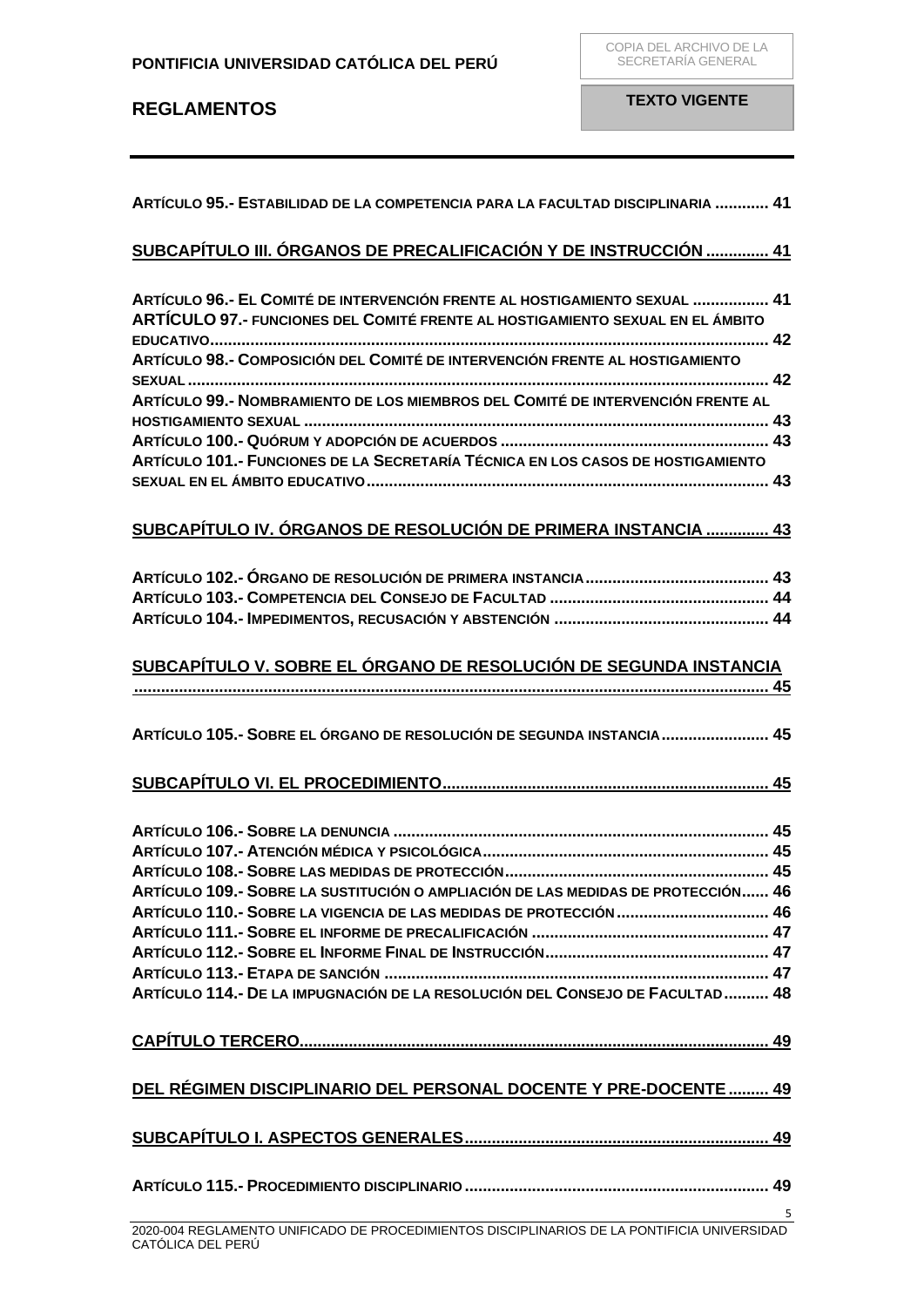CATÓLICA DEL PERÚ

| ARTÍCULO 121.- COMUNICACIÓN DEL INICIO DEL PROCEDIMIENTO DISCIPLINARIO  53                  |   |
|---------------------------------------------------------------------------------------------|---|
|                                                                                             |   |
|                                                                                             |   |
|                                                                                             |   |
|                                                                                             |   |
|                                                                                             |   |
|                                                                                             |   |
|                                                                                             |   |
|                                                                                             |   |
|                                                                                             |   |
|                                                                                             |   |
|                                                                                             |   |
|                                                                                             |   |
|                                                                                             |   |
|                                                                                             |   |
| ARTÍCULO 126.- COMUNICACIÓN DE LAS SANCIONES A LOS ÓRGANOS DE GOBIERNO DE LA                |   |
|                                                                                             |   |
|                                                                                             |   |
|                                                                                             |   |
|                                                                                             |   |
|                                                                                             |   |
|                                                                                             |   |
|                                                                                             |   |
|                                                                                             |   |
|                                                                                             |   |
|                                                                                             |   |
| ARTÍCULO 130.- COMUNICACIÓN DEL INICIO Y FIN DEL PROCEDIMIENTO DISCIPLINARIO  57            |   |
|                                                                                             |   |
|                                                                                             |   |
|                                                                                             |   |
|                                                                                             |   |
|                                                                                             |   |
| FALTAS APLICABLES A DOCENTES, PRE-DOCENTES Y AUTORIDADES  57                                |   |
|                                                                                             |   |
|                                                                                             |   |
|                                                                                             |   |
|                                                                                             |   |
|                                                                                             |   |
|                                                                                             |   |
|                                                                                             |   |
|                                                                                             |   |
|                                                                                             |   |
|                                                                                             |   |
|                                                                                             |   |
|                                                                                             |   |
|                                                                                             |   |
| 2020-004 REGLAMENTO UNIFICADO DE PROCEDIMIENTOS DISCIPLINARIOS DE LA PONTIFICIA UNIVERSIDAD | 6 |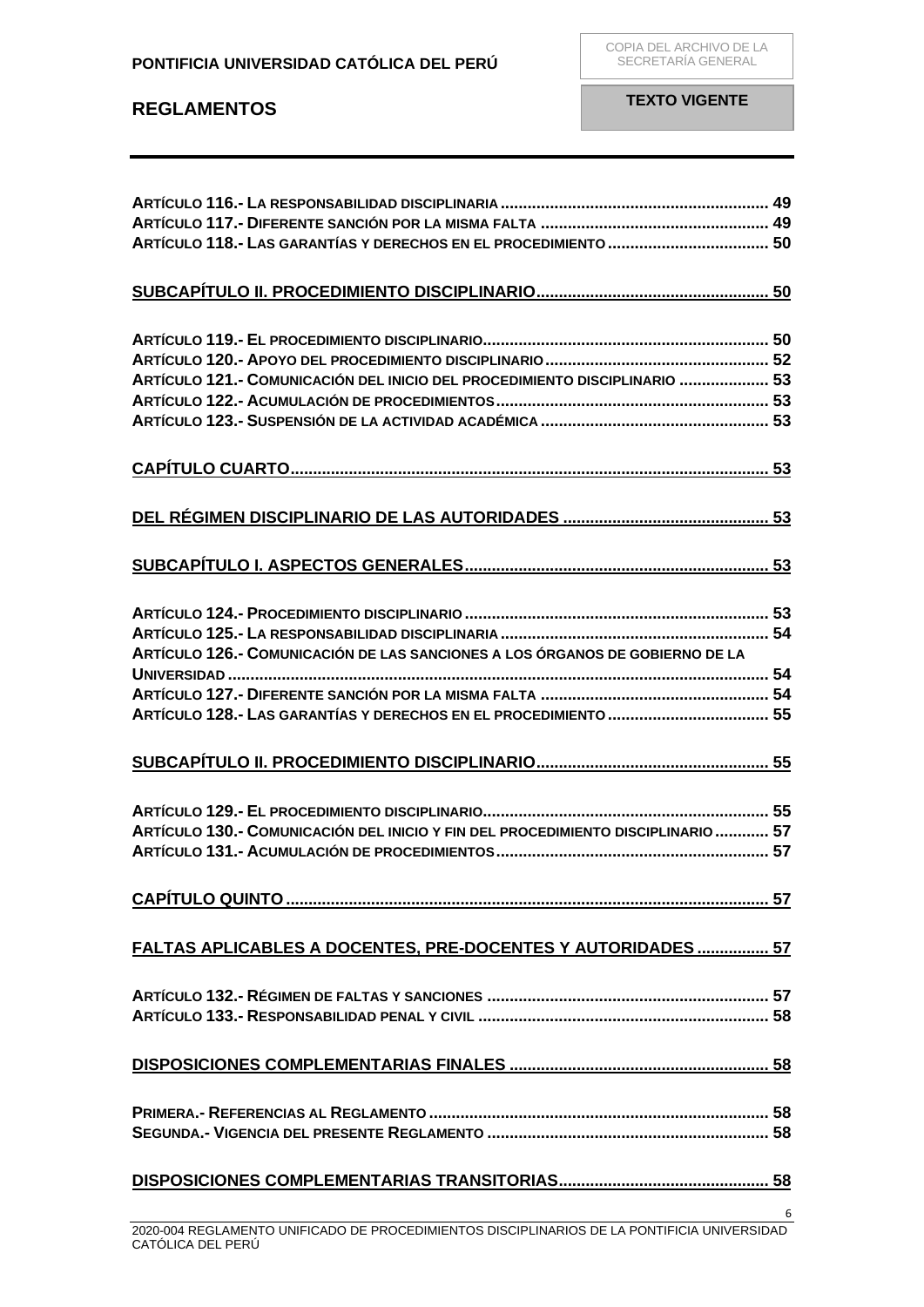**TEXTO VIGENTE**

| SEGUNDA.- PROCEDIMIENTOS EN CASOS DE HOSTIGAMIENTO SEXUAL ASUMIDOS POR LAS |  |
|----------------------------------------------------------------------------|--|
|                                                                            |  |
| TERCERA. - COMPETENCIA PARA RESOLVER LOS RECURSOS DE APELACIÓN  58         |  |
|                                                                            |  |
|                                                                            |  |
|                                                                            |  |
|                                                                            |  |
|                                                                            |  |
|                                                                            |  |
|                                                                            |  |
|                                                                            |  |
|                                                                            |  |
|                                                                            |  |
|                                                                            |  |
|                                                                            |  |
|                                                                            |  |
|                                                                            |  |
| <u>RÉGIMEN GENERAL DE FALTAS Y SANCIONES APLICABLES A LA COMUNIDAD</u>     |  |
|                                                                            |  |
|                                                                            |  |
|                                                                            |  |
|                                                                            |  |
|                                                                            |  |
| RÉGIMEN DE FALTAS Y SANCIONES APLICABLES A ESTUDIANTES 64                  |  |
|                                                                            |  |
|                                                                            |  |
|                                                                            |  |
|                                                                            |  |
|                                                                            |  |
| RÉGIMEN DE FALTAS Y SANCIONES APLICABLES POR HOSTIGAMIENTO SEXUAL          |  |
|                                                                            |  |
|                                                                            |  |
|                                                                            |  |
|                                                                            |  |
|                                                                            |  |
| RÉGIMEN DE FALTAS Y SANCIONES APLICABLE AL PERSONAL DOCENTE Y PRE-         |  |
|                                                                            |  |
|                                                                            |  |
|                                                                            |  |
|                                                                            |  |
|                                                                            |  |
| RÉGIMEN DE FALTAS Y SANCIONES APLICABLE A LAS AUTORIDADES 71               |  |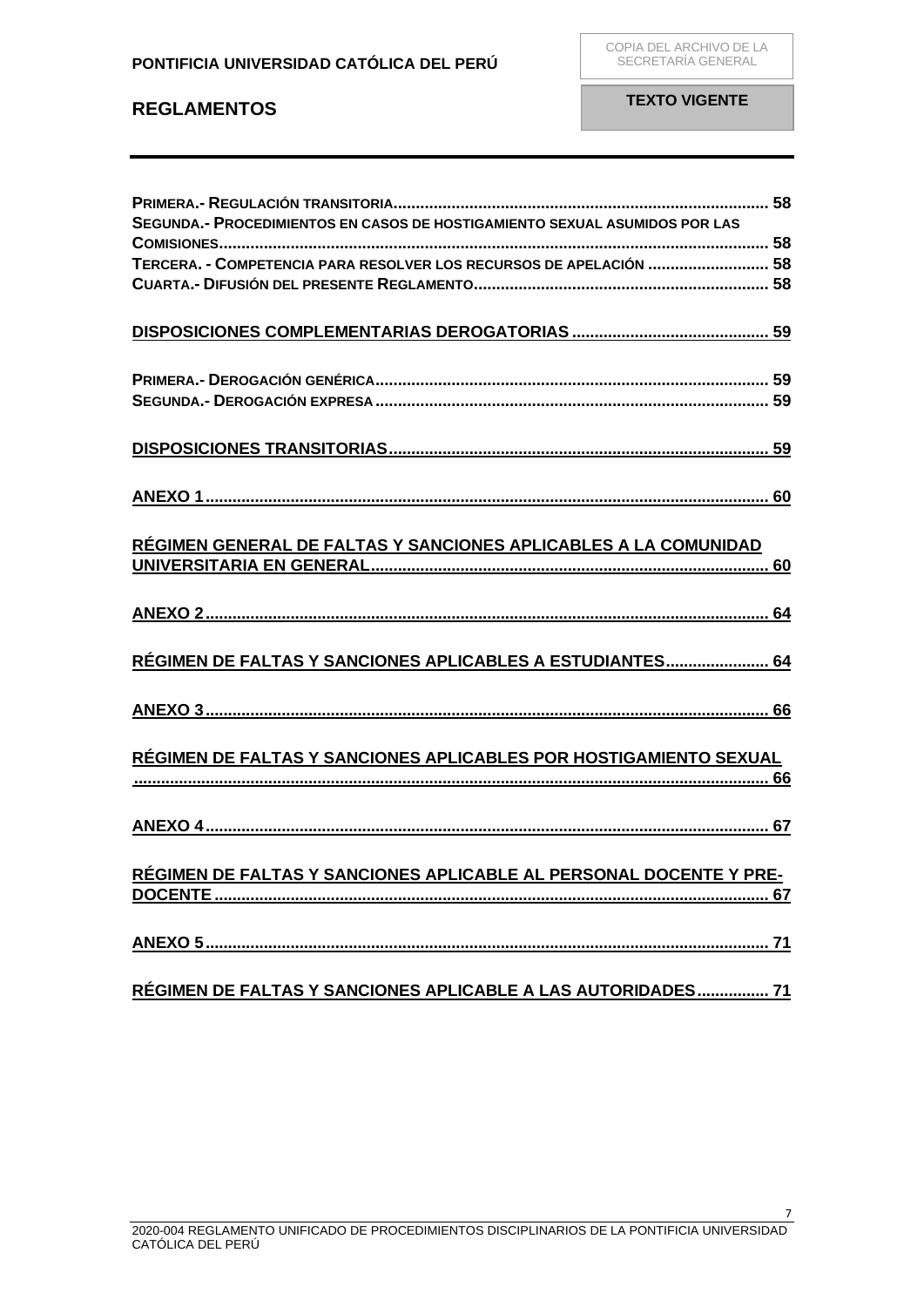COPIA DEL ARCHIVO DE LA SECRETARÍA GENERAL

**TEXTO VIGENTE**

## **REGLAMENTO UNIFICADO DE PROCEDIMIENTOS DISCIPLINARIOS DE LA PONTIFICIA UNIVERSIDAD CATÓLICA DEL PERÚ**

## **TÍTULO I DISPOSICIONES GENERALES**

<span id="page-7-2"></span><span id="page-7-1"></span><span id="page-7-0"></span>**Artículo 1.- Objeto**

El presente Reglamento tiene por objeto determinar el régimen de las sanciones y los procedimientos que se han de seguir frente a la comisión de las faltas a las que se refieren los anexos u otros dispositivos que resulten aplicables, en las que incurran los/las estudiantes, los/las docentes, los/las pre-docentes, al personal de apoyo a los/las docentes y las autoridades de la Pontificia Universidad Católica del Perú.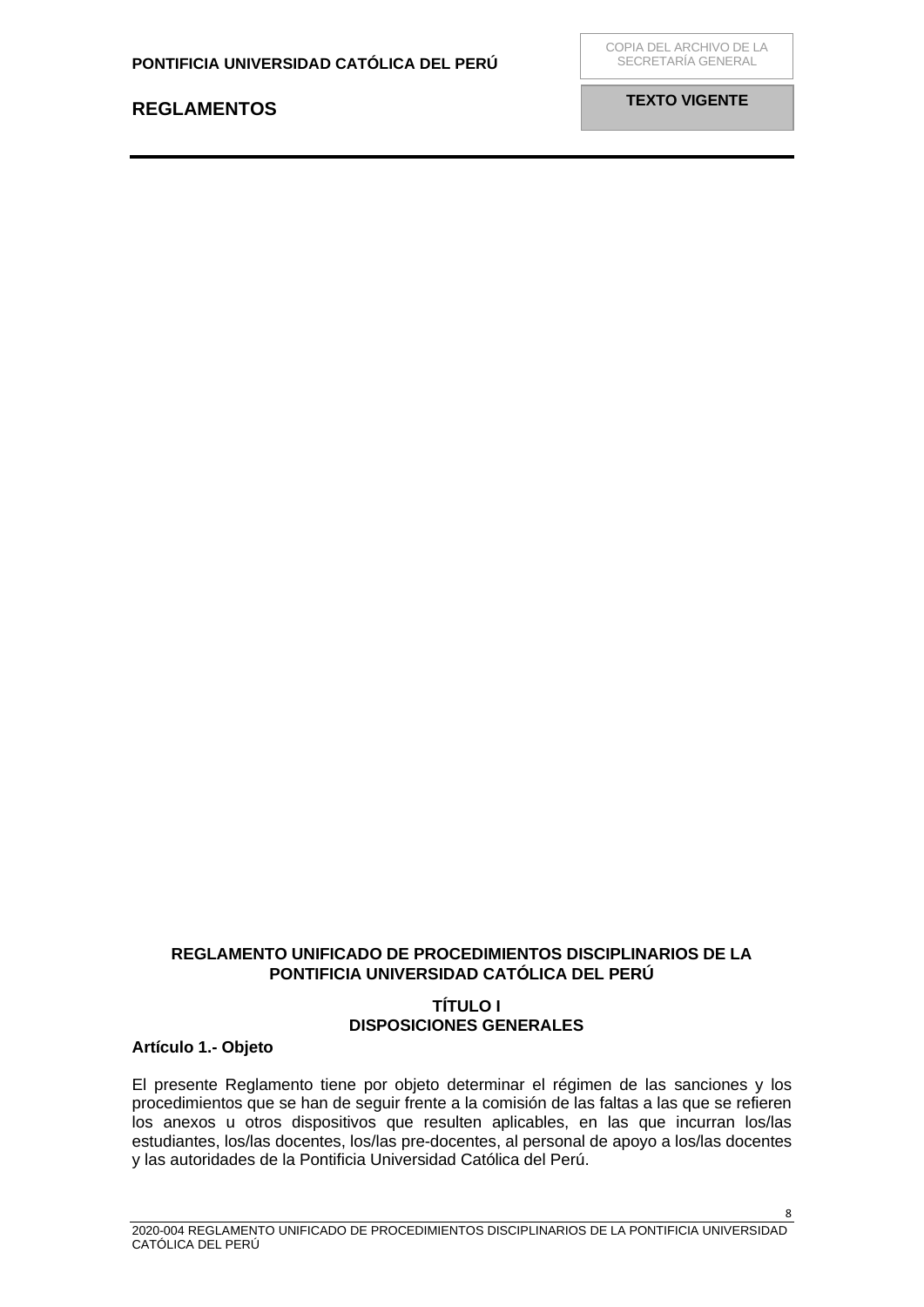Los/las estudiantes de las diplomaturas y otros programas que no conduzcan a la obtención de grados o títulos se regirán por las disposiciones del presente Reglamento.

## <span id="page-8-0"></span>**Artículo 2.- Finalidad**

La finalidad del presente Reglamento es fortalecer los valores morales y los principios educativos que inspiran la conducta de la comunidad universitaria de la Pontificia Universidad Católica del Perú, los que están contemplados en su Estatuto y en la normativa vigente.

## <span id="page-8-1"></span>**Artículo 3.- Principios**

**3.1.-** La potestad de los órganos competentes para imponer sanciones se rige por los siguientes principios:

**1.- Causalidad**: La responsabilidad debe recaer en quien realiza intencional o imprudentemente la conducta activa u omisiva constitutiva de falta.

**2.- Celeridad**: Se debe procurar que el procedimiento disciplinario se desarrolle con el mayor dinamismo posible, respetando los plazos y evitando actuaciones procesales que dificulten el desarrollo del procedimiento o que constituyan meros formalismos.

**3.- Concurso de faltas**: Cuando se incurre en más de una falta mediante una misma conducta, se aplicará la sanción prevista para la falta más grave.

**4.- Debido procedimiento**: El órgano sancionador aplicará las sanciones sujetándose al procedimiento establecido en el presente Reglamento, respetando los derechos fundamentales.

**5.- Inmediatez:** El órgano competente deberá iniciar el procedimiento disciplinario y resolver sobre la falta sancionable en un plazo razonable, atendiendo a los plazos establecidos en el presente Reglamento y a las particulares características del caso concreto.

**6.- Irretroactividad**: Son aplicables las disposiciones disciplinarias vigentes en el momento en que se incurra en la falta, salvo que las posteriores le sean más favorables.

**7.- Presunción de inocencia:** Los órganos competentes deben presumir que los investigados/as han actuado con apego a sus deberes mientras no cuenten con evidencia en contrario.

**8.- Proporcionalidad:** El órgano sancionador debe determinar las sanciones considerando la proporcionalidad entre la conducta sancionada y lo que se pretende proteger.

**9.- Razonabilidad:** El órgano sancionador debe determinar e individualizar la sanción teniendo en consideración, de corresponder, criterios tales como la existencia o no de intencionalidad, el perjuicio causado, la concurrencia de dos (2) o más faltas, las circunstancias de la comisión de la falta, entre otras consideraciones objetivamente atendibles.

**10.- Tipicidad**: Son sancionables disciplinariamente solo las faltas previstas en el presente Reglamento, y en otros instrumentos normativos que resulten aplicables.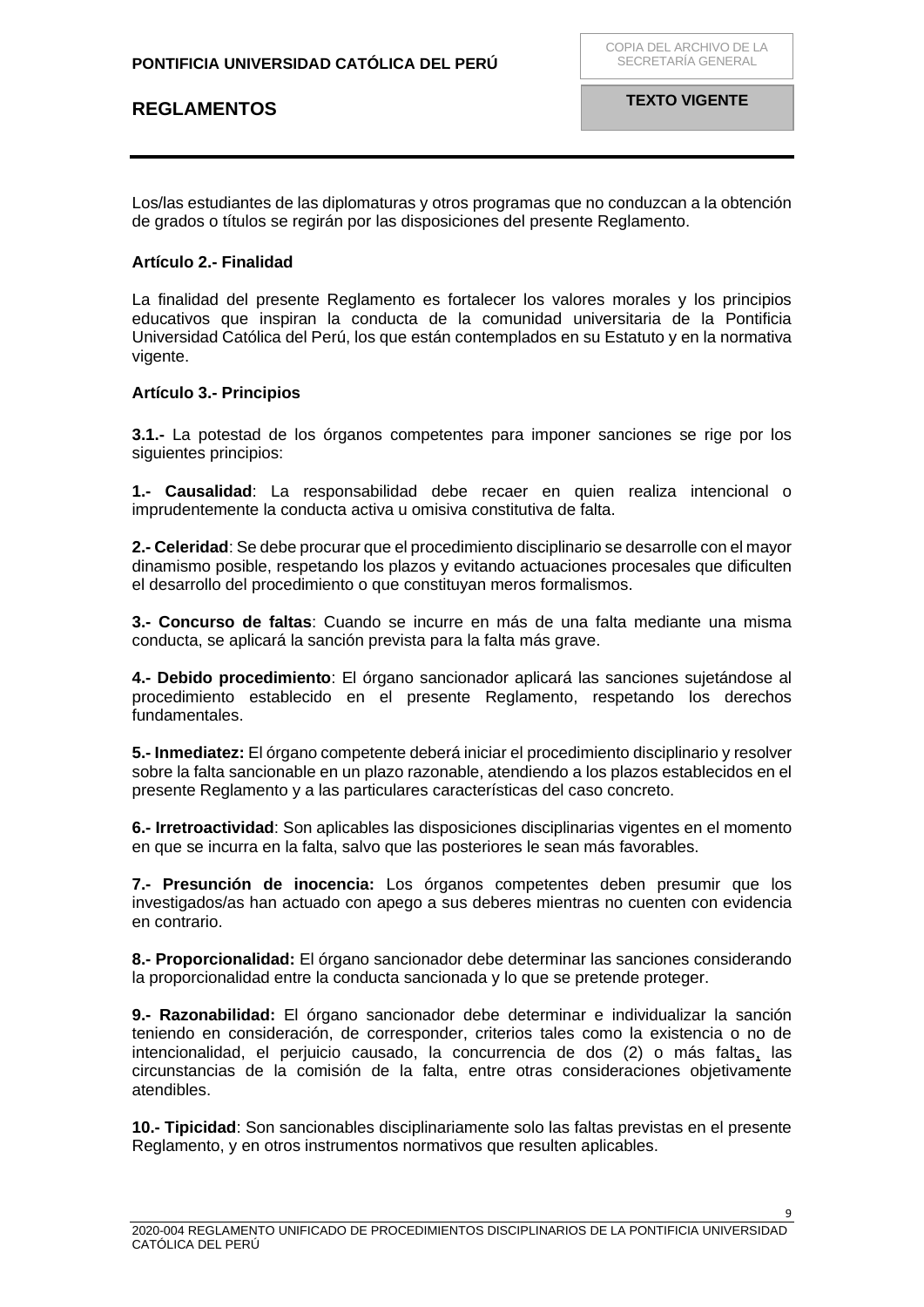**3.2.-** Sin perjuicio de los principios señalados en el numeral precedente, la potestad de los órganos competentes para investigar posibles faltas de carácter laboral e imponer sanciones a docentes, pre-docentes y autoridades se rige por los principios del Derecho Laboral; así como por aquellos otros que por la naturaleza de la relación que estas personas mantienen con la Universidad corresponda aplicar.

3.3.- Sin perjuicio de los principios señalados en el numeral 1 y 2 del presente artículo, cuando se trate de faltas relacionadas a violencia de género, los órganos competentes se rigen por los principios y enfoques a los que hace referencia el artículo 84° del presente reglamento.

## <span id="page-9-0"></span>**Artículo 4.- Valores que orientan el Reglamento**

Las normas previstas en el presente Reglamento se fundamentan en los principios y valores que inspiran a la Universidad, tales como el respeto de la dignidad de la persona, la honestidad, la búsqueda de la verdad y la justicia; todo ello enmarcado en una formación académica, humana y ética.

## <span id="page-9-1"></span>**Artículo 5.- Ámbito de aplicación**

El presente Reglamento se aplica en los siguientes ámbitos:

## **5.1.- Ámbito subjetivo del Reglamento**

**1.-** A los/las estudiantes de la Universidad, sean regulares o no, o que se encuentren bajo la modalidad presencial, semipresencial o a distancia.

Se incluye en este Reglamento a los/las estudiantes de las diplomaturas y otros programas que no conduzcan a la obtención de grados o títulos.

Además, se incluye al personal de apoyo a los docentes.

**2.-** A todo/a docente de la Universidad que tenga la calidad de ordinario/a, o contratado/a, o extraordinario, independientemente de su régimen de dedicación, del rol desempeñado, de que ejerza sus labores bajo la modalidad presencial, semipresencial o a distancia; o que ejerza sus labores con o sin contraprestación.

**3.-** A todo/a pre-docente de la Universidad, independientemente de su régimen de dedicación, del rol desempeñado y de que ejerza sus labores bajo la modalidad presencial, semipresencial o a distancia; o que ejerza sus labores ad honorem o a cambio de alguna contraprestación.

**4.-** A las autoridades que se reconocen en el ámbito del presente reglamento, independientemente de su modalidad de elección o designación.

## **5.2.- Ámbito objetivo del Reglamento**

**1.-** El presente Reglamento se aplica a las conductas sancionables cometidas dentro del campus universitario y los demás locales de la Pontificia Universidad Católica del Perú, o fuera de ellos cuando los hechos deriven directamente de la relación laboral o académica. También, se aplica en otros ámbitos cuando el infractor realice labores a partir de un encargo institucional, o realice una actividad utilizando el nombre de la Pontificia Universidad Católica del Perú para sacar un provecho propio o sin contar con la autorización respectiva.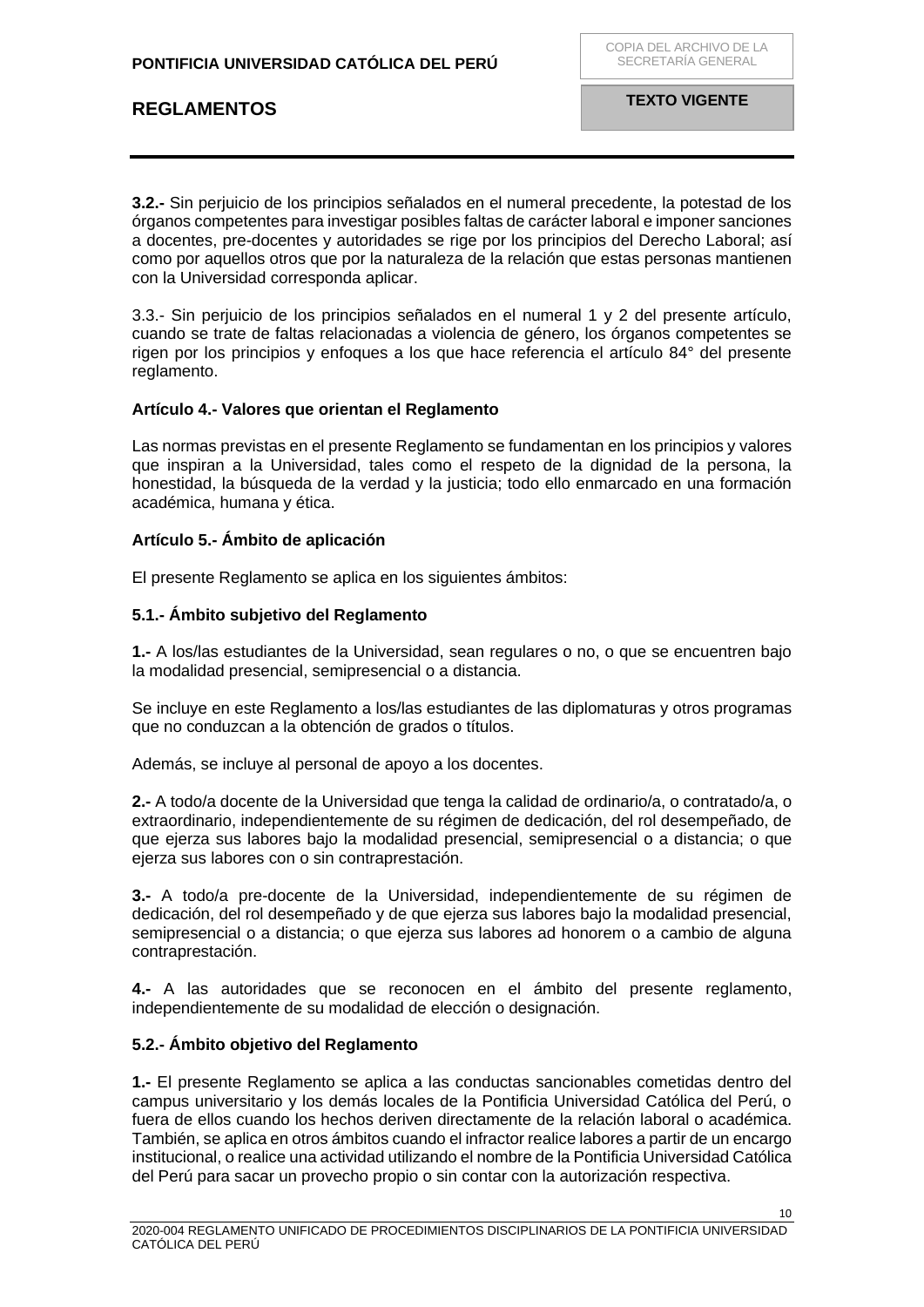**2.-** Los casos de hostigamiento sexual son sancionables cuando ocurren dentro del campus universitario y en los demás locales de la Pontificia Universidad Católica del Perú. También son sancionables los casos que ocurren fuera de las instalaciones de la universidad, cuando ambas personas pertenecen a la Pontificia Universidad Católica del Perú.

## <span id="page-10-0"></span>**Artículo 6.- Definiciones**

Para efectos del presente Reglamento, los términos señalados a continuación se definirán de la siguiente manera:

**1.- Autoridad:** Se considera autoridad, para los efectos del presente Reglamento, al Rector, a los vicerrectores, a los Directores Académicos, a los Decanos, a los Jefes de Departamento Académico, al Defensor Universitario y a los Directores de Centros o Institutos.

**2.- Actividad Académica Universitaria:** Labores de docencia, investigación, gestión académica, relaciones institucionales, responsabilidad social universitaria y, en general, cualquier actividad que realice el personal académico como consecuencia de su vínculo con la Universidad, independientemente del rol que desempeñe.

**3.- Copia:** Reproducción no autorizada de un texto, información u otro, efectuada en el aula, laboratorio o ambiente similar, por un estudiante durante un examen, control o cualquier otro tipo de evaluación.

**4.- Correo electrónico:** Se refiere al correo electrónico asignado por la Universidad para fines académicos y, en general, para fines relacionados a la Universidad que se caracteriza por el dominio @pucp.pe o @pucp.edu.pe. Asimismo, puede ser un correo electrónico personal de dominio indistinto (Gmail, Hotmail, entre otros), proporcionado por el/la investigado/a para las comunicaciones remitidas por la Universidad.

**5.- Días hábiles:** Los días de lunes a viernes, quedando excluido los feriados, días no laborables aprobados por el Consejo Universitario para la comunidad universitaria en general y los días que comprenda el cierre anual de la Universidad.

**6.- Docente:** Es la persona cuya actividad principal es la formación, la investigación o la gestión, independientemente de su desempeño a tiempo completo, tiempo parcial o por horas. Se incluyen los docentes preuniversitarios.

**7.- Estudiante**: Se considera estudiante a toda persona desde que efectúa su primera matrícula en la Universidad hasta que egresa. Se incluyen en esta definición a quienes cursen diplomaturas u otros programas que no conduzcan a la obtención de grados y/o títulos.

**8.- Infracción o Falta**: Toda acción u omisión que se encuentre tipificada en el presente Reglamento u otros instrumentos normativos que resulten aplicables.

**9.- Notificación:** Se entiende por notificación a la comunicación por la cual se pone en conocimiento del interesado una decisión que afecta sus intereses. Puede ser física al domicilio del/de la investigado/a o denunciado/a; o electrónica, esto es, a la dirección de correo electrónico pucp.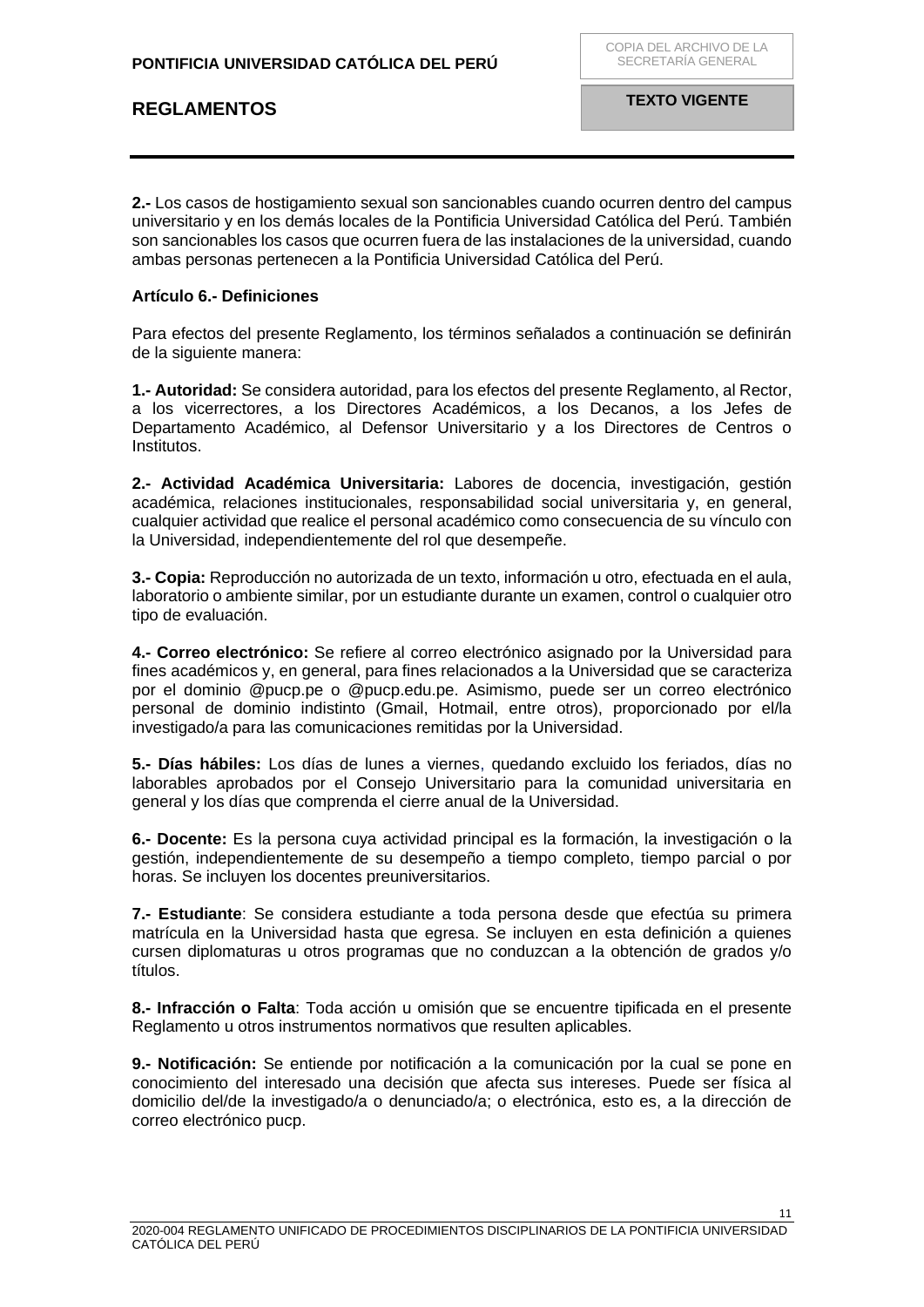**10. Personal de apoyo a los docentes:** Es la persona que, sin ser docente, realiza labores académicas y/o de investigación, como jefes de laboratorio, adjuntos de docencia, asistentes de investigación, entre otros de similar naturaleza.

**11.- Plagio:** Falta que consiste en presentar como propios todos o algunos elementos originales contenidos en textos, gráficos, transcripciones de textos históricos, obras literarias, audiovisuales, fotográficas o de arquitectura, así como en cualquier otra obra del intelecto producida por otra persona, contenidos en cualquier soporte. Se entiende por obra toda creación intelectual personal y original que puede ser divulgada o reproducida en cualquier forma conocida o por conocerse conforme con lo establecido en las Normas Generales sobre la Propiedad Intelectual en la Pontificia Universidad Católica del Perú.

**12.- Pre-docente:** Es la persona que, sin ser docente, se desempeña como instructor o jefe de práctica.

**13.- Reglamento:** Reglamento Unificado del Procedimiento Disciplinario de la Pontificia Universidad Católica del Perú.

**14.- Reiteración**: Realización de otra u otras faltas por parte de un/una estudiante, docente o pre-docente al que se le hubiera considerado de manera definitiva responsable de la realización de una falta en un procedimiento disciplinario anterior.

**15.- Sanción**: Medida disciplinaria prevista expresamente en el presente Reglamento y que se aplica como consecuencia de la realización de una falta.

**16**.- **Suplantación:** Acto por el cual se reemplaza la identidad dolosamente de otra persona (estudiante, docente o pre-docente) en cualquiera de las actividades y por cualquier medio, incluido los medios tecnológicos.

<span id="page-11-1"></span><span id="page-11-0"></span>**17.- Universidad**: Se refiere a la Pontificia Universidad del Católica Perú.

## **TÍTULO II DE LOS PROCEDIMIENTOS DISCIPLINARIOS**

## **CAPÍTULO PRIMERO ÓRGANOS COMPETENTES DEL PROCEDIMIENTO DISCIPLINARIO**

## <span id="page-11-4"></span><span id="page-11-3"></span><span id="page-11-2"></span>**Artículo 7.- Estabilidad de la competencia para la facultad disciplinaria**

La Secretaría Técnica es el órgano instructor en el procedimiento disciplinario. Las Comisiones resuelven en primera instancia, y el Tribunal Disciplinario en segunda instancia.

En los casos de procedimientos disciplinarios de carácter laboral iniciados contra docentes, pre-docentes y autoridades, se resuelven en instancia única, según corresponda.

Estas competencias son indelegables y no pueden ser asumidas por un órgano distinto.

El procedimiento disciplinario en casos de hostigamiento sexual está regulado por normas especiales contenidas en el Capítulo Segundo del Título VI del presente Reglamento.

## **Subcapítulo I. Órgano de instrucción**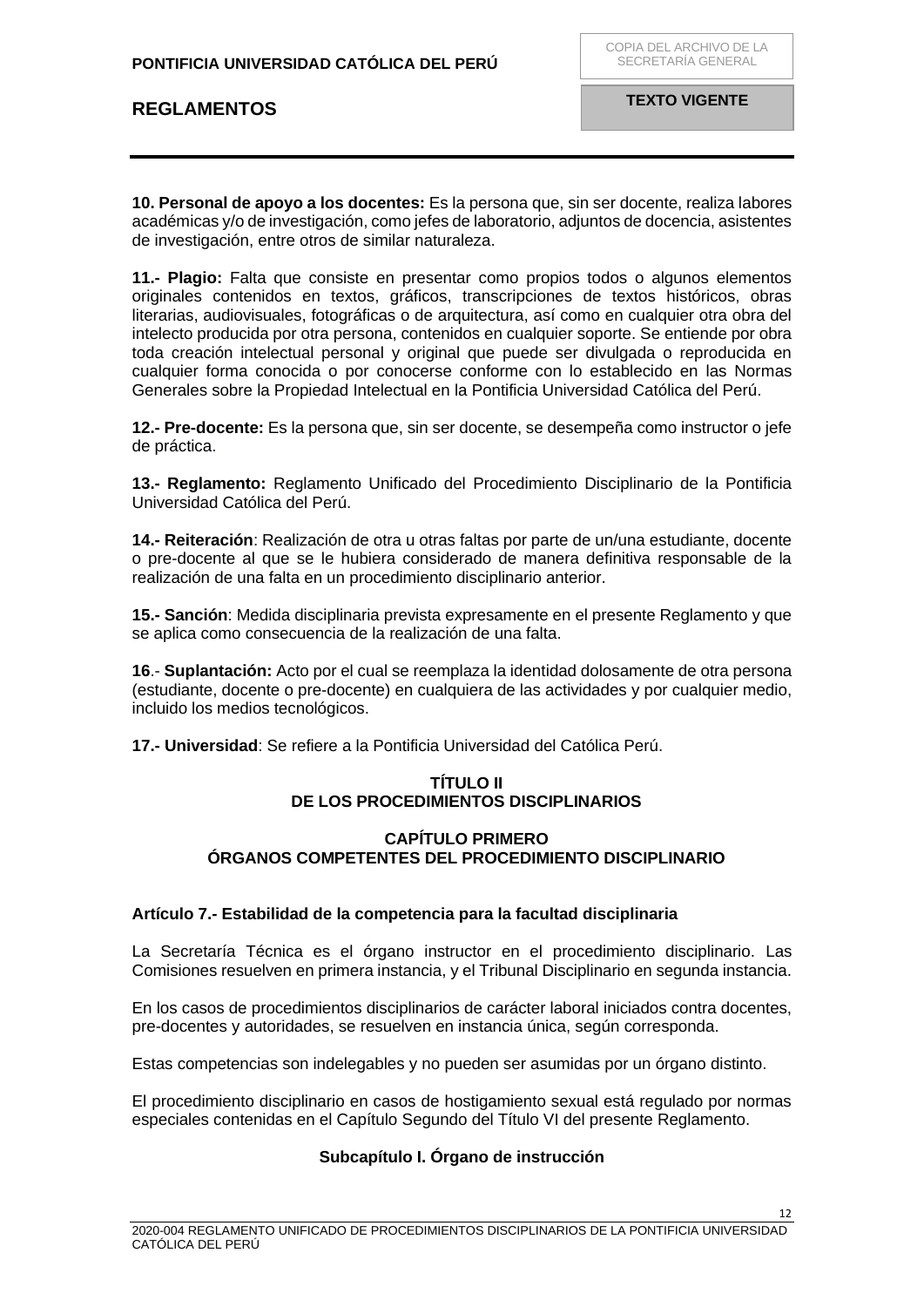## <span id="page-12-0"></span>**Artículo 8.- Secretaría Técnica**

La Secretaría Técnica es el órgano instructor que lleva a cabo el procedimiento disciplinario hasta el Informe Final de Instrucción, dando cuenta al respectivo órgano sancionador.

La Secretaría Técnica se encarga de la instrucción preliminar, del inicio del procedimiento hasta el Informe Final de Instrucción, dando cuenta de todas las acciones al respectivo órgano sancionador, salvo en los casos de hostigamiento sexual.

## <span id="page-12-1"></span>**Artículo 9.- Funciones de la Secretaría Técnica**

**1.-** Recibir las denuncias por posibles faltas. En los casos en los que la Secretaría Técnica desestime la denuncia sin que se inicie un procedimiento dará cuenta a la Comisión correspondiente o al Tribunal Disciplinario según corresponda, en un plazo máximo de cinco (5) días hábiles, según lo dispuesto en el artículo 12 inciso 1 del presente Reglamento.

**2.-** Investigar y dar inicio al procedimiento disciplinario, dando cuenta al respectivo órgano sancionador.

**3.-** Solicitar a las diversas unidades al interior de la PUCP y personas en general su colaboración para el esclarecimiento de las investigaciones

**4.-** Recibir los descargos.

**5.-** Presentar el Informe Final de Instrucción.

**6.-** Realizar las notificaciones necesarias de la etapa de instrucción, así como del Informe Final de Instrucción para garantizar la efectividad de las comunicaciones en el debido procedimiento disciplinario.

**7.-** Elaborar el proyecto de Resolución de las Comisiones y del Tribunal Disciplinario, conforme con las instrucciones recibidas por sus respectivos miembros.

**8.-** Crear y administrar un Registro Único de Sanciones.

**9.-** Remitir los actuados del procedimiento disciplinario al Ministerio Público cuando lo considere pertinente, para la investigación correspondiente.

## <span id="page-12-2"></span>**Artículo 10.- Perfil del Secretario Técnico**

El Secretario Técnico deberá cumplir con requisitos siguientes:

**1.-** Ser abogado/a.

**2.-** Tener una experiencia profesional no menor de cinco (5) años.

**3.-**Tener conocimientos especializados en procedimientos disciplinarios, de preferencia con conocimientos en derecho laboral y en temas de violencia de género.

**4.-** Comportamiento ético y profesional acorde a los valores de la Pontificia Universidad Católica del Perú.

**5.-** Capacidad de organizar y liderar un equipo.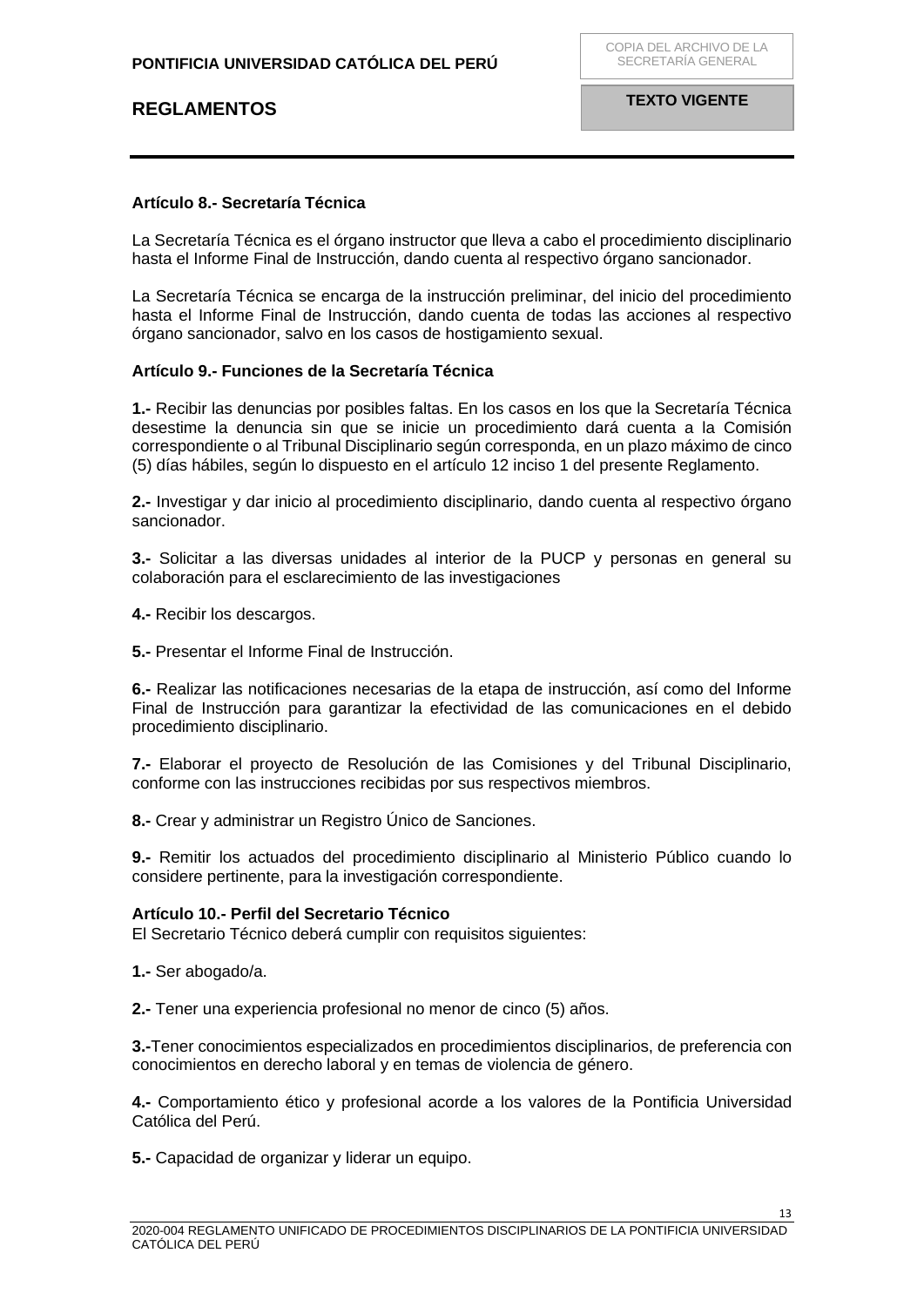**6.-** No haber sido sancionado por el Tribunal de Honor, ni por la Comisión Especial para la Intervención frente al Hostigamiento Sexual. El Secretario Técnico no deberá registrar antecedentes policiales, penales y judiciales, y no debe haber sido sentenciado por violencia contra las mujeres y los integrantes del grupo familiar.

**7.-** El Secretario Técnico es nombrado por el Consejo Universitario.

## **Subcapítulo II. Órganos de resolución**

## <span id="page-13-1"></span><span id="page-13-0"></span>**Artículo 11.- Sobre los Órganos Competentes**

Los procedimientos disciplinarios deben ser llevados a cabo por los respectivos órganos competentes, los cuales en primera instancia son la Comisión Disciplinaria para estudiantes y la Comisión Disciplinaria para docentes y pre -docentes, en este último caso actúa como instancia única.

Además de configurar la primera instancia del procedimiento, son los órganos sancionadores, los cuales deciden a través de una Resolución si sancionan o archivan el procedimiento disciplinario en el que se investigue la comisión de una falta.

Para el caso de las autoridades, el procedimiento disciplinario será llevado a cabo en instancia única por el Tribunal Disciplinario.

Los Órganos Competentes son tres (3):

**1.-** Comisión Disciplinaria para estudiantes.

**2.-** Comisión Disciplinaria para docentes y pre-docentes.

**3.-** El Tribunal disciplinario para las autoridades.

En los casos de hostigamiento sexual, el órgano sancionador es el Consejo de Facultad respectivo.

## <span id="page-13-2"></span>**Artículo 12.- Funciones de las Comisiones**

Las competencias de las Comisiones Disciplinarias son:

**1.-** Disponer que la Secretaría Técnica, en los casos en los que la denuncia haya sido desestimada o requiera de mayores elementos de convicción, realice acciones de investigación complementarias.

**2.-** Recibir el Informe Final de Instrucción.

**3.-** Citar a informe oral, si lo considera necesario, y en los casos en los que haya sido solicitado por el/la investigado/a y/o su abogado/a.

**4.-** Resolver sobre la existencia de la falta y la aplicación de la sanción o sobre la no existencia de la falta.

**5.-** Realizar, a través de la Secretaría Técnica, todas las notificaciones necesarias para garantizar un procedimiento regular.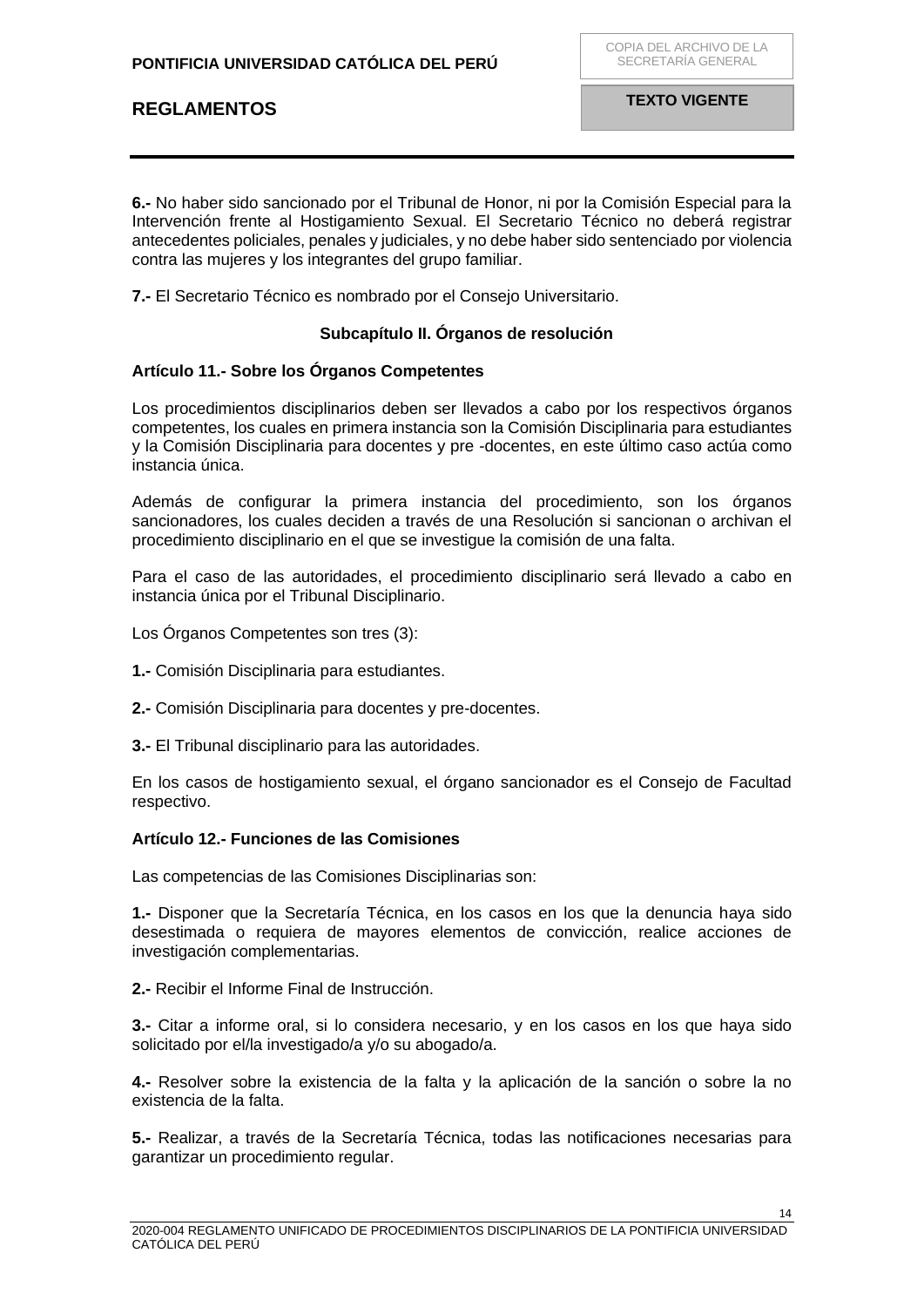**6.-** Ordenar y autorizar a la Secretaría Técnica la ampliación de la investigación para el recojo y presentación de las pruebas que considere necesarias para el esclarecimiento de los hechos.

**7.-** Solicitar a las diversas unidades al interior de la Universidad, si lo considera necesario, su colaboración para el esclarecimiento de las investigaciones.

**8.-** Resolver sobre la ejecución de las resoluciones una vez consentidas las mismas.

**9.-** Remitir a la Secretaría Técnica respectiva todas las decisiones adoptadas para el Registro Único de Sanciones correspondiente.

**10.-** Disponer la remisión de los actuados a los órganos de gobierno de la Universidad a los que pertenezcan las autoridades sancionadas para que estos tomen las medidas que pudieran corresponder.

**11.-** Disponer la remisión de los actuados del procedimiento disciplinario al Ministerio Público cuando lo considere pertinente para la investigación correspondiente.

## <span id="page-14-0"></span>**Artículo 13.- Conformación de las comisiones disciplinarias**

Las Comisiones Disciplinarias están conformadas de la siguiente manera:

**1.- Comisión Disciplinaria para estudiantes:** Estará conformada por cuatro (4) docentes de la Pontificia Universidad Católica del Perú, tres (3) de los cuales deben ser abogados/as y uno (1) debe ser de la unidad en la que pertenece el/la investigado/a. Además, se contará con un (1) estudiante elegido entre los Representantes Estudiantiles que forman parte de la Asamblea Universitaria. En caso de que los investigados/as pertenezcan a diferentes unidades académicas, el Secretario Técnico de la Comisión convocará al representante de la unidad que se encuentre disponible.

**2.- Comisión Disciplinaria para docentes y pre-docentes:** Estará conformada por cuatro (4) docentes de la Pontificia Universidad Católica del Perú, tres (3) de los cuales deben ser abogados/as y uno debe ser de la unidad a la que pertenece el/la investigado/a.

El docente a tiempo completo que, en calidad de titular, conforme cualquiera de las comisiones señaladas en los numerales del 1 al 2 del presente artículo, tendrá una descarga académica equivalente a cinco (5) créditos por semestre académico y por el tiempo que dure su designación como miembro de las comisiones. En el caso de que se trate de un docente por horas (TPA), en condición de activos o no, se le remunerará en función a las sesiones que asista, los que no se considerarán créditos lectivos. En el caso los titulares sean reemplazados por los suplentes, los pagos correspondientes se asignarán al suplente en función a las sesiones que se efectúe el reemplazo. El órgano competente de la Universidad se hará cargo de elaborar una escala para el pago de miembros de Comisión que corresponda por cada sesión.

## <span id="page-14-1"></span>**Artículo 14.- Nombramiento y designación de los miembros de las comisiones**

Los miembros de las comisiones titulares y suplentes serán nombrados por un periodo de tres (3) años, renovables hasta por dos (2) periodos, por el Consejo Universitario. Los miembros titulares eligen a su presidente/a y su vicepresidente/a.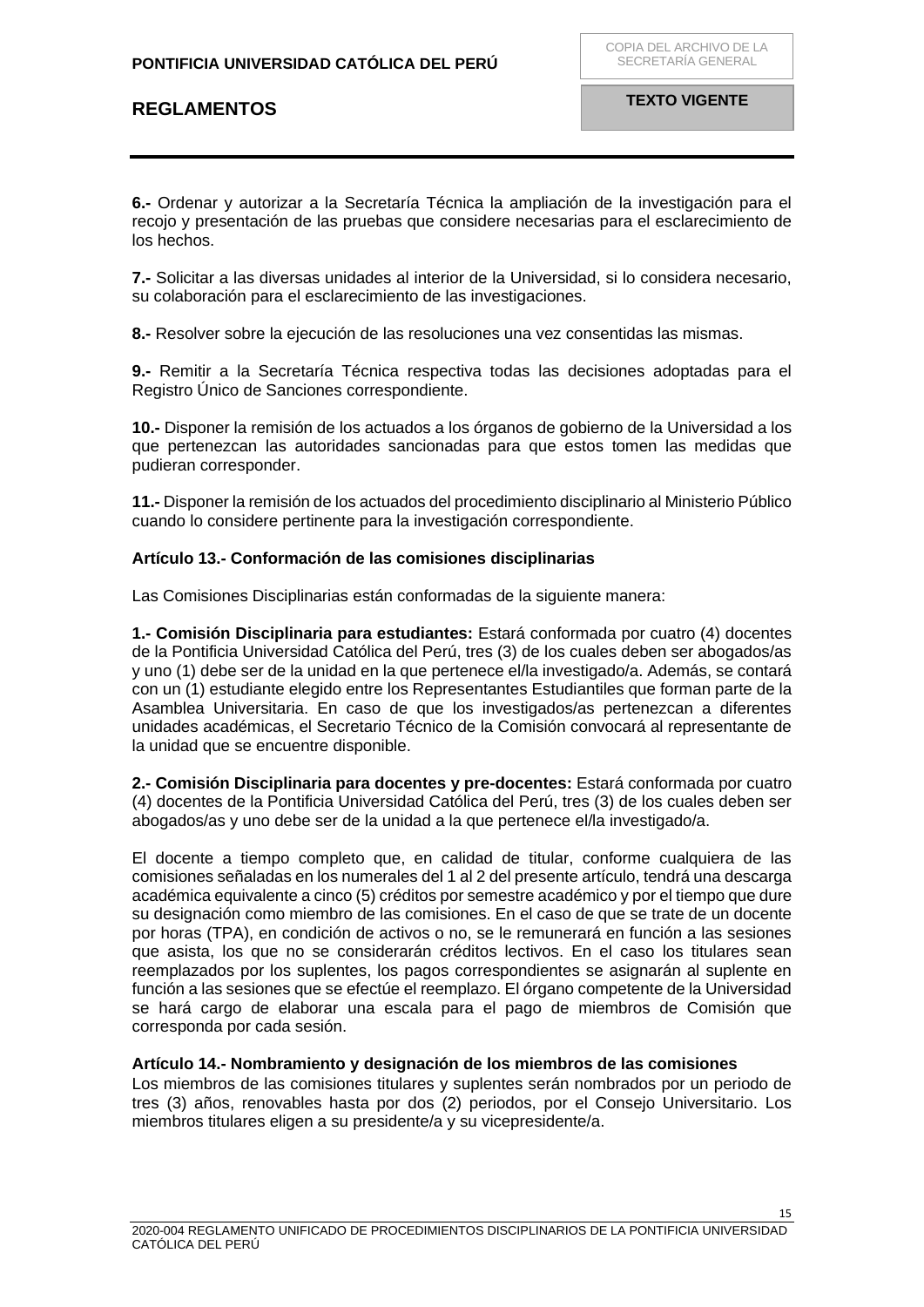Los representantes de las y los estudiantes serán nombrados por el plazo que dure su representación ante la Asamblea Universitaria. No obstante, se mantendrán en el cargo hasta la juramentación de los nuevos representantes tras las respectivas elecciones.

En caso de que ninguno de los representantes de los estudiantes elegidos cumpla con el perfil establecido para el puesto, la comisión podrá sesionar siempre y cuando exista quórum para ello.

## <span id="page-15-0"></span>**Artículo 15.- Perfil de los integrantes de las Comisiones Disciplinarias**

**15.1.-** Las y los docentes miembros titulares y/o suplentes abogados/as de la Comisión Disciplinaria para estudiantes deberán cumplir con los siguientes requisitos:

**1.-** Tener una experiencia profesional no menor de cinco (5) años.

**2.-** Tener conocimientos en las áreas de derecho administrativo, penal y/o constitucional. De preferencia con conocimientos en procedimientos sancionadores y disciplinarios.

**3.-** No haber sido sancionado por el Tribunal de Honor, ni por la Comisión Especial para la Intervención frente al Hostigamiento Sexual.

**4.-** No registrar antecedentes policiales, penales o judiciales, y no haber sido sentenciado de manera definitiva por violencia contra las mujeres y los integrantes del grupo familiar.

**5.-** Comportamiento ético y profesional acorde a los valores de la Pontificia Universidad Católica del Perú.

**15.2.-** Las y los estudiantes titulares y/o suplentes de la Comisión Disciplinaria para estudiantes deberán cumplir con lo siguiente:

**1.-** Ser estudiante matriculado en la Facultad de Derecho. Excepcionalmente se podrá designar a un estudiante de otra facultad.

**2.-** Cumplir con los requisitos establecidos por el Estatuto, para ser elegible y ejercer el cargo de representante estudiantil ante la Asamblea Universitaria.

**3.-** No haber sido sancionado por el Tribunal de Honor, ni por la Comisión Especial para la Intervención frente al Hostigamiento Sexual.

**4.-** No registrar antecedentes policiales, penales o judiciales, y no haber sido sentenciado de manera definitiva por violencia contra las mujeres y los integrantes del grupo familiar.

**5.-** Comportamiento ético y acorde a los valores de la Pontificia Universidad Católica del Perú.

**15.3.-** Los miembros titulares y/o suplentes no abogados/as de la Comisión Disciplinaria para estudiantes deberán cumplir con los siguientes requisitos:

**1.-** Pertenecer y ser miembro activo de la unidad de la que proviene el/la investigado/a.

**2.-** Comportamiento ético y profesional acorde a los valores de la Pontificia Universidad Católica del Perú.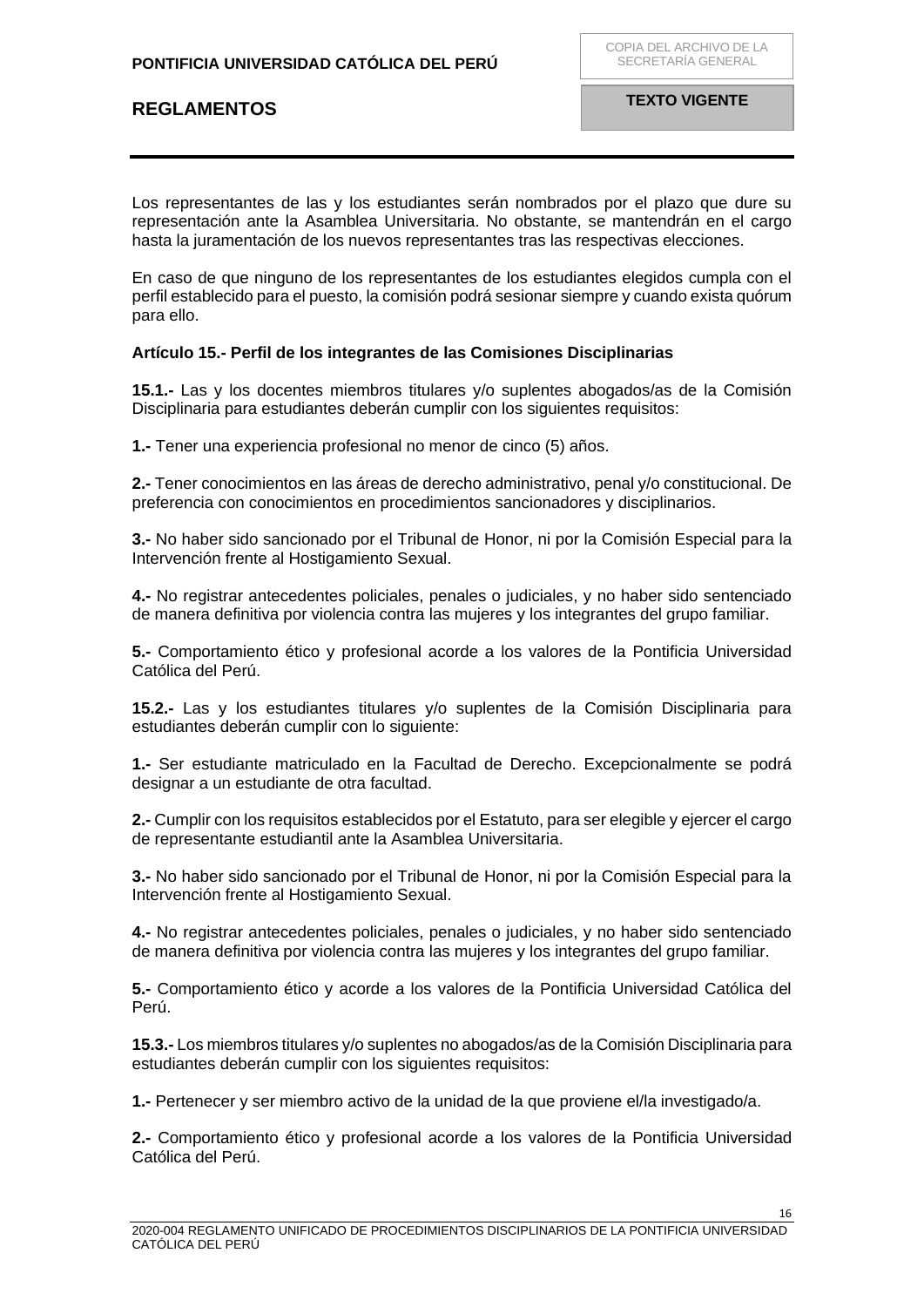**3.-** No haber sido sancionado por el Tribunal de Honor, ni por la Comisión Especial para la Intervención frente al Hostigamiento Sexual.

**4.-** No registrar antecedentes policiales, penales o judiciales, y no haber sido sentenciado de manera definitiva por violencia contra las mujeres y los integrantes del grupo familiar.

**15.4.-** Los miembros titulares y/o suplentes abogados/as de la Comisión Disciplinaria para docentes y pre-docentes deberán cumplir con los siguientes requisitos:

**1.-** Tener una experiencia profesional no menor de cinco (5) años.

**2.-** Tener conocimientos en las áreas de derecho laboral. De preferencia con conocimientos en procedimientos disciplinarios laborales.

**3.-** Comportamiento ético y profesional acorde a los valores de la Pontificia Universidad Católica del Perú.

## <span id="page-16-0"></span>**Artículo 16.- Quórum y adopción de acuerdos**

El quórum de funcionamiento de las Comisiones Disciplinarias será el de la mayoría de sus miembros.

Las comisiones disciplinarias adoptan acuerdos por mayoría absoluta. En caso de empate quien preside tiene doble voto para dirimir.

## <span id="page-16-1"></span>**Artículo 17.- Impedimentos**

Cualquiera de los integrantes que forman parte de los órganos disciplinarios a los que se refiere el presente Reglamento, deberá abstenerse de resolver o intervenir en los siguientes casos:

**1.-** Si es cónyuge o conviviente, o pariente de cualquiera de los investigados/as dentro del cuarto grado de consanguinidad o segundo de afinidad.

**2.-** Si ha tenido vinculación académica directa o indirecta con el/la investigado/a.

**3.-** Si ha sido directa y personalmente agraviado por el acto sancionable.

**4.-** Si personalmente, o bien su cónyuge o conviviente, o pariente dentro del cuarto grado de consanguinidad o segundo de afinidad tuviere interés en el asunto de que se trate o la decisión le pudiere favorecer o perjudicar directa o indirectamente.

**5.-** Si ha tenido intervención como asesor, perito o testigo en el mismo procedimiento, o si como autoridad, hubiere manifestado previamente su parecer sobre el mismo que pudiera entenderse que se ha pronunciado sobre el asunto, salvo la rectificación de errores.

**6.-** Si tiene amistad íntima, enemistad manifiesta o conflicto de intereses objetivo con cualquiera de los investigados/as en el procedimiento, que se hagan patentes mediante actitudes o hechos evidentes en el procedimiento.

**7.-** Si ha tenido en los últimos doce (12) meses relación de servicio o de subordinación con cualquiera de los investigados/as o terceros interesados en el asunto.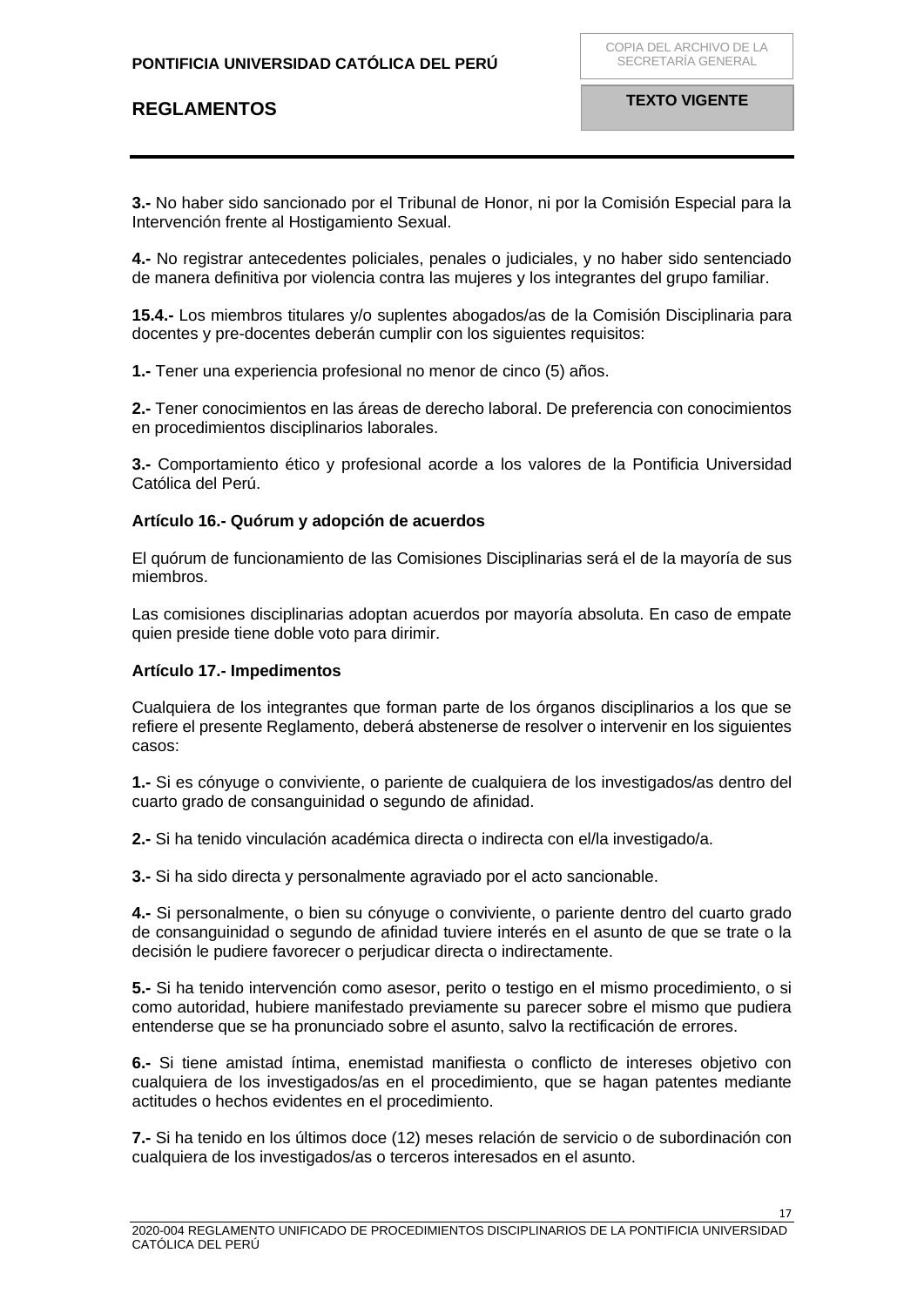**8.-** Si se presentan motivos que perturben su función como miembro del órgano que resolverá.

**9.-** Si el sujeto es denunciado y/o quejado/a.

En todos estos casos, por decoro, el miembro que considere que existe un conflicto de intereses se abstendrá mediante decisión debidamente fundamentada, la cual es inimpugnable.

## <span id="page-17-0"></span>**Artículo 18.- Abstención**

Los integrantes que forman parte de los órganos disciplinarios se deben abstener de participar en los procedimientos si se encuentran en alguna de las causales de impedimento previstas en el artículo 19 del presente Reglamento.

Cuando se trate de miembros de las comisiones, la abstención por impedimento será presentada ante la misma comisión disciplinaria, la que resolverá si el impedimento procede o no. La comisión resolverá mediante una decisión inimpugnable, debidamente motivada y, en caso de proceder la abstención, citará al suplente respectivo.

El plazo para resolver la presentación de abstención es de hasta cinco (5) días hábiles. La presentación de la abstención no suspende el procedimiento disciplinario.

#### <span id="page-17-1"></span>**Artículo 19.- Recusación**

La recusación de miembros de las comisiones será solicitada ante la misma comisión disciplinaria, la que resolverá si el impedimento procede o no, sin contar con la participación del integrante cuya recusación se solicita. En caso proceda, la comisión emitirá una decisión inimpugnable, debidamente motivada y citará al suplente respectivo.

El plazo para resolver la solicitud de recusación es de hasta cinco (5) días hábiles. La solicitud de recusación no suspende el procedimiento disciplinario.

Las causales de recusación son las mismas que las establecidas en el artículo 17 del presente Reglamento.

## **Subcapítulo III. Órgano de resolución de Segunda instancia**

#### <span id="page-17-2"></span>**Artículo 20.- Sobre el Tribunal Disciplinario**

El Tribunal Disciplinario es el máximo órgano disciplinario de la Universidad. Es la segunda y última instancia, encargada de conocer y resolver los procedimientos disciplinarios de estudiantes y de casos de hostigamiento sexual.

El Tribunal Disciplinario es la primera y única instancia encargada de conocer y resolver los procedimientos disciplinarios de carácter laboral seguidos contra autoridades.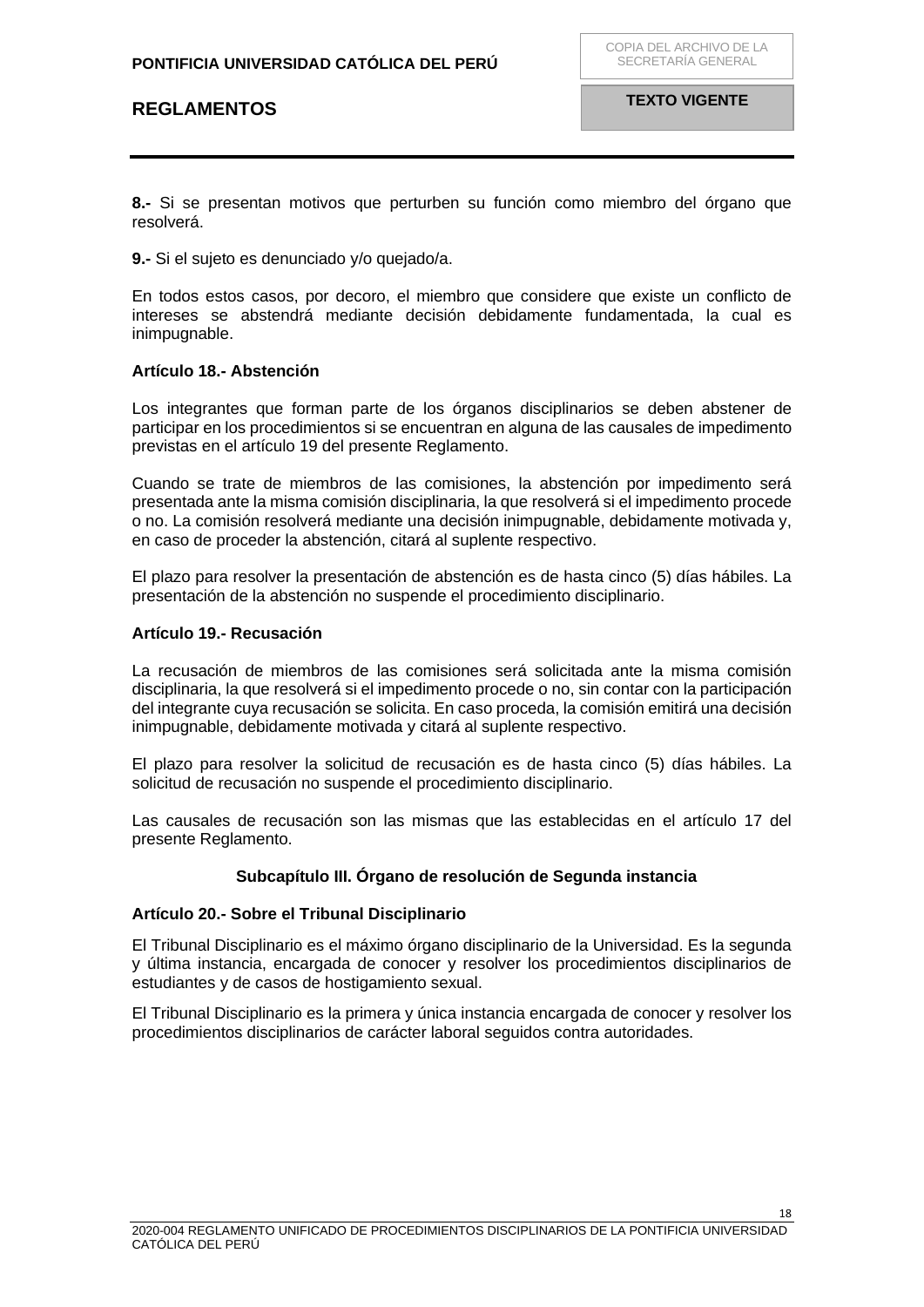<span id="page-18-0"></span>El Tribunal no es competente para conocer los procedimientos disciplinarios de carácter laboral seguidos contra docentes y pre-docentes, los cuales se desarrollan en instancia única.

## <span id="page-18-1"></span>**Artículo 21.- Funciones del Tribunal Disciplinario**

Sin perjuicio de las competencias señaladas en el Estatuto de la Universidad, las competencias específicas del Tribunal Disciplinario son:

**1.-** Recibir y resolver sobre la admisión del recurso de apelación.

**2.-** Citar a informe oral, cuando lo consideren pertinente.

**3.-** Resolver sobre la confirmación o revocación de la Resolución de primera instancia, tomando todas las decisiones que conduzcan a la finalización del procedimiento disciplinario.

**4.-** Recibir el Informe Final de Instrucción cuando actúe como instancia única en el procedimiento disciplinario contra autoridades.

**5.-** Resolver en instancia única sobre la existencia de la falta y la aplicación de la sanción o sobre la no existencia de la falta en el procedimiento disciplinario contra autoridades.

**6.-** Realizar todas las actuaciones necesarias para garantizar la efectividad del debido procedimiento.

**7.**- Remitir a la Secretaría Técnica respectiva todas las decisiones adoptadas para el Registro Único de Sanciones correspondiente.

**8.-** Disponer la remisión de los actuados en el procedimiento disciplinario contra autoridades a los órganos de la Universidad de los que pudieran ser parte estas, para las acciones que pudieran corresponder.

**9.-** Disponer la remisión de los actuados del procedimiento disciplinario al Ministerio Público cuando lo considere pertinente, para la investigación correspondiente.

## **Artículo 22.- Conformación del Tribunal Disciplinario**

El Tribunal Disciplinario elegido por la Asamblea Universitaria está integrado por cinco (5) docentes de la Universidad, de los cuales cuatro (4) son abogados y uno de otra especialidad, y un (1) estudiante de la Facultad de Derecho.

Los miembros del Tribunal Disciplinario son independientes en el ejercicio de sus funciones. No pueden desempeñar simultáneamente ningún cargo de autoridad o de representación.

El docente a tiempo completo que, en calidad de titular, conforme el Tribunal Disciplinario, tendrá una descarga académica equivalente a cinco (5) créditos por semestre académico y por el tiempo que dure su designación. En el caso de que se trate de un docente por horas (TPA), en condición de activos o no, se le remunerará en función a las sesiones que asista, los que no se considerarán créditos lectivos. En el caso los titulares sean reemplazados por los suplentes, los pagos correspondientes se asignarán al suplente en función a las sesiones que se efectúe el reemplazo. El órgano competente de la Universidad se hará cargo de elaborar una escala para el pago de miembros del Tribunal que corresponda por cada sesión.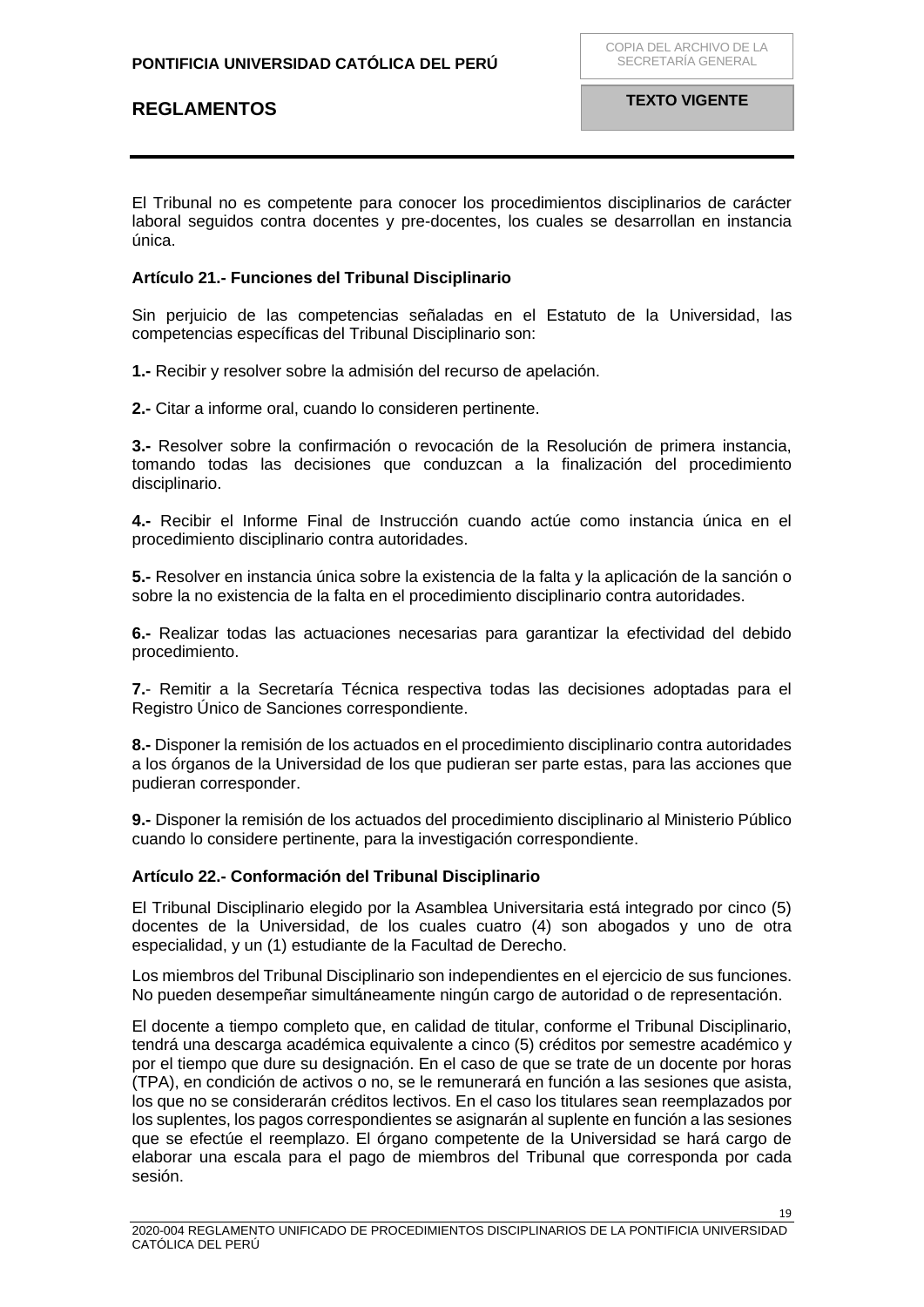## **Artículo 23.- Nombramiento y designación de los miembros del Tribunal Disciplinario**

Los integrantes del Tribunal Disciplinario, titulares y suplentes, son elegidos por un periodo de tres (3) años, renovables hasta por dos periodos, por la Asamblea Universitaria a propuesta del Consejo Universitario. En el caso del estudiante el periodo es anual, no siendo posible su reelección.

Los miembros titulares del Tribunal Disciplinario eligen anualmente a su presidente y su vicepresidente, entre los docentes que lo integran. Se permite la reelección en el mismo cargo para un periodo adicional.

#### <span id="page-19-0"></span>**Artículo 24.- Perfil de los integrantes de las Salas**

Los miembros titulares y/o suplentes de la Sala deberán cumplir con los siguientes requisitos:

**1.-** Tener una experiencia profesional no menor de diez (10) años.

**2.-** Tener conocimientos en las áreas de derecho administrativo, laboral, penal y/o constitucional.

**3.**- Al menos dos (2) de los integrantes debe tener conocimiento sobre violencia de género.

**4.-** Comportamiento ético y profesional acorde a los valores de la Pontificia Universidad Católica del Perú.

**5.-** No haber sido sancionado por el Tribunal de Honor, ni por la Comisión Especial para la Intervención frente al Hostigamiento Sexual.

**6.-** No registrar antecedentes policiales, penales o judiciales, y no haber sido sentenciado de manera definitiva por violencia contra las mujeres y los integrantes del grupo familiar.

**7.-** En el caso del estudiante deberá ser parte de la Facultad de Derecho.

## <span id="page-19-1"></span>**Artículo 25.- Quórum y adopción de acuerdos**

El quórum de funcionamiento de la sala del Tribunal Disciplinario será el total de sus miembros titulares. En caso de imposibilidad de asistencia de un miembro titular, el quórum incluirá al miembro suplente respectivo.

La sala del Tribunal Disciplinario adopta acuerdos por mayoría absoluta.

## <span id="page-19-2"></span>**Artículo 26.- Impedimentos**

El integrante de la Sala del Tribunal Disciplinario deberá abstenerse de resolver o intervenir en los siguientes casos:

**1.-** Si es cónyuge o compañero permanente, o pariente de cualquiera de los investigados/as dentro del cuarto grado de consanguinidad o segundo de afinidad.

**2.-** Si ha tenido vinculación académica directa o indirecta con el/la investigado/a.

**3.-** Si ha sido directa y personalmente agraviado por el acto sancionable.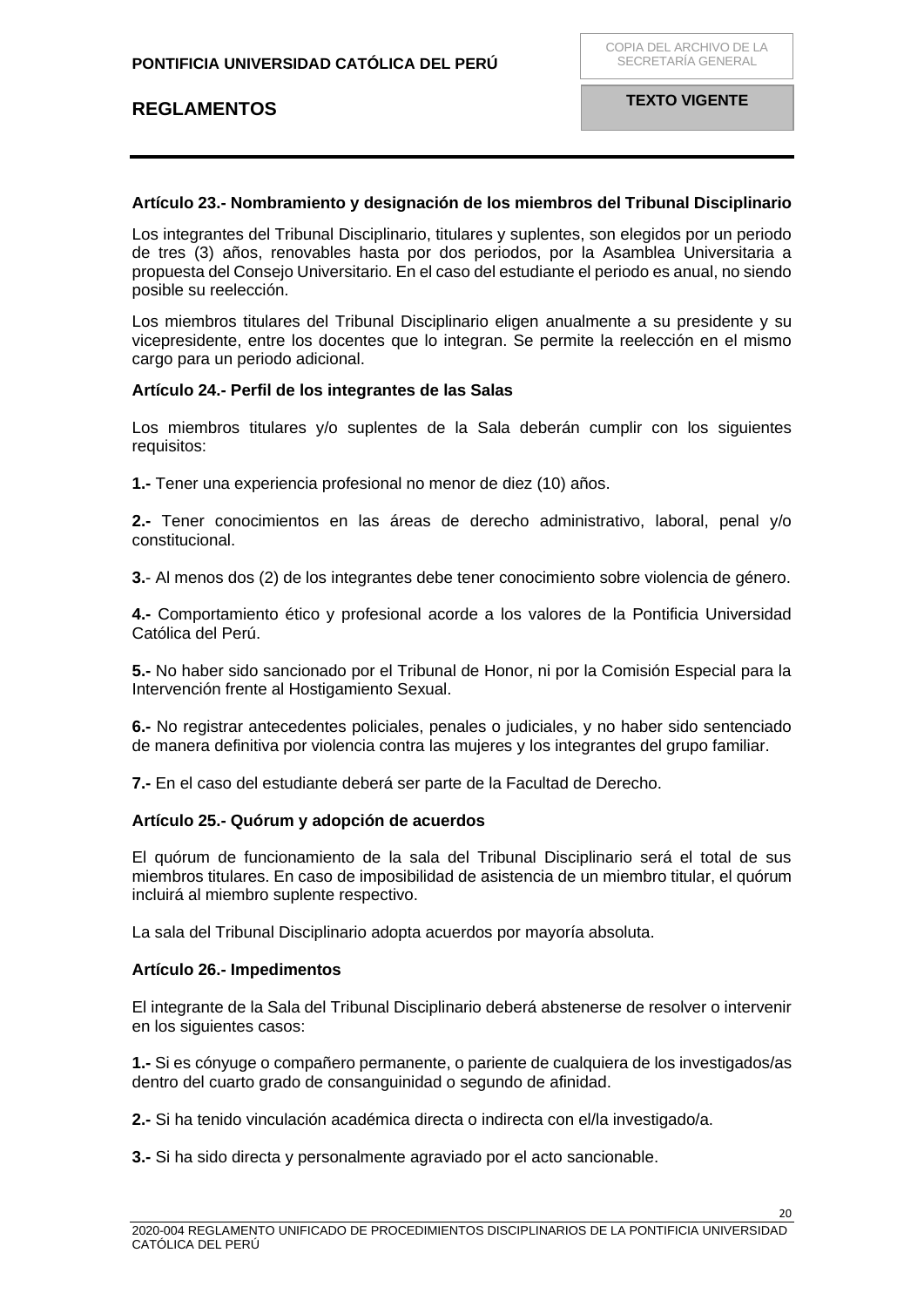**4.-** Si personalmente, o bien su cónyuge o compañero permanente o pariente dentro del cuarto grado de consanguinidad o segundo de afinidad, tuviere interés en el asunto de que se trate o la decisión le pudiere favorecer o perjudicar directa o indirectamente.

**5.-** Si ha tenido intervención como asesor, perito o testigo en el mismo procedimiento, o si como autoridad, hubiere manifestado previamente su parecer sobre el mismo que pudiera entenderse que se ha pronunciado sobre el asunto, salvo la rectificación de errores.

**6.-** Si tiene amistad íntima, enemistad manifiesta o conflicto de intereses objetivo con cualquiera de los imputados en el procedimiento, que se hagan patentes mediante actitudes o hechos evidentes en el procedimiento.

**7.-** Si ha tenido en los últimos doce (12) meses relación de servicio o de subordinación con cualquiera de los investigado/as o terceros interesados en el asunto.

**8.-** Si se presentan motivos que perturben su función como miembro del órgano que resolverá.

**9.-** Si el sujeto es denunciado/a o quejado/a.

En todos estos casos, por decoro, el miembro que considere que existe un conflicto de intereses, se abstendrá mediante decisión debidamente fundamentada.

#### <span id="page-20-0"></span>**Artículo 27.- Abstención**

Los miembros de la sala se abstienen de participar en los procedimientos en los cuales identifiquen que se encuentran en alguna de las causales de impedimento previstas en el artículo 26 del presente Reglamento.

La abstención por impedimento será presentada ante la misma sala del Tribunal Disciplinario, la que resolverá si el impedimento procede o no. La sala resolverá mediante una resolución inimpugnable, debidamente motivada y, en caso de proceder la abstención, citará al suplente respectivo.

El plazo para resolver la presentación de abstención es de hasta cinco (5) días hábiles. La presentación de la abstención no suspende el procedimiento disciplinario.

#### <span id="page-20-1"></span>**Artículo 28.- Recusación**

La recusación será solicitada ante la misma Sala del Tribunal Disciplinario, la que resolverá si el impedimento procede o no, sin contar con la participación del integrante cuya recusación se solicita.

La Sala resolverá la recusación mediante una decisión inimpugnable debidamente motivada y, en caso de proceder la recusación, citará al suplente respectivo.

El plazo para resolver la solicitud de recusación es de hasta cinco (5) días hábiles. La solicitud de recusación no suspende el procedimiento disciplinario.

Las causales de recusación son las mismas que las establecidas en el artículo 26 del presente Reglamento.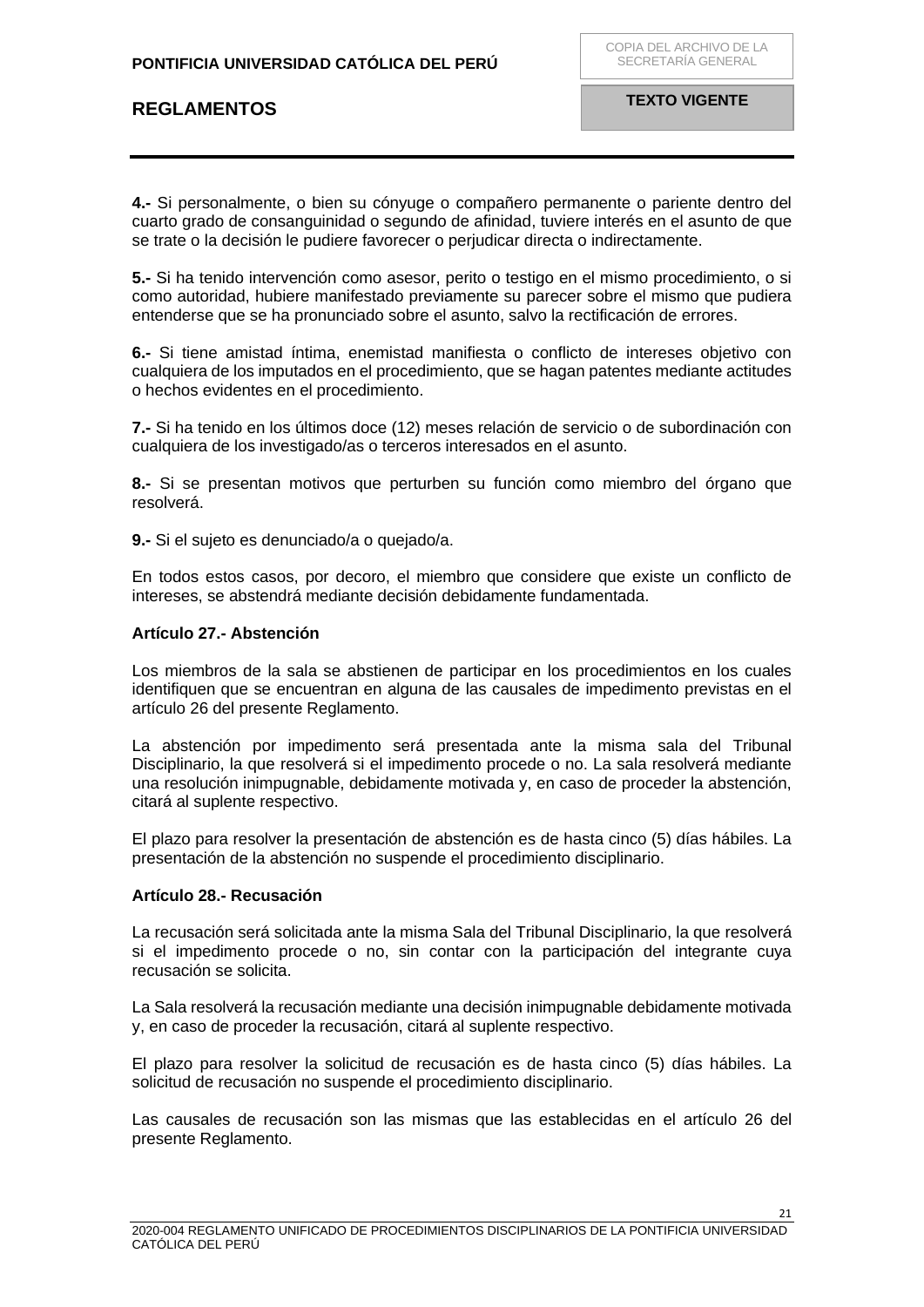## **TÍTULO III RÉGIMEN GENERAL DE FALTAS Y SANCIONES DISCIPLINARIAS**

#### <span id="page-21-2"></span><span id="page-21-1"></span><span id="page-21-0"></span>**Artículo 29.- Clasificación de faltas**

Las faltas disciplinarias sancionadas en el presente Reglamento se clasifican en leves, graves y muy graves.

No obstante, en el caso de faltas cometidas por el personal docente, pre-docente y autoridades, estas pueden ser establecidas en el Reglamento Interno de Trabajo de la Universidad, en los Anexos del presente Reglamento o en otros instrumentos normativos que pudieran corresponder. En estos casos, para la graduación de la sanción correspondiente, la clasificación de faltas del primer párrafo será referencial.

#### <span id="page-21-3"></span>**Artículo 30.- Faltas leves**

Las faltas leves son sancionadas, en función de su gravedad, con la imposición de:

**1.-** Llamada de atención verbal.

**2.-** Amonestación escrita.

**3.-** En los casos de estudiantes, suspensión de un máximo de una (1) semana académica.

#### <span id="page-21-4"></span>**Artículo 31.- Faltas graves**

En los casos de estudiantes, las faltas graves son sancionadas, en función de su gravedad, con la imposición de una suspensión no menor de una (1) semana académica, ni mayor de dieciséis (16) semanas académicas.

### <span id="page-21-5"></span>**Artículo 32.- Faltas muy graves**

Las faltas muy graves son sancionadas, en función de su gravedad, con la imposición de:

**1.-** En los casos de estudiantes, suspensión no menor de dieciséis (16) ni mayor a treinta y dos (32) semanas académicas, o expulsión.

**2.-** En los casos de hostigamiento sexual cometidos por docentes y autoridades, la sanción será el despido.

## <span id="page-21-6"></span>**Artículo 33.- Graduación de la sanción**

Los órganos sancionadores deben prever que la comisión de la conducta sancionable no resulte más ventajosa para el infractor que cumplir con las normas infringidas o asumir la sanción. Las sanciones a ser aplicadas deben ser proporcionales al incumplimiento calificado como infracción, observando, de corresponder, los siguientes criterios a efectos de su graduación:

**1.-** El beneficio ilícito resultante por la comisión de la falta.

**2.-** La probabilidad de detección de la falta.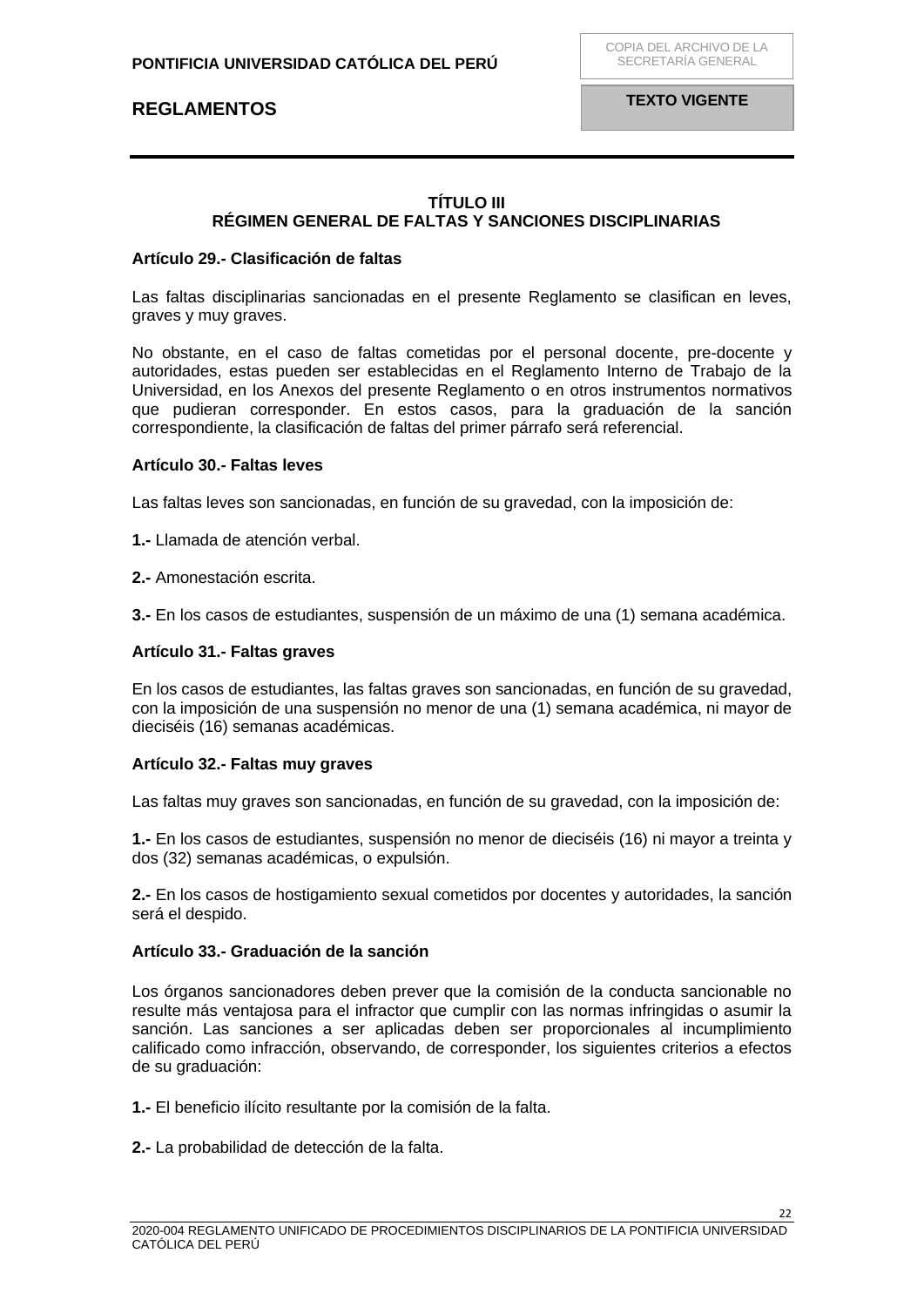**3.-** La gravedad del daño a la víctima, al interés público y/o bien jurídico protegido.

**4.-** El perjuicio económico causado.

**5.-** La reincidencia, por la comisión de la misma infracción dentro del plazo de un (1) año desde que quedó firme la Resolución que sancionó la primera infracción.

**6.-** Las circunstancias de la comisión de la falta.

<span id="page-22-0"></span>**7.-** La existencia o no de intencionalidad en la conducta del infractor.

## **TÍTULO IV EJECUCIÓN DE SANCIONES**

## <span id="page-22-2"></span><span id="page-22-1"></span>**Artículo 34.- Oportunidad de la ejecución de la sanción**

Las resoluciones que impongan sanciones serán ejecutables una vez el acto haya adquirido condición de firme.

En caso de una suspensión, el órgano sancionador podrá disponer que la sanción se ejecute a partir del siguiente semestre académico desde que se impuso la misma.

En caso de una expulsión o despido, la sanción se aplicará de manera inmediata.

## <span id="page-22-3"></span>**Artículo 35.- Medidas para asegurar la eficacia de la sanción**

En el caso de faltas cometidas por estudiantes, cuando la aplicación de la medida de suspensión pudiere tornarse inejecutable en razón de que el estudiante se encuentre próximo a culminar su plan de estudios, el órgano competente para resolver podrá adoptar alguna de las siguientes medidas:

**1.-** Impedimento de realizar trámites académicos durante un tiempo equivalente al de la sanción pendiente de ejecución**;** 

**2.-** Impedimento de obtener grados académicos, títulos profesionales, entre otros, durante un tiempo equivalente al de la sanción pendiente de ejecución, o;

**3.-** Cualquier otra medida que garantice la eficacia de la sanción impuesta.

## <span id="page-22-4"></span>**Artículo 36.- Registro Único de Sanciones**

La imposición de cualquier sanción disciplinaria será incluida en el Registro Único de Sanciones referido en el inciso 8 del artículo 9 del presente Reglamento, y en el expediente personal del sancionado. Este registro será administrado por la Secretaría Técnica Unificada de primera instancia.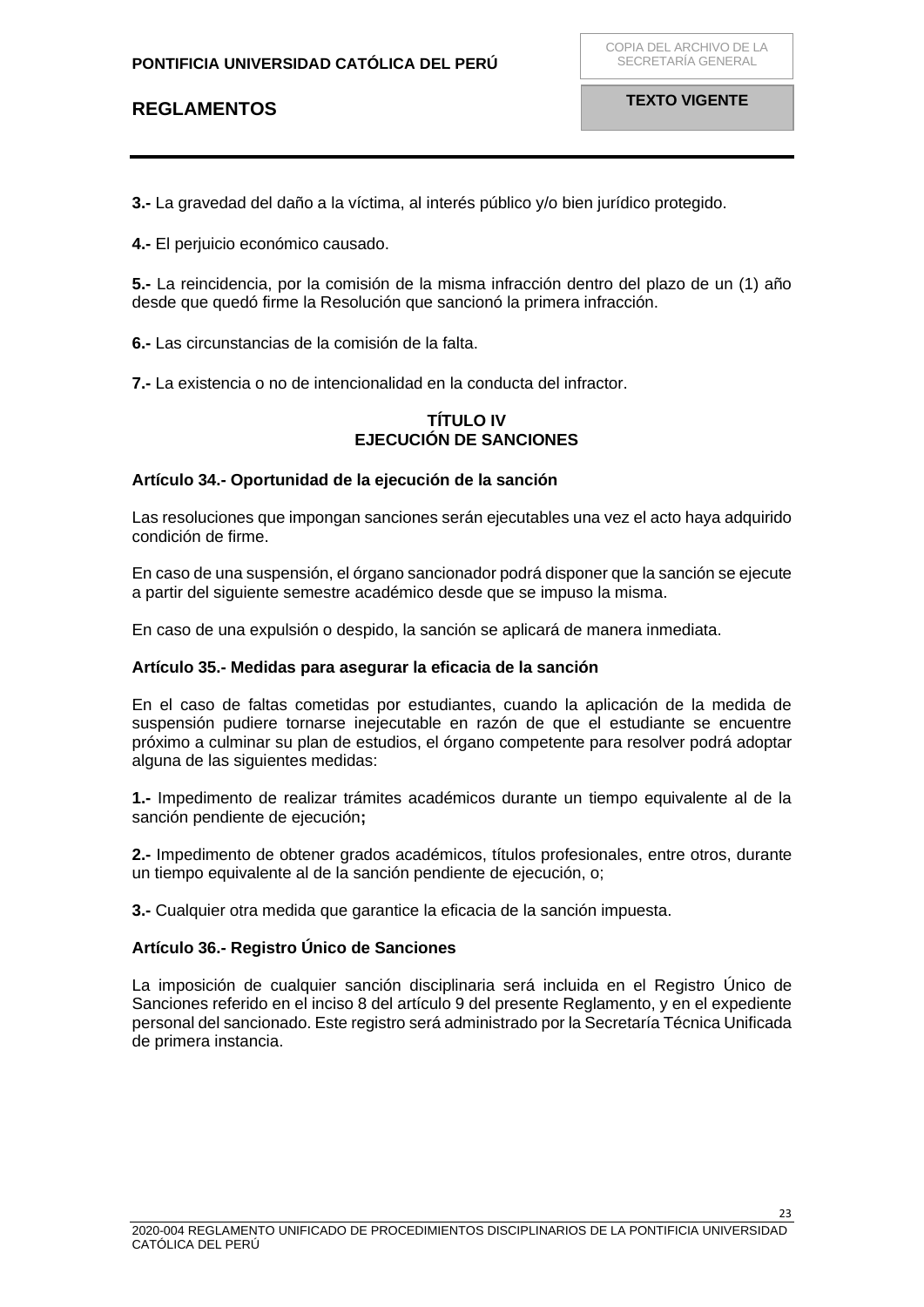**TEXTO VIGENTE**

## **TÍTULO V RÉGIMEN DE NOTIFICACIONES Y COMUNICACIONES**

#### <span id="page-23-2"></span><span id="page-23-1"></span><span id="page-23-0"></span>**Artículo 37.- Entrega de notificaciones y Comunicaciones**

Las decisiones y comunicaciones que versen sobre el procedimiento disciplinario serán notificadas de forma física o electrónica, por iniciativa propia del órgano competente sobre el procedimiento para cada caso.

## <span id="page-23-3"></span>**Artículo 38.- Mecanismos de notificación y comunicaciones**

Las notificaciones realizadas por los órganos competentes del procedimiento disciplinario son efectuadas a través de los siguientes mecanismos:

**1.-** La notificación física personal al investigado/a, cuando este lo manifieste expresamente por escrito ante los órganos competentes, indicando el domicilio al que desea que le notifiquen, el cual deberá estar fijado dentro del radio urbano de Lima Metropolitana.

**2.-** La notificación electrónica al investigado/a mediante correo electrónico certificado de la Pontificia Universidad Católica del Perú cuando se trate de estudiantes, docentes, predocentes y autoridades, en caso se opte por este tipo de notificación, siempre que las circunstancias lo ameriten, ya sea a solicitud de los órganos competentes o a solicitud del investigado. En caso no se cuente con correo electrónico institucional de la Pontificia Universidad Católica del Perú, la notificación se dirigirá a cualquier otro correo electrónico certificado por el/la investigado/a.

3. En caso el/la investigado/a no quiera recibir la notificación o no quiera firmar el cargo indicando su documento de identidad y fecha de recepción, la comunicación escrita debe realizarse por vía electrónica a través del campus virtual u otro medio electrónico. Será responsabilidad del docente, pre-docente o autoridad informar a la universidad de cualquier modificación de su domicilio o correo electrónico cuando esta ocurra. En el supuesto que el/la investigado/a no pueda recibir de manera personal la comunicación, deberá recibir electrónicamente a través del campus virtual u otro medio electrónico. En los procedimientos disciplinarios que puedan conllevar al despido, las notificaciones se realizarán de acuerdo a ley.

El órgano competente toma la decisión respecto del mecanismo que desea emplear para las notificaciones.

## **TÍTULO VI DE LOS REGÍMENES DISCIPLINARIOS**

## <span id="page-23-6"></span><span id="page-23-5"></span><span id="page-23-4"></span>**Artículo 39.- Clasificación de los regímenes disciplinarios**

- **1.-** Aplicable a los y las estudiantes
- **2.-** Aplicable al personal docente y pre-docente.

**3.-** Aplicable en casos de hostigamiento sexual a estudiantes, personal docente, pre-docente y personal de apoyo al docente.

**4.-** Aplicable a las autoridades.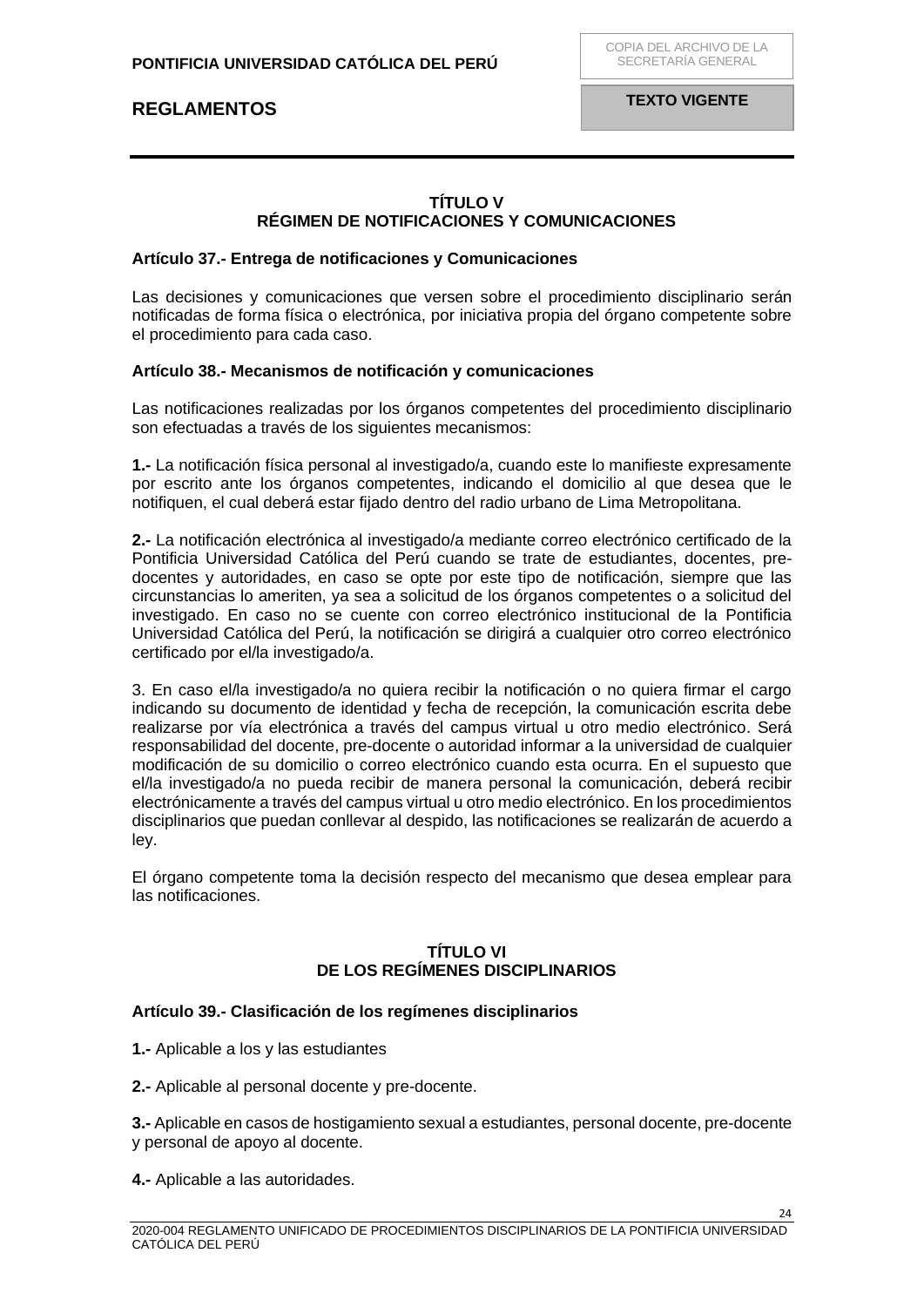COPIA DEL ARCHIVO DE LA SECRETARÍA GENERAL

**TEXTO VIGENTE**

## **CAPÍTULO PRIMERO**

## <span id="page-24-0"></span>**DEL RÉGIMEN DISCIPLINARIO DE LOS Y LAS ESTUDIANTES**

#### **Subcapítulo I. Aspectos generales**

### <span id="page-24-3"></span><span id="page-24-2"></span><span id="page-24-1"></span>**Artículo 40.- La responsabilidad disciplinaria**

Todo comportamiento de los/las estudiantes que involucre una infracción, de acuerdo con lo establecido en el presente Reglamento u otros dispositivos normativos que resulten aplicables, será materia de responsabilidad disciplinaria.

Este régimen es aplicable para el personal de apoyo al docente.

#### <span id="page-24-4"></span>**Artículo 41.- Las garantías y derechos en el procedimiento**

En el procedimiento disciplinario se respetan los derechos fundamentales de los/las estudiantes. Los órganos competentes están vinculados a ellos y garantizan su ejercicio.

En el procedimiento disciplinario, en la determinación de las faltas y en la aplicación de las sanciones se respeta el ejercicio legítimo de los derechos fundamentales reconocidos en nuestro ordenamiento jurídico y en el Estatuto de la PUCP a los todos los miembros de la Universidad, tales como los derechos de reunión, a la libre expresión, a la información y representación.

#### <span id="page-24-5"></span>**Artículo 42.- El procedimiento disciplinario**

Los órganos competentes en el ejercicio de su facultad disciplinaria se ciñen a las siguientes disposiciones:

**1.-** El procedimiento se inicia siempre de oficio, por petición de las Comisiones o el Tribunal Disciplinario, por petición motivada de otras unidades o por denuncia por escrito o remitida electrónicamente a través del correo PUCP que la Secretaría Técnica haya habilitado para recibir denuncias. En los casos de hostigamiento sexual se aplican las disposiciones establecidas en el Capítulo Segundo del Título VI del presente Reglamento.

**2.-** Con anterioridad a la iniciación formal del procedimiento, se podrán realizar actuaciones previas de investigación y averiguación con el objeto de determinar con carácter preliminar si concurren circunstancias que justifiquen su iniciación.

**3.-** Concluida la etapa de investigación, el órgano instructor determina si corresponde el inicio del procedimiento disciplinario; o la no existencia de falta y el archivo del caso. En caso se determine el inicio del procedimiento se debe abrir un expediente físico y electrónico.

**4.-** Decidido el inicio del procedimiento, el órgano instructor, dando cuenta a la Comisión, formula la respectiva notificación física o electrónica, de cargo al investigado/a, la que debe contener los datos a que se refiere el artículo 57 del presente Reglamento. La decisión que da inicio al procedimiento debe ser notificada al investigado/a para que formule sus descargos por escrito y los remita en físico o de forma electrónica, en un plazo máximo de seis (6) días hábiles. Dentro de este mismo plazo, el/la investigado/a y/o su abogado/a podrán solicitar por escrito o mediante electrónico el uso de la palabra.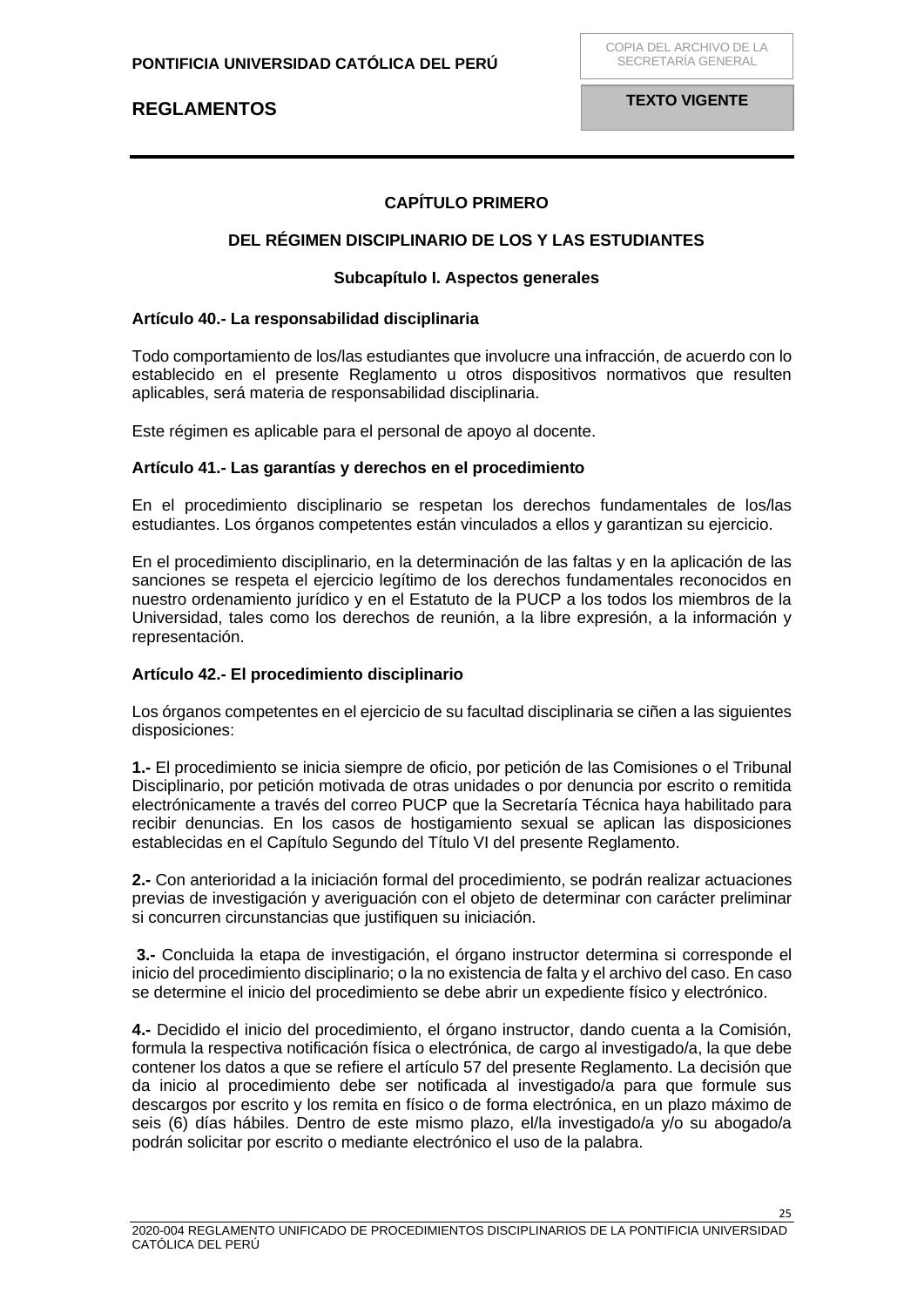**5.-** Dentro del desarrollo del procedimiento el órgano instructor formula un Informe Final de Instrucción en el que se establece, de manera motivada, las conductas que se consideren probadas constitutivas de responsabilidad disciplinaria, la norma que prevé la imposición de sanción, la sanción propuesta o la declaración de no existencia de falta, según corresponda.

**6.-** El órgano competente para decidir la aplicación de la sanción puede disponer la realización de actuaciones complementarias, siempre que las considere indispensables para resolverlo.

**6.-** La Resolución que aplique la sanción o la decisión de archivar el procedimiento será notificada de forma física o electrónica, tanto al investigado/a como al órgano que formuló la solicitud o a quien denunció la falta, de ser el caso.

#### <span id="page-25-0"></span>**Artículo 43.- Características del procedimiento disciplinario**

Para el ejercicio de la potestad disciplinaria se requiere obligatoriamente haber seguido el procedimiento caracterizado por:

**1.-** Diferenciar en su estructura entre el órgano que conduce la fase instructora y el que decide la aplicación de la sanción.

**2.-** Notificar a los investigados/as los hechos a título de cargo, las faltas que tales hechos pueden constituir y las sanciones que se le podrían imponer, el órgano sancionador que puede hacerlo y la norma que atribuya tal competencia, sea en modalidad física o electrónica de conformidad con lo señalado en el artículo 38 del presente Reglamento.

**3.-** Otorgar al investigado/a un plazo máximo de seis (6) días hábiles para formular sus alegaciones y utilizar los medios de defensa, por escrito o de forma electrónica, sin que la abstención del ejercicio de este derecho pueda considerarse elemento de juicio contra su situación. Es opcional que el/la investigado/a apersone a un abogado/a defensor/a al procedimiento.

## <span id="page-25-1"></span>**Artículo 44.- Copartícipes e instigadores**

Copartícipe es quien colabora y/o contribuye, de manera indispensable o no, con la realización de la falta.

Instigador es quien induce o hace nacer en otro la resolución para cometer una falta.

Los copartícipes e instigadores serán sancionados con la misma sanción que corresponde al autor de la infracción. Sin embargo, la autoridad, atendiendo a las atenuantes concurrentes en cada caso, puede imponer una sanción por debajo del mínimo establecido, excepto en casos de hostigamiento sexual y violencia física o psicológica por razones de género.

## <span id="page-25-2"></span>**Artículo 45.- Tentativa de comisión de falta**

Quienes empiecen a cometer una falta sin llegar a culminarla serán sancionados con la sanción prevista en la falta respectiva. No obstante, atendiendo a las circunstancias del caso, el órgano sancionador podrá disminuir razonablemente la sanción. Esto no será posible en los casos en los que la falta no se haya consumado por intervención de un tercero distinto al autor de la misma.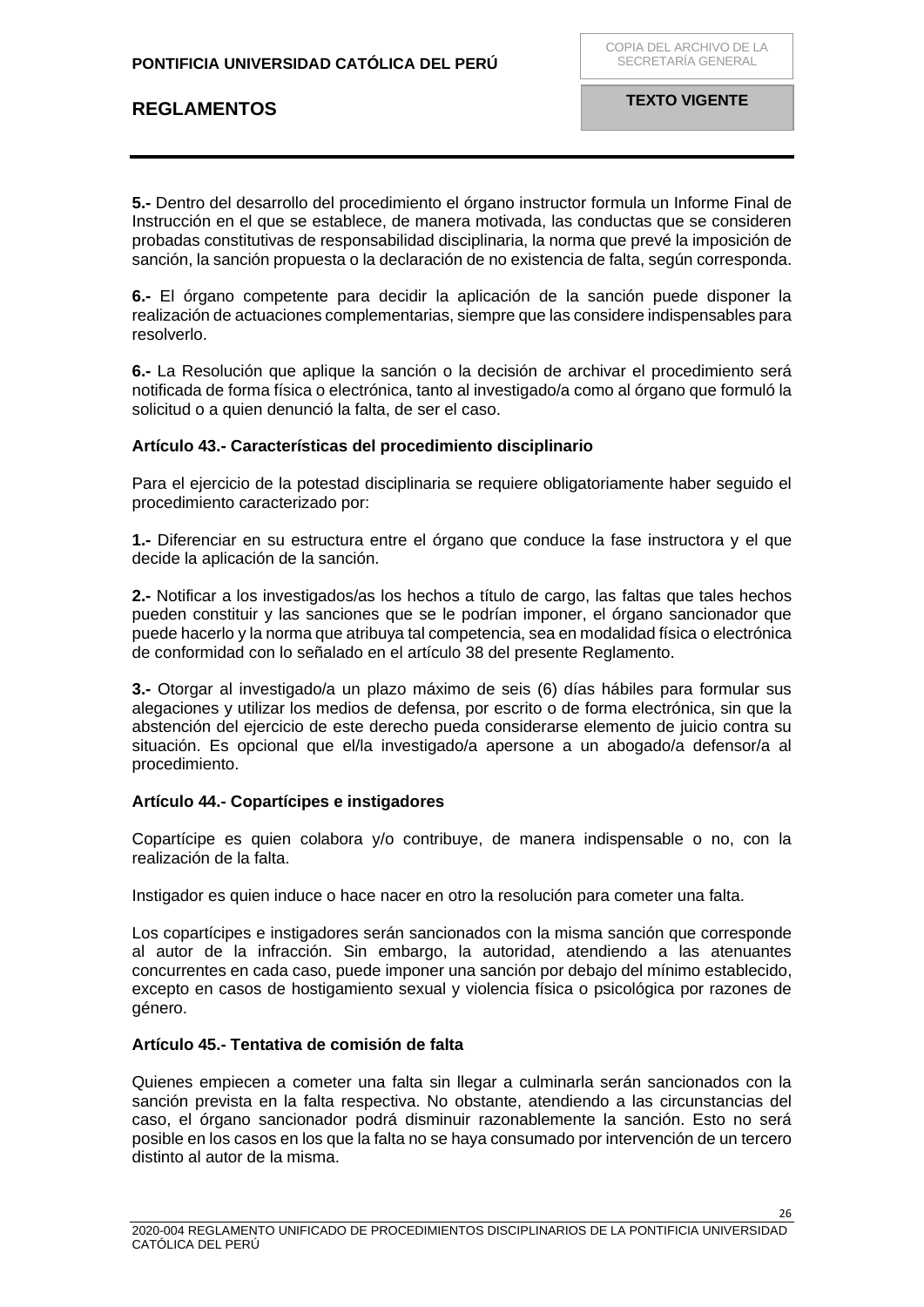## <span id="page-26-0"></span>**Artículo 46.- Acceso e intangibilidad del expediente**

Todos los procedimientos regulados en el presente Reglamento deben dar lugar a un expediente con páginas numeradas en el que constarán ordenados todos los documentos relativos al caso y un expediente digital electrónico el cual contiene únicamente los actuados del procedimiento, de conformidad con lo dispuesto en el artículo 57. El contenido del expediente es intangible.

Los sujetos investigados y sus abogados/as tendrán derecho a acceder al expediente y a obtener una copia de este, durante todo el procedimiento. Esta solicitud deberá ser formulada por escrito o por correo electrónico con dos (2) días hábiles de anticipación.

## <span id="page-26-1"></span>**Artículo 47- Prescripción**

La potestad del órgano para iniciar un procedimiento prescribe, según la gravedad de la falta, en los siguientes plazos:

**1.-** A los dieciocho (18) meses contados desde que fue cometida la falta, si se trata de una falta leve.

**2.-** A los treinta y seis (36) meses contados desde que fue cometida la falta, si se trata de una falta grave.

**3.-** A los setenta y dos (72) meses contados desde que fue cometida la falta, si se trata de una falta muy grave o de un caso de hostigamiento sexual.

En caso de que la falta sea continuada, el plazo de prescripción se cuenta desde el cese de la conducta.

## <span id="page-26-2"></span>**Artículo 48.- Caducidad**

Los plazos para resolver los procedimientos son:

**1.-** A los doce (12) meses contados desde la fecha de imputación de cargos, si se trata de una falta leve.

**2.-** A los dieciocho (18) meses contados desde la fecha de imputación de cargos, si se trata de una falta grave.

**3.-** A los treinta y seis (36) meses contados desde la fecha de imputación de cargos, si se trata de una falta muy grave o de un caso de hostigamiento sexual.

Este plazo puede ser ampliado de manera excepcional y por única vez, como máximo por seis (6) meses, debiendo el órgano competente emitir una Resolución debidamente sustentada, justificando la ampliación del plazo, previo a su vencimiento.

La caducidad no aplica al procedimiento recursivo.

Transcurrido el plazo máximo para resolver, sin que se notifique la Resolución respectiva, se entiende automáticamente caducado el procedimiento disciplinario y se procederá a su archivo.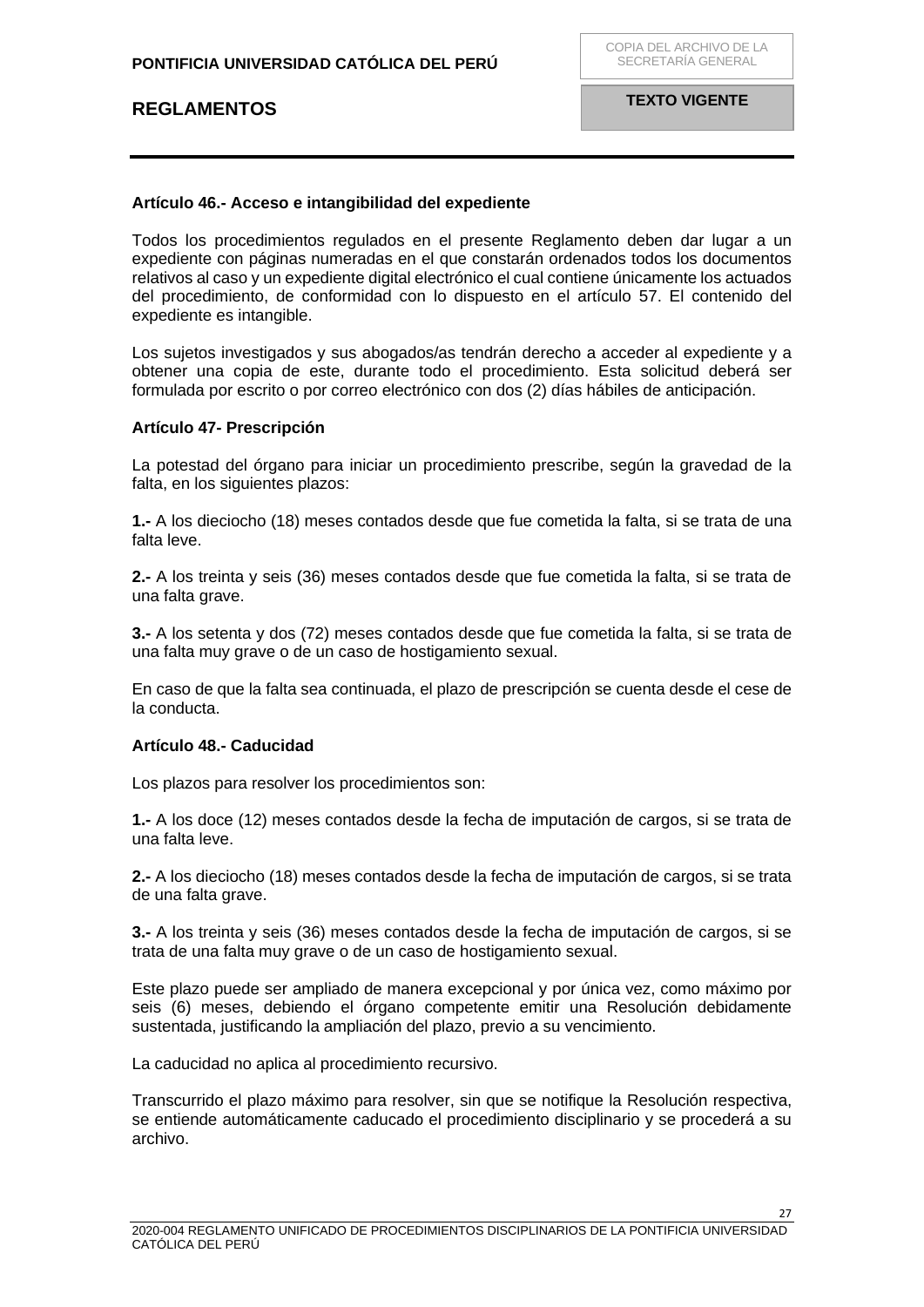La caducidad es declarada de oficio por parte del órgano competente. El/la investigado/a se encuentra facultado para solicitar la caducidad del procedimiento, en caso el órgano competente no lo haya declarado de la forma descrita.

### <span id="page-27-0"></span>**Artículo 49.- Atenuantes de responsabilidad**

Son atenuantes de responsabilidad, las siguientes:

**1.-** Las particulares circunstancias familiares o personales por las que atraviese el infractor y que le hayan impedido o dificultado la comprensión del daño que ocasiona o la capacidad de autodeterminarse de acuerdo con el sentido de la norma.

**2.-** Procurar voluntariamente después de consumada la falta la disminución de sus consecuencias.

**3.-** Presentarse voluntariamente a las autoridades después de haber cometido la falta para admitir su responsabilidad.

**4.-** La confesión sincera realizada en la etapa de investigación, siempre y cuando la misma contribuya de manera relevante al esclarecimiento de los hechos y a la determinación de los responsables que participaron en la falta. No se aplicará esta atenuante cuando los medios probatorios existentes ofrecidos por la Secretaría Técnica sean suficientes para acreditar la infracción.

**5.-** La subsanación oportuna del daño producido. Este supuesto no se aplica para los casos de hostigamiento sexual, ni para los casos en donde no sea posible una subsanación.

Estos supuestos no se aplican para los casos de hostigamiento sexual y violencia de género que se refiere el presente reglamento.

#### <span id="page-27-1"></span>**Artículo 50.- Agravantes de responsabilidad**

**1.**- Generar dilaciones indebidas que tienen como finalidad que el procedimiento no siga su curso regular.

**2.-** Realizar comportamientos que obstaculicen o dificulten las investigaciones relacionadas con la responsabilidad de la falta disciplinaria imputada.

**3.-** Actuar con ánimo de lucro o con la finalidad de obtener alguna ventaja académica.

**4.-** Actuar con evidente desprecio por el daño evidente que la falta generará.

**5.-** Participar activamente como parte de un grupo en la comisión de la falta o actuar como líder de este.

**6.-** Haber sido sancionado por una o más faltas, sin importar que las mismas sean o no del mismo tipo.

**7.-** Cometer faltas discriminatorias, salvo que la propia falta contenga un acto discriminatorio.

**8.-** Ocupar un cargo de autoridad académica si es docente o de representación estudiantil ante órgano de gobierno si es estudiante. Están incluidos quienes hayan sido elegidos o designados para un cargo académico o de gestión.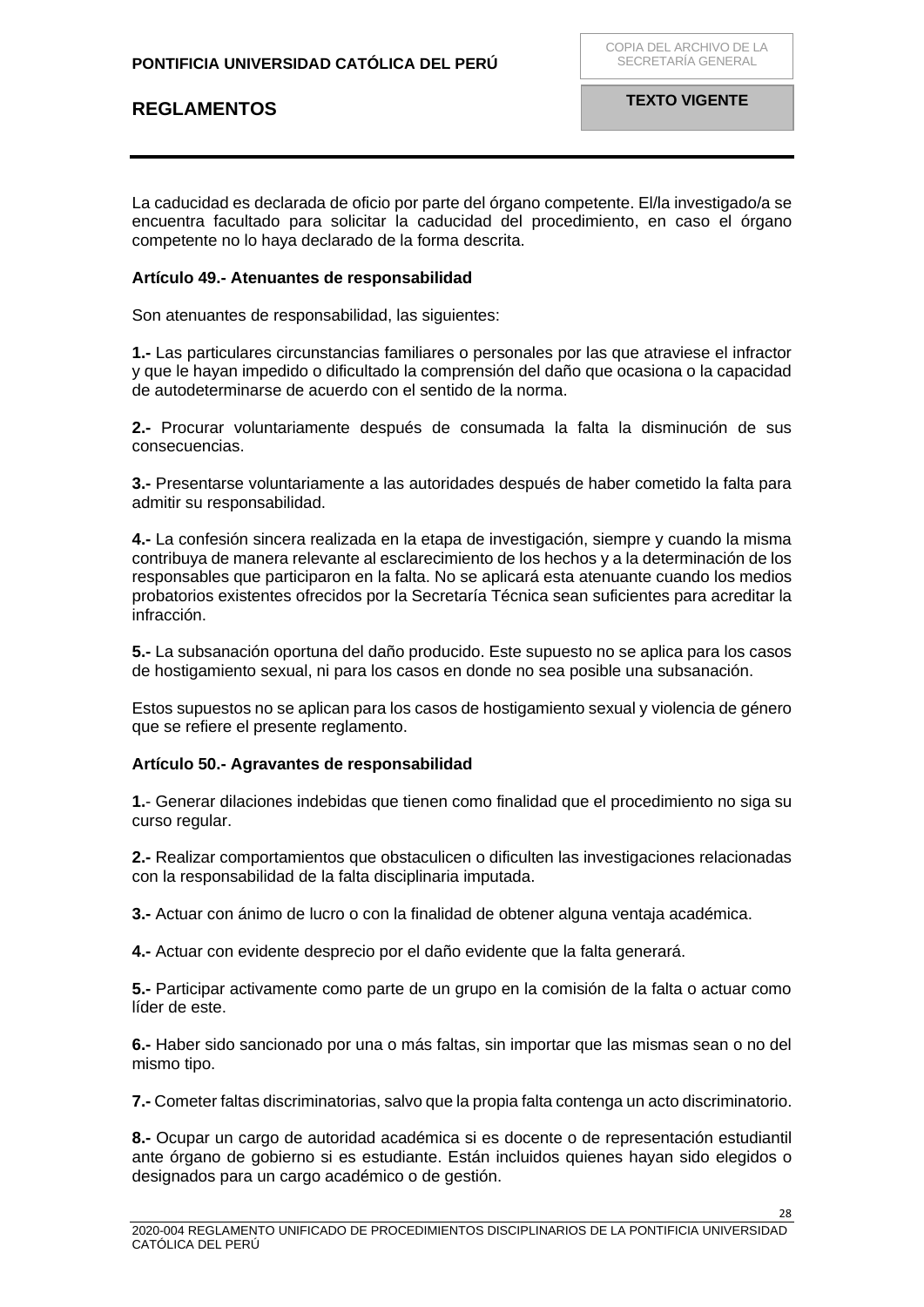**9.-** Abusar de su condición de superioridad o aprovechar las circunstancias especiales propias de su cargo para la realización de la falta.

### <span id="page-28-0"></span>**Artículo 51.- Medidas provisionales**

El órgano que instruye el procedimiento podrá disponer la adopción de medidas de carácter provisional que aseguren la eficacia de la Resolución final que pudiera recaer, en aplicación de las normas que según el caso correspondan.

Las medidas que se adopten deberán ajustarse a la intensidad, proporcionalidad y necesidades de los objetivos que se pretende garantizar en cada supuesto concreto.

El cumplimiento o ejecución de las medidas de carácter provisional que en su caso se adopten, se compensarán, en cuanto sea posible, con la sanción impuesta.

#### <span id="page-28-1"></span>**Artículo 52.- Medidas correctivas**

Las sanciones que se impongan al responsable son compatibles con el dictado de medidas correctivas conducentes a ordenar la reposición o la reparación de la situación alterada por la falta a su estado anterior, incluyendo la de los bienes afectados, así como con la indemnización por los daños y perjuicios ocasionados, las que son determinadas en el proceso judicial correspondiente.

Las medidas correctivas deben ser razonables y ajustarse a la intensidad y proporcionalidad de los bienes jurídicos tutelados que se pretenden garantizar en cada supuesto concreto.

Entre las medidas correctivas se pueden dictar medidas compensatorias, medidas restauradoras y/o medidas de abstención.

## <span id="page-28-2"></span>**Artículo 53.- Medidas cautelares**

Iniciado el procedimiento, el órgano decisor, a solicitud del órgano de instrucción, puede adoptar provisoriamente, las medidas cautelares establecidas en el presente Reglamento y por las normas que fueran aplicables, mediante decisión fundamentada, si hubiera posibilidad de que sin su adopción se arriesgue la eficacia de la Resolución a emitir. En caso involucre actos de violencia física o psicológica por razones de género, el órgano de instrucción podrá aplicar las medidas cautelares especificadas en el artículo 108° del presente reglamento.

## **Subcapítulo II. Instrucción preliminar**

#### <span id="page-28-4"></span><span id="page-28-3"></span>**Artículo 54.- Denuncia**

Todos los órganos o miembros que integran la Universidad están habilitados para interponer una denuncia ante la Secretaría Técnica cuando tengan conocimiento de la comisión de una falta disciplinaria en el régimen de estudiantes.

Las denuncias deberán presentarse por escrito y bajo firma a la Secretaría Técnica, individualizando con nombres y apellidos a la persona responsable de la falta. Se podrá presentar también la denuncia correspondiente con firma digitalizada, remitiendo la misma a la dirección de correo que haya habilitado la Secretaría Técnica para recibir denuncias.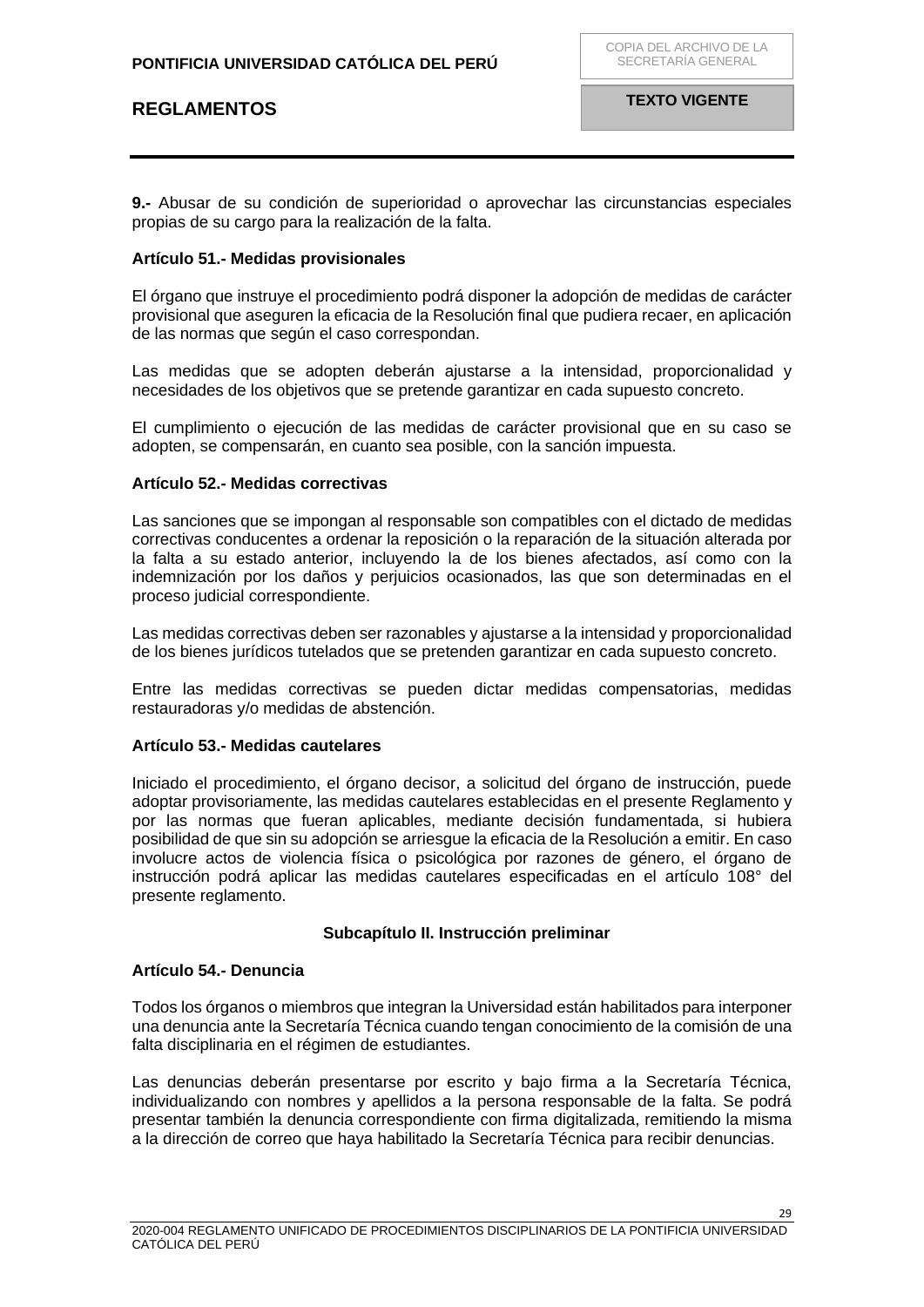**TEXTO VIGENTE**

Además de las referidas unidades, todas las personas directa o indirectamente afectadas por la comisión u omisión de hechos contrarios al presente Reglamento están facultadas para formular denuncias ante la Secretaría Técnica.

Cuando la denuncia se interponga de manera verbal se levantará un acta que deberá contar con la firma del denunciante. En caso se trate de denuncia verbal, se podrá remitir por la vía electrónica, siempre que cuente con la firma digitalizada del denunciante.

Su presentación obliga a practicar diligencias preliminares necesarias y, una vez comprobada su verosimilitud, a iniciar las respectivas indagaciones a iniciativa propia de la Secretaría Técnica. El rechazo de una denuncia debe ser motivado y comunicado al denunciante, si estuviera individualizado.

La Secretaría Técnica puede otorgar medidas de protección a la víctima de los hechos denunciados y/o a los testigos, garantizando su seguridad y evitando se le afecte de algún modo.

#### <span id="page-29-0"></span>**Artículo 55.- Instrucción preliminar**

Una vez que la Secretaría Técnica tome conocimiento de los hechos que pudieran configurar la falta, se podrá realizar una investigación preliminar a fin de determinar si corresponde iniciar un procedimiento disciplinario. Esta investigación preliminar deberá realizarse en un plazo no mayor a sesenta (60) días hábiles y estará a cargo de la Secretaría Técnica. En los casos de estudiantes, el plazo contemplado en el presente artículo se suspenderá durante los periodos académicos en los que no se encuentre matriculado.

## <span id="page-29-1"></span>**Artículo 56.- Órganos de apoyo del procedimiento disciplinario**

La Secretaría Académica de las facultades, la Defensoría Universitaria, los Departamentos Académicos, la Dirección de Gestión de Talento Humano y, en general, toda unidad al interior de la Universidad, se encuentran en la obligación de brindar apoyo al órgano competente para el esclarecimiento de los hechos y el impulso del procedimiento correspondiente.

## **Subcapítulo III. Etapa de instrucción**

## <span id="page-29-3"></span><span id="page-29-2"></span>**Artículo 57.- Inicio del procedimiento disciplinario**

Una vez recibida la denuncia y hechas las investigaciones necesarias, la Secretaría Técnica, en su calidad de órgano instructor del procedimiento y dando cuenta a la Comisión respectiva, notificará físicamente al domicilio del/de la investigado/a y/o electrónicamente, según corresponda, a través de la dirección de correo PUCP que contemple el campus virtual, el inicio del procedimiento disciplinario, identificando lo siguiente:

- **1.-** Los hechos que se le imputan;
- **2.-** El tipo de falta que configuran los hechos que se le imputan;
- **3.-** Las sanciones que se le pudieren imponer;
- **4.-** El órgano competente para investigar;
- **5.-** El órgano competente para resolver;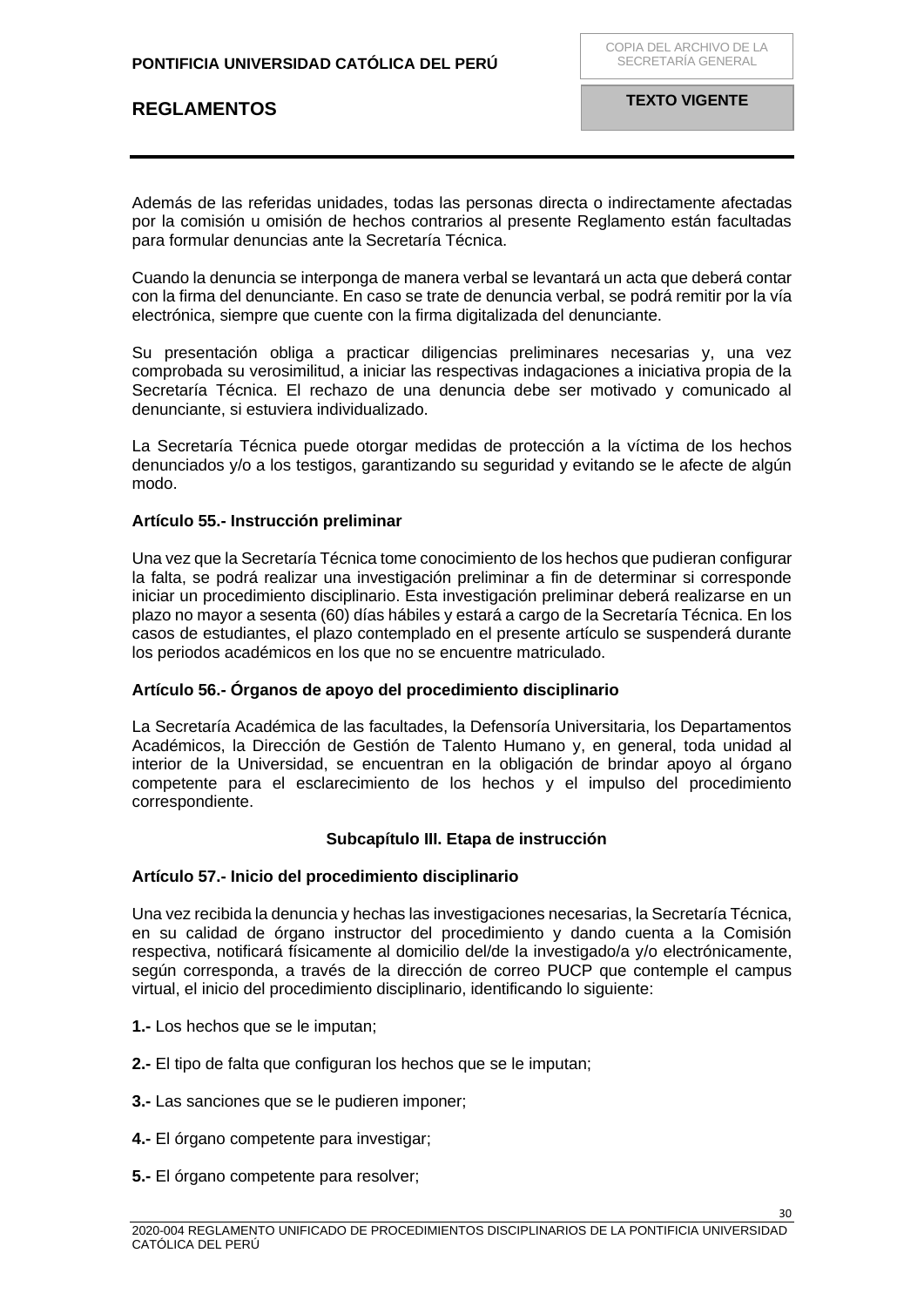COPIA DEL ARCHIVO DE LA SECRETARÍA GENERAL

**6.-** El órgano a los cuales podrá recurrir en vía de reconsideración o apelación, y;

**7.-** La base normativa que les atribuye tal competencia.

## <span id="page-30-0"></span>**Artículo 58.- Comunicación del inicio del procedimiento disciplinario**

El inicio del procedimiento se debe comunicar física y/o electrónicamente:

**1.-** Al decano respectivo, cuando el imputado sea un/a estudiante matriculado o no matriculado.

**2.-** En todos los casos, al órgano competente para resolver.

El plazo para comunicar el inicio del procedimiento disciplinario será de cinco (5) días hábiles contabilizados a partir de la notificación física y electrónica al investigado/a, según corresponda.

## <span id="page-30-1"></span>**Artículo 59.- Expediente**

Es el conjunto ordenado de documentos y actuaciones que sirven de antecedente y fundamento a la decisión del órgano competente, así como las diligencias encaminadas a ejecutarla. Puede ser físico, o digital, en formato electrónico. El expediente en formato electrónico tendrá lugar frente a la imposibilidad de reunir todos los actuados en físico. Es decir, cuando las circunstancias lo ameriten.

El expediente en ambas modalidades se forma mediante la agregación ordenada de cuantos documentos, pruebas, dictámenes, informes, acuerdos, notificaciones y demás diligencias deban integrarlos, así como un índice numerado de todos los documentos que contenga cuando se remita. Asimismo, deberá constar en el expediente copia electrónica de la Resolución adoptada, o la Resolución misma, en caso el expediente sea físico.

## <span id="page-30-2"></span>**Artículo 60.- Solicitudes**

Los investigados/as podrán exigir el cargo o acuse de recibo electrónico que en ambos casos permita acreditar fecha y hora de presentación de las solicitudes, comunicaciones y escritos que presenten los investigados/as física o electrónicamente.

La Secretaría Técnica deberá establecer modelos y sistemas de presentación masiva que permitan a los investigados/as presentar varias solicitudes. Estos modelos de uso voluntario estarán a disposición de los interesados en sedes electrónicas y en las oficinas correspondientes.

## <span id="page-30-3"></span>**Artículo 61.-Presentación de descargos**

La persona investigada tendrá un plazo de seis (6) días hábiles contados desde la recepción de la notificación del inicio del procedimiento para presentar sus descargos por escrito. En caso las circunstancias lo ameriten y habiendo establecido el uso de medios electrónicos, el/la investigado/a podrá enviar dichos descargos utilizando esta modalidad.

Ante la necesidad de extensión de plazo para presentación de los descargos, el/la investigado/a podrá presentar una solicitud de ampliación. Para ser admitida a trámite debe ser presentada o enviada electrónicamente dos (2) días hábiles antes del vencimiento del plazo.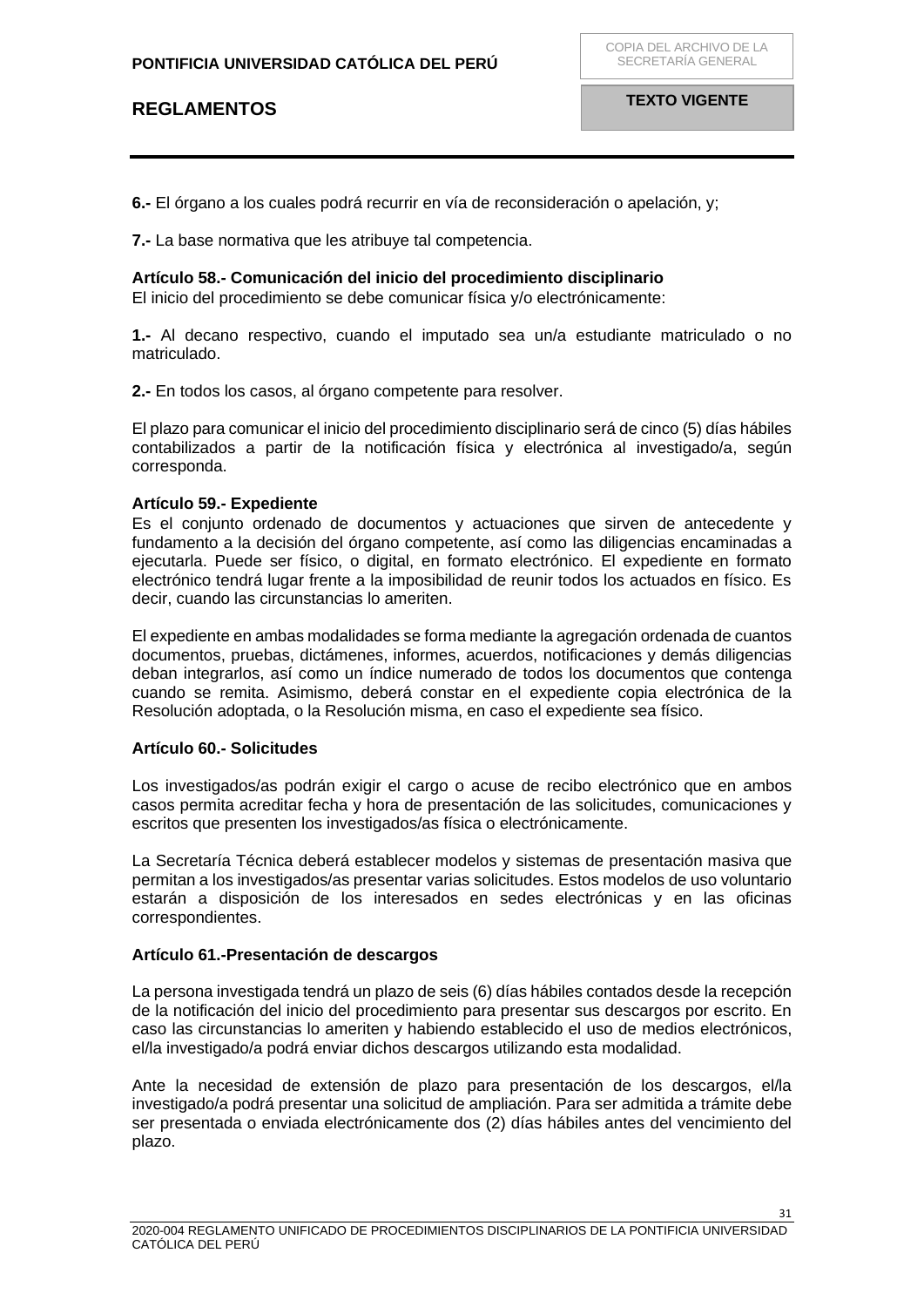Si la prórroga es concedida, lo será por única vez, por un plazo máximo de tres (3) días hábiles. La decisión que concede la prórroga debe ser expresa y debidamente notificada física o electrónicamente, de corresponder.

## <span id="page-31-0"></span>**Artículo 62.- Actividad probatoria**

Los/las investigados/as tienen derecho a aportar pruebas mediante la presentación de documentos e informes, proponer pericias de parte, testimonios, inspecciones y demás diligencias permitidas o aducir alegaciones de forma física o electrónica.

La Secretaría Técnica puede, por iniciativa propia, disponer la presentación de pruebas. Solo podrá rechazar motivadamente los medios de prueba propuestos por el/la investigado/a, cuando no guarden relación con el fondo del asunto, sean improcedentes o innecesarios; o cuando, por su naturaleza no puedan ser propuestos electrónicamente.

En caso la audiencia para la exposición y presentación de pruebas sea presencial, se notifica a los investigados/as en su domicilio con la antelación razonable, indicando lugar, fecha y hora; o en todo caso, se le notifica electrónicamente indicando lugar, fecha y hora.

En caso la audiencia para la exposición y presentación de pruebas sea remota, se notifica electrónicamente a los investigados/as a su correo PUCP, indicando la sala implementada electrónicamente para llevar a cabo la audiencia, así como la fecha y hora correspondiente.

El plazo de para la exposición y presentación de pruebas será de quince (15) días hábiles.

## <span id="page-31-1"></span>**Artículo 63.- Informe final de instrucción**

Concluida la etapa de instrucción, la Secretaría Técnica elaborará un Informe Final de Instrucción motivado, indicando los hechos ocurridos, la tipificación de la falta, la norma que prevé la imposición de la sanción y la sanción propuesta o la declaración de no existencia de falta, según corresponda.

## <span id="page-31-2"></span>**Artículo 64.- Acumulación de procedimientos**

El órgano responsable de la instrucción, por propia iniciativa o a instancia de los investigados/as, dispone mediante decisión irrecurrible la acumulación de los procedimientos en trámite que guarden conexión.

## **Subcapítulo IV. Etapa de resolución**

## <span id="page-31-4"></span><span id="page-31-3"></span>**Artículo 65.- Presentación de descargos**

El Informe Final de Instrucción debe ser notificado al investigado/a para que este/a pueda formular sus descargos física o electrónicamente, dentro de un plazo mínimo de seis (6) días hábiles.

## <span id="page-31-5"></span>**Artículo 66.- Notificación del Informe Final de Instrucción e Informe Oral**

El Informe Final de Instrucción será notificado con los actuados, a través de medios electrónicos, a la Comisión encargada de emitir la Resolución de primera instancia y será notificada física y/o electrónicamente, según corresponda, a la persona investigada.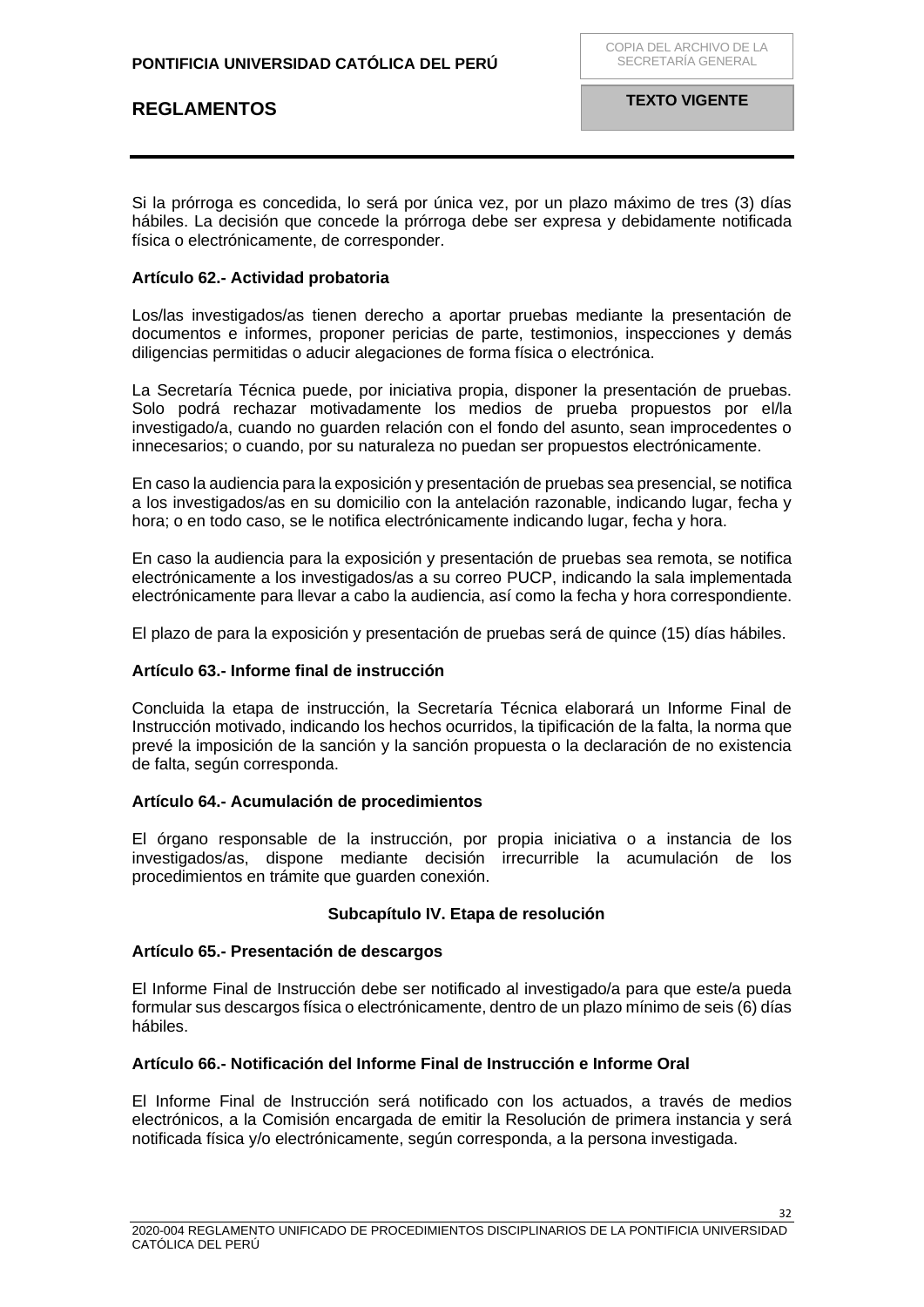La Comisión competente podrá citar a informe oral, a solicitud del investigado/a o a iniciativa de la Comisión cuando las circunstancias lo ameriten, con no menos de cuatro (4) días hábiles. En el primer caso, la Comisión podrá denegar la solicitud presentada por el/la investigado/a mediante decisión motivada. La intervención se podrá llevar a cabo por el/la investigado/a y/o su abogado/a debidamente colegiado/a y habilitado/a.

El informe oral se podrá llevar a cabo remotamente a través de una plataforma electrónica, si las circunstancias lo ameritan. Se aplican los mismos plazos de anticipación con relación a la citación.

## <span id="page-32-0"></span>**Artículo 67.- Resolución de primera instancia**

Una vez concluidas las actuaciones, la Comisión competente emitirá su Resolución por escrito y/o electrónicamente, según corresponda. La Resolución contendrá lo siguiente:

- **1.-** La fecha y lugar de su expedición;
- **2.-** La relación de los hechos probados relevantes para el caso;
- **3.-** Las razones que justifican la decisión;
- **4.-** La base normativa que la sustenta;

**5.-** La decisión a la que se hubiere llegado, la cual no podrá fundamentarse en hechos distintos a los acreditados en el curso del procedimiento;

**6.-** La firma por escrito o en digital de la autoridad o de quien preside el órgano competente.

#### <span id="page-32-1"></span>**Artículo 68.- Notificación de la Resolución de primera instancia**

La Resolución de primera instancia deberá ser notificada al infractor dentro de los cinco (5) días hábiles siguientes a la fecha de su expedición, adjuntando una copia de la misma, en caso se trate de notificación física. Para el caso de la notificación electrónica la Resolución deberá ser notificada dentro de los tres (3) días hábiles siguientes a la fecha de su expedición.

La citada Resolución deberá ser remitida también en formato electrónico a la Secretaría General y al Decano/a o Jefe/a de la unidad académica a la que pertenece administrativamente el estudiante, y deberá ser registrada en el Registro Único de Sanciones de la Universidad.

## **Subcapítulo V. Etapa de impugnación**

#### <span id="page-32-3"></span><span id="page-32-2"></span>**Artículo 69.- Recursos impugnatorios**

Los recursos impugnatorios son los de reconsideración y apelación.

#### <span id="page-32-4"></span>**Artículo 70.- Recurso de reconsideración**

El recurso de reconsideración se presenta de forma física o electrónica ante la misma instancia que dictó el primer acto, la que a su vez lo resolverá. Para ser admitido debe fundarse en nueva prueba. El plazo para presentarlo es de quince (15) días hábiles a partir del día siguiente de recibida la notificación de la resolución de primera instancia.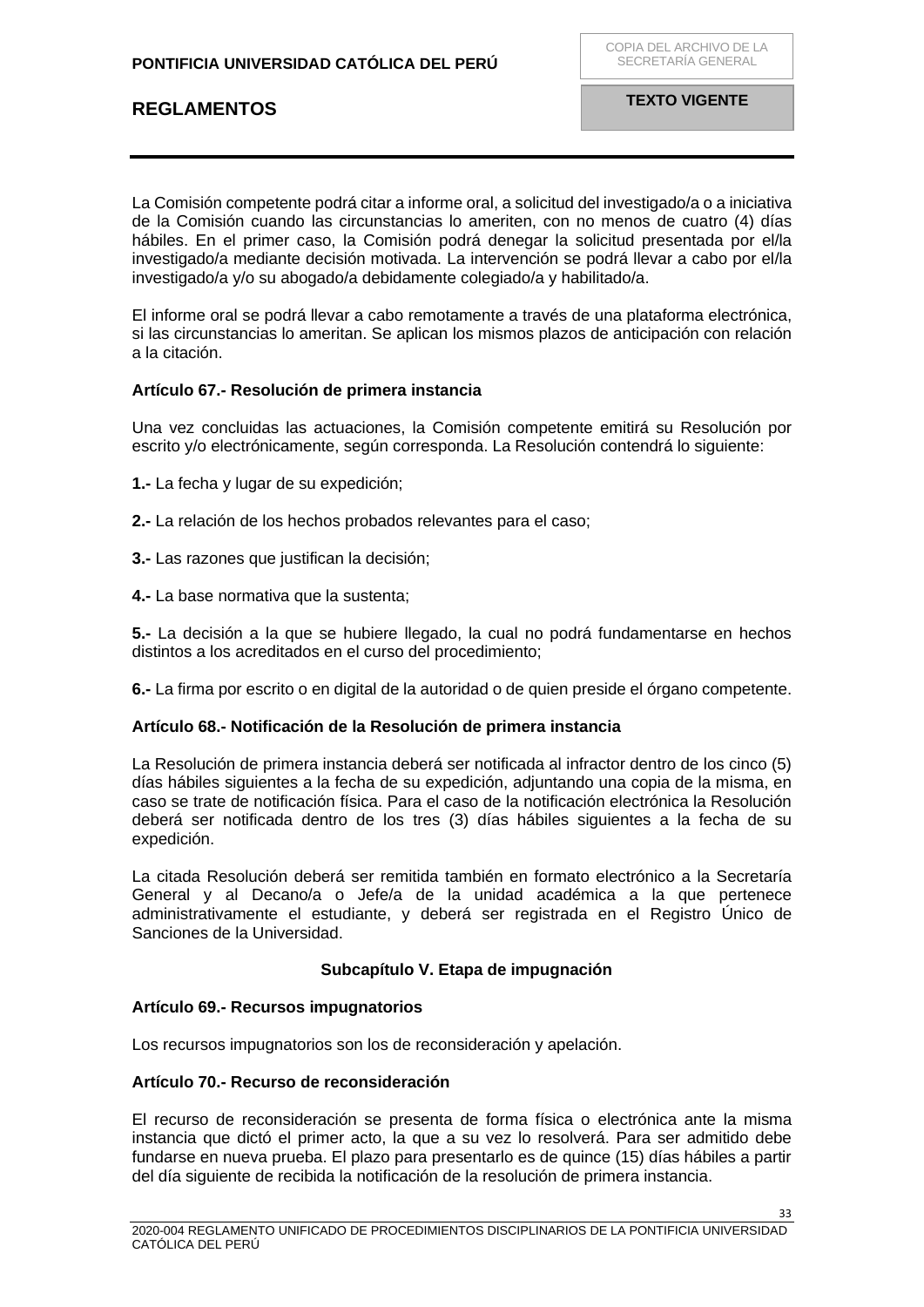## <span id="page-33-0"></span>**Artículo 71.- Recurso de apelación**

La persona sancionada puede presentar el recurso de apelación ante la primera instancia, la que lo eleva al Tribunal Disciplinario que constituye la segunda y última instancia. El plazo para la interposición de la apelación física o electrónicamente es de quince (15) días hábiles a partir del día siguiente de recibida la notificación de la decisión de primera instancia o de la vía de reconsideración.

La apelación se funda en discrepancia con la interpretación del Reglamento, de las pruebas o con los criterios aplicados por la primera instancia.

La Resolución de segunda instancia estimará o desestimará, en todo o en parte, las pretensiones formuladas en el recurso de apelación, revocando o confirmando la resolución de primera instancia.

Para los casos correspondientes a los regímenes disciplinarios de los docentes, predocentes y autoridades no es posible acudir al Tribunal Disciplinario en vía de apelación, debido a que son resueltos en instancia única. El sancionado goza de la facultad de impugnar su sanción ante el Poder Judicial.

### <span id="page-33-1"></span>**Artículo 72.- Decisión firme**

Una vez vencidos los plazos para interponer los recursos impugnatorios, se perderá el derecho de interponerlos y la resolución de primera instancia quedará firme.

La Resolución de segunda instancia es una decisión firme.

## <span id="page-33-2"></span>**Artículo 73.- Error en la calificación**

El error en la calificación del recurso por el recurrente no será obstáculo para su tramitación, siempre que del escrito se deduzca su verdadero carácter.

## <span id="page-33-3"></span>**Artículo 74.- Alcances de los recursos**

Los recursos impugnatorios se ejercerán una sola vez en cada procedimiento y nunca simultáneamente.

## <span id="page-33-4"></span>**Artículo 75.- Suspensión de la ejecución**

La Resolución será ejecutiva cuando sea emitida la decisión por el Tribunal Disciplinario. La interposición de cualquier recurso suspende la ejecución de la resolución impugnada.

## <span id="page-33-5"></span>**Artículo 76.- Medidas no disciplinarias**

En el caso de infracciones realizadas por estudiantes, en adición a las sanciones a imponerse por las faltas cometidas, de ser procedente, se aplicarán las siguientes medidas no disciplinarias:

**1.-** El examen, prueba académica, trabajo de investigación, monografía u otra evaluación similar que contenga elementos de copia, plagio u otro análogo, como no es expresión del conocimiento del estudiante, no será calificado por el docente encargado del curso y se consignará la nota cero (00) no subsanable en el acta de notas respectiva.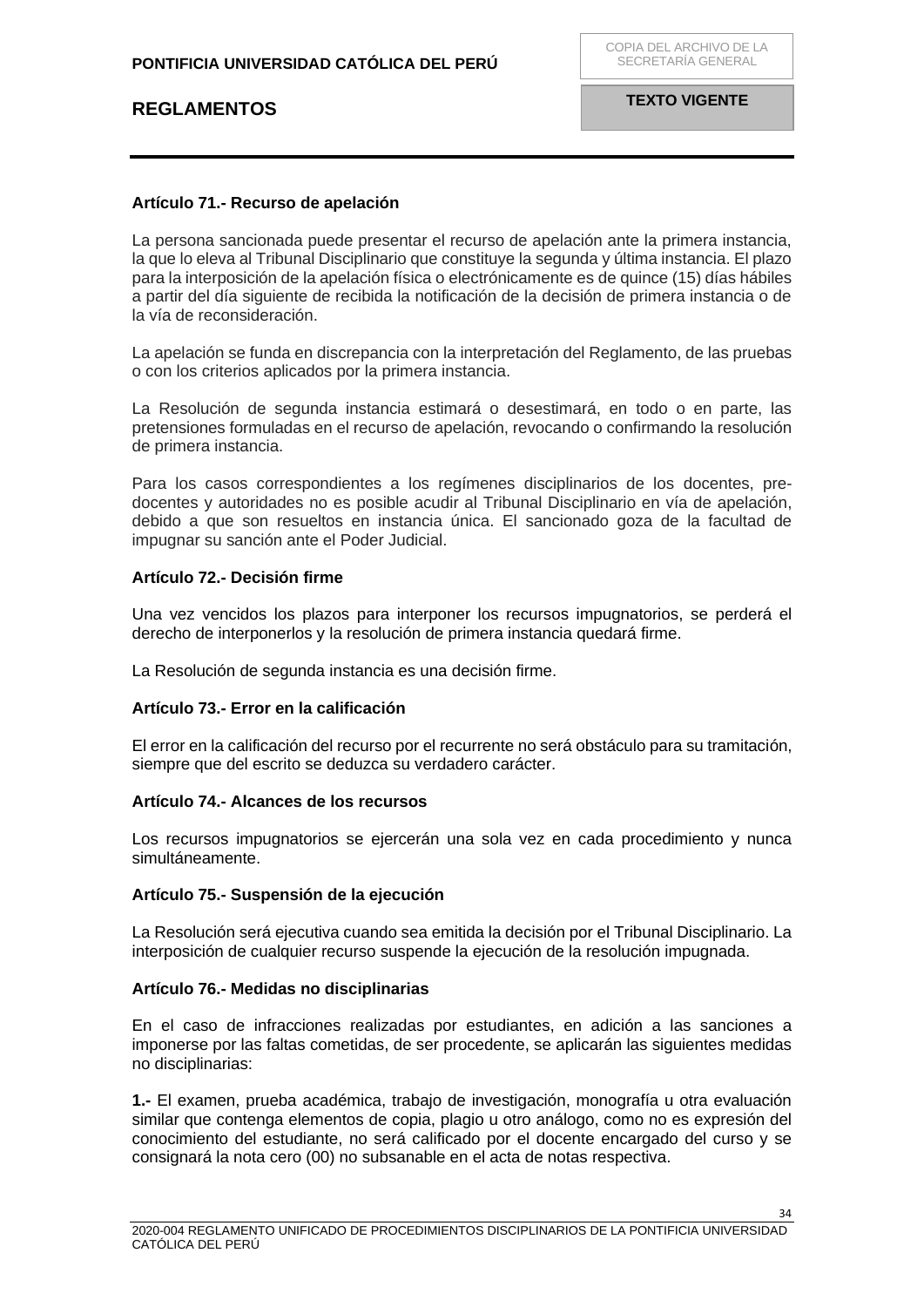**2.-** Aquellos sancionados por afectar el material del Sistema de Bibliotecas, de acuerdo con lo señalado en el presente Reglamento, deberán reponer dicho material por sus originales. Mientras ello no suceda, permanecerán inhabilitados para hacer uso de los servicios del Sistema de Bibliotecas.

## <span id="page-34-0"></span>**Artículo 77.- Medidas cautelares**

Cuando se trate de faltas muy graves, la Comisión, a solicitud de la Secretaría Técnica o por iniciativa propia de ésta, podrá dictar otras medidas cautelares contra los estudiantes matriculados y no matriculados, como las siguientes:

**1.-** Suspensión temporal del estudiante: Esta podrá ser aplicada inmediatamente o desde que lo establezca el órgano sancionador competente, y deberá fundamentarse en la existencia de un grave riesgo para la integridad de la institución o de los miembros de la comunidad universitaria.

**2.-** Impedimento de la entrada a las instalaciones de la Universidad.

## <span id="page-34-1"></span>**Artículo 78.- Suspensión preventiva de derechos académicos y laborales**

El órgano competente para resolver podrá suspender temporalmente el ejercicio de los derechos de estudiantes, docentes y pre-docentes mediante decisión debidamente motivada.

La suspensión temporal procede:

**1.-** Cuando se encuentren sometidos a una investigación o procedimiento disciplinario por falta grave o muy grave:

**2.-** Cuando se encuentren investigados/as o sometidos a un procedimiento o proceso ante los órganos de la administración de justicia por la presunta comisión de un delito doloso y se haya dispuesto el cumplimiento de garantías personales a favor de algún miembro de la comunidad universitaria, que suponga la prohibición de acercarse a la víctima. En estos casos el órgano competente es la Secretaría General.

3. Cuando se encuentren investigados/as o sometidos a un procedimiento o proceso ante los órganos de la administración de justicia por la presunta comisión de un delito doloso y se haya dispuesto el cumplimiento de garantías personales a favor de algún miembro de la comunidad universitaria, que suponga la prohibición de acercarse a la víctima.

La medida caduca a los doce (12) meses contados desde que comenzó a ser aplicada. No obstante ello, en los casos en los que el órgano jurisdiccional correspondiente haya dispuesto el cumplimiento de garantías personales a favor de un miembro de la comunidad universitaria, la medida de suspensión preventiva se prorrogará automáticamente hasta el cese de las garantías dispuestas por el órgano jurisdiccional.

#### <span id="page-34-2"></span>**Artículo 79.- Compensación con medidas de suspensión preventiva de derechos**

El tiempo de suspensión preventiva de derechos que haya sufrido un estudiante sometido a un procedimiento disciplinario o judicial será abonado para el cómputo de la sanción impuesta, a razón de un día de suspensión académica por cada día de suspensión preventiva de derechos.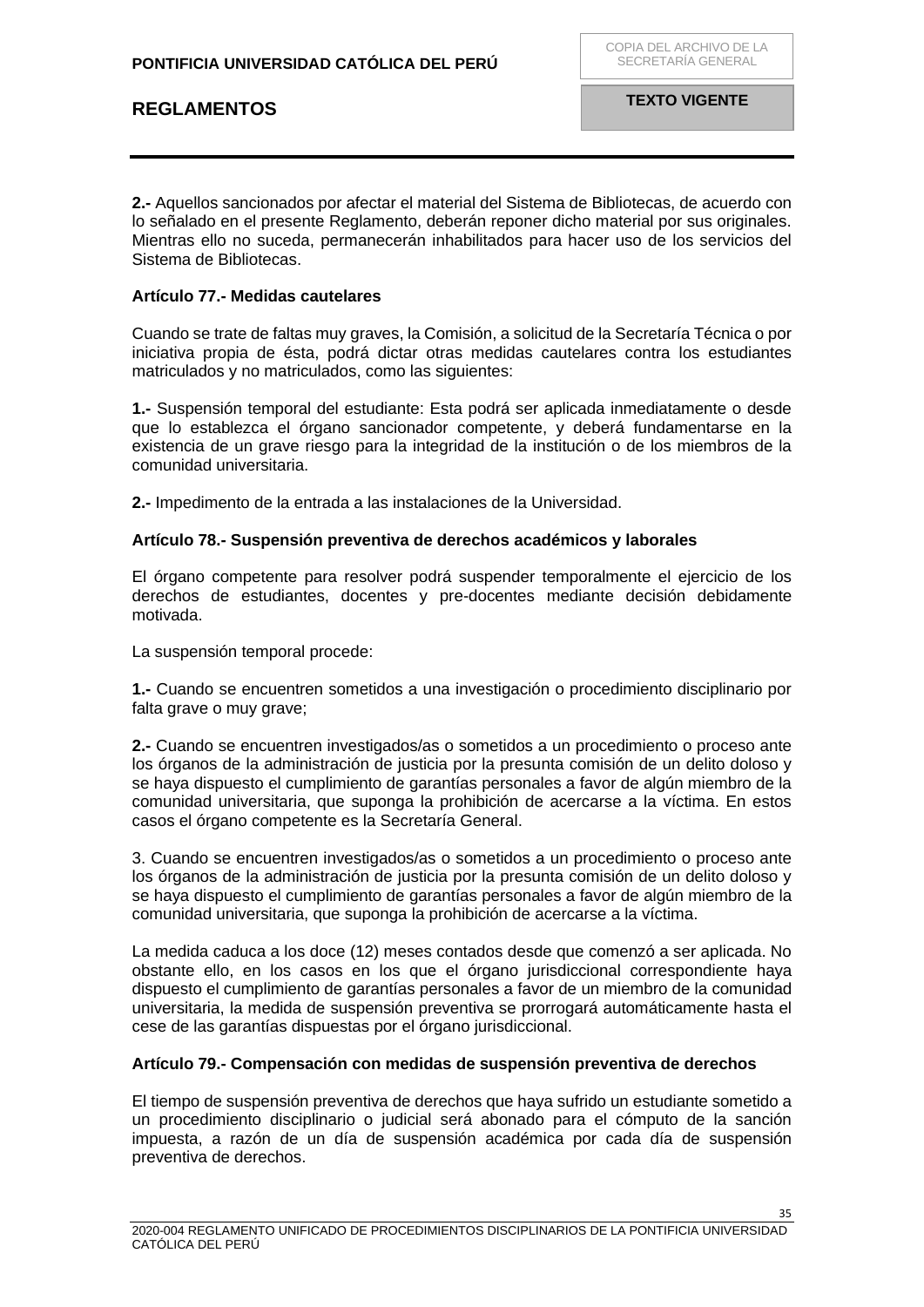## **Subcapítulo VI. Plazos**

#### <span id="page-35-1"></span><span id="page-35-0"></span>**Artículo 80.- Plazos de investigaciones**

Los plazos para que la Secretaría Técnica realice las investigaciones son los siguientes:

**1.-** Faltas leves: hasta treinta (30) días hábiles.

**2.-** Faltas graves: hasta cuarenta y cinco (45) días hábiles.

**3.-** Faltas muy graves: hasta sesenta (60) días hábiles.

Estos plazos se computan desde que la Secretaría Técnica toma conocimiento de la infracción. Podrán ser ampliados por igual tiempo, por única vez.

En el caso de procedimientos disciplinarios contra estudiantes, el plazo contemplado en el presente artículo se suspenderá durante los periodos académicos en los que no se encuentre matriculado.

### <span id="page-35-2"></span>**Artículo 81.- Suspensión del cómputo de los plazos**

El cómputo de los plazos al que hace mención el presente Reglamento se suspende durante actuaciones que sean solicitadas o se encuentren a cargo de los investigados/as o de terceros, por la reprogramación de audiencias solicitadas por los investigados/as, la suspensión de actividades de la Universidad o por caso fortuito o fuerza mayor. Este artículo no es de aplicación para los procedimientos disciplinarios por acoso u hostigamiento sexual regulados en el Capítulo Segundo del Título VI del presente Reglamento.

## **Subcapítulo VII. Faltas**

#### <span id="page-35-4"></span><span id="page-35-3"></span>**Artículo 82.- Régimen de Faltas y Sanciones**

En los Anexos 1 y 2 se detalla el Régimen de Faltas y Sanciones aplicables al presente capítulo.

#### <span id="page-35-5"></span>**Artículo 83.- Responsabilidad penal y civil**

Las faltas en que se puedan incurrir, así como las sanciones a que den lugar, son independientes de las implicancias y responsabilidades de carácter civil y/o penal que asimismo puedan derivarse.

## **CAPÍTULO SEGUNDO**

## <span id="page-35-7"></span><span id="page-35-6"></span>**DEL RÉGIMEN DE PREVENCIÓN, PROTECCIÓN Y SANCIÓN CONTRA EL HOSTIGAMIENTO SEXUAL**

#### **Subcapítulo I. Principios, enfoques, definiciones y acciones de prevención**

### <span id="page-35-9"></span><span id="page-35-8"></span>**Artículo 84.- Principios y enfoques**

El presente régimen disciplinario se rige por los principios y reglas del presente Reglamento, así como por los principios y enfoques establecidos en los artículos 4 y 5 del Decreto Supremo Nº 014-2019-MIMP, Decreto Supremo que aprueba el Reglamento de la Ley de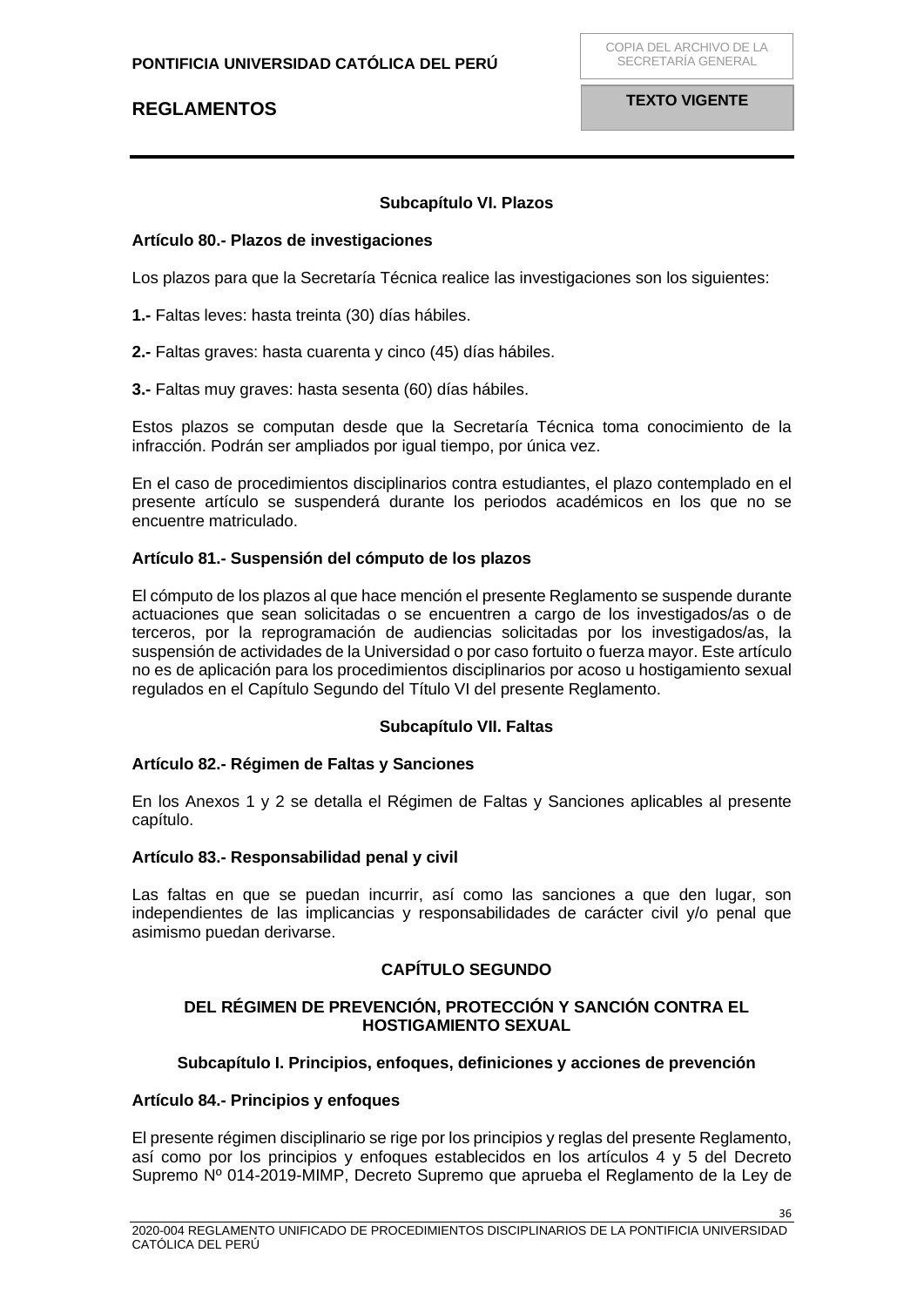Prevención y Sanción del Hostigamiento Sexual o norma que la modifique o derogue. Entre ellos se encuentran:

**1. Principio de confidencialidad.** Rige desde la presentación de la denuncia por hostigamiento sexual, así como en el procedimiento disciplinario que eventualmente se instruya. Se deberá respetar la confidencialidad de la información implicada en cada medida o decisión adoptada, en especial con respecto a la identidad o a los datos que permitan a terceros la identificación de quien presenta la denuncia, de la víctima, de las personas que resultan afectadas y de los testigos.

La publicidad de la decisión o resolución final, según lo estipulado en la disposición novena de la Ley 27942, Ley de Prevención y Sanción del Hostigamiento Sexual, se hará respetando el principio de confidencialidad a que se refiere el párrafo anterior.

- **2. Principio de impulso de oficio**: Las instituciones, los órganos, las autoridades y todas las personas involucradas en la investigación y sanción del hostigamiento sexual, deben dirigir e impulsar por iniciativa propia el procedimiento y ordenar la realización o práctica de los actos, así como la obtención de pruebas, que resulten convenientes para el esclarecimiento de los hechos y la resolución del procedimiento.
- **3. Principio de informalismo**: Las instituciones, los órganos, las autoridades y todas las personas involucradas en la investigación y sanción del hostigamiento sexual deben interpretar las normas contenidas en la Ley y en el presente Reglamento de forma más favorable a la admisión y decisión final de la queja o denuncia; sin afectar los derechos e intereses de los/las quejosos/as o denunciantes y quejados/as o denunciados/as, por exigencia de aspectos formales que pueden ser subsanados dentro del procedimiento, siempre que dicha excusa no afecte derechos de terceros o el interés público.
- **4. Principio de gozar de un ambiente saludable y armonioso:** Toda persona tiene el derecho de ejercer sus actividades laborales, educativas, formativas o de similar naturaleza en un ambiente sano y seguro, de tal forma que pueda preservar su salud, física y mental, y su desarrollo y desempeño profesional.
- **5. Principio de igualdad y no discriminación por razones de género:** Las instituciones, los órganos, las autoridades y toda persona involucrada en la prevención y sanción del hostigamiento sexual deben garantizar la igualdad entre las personas, independiente de su sexo o género. Cualquier tipo de distinción, exclusión o restricción, basada en el sexo, identidad de género u orientación sexual que tenga por finalidad o por resultado menoscabar o anular el reconocimiento, goce o ejercicio de los derechos de las personas es discriminación y se encuentra prohibida.
- **6. Principio de no revictimización**: Los órganos, las autoridades y personas involucradas en el proceso de investigación deben adoptar todas las medidas necesarias en el marco de la Constitución y de los tratados internacionales para evitar que la víctima de hostigamiento sexual sea revictimizada. La víctima no puede ser expuesta a situaciones de revictimización, como la declaración reiterativa de los hechos, careos o cuestionamientos a su conducta o su vida personal, confrontaciones con los/las presuntas/os hostigadores, entre otros. Los miembros de los órganos que intervienen en el procedimiento evitan cualquier acto que, de manera directa o indirecta, disuada a la víctima de presentar queja o denuncia y de continuar con el procedimiento.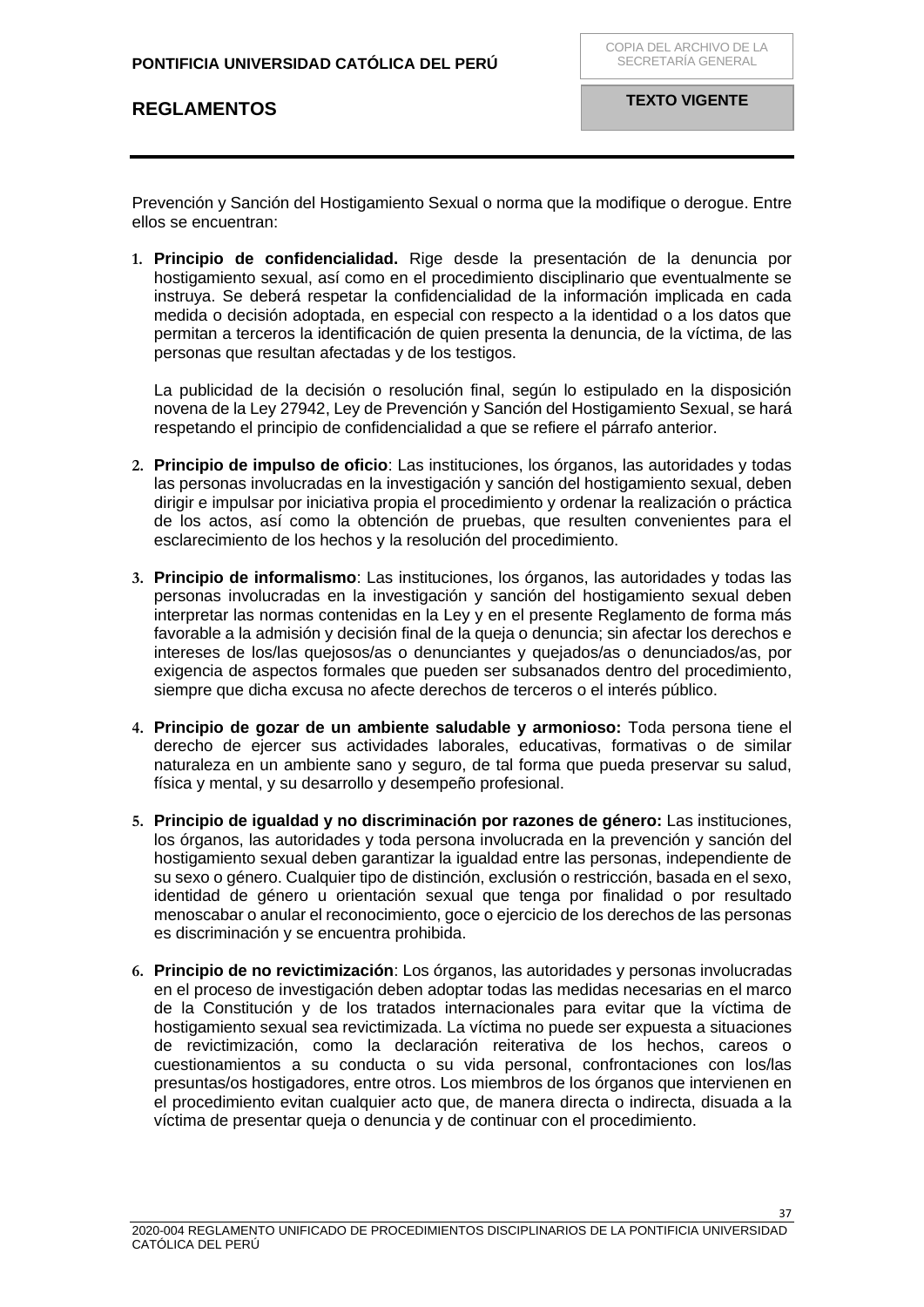38

- **7. Enfoque de género:** Herramienta de análisis que permite observar de manera crítica las relaciones que las culturas y las sociedades construyen entre hombres y mujeres y explicar las causas que producen las asimetrías y desigualdades. Así, este enfoque aporta elementos centrales para la formulación de medidas que contribuyan a superar la desigualdad de género, modificar las relaciones asimétricas entre mujeres y hombres, erradicar toda forma de violencia basada en género, origen étnico, situación socioeconómica, edad, la orientación e identidad sexual, entre otros factores, asegurando el acceso de mujeres y hombres a recursos y servicios públicos, y fortaleciendo su participación política y ciudadana en condiciones de igualdad .
- **8. Enfoque centrado en la víctima:** Herramienta que permite que todos los intervinientes en la atención de casos de hostigamiento sexual asignen prioridad a los derechos, las necesidades y la voluntad de la víctima.

## <span id="page-37-0"></span>**Artículo 85.- Definiciones**

Para efectos del presente régimen disciplinario, los términos señalados a continuación se definirán de la siguiente manera:

- **1. Conducta de naturaleza sexual:** Comportamientos o actos físicos, verbales, gestuales u otros de connotación sexual, tales como comentarios e insinuaciones; observaciones o miradas lascivas; exhibición o exposición de material pornográfico; tocamientos, roces o acercamientos corporales; exigencias o proposiciones sexuales; contacto virtual; entre otras de similar naturaleza.
- **2. Conducta sexista:** Comportamientos o actos que promueven o refuerzan estereotipos en los cuales las mujeres y los hombres tienen atributos, roles o espacios propios, que suponen la subordinación de un sexo o género respecto del otro.
- **3. Hostigado/a:** Toda persona, independientemente de su sexo, identidad de género u orientación sexual, que es víctima de hostigamiento sexual.
- **4. Hostigador/a:** Toda persona, independientemente de su sexo, identidad de género u orientación sexual, que realiza uno o más actos de hostigamiento sexual.
- **5. Queja o denuncia:** Acción mediante la cual una persona pone en conocimiento, de forma verbal, escrita o electrónica, hechos que presuntamente constituyen actos de hostigamiento sexual, con el objeto de que el órgano competente realice las acciones de investigación y sanción que correspondan.
- **6. Quejado/a o denunciado/a:** Persona contra la que se presenta la queja o denuncia por hostigamiento sexual.
- **7. Quejoso/a o denunciante:** Persona que presenta la queja o denuncia por hostigamiento sexual.
- **8. Relación de autoridad:** Todo vínculo existente entre dos personas a través del cual una de ellas tiene poder de dirección sobre las actividades de la otra, o tiene una situación ventajosa frente a ella. Este concepto incluye el de relación de dependencia.
- **9. Relación de sujeción:** Todo vínculo que se produce en el marco de una relación de prestación de servicios, formación, capacitación u otras similares, en las que existe un poder de influencia de una persona frente a la otra.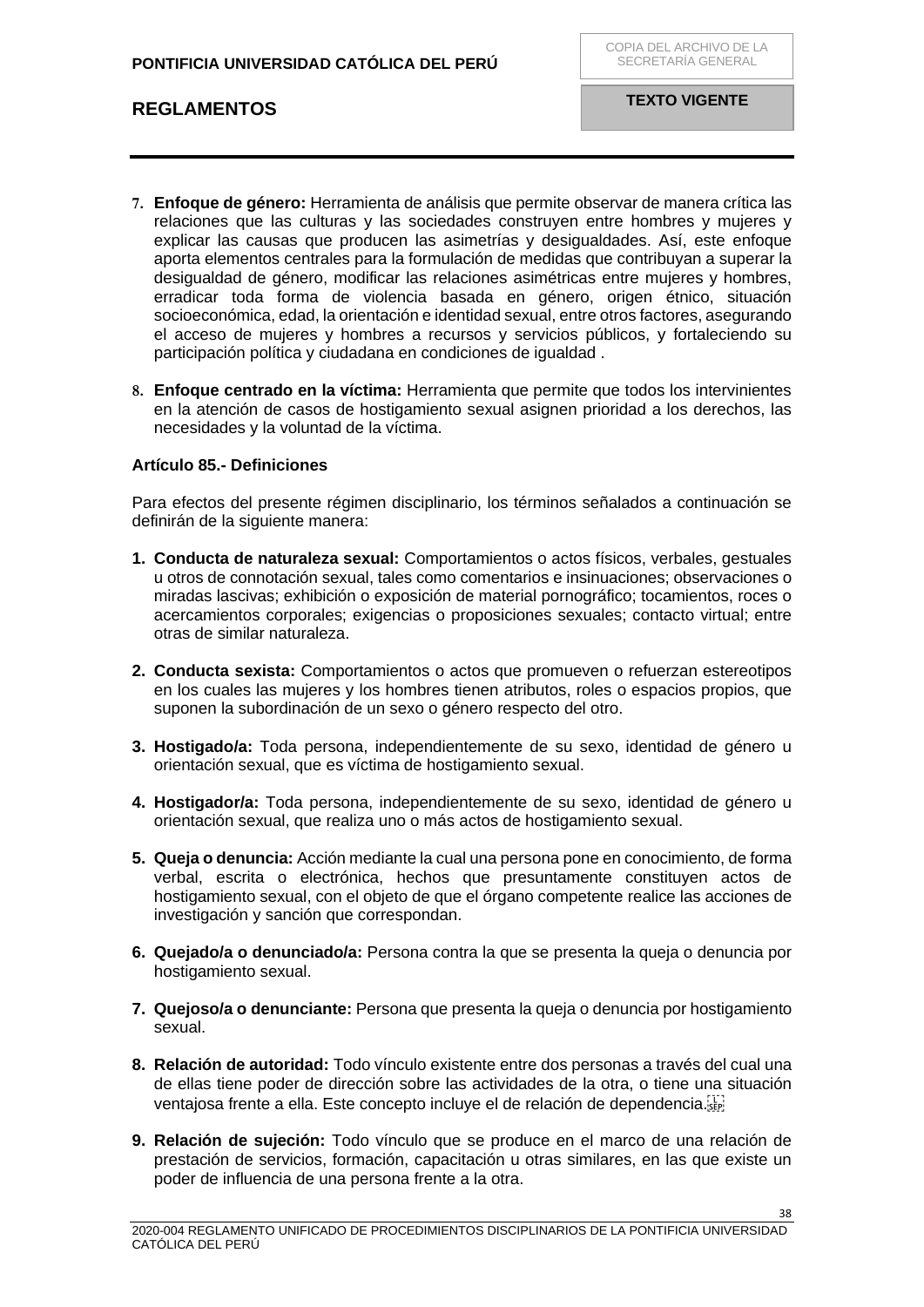## <span id="page-38-0"></span>**Artículo 86.- Sobre la configuración y manifestaciones del hostigamiento sexual**

El hostigamiento sexual es una forma de violencia que se configura a través de una conducta de naturaleza o connotación sexual o sexista no deseada por la persona contra la que se dirige. Esta conducta puede crear un ambiente intimidatorio, hostil o humillante; o afectar la actividad o situación laboral, docente, formativa o de cualquier otra índole de la víctima, aunque no necesariamente se requiere de dichas consecuencias.

La configuración del hostigamiento sexual no requiere acreditar que la conducta de quien hostiga sea reiterada o el rechazo de la víctima sea expreso. La reiteración puede ser considerada como un elemento indiciario.

El hostigamiento sexual se configura independientemente de si existen grados de jerarquía entre la persona hostigada y la hostigadora o si el acto de hostigamiento sexual se produce durante o fuera de la jornada educativa, formativa, de trabajo o similar; o si este ocurre o no en el lugar o ambientes educativos, formativos, de trabajo o similares.

El hostigamiento sexual puede manifestarse a través de cualquier conducta que encaje en el presente artículo, así como en los artículos 4 y 6 de la Ley N° 27942, y el artículo 6 del Decreto Supremo 014-2019-MIMP.

## <span id="page-38-1"></span>**Artículo 87.- Acciones de prevención**

La Defensoría Universitaria, conjuntamente con la Dirección de Asuntos Estudiantiles, llevan a cabo las siguientes acciones de prevención:

- a) Una (1) capacitación en materia de hostigamiento sexual al inicio de la relación laboral, educativa, formativa, contractual u otra relación de autoridad o dependencia. Estas capacitaciones tienen como objetivo sensibilizar sobre la importancia de combatir el hostigamiento sexual, identificar dichas situaciones y brindar información sobre los canales de atención de las quejas o denuncias.
- b) Una (1) capacitación anual especializada para la Oficina de Talento Humano, los Comités de Intervención Frente al Hostigamiento Sexual y los demás involucrados en la investigación y sanción del hostigamiento sexual, con el objeto de informar sobre el correcto tratamiento de las víctimas, el desarrollo del procedimiento, así como la aplicación de los enfoques previstos en el artículo 5 del Decreto Supremo N° 014-2019- MIMP.
- c) Difusión de la Ley  $N^{\circ}$  27942, Ley de prevención y sanción del hostigamiento sexual y de su Reglamento; así como de las disposiciones pertinentes del presente Reglamento disciplinario, el formato de denuncia, el flujo del procedimiento y los plazos con los que cuentan las autoridades u órganos designados; a través de medios escritos, electrónicos, redes sociales, entre otros.
- d) Charlas o talleres informativos para la sensibilización de la comunidad universitaria en materia de prevención del hostigamiento sexual.
- e) Desarrollo anual de eventos de capacitación sobre prevención del hostigamiento sexual para la comunidad universitaria, así como de promoción de la investigación vinculada al hostigamiento sexual a nivel de pregrado y posgrado.
- f) Coordinación con las autoridades de la universidad con el objeto de que se lleven a cabo evaluaciones anuales y diagnósticos para identificar posibles situaciones de hostigamiento sexual o riesgos, y remisión de sus resultados al órgano competente de la PUCP, a fin de que sean reportados a la Superintendencia Nacional de Educación Superior Universitaria – SUNEDU.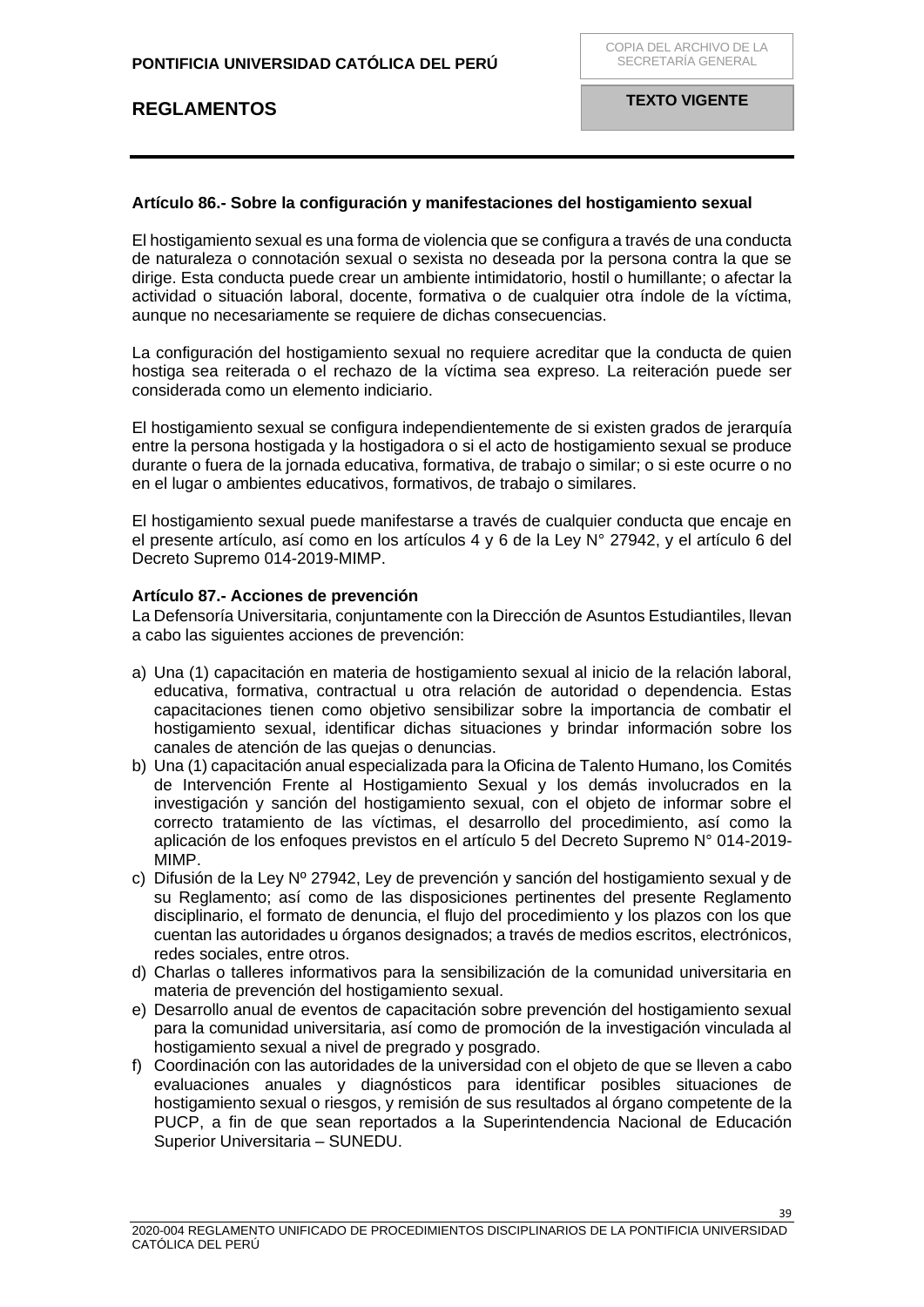Las acciones de prevención son difundidas en el portal electrónico, redes sociales, medios escritos u otros medios internos de la universidad. Las actividades de capacitación y sensibilización a las que se refiere este artículo deben ser llevada a cabo por personas especializadas en la materia.

### <span id="page-39-0"></span>**Artículo 88.- Sobre la reserva en el procedimiento**

Se debe guardar la debida reserva de la identidad del/de la presunto/a hostigador/a y del/de la quejoso/a o denunciante frente a personas ajenas al procedimiento. El nombre de los/as testigos debe mantenerse en reserva, si estos así lo solicitan.

#### <span id="page-39-1"></span>**Artículo 89.- Valoración de los medios probatorios y declaración de la víctima**

Tanto en la etapa de investigación como en la de sanción, la valoración de los medios probatorios debe realizarse tomando en cuenta la situación de vulnerabilidad de la presunta víctima, considerando de forma particular lo siguiente:

a. La posibilidad de que la sola declaración de la víctima sea hábil para desvirtuar la presunción de inocencia, si es que no se advierten razones objetivas que invaliden sus afirmaciones. Para ello se evalúa la ausencia de incredibilidad subjetiva, la verosimilitud del testimonio y la persistencia en la incriminación.

b. La importancia de que la retractación de la víctima se evalúe tomando en cuenta el contexto de coerción propiciado por el entorno familiar y social próximo del que proviene la víctima y la persona denunciada.

Se admiten y valoran, de acuerdo a su pertinencia, todos los medios probatorios que puedan acreditar los hechos de violencia.

En la recolección y valoración de la prueba no se aplicarán criterios basados en estereotipos de género y otros que generen discriminación.

En la etapa de investigación y de sanción se admiten y se valoran los certificados e informes sobre la salud física y/o mental de la presunta víctima, emitidos por un profesional competente del área evaluada, así como otros medios probatorios que puedan acreditar los hechos de violencia.

#### <span id="page-39-2"></span>**Artículo 90.- Sobre los plazos**

Los plazos del procedimiento disciplinario no se interrumpen en periodo vacacional ni por cualquier otra pausa institucional.

## <span id="page-39-3"></span>**Artículo 91.- Actuación en casos desvinculación con la Universidad**

La desvinculación del/de la presunta/o agresor/a o de la presunta víctima con la Universidad, antes o después del inicio de la investigación, no exime a los órganos competentes de iniciar o continuar con el procedimiento y de aplicar la sanción correspondiente, o las medidas necesarias que correspondan.

## <span id="page-39-4"></span>**Artículo 92.- Actuación en casos de indicios de delito**

Si durante o como resultado del procedimiento se adviertan indicios de la comisión de delitos, la universidad debe poner en conocimiento tales hechos al Ministerio Público, la Policía Nacional del Perú u otras instituciones competentes, con conocimiento de la presunta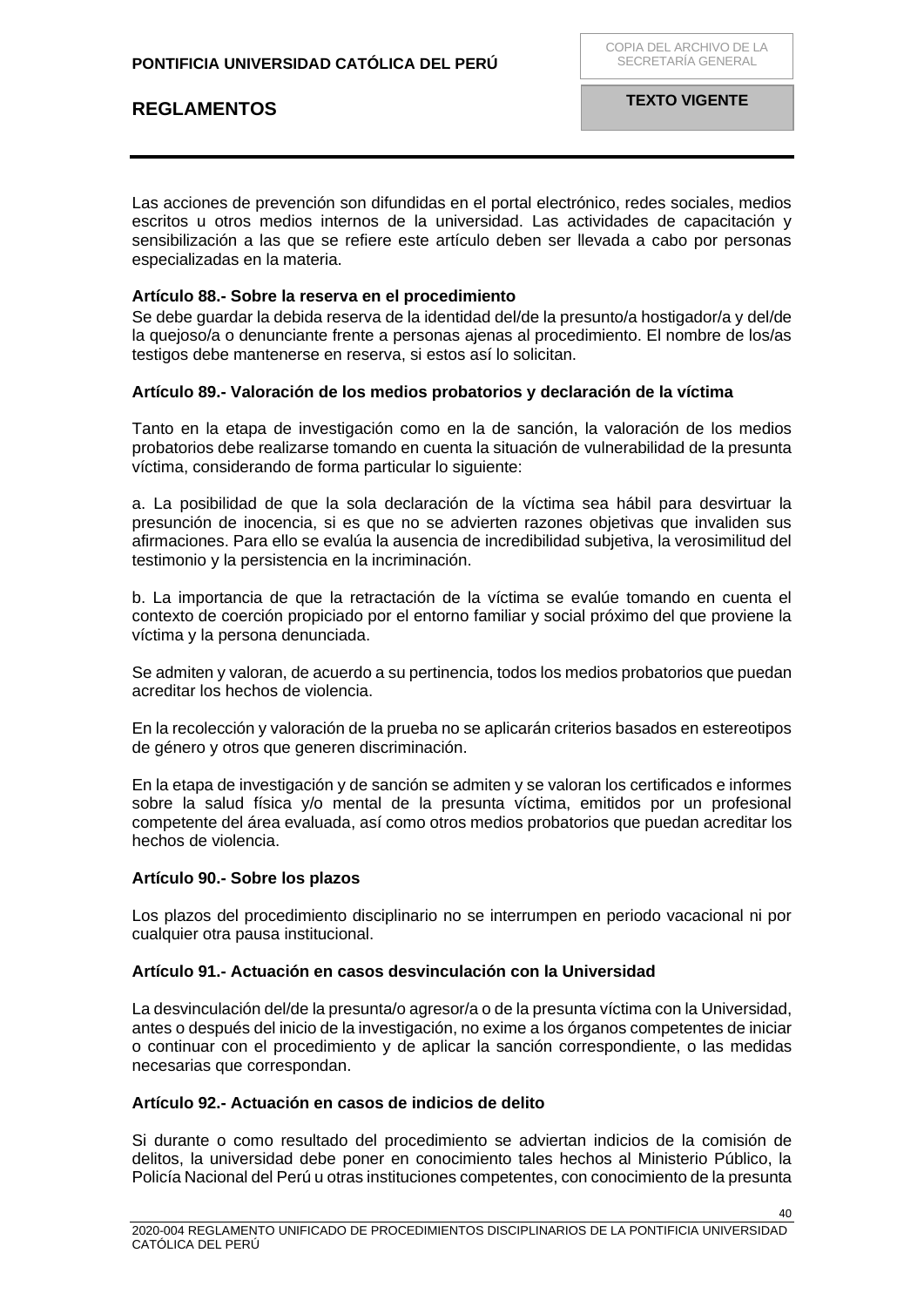víctima. Esta información debe ser traslada en un plazo no mayor de veinticuatro (24) horas de conocidos los hechos, previo consentimiento de la víctima.

El responsable de correr traslado al Ministerio Público será la Secretaria Técnica, lo que no implica que la víctima tenga que declarar ante este órgano.

## <span id="page-40-0"></span>**Artículo 93.- Colaboración con otras universidades o instituciones**

Culminado el procedimiento disciplinario, a solicitud de otras universidades o instituciones, o de algún/a estudiante o profesor/a de la PUCP, la Secretaría General procederá con la entrega de la Resolución final del caso, protegiendo la identidad de las víctimas.

## <span id="page-40-1"></span>**Artículo 94.- Faltas y Sanciones**

<span id="page-40-2"></span>En el Anexo 3 se detalla el Régimen de Faltas y Sanciones aplicables al presente capítulo.

## **Subcapítulo II.- Reglas para el Procedimiento en el ámbito Educativo**

#### <span id="page-40-3"></span>**Artículo 95.- Estabilidad de la competencia para la facultad disciplinaria**

El Comité de intervención frente al hostigamiento sexual en el ámbito educativo es el órgano encargado de recibir las denuncias o quejas, elaborar el informe de precalificación y otorgar medidas de protección.

La Secretaría Técnica es el órgano instructor en el procedimiento disciplinario.

Los Consejos de Facultad resuelven en primera instancia y el Tribunal Disciplinario en segunda instancia, cuando el hostigador sea un estudiante, docente y pre-docente que estudie, labore o preste servicios, en alguna Facultad o Departamento, centro de investigación, laboratorio o afines asociados a un Departamento.

En aquellos casos en los que la/el presunta/o hostigador/a no pertenece a alguna facultad o Departamento, corresponde al Tribunal Disciplinario conocer el informe elaborado por el órgano instructor y al Consejo Universitario resolver el caso.

Estas competencias son indelegables y no pueden ser asumidas por un órgano distinto, salvo lo dispuesto en el artículo 48.4 del Decreto Supremo N° 014-2019 MIMP.

## **Subcapítulo III. Órganos de precalificación y de instrucción**

## <span id="page-40-5"></span><span id="page-40-4"></span>**Artículo 96.- El Comité de intervención frente al hostigamiento sexual**

Es el órgano encargado de recibir las denuncias o quejas por hostigamiento sexual, elaborar el informe de precalificación y otorgar medidas de protección para los casos de infracciones disciplinarias relacionadas a hostigamiento sexual y acoso.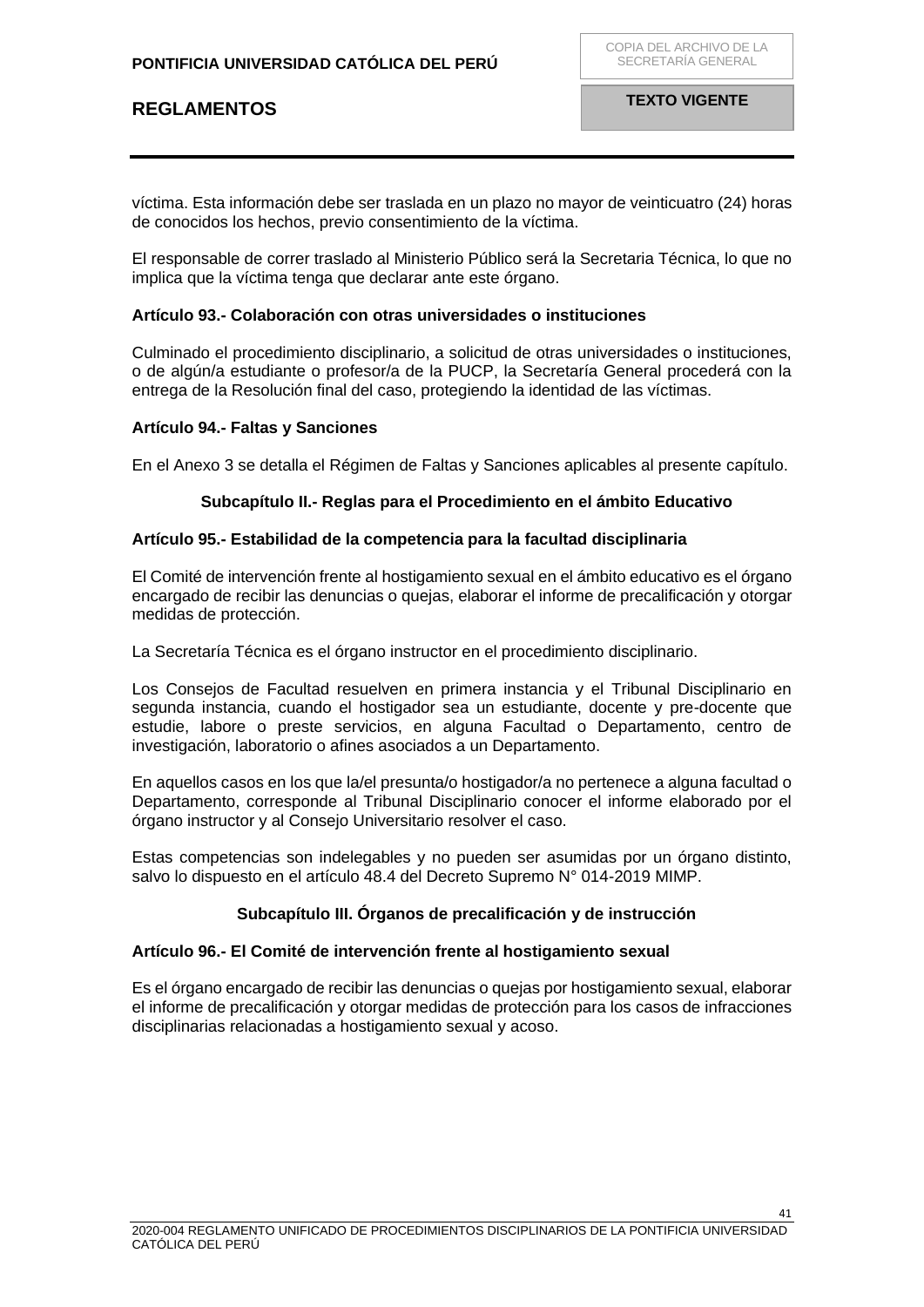## **Artículo 97.- Funciones del Comité de intervención frente al hostigamiento sexual en el ámbito educativo**

<span id="page-41-0"></span>Son funciones del Comité frente al hostigamiento sexual en el ámbito educativo las siguientes:

- **1.** Recibir las denuncias o quejas por posibles faltas. En los casos en los que el Comité desestime la denuncia sin que se inicie un procedimiento dará cuenta a la Facultad correspondiente en un plazo máximo de tres (3) días calendario.
- **2.** Recibir los descargos.
- **3.** Dictar medidas de protección, en los plazos previstos en el artículo 108 del presente Reglamento.
- **4.** Elaborar el informe de precalificación de la denuncia y remitirlo a la Secretaría Técnica, a fin de dar inicio del procedimiento disciplinario.
- **5.** Remitir al órgano competente, de manera semestral, la relación de denuncias recibidas, las medidas adoptadas, así como el estado de los procedimientos, para que dicha información sea remitida a la Superintendencia Nacional de Educación Superior Universitaria – SUNEDU, de acuerdo al artículo 52 del Decreto Supremo 014-2019- MIMP.
- **6.** Remitir información al Registro Único de Sanciones.

#### <span id="page-41-1"></span>**Artículo 98.- Composición del Comité de intervención frente al hostigamiento sexual**

El Comité de intervención frente al hostigamiento sexual se compone de tres (3) miembros: un/a profesor/a, el/la Defensor/a Universitario/a y un/a representante de los/as alumnos/as, garantizando que, al menos, dos de los tres integrantes sean mujeres. El/a docente debe ser abogado/a, con formación en género o en derechos humanos. El/la alumno/a debe ser elegido/a entre los representantes estudiantiles que forman parte de la Asamblea Universitaria.

El/la profesor/a tiempo completo que conforme el Comité de intervención frente al hostigamiento sexual tendrá una descarga académica equivalente a cinco (5) créditos por semestre académico y por el tiempo que dure su designación como miembro del Comité. En el caso de que se trate de un docente por horas (TPA) se le remunerará el equivalente a dicha cantidad de créditos, los que no se considerarán créditos lectivos.

El/a alumno/a que integre el Comité de intervención frente al hostigamiento sexual debe cumplir con los siguientes requisitos:

- 1. Ser representante estudiantil ante la Asamblea Universitaria y, de preferencia, estar matriculado(a) en la Facultad de Derecho y ser una estudiante. Excepcionalmente se podrá designar a un estudiante de otra facultad.
- 2. Cumplir con los requisitos establecidos por el Estatuto, para ser elegible y ejercer el cargo de representante estudiantil ante la Asamblea Universitaria.
- 3. No haber sido sancionado por el Tribunal de Honor o por hostigamiento sexual.
- 4. No registrar antecedentes policiales, penales o judiciales, y no haber sido sentenciado de manera definitiva por violencia contra las mujeres y los integrantes del grupo familiar.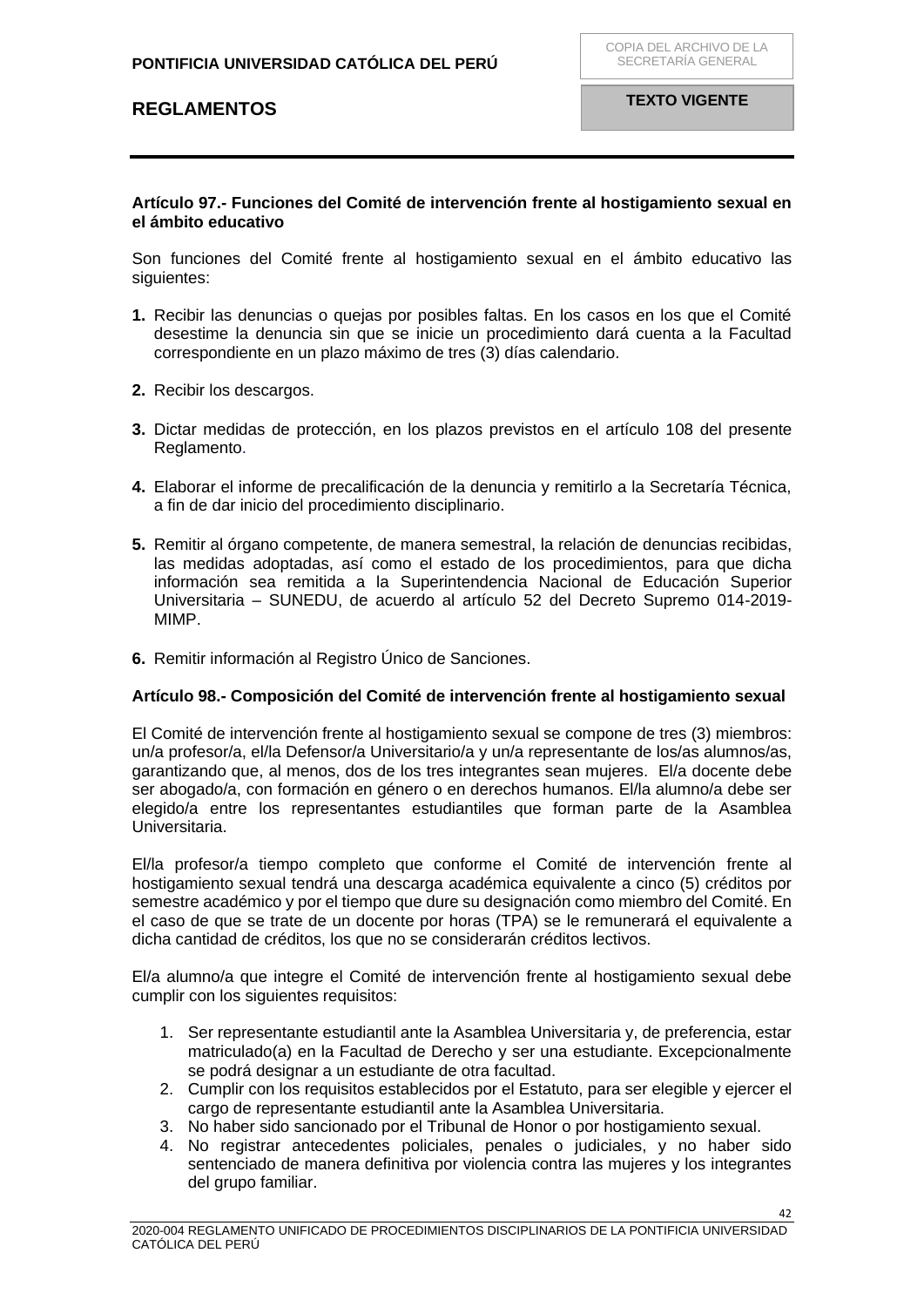5. Comportamiento ético y acorde a los valores de la PUCP.

## <span id="page-42-0"></span>**Artículo 99.- Nombramiento de los miembros del Comité de intervención frente al hostigamiento sexual**

Los/las profesores/as titular y suplente del Comité serán nombrados por el Consejo Universitario, por un periodo de tres (3) años, renovables hasta por dos (2) periodos. El/la profesora titular presidirá el Comité. El/La Defensor/a Universitario/a será el/la vicepresidente/a.

El/la representante de los/as alumnos/as será nombrado por el plazo que dure su representación ante la Asamblea Universitaria. No obstante, ello, este/a se mantendrá en el cargo hasta la juramentación de los nuevos representantes tras las respectivas elecciones.

En caso de que el representante estudiantil no haya sido elegido, se procederá de acuerdo a lo establecido en el artículo 48.4 del Decreto Supremo N° 014-2019-MIMP.

## <span id="page-42-1"></span>**Artículo 100.- Quórum y adopción de acuerdos**

El quórum de funcionamiento será el de la mayoría de sus miembros.

Los acuerdos se adoptan por mayoría simple. El voto dirimente corresponde a la presidenta de la Comisión.

### <span id="page-42-2"></span>**Artículo 101.- Funciones de la Secretaría Técnica en los casos de hostigamiento sexual en el ámbito educativo**

La Secretaría Técnica para casos de hostigamiento sexual en el ámbito educativo es el órgano instructor que lleva a cabo el procedimiento disciplinario hasta el Informe Final de Instrucción. Sus principales funciones son las siguientes:

- 1. Investigar las denuncias y dar cuenta al órgano sancionador;
- 2. Solicitar a las diversas unidades al interior de la Pontificia Universidad Católica del Perú y personas en general su colaboración para el esclarecimiento de las investigaciones;
- 3. Recibir los descargos;
- 4. Presentar el Informe Final de Instrucción;
- 5. Realizar las notificaciones necesarias de la etapa de instrucción;
- 6. Elaborar el proyecto de resolución del Consejo de Facultad y de la Sala del Tribunal Disciplinario, conforme con las instrucciones recibidas por sus respectivos miembros;
- 7. Comunicar a la Secretaría General y remitir directamente los actuados del procedimiento disciplinario al Ministerio Público, en caso de delitos.

## **Subcapítulo IV. Órganos de resolución de primera instancia**

## <span id="page-42-4"></span><span id="page-42-3"></span>**Artículo 102.- Órgano de resolución de primera instancia**

El Consejo de Facultad es la primera instancia del procedimiento disciplinario. Es el órgano sancionador, que decide a través de una Resolución, si sanciona al denunciado o archiva el procedimiento disciplinario.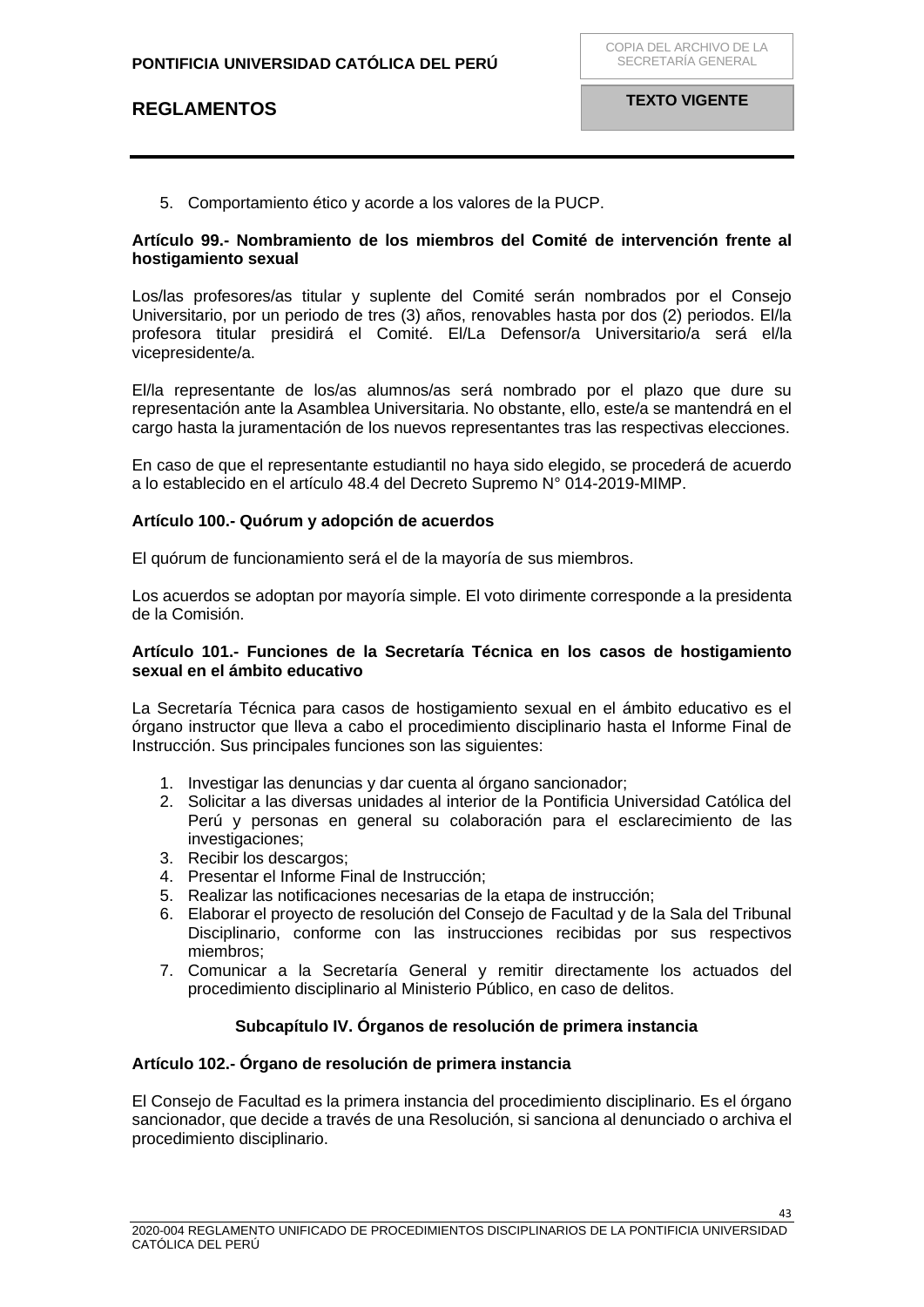En el caso de que el Consejo de Facultad no cuente con especialistas en materia de género, solicitará la opinión especializada en violencia de género de hasta dos (2) profesoras(es). Estas(os) profesoras(es) tendrán acceso al expediente, previa aceptación de la víctima y compromiso de confidencialidad, y participarán de la respectiva sesión del consejo con voz, pero sin voto.

En los casos en los que el presunto hostigador no pertenezca a una facultad, corresponde al Tribunal Disciplinario conocer el informe elaborado por el órgano instructor y al Consejo Universitario resolver el caso.

## <span id="page-43-0"></span>**Artículo 103.- Competencia del Consejo de Facultad**

El Consejo de Facultad es competente para lo siguiente:

**1.-** Disponer, si correspondiera, que la Secretaría Técnica para casos de hostigamiento sexual realice acciones de investigación complementarias cuando la denuncia haya sido desestimada o requiera de mayores elementos de convicción.

**2.-** Recibir el Informe Final de Instrucción.

**3.-** Citar a informe oral, si lo considera necesario y en los casos en los que haya sido solicitado por el/la investigado/a, su abogado/a o por la víctima.

**4.-** Recibir el Informe de Precalificación del Comité de intervención frente al hostigamiento sexual, si lo solicitara.

**5.-** Resolver sobre la existencia de la falta y la aplicación de la sanción o sobre la no existencia de la falta.

**6.-** Realizar, a través de la Secretaría Técnica, todas las notificaciones necesarias para garantizar la efectividad del debido procedimiento.

**7.-** Ordenar a la Secretaría Técnica, la ampliación de la investigación para el recojo y presentación de las pruebas que considere necesarias para el esclarecimiento de los hechos.

**8.-** Solicitar a las diversas unidades al interior de la PUCP, si lo considera necesario, su colaboración para el esclarecimiento de las investigaciones.

**9.-** Resolver sobre la ejecución de las resoluciones una vez consentidas las mismas.

**10.-** Remitir al Comité de intervención frente al hostigamiento sexual todas las decisiones adoptadas para el registro correspondiente, según lo dispuesto en el inciso 6 del artículo 97 del presente Reglamento.

#### <span id="page-43-1"></span>**Artículo 104.- Impedimentos, recusación y abstención**

Las normas sobre impedimentos, recusación y abstención previstas referidos en los artículos 17,18 y 19 en el presente Reglamento son de aplicación a los integrantes de los Consejos de Facultad.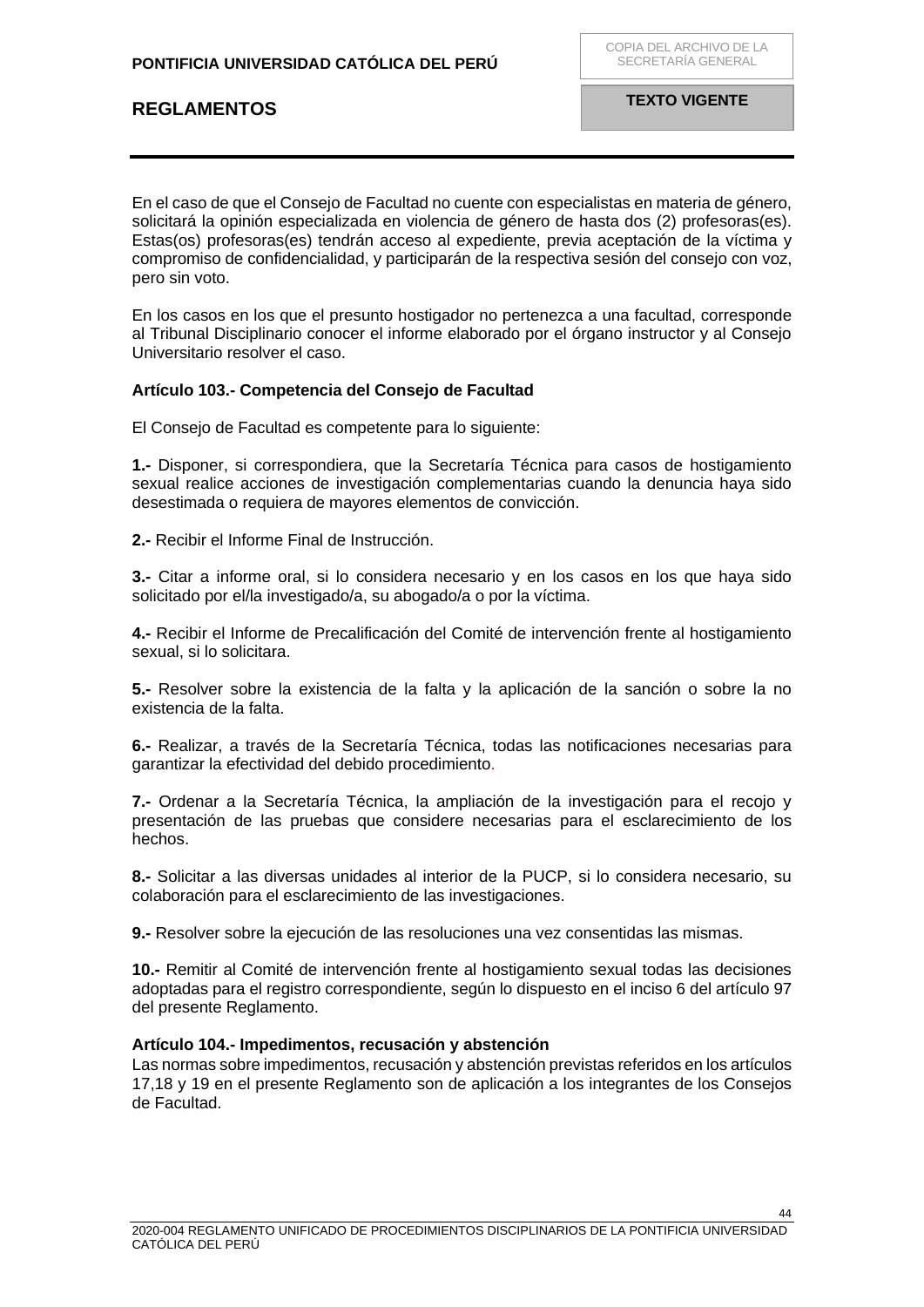## **Subcapítulo V. Sobre el órgano de resolución de segunda instancia**

### <span id="page-44-1"></span><span id="page-44-0"></span>**Artículo 105.- Sobre el órgano de resolución de segunda instancia**

El Tribunal Disciplinario es la segunda y última instancia cuando el presunto hostigador pertenece a una facultad. Las disposiciones generales del presente Reglamento son de aplicación supletoria a este capítulo.

## **Subcapítulo VI. El Procedimiento**

#### <span id="page-44-3"></span><span id="page-44-2"></span>**Artículo 106.- Sobre la denuncia**

La queja o denuncia puede ser presentada por la presunta víctima o un tercero, de forma verbal, escrita o electrónica, ante el Comité de intervención frente al hostigamiento sexual en el ámbito educativo. Asimismo, en caso de que el Comité tome conocimiento de hechos que puedan constituir hostigamiento sexual a través de redes sociales, notas periodísticas, informes policiales u otras fuentes de información, está obligado a iniciar el procedimiento sin que medie solicitud de la parte interesada.

Cuando el órgano que recibe la queja o denuncia es distinto al Comité de intervención frente al hostigamiento sexual en el ámbito educativo, la pondrá en conocimiento de este y del/de la quejado/a o denunciado/a la denuncia en un plazo no mayor a un (1) día hábil, bajo responsabilidad de las personas que integran dichos órganos.

La denuncia contiene por lo menos lo siguiente:

- a) Datos del/la denunciante.
- b) Datos del denunciado/a, de contar con dicha información.
- c) Detalle sobre los hechos objeto de presunto hostigamiento sexual.
- d) Medios probatorios, de corresponder.

## <span id="page-44-4"></span>**Artículo 107.- Atención médica y psicológica**

El Comité de intervención frente al hostigamiento sexual o la Defensoría Universitaria, en un plazo no mayor a un (1) día hábil, pondrán a disposición de la víctima los canales de atención médica y psicológica especializado con los que cuenta la Universidad. De no contar con esos canales o de ser insuficientes, instruyen a la víctima sobre los servicios de los Centros de Emergencia Mujer, de los centros de salud mental comunitarios y del Programa Nacional contra la Violencia Familiar y Sexual del Ministerio de la Mujer y Poblaciones Vulnerables. También podrán informar sobre centros privados de atención médica y psicológica.

El informe que se emita como resultado de la atención médica, física y mental o psicológica, es incorporado al procedimiento y considerado medio probatorio, solo si la víctima lo autoriza.

## <span id="page-44-5"></span>**Artículo 108.- Sobre las medidas de protección**

El Comité de intervención frente al hostigamiento sexual dicta las medidas de protección en un plazo máximo de tres (3) días hábiles, contados desde que se interpuso la denuncia o desde que la Comisión decida por acuerdo debidamente motivado iniciar una investigación de oficio. Las medidas de protección son otorgadas por propia iniciativa del Comité o a solicitud de parte y se ejecutan de manera inmediata.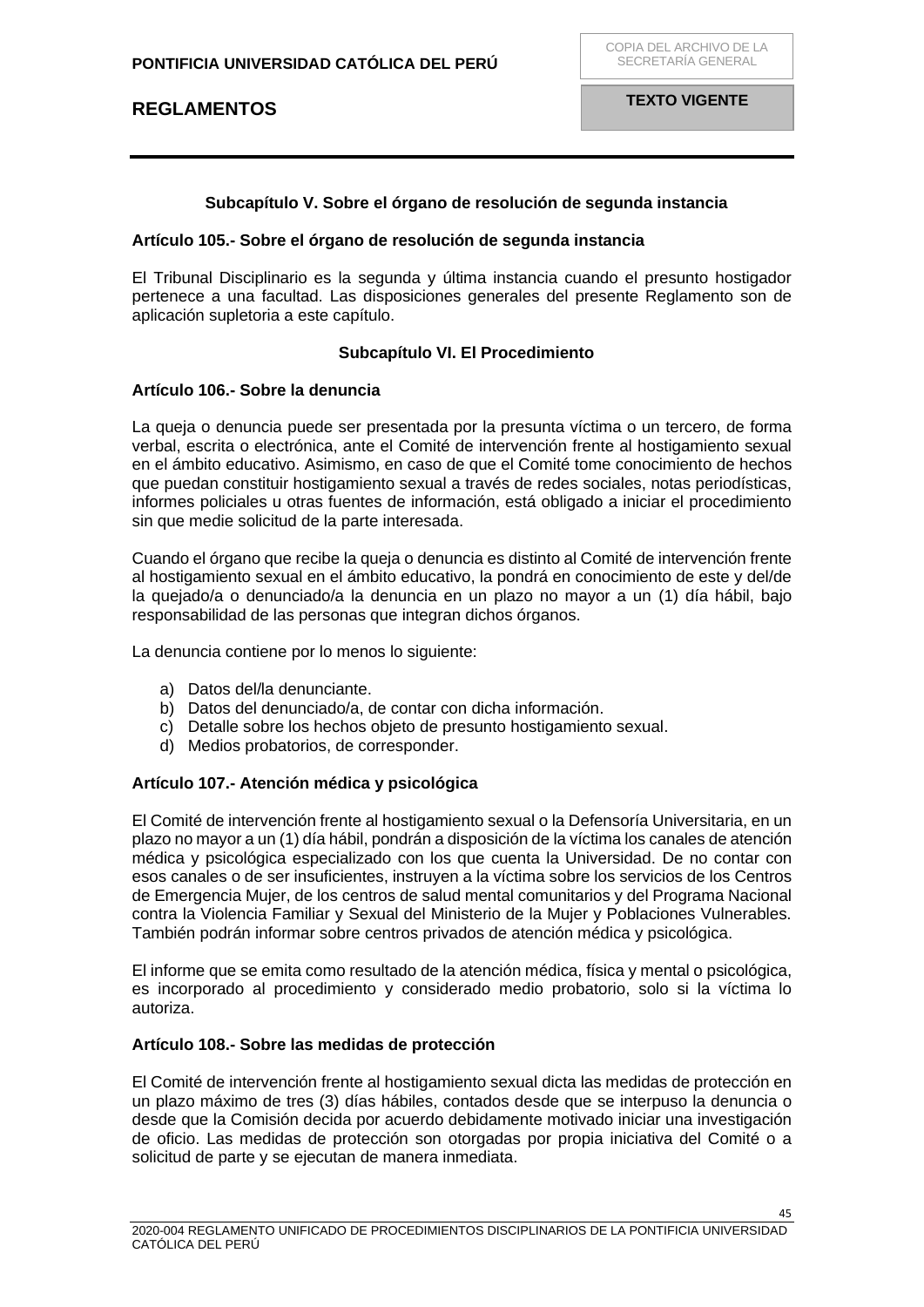## **PONTIFICIA UNIVERSIDAD CATÓLICA DEL PERÚ**

# **REGLAMENTOS**

**TEXTO VIGENTE**

Las medidas pueden adoptarse durante el procedimiento o fuera del mismo, con cargo a que este sea iniciado.

Las medidas de protección a favor de la víctima pueden ser:

a) Rotación o cambio de lugar del/de la presunto/a hostigador/a.

b) Suspensión temporal del/de la presunto/a hostigador/a.

c) Rotación o cambio de lugar de la víctima, siempre que haya sido solicitada por ella.

d) Orden de impedimento de acercamiento, proximidad a la víctima o a su entorno familiar, o de entablar algún tipo de comunicación con la víctima. Esta medida puede implicar el impedimento de ingreso del denunciado a las instalaciones de la PUCP independientemente de que el denunciado sea profesor, estudiante, pre-docente.

En el caso de que el denunciado tenga doble condición (profesor/estudiante de posgrado, /docente TPA, etc.), y se dicta una medida de impedimento de ingreso a las instalaciones de la PUCP, no podrá ingresar y tampoco se podrá invocar esa doble condición para evitar que la medida se cumpla.

e) Se evaluará para el caso del pre-docente, del estudiante o del personal no docente denunciado, la separación preventiva; sin perjuicio de la sanción que se le imponga de conformidad con las leyes especiales, ni de la responsabilidad penal que pudiera ser determinada por los órganos correspondientes.

f) Otras medidas que busquen proteger y asegurar el bienestar de la víctima.

Cuando la denuncia se formule contra un/a docente, la/el misma/o es separada/o preventivamente, de acuerdo a lo establecido en el artículo 90 de la Ley N° 30220, Ley Universitaria.

El Comité de intervención frente al hostigamiento sexual en el ámbito educativo también puede dictar medidas de protección a favor de los/as testigos, siempre que resulten estrictamente necesarias para garantizar su colaboración con la investigación.

## <span id="page-45-0"></span>**Artículo 109.- Sobre la sustitución o ampliación de las medidas de protección**

A pedido de parte, las medidas de protección pueden ser sustituidas o ampliadas, atendiendo a las circunstancias de cada caso, con la debida justificación y cautelando que la decisión sea razonable, proporcional y beneficiosa para la víctima.

## <span id="page-45-1"></span>**Artículo 110.- Sobre la vigencia de las medidas de protección**

Las medidas de protección se mantienen vigentes hasta que se emita la decisión que pone fin al procedimiento de investigación y sanción del hostigamiento sexual. Sin perjuicio de ello, en la Resolución que pone fin al procedimiento, el órgano encargado de sancionar puede establecer medidas temporales a favor de la víctima con la finalidad de garantizar su bienestar.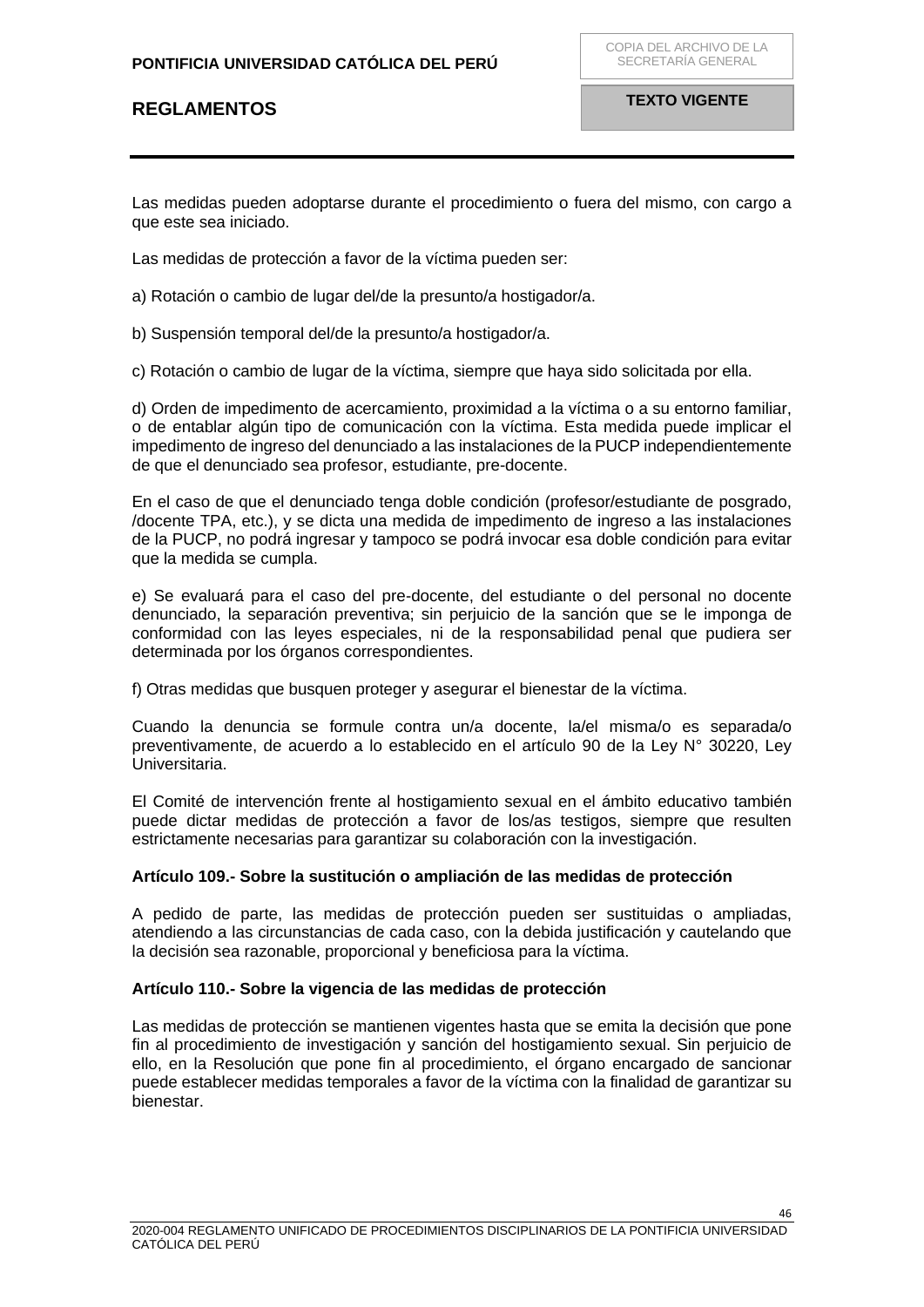## <span id="page-46-0"></span>**Artículo 111.- Sobre el informe de precalificación**

El Comité de intervención frente al hostigamiento sexual, en un plazo no mayor a quince (15) días calendario de recibida la queja o denuncia, emite un informe de precalificación que contiene la evaluación preliminar sobre el caso de hostigamiento sexual.

El informe de precalificación debe contener, por lo menos, lo siguiente:

- 1. La descripción de los hechos.
- 2. La valoración de las pruebas ofrecidas o recabadas.
- 3. La recomendación de sanción aplicable o de archivamiento, según corresponda.
- 4. De ser el caso, recomendación de medidas adicionales para evitar nuevos casos de hostigamiento sexual y/o de reparación simbólica.

Se respeta el derecho al debido procedimiento de ambas partes. Como mínimo, el/la quejado/a o denunciado/a debe conocer los hechos imputados, presentar sus descargos por la vía electrónica o física, y tener la posibilidad de presentar los medios probatorios que considere convenientes, dentro del plazo de tres (3) días calendario.

El Comité de intervención frente al hostigamiento sexual deriva el informe de precalificación a la Secretaría Técnica para casos de hostigamiento sexual, en un plazo no mayor a un (1) día hábil.

### <span id="page-46-1"></span>**Artículo 112.- Sobre el Informe Final de Instrucción**

La Secretaría Técnica, en un plazo no mayor a quince (15) días calendario de recibido el informe de precalificación, emite el Informe Final de Instrucción con las conclusiones de la investigación de los hechos materia de la denuncia. Si lo considera necesario, dentro de ese plazo, otorgará tres (3) días calendario al denunciado para presentar sus descargos y los medios probatorios que considere pertinentes, física o electrónicamente.

El Informe Final de Instrucción debe contener, por lo menos, lo siguiente:

- 1. La descripción de los hechos.
- 2. La valoración de las pruebas ofrecidas o recabadas.
- 3. La propuesta de sanción o archivamiento debidamente motivada.
- 4. De ser el caso, la recomendación de medidas adicionales para evitar nuevos casos de hostigamiento sexual, y/o de reparación simbólica.

El Informe Final de Instrucción con las conclusiones de la investigación es derivado al Consejo de Facultad, a través del Decano, en un plazo no mayor a un (1) día hábil.

En aquellos casos en los que la/el presunta/o hostigador/a no pertenece a alguna facultad o Departamento, la Secretaría Técnica remite el Informe Final de Instrucción al Tribunal Disciplinario para conocimiento, quien lo deberá remitir al Consejo Universitario.

## <span id="page-46-2"></span>**Artículo 113.- Etapa de sanción**

Una vez recibido el Informe Final de Sanción, el/la Decano/a convoca al Consejo de Facultad y lo pone en su conocimiento. El Consejo de Facultad en base a este resuelve el caso en un plazo máximo de quince (15) días calendario, contados desde que recibe el informe. Dentro de dicho plazo, el Decano traslada el Informe Final de Instrucción a el/la quejado/a o denunciado/a otorgándole un plazo de tres días (3) calendario para que, de considerarlo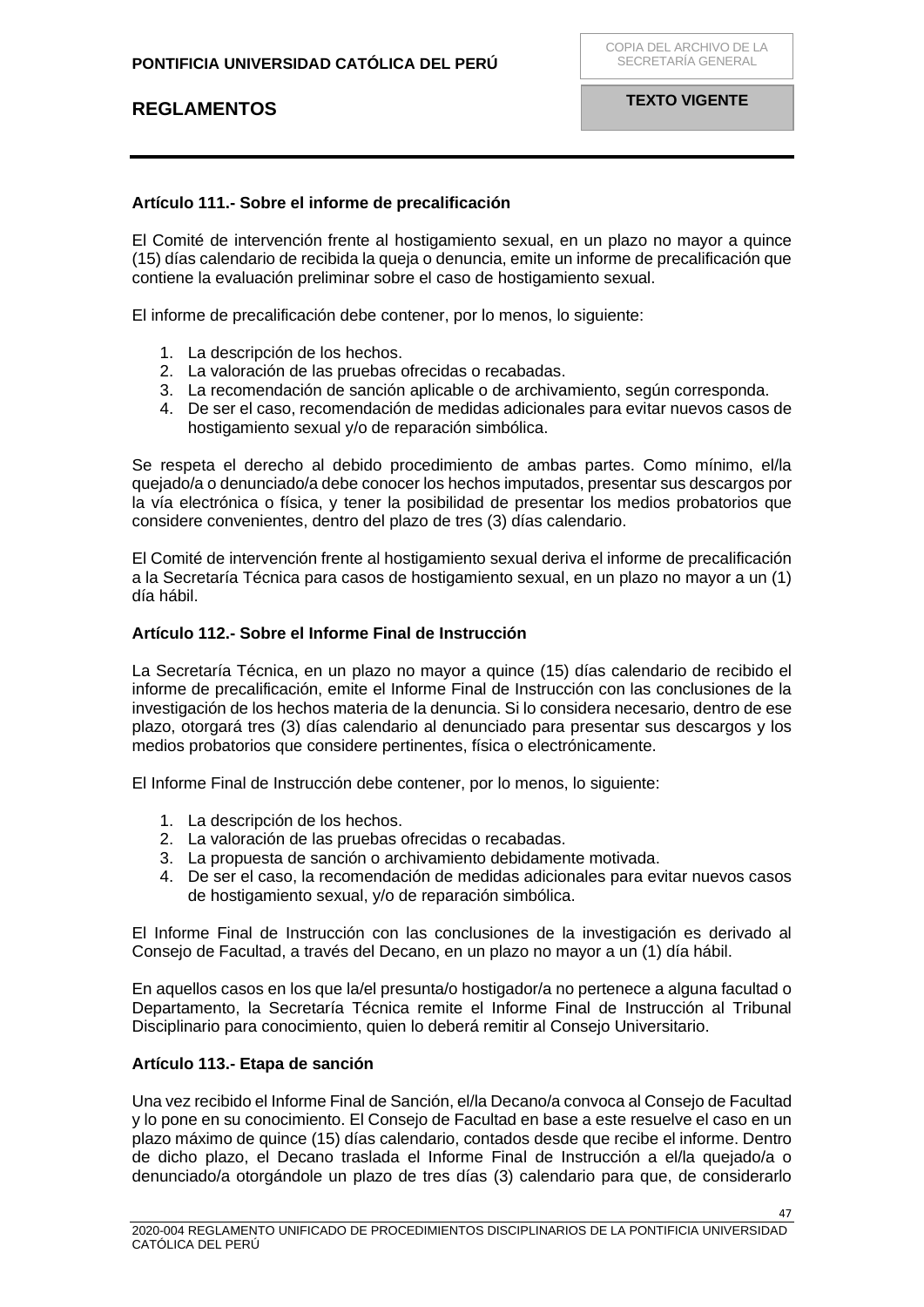pertinente, presente sus alegatos.

El citado informe también será notificado a la presunta víctima, quien puede solicitar audiencia oral ante el Consejo de Facultad y presentar alegatos. En ese caso, se deberán adoptar las medidas necesarias para evitar que la presunta víctima y el presunto infractor coincidan en mismo espacio físico. La audiencia se desarrollará conforme a lo establecido en el artículo 62 del presente Reglamento.

La Resolución del Consejo de Facultad contiene la sanción contra el/la hostigador/a o la decisión de archivamiento. De ser el caso, también contiene otras medidas que resulten necesarias para evitar nuevos casos de hostigamiento sexual, medidas temporales a favor de la víctima para garantizar su bienestar y/o medidas de reparación simbólica.

En aquellos casos en los que la/el presunta/o hostigador/a no pertenece a alguna facultad o Departamento corresponde al Consejo Universitario emitir la respectiva Resolución de sanción o archivo en instancia única.

En el caso de que la persona sancionada tenga más de una condición (profesor/estudiante de posgrado/docente TPA, personal administrativo, etc.) se aplicará el procedimiento y la sanción que corresponda a la condición en la que cometió la falta disciplinaria. El sancionado no podrá alegar sus distintas condiciones para incumplir la sanción.

#### <span id="page-47-0"></span>**Artículo 114.- De la impugnación de la resolución del Consejo de Facultad**

Los recursos impugnatorios pueden ser presentados por el denunciado/a y por la víctima, de forma física o electrónica, según las circunstancias y conforme a lo establecido a lo largo del presente Reglamento.

El recurso de reconsideración se presenta ante el Consejo de Facultad, quien resuelve. El plazo es de cinco (5) días calendario.

El recurso de apelación se presenta ante el Consejo de Facultad, que lo eleva al Tribunal Disciplinario. El plazo es de cinco (5) días calendario.

La presunta víctima también puede solicitar audiencia oral ante el Tribunal Disciplinario, y presentar alegatos. En ese caso se deberán adoptar las medidas necesarias para evitar que la presunta víctima y el presunto infractor coincidan en mismo espacio físico.

Los recursos impugnatorios se rigen por las normas establecidas en el presente Reglamento, en cuanto le sean aplicables.

La decisión del Tribunal Disciplinario que resuelve la apelación no puede superar el plazo de quince (15) días calendario.

La Resolución de segunda instancia contiene la sanción contra el/la hostigador/a o la decisión de archivo. De ser el caso, también contiene otras medidas que resulten necesarias para evitar nuevos casos de hostigamiento sexual, medidas temporales a favor de la víctima para garantizar su bienestar y/o medidas de reparación simbólica.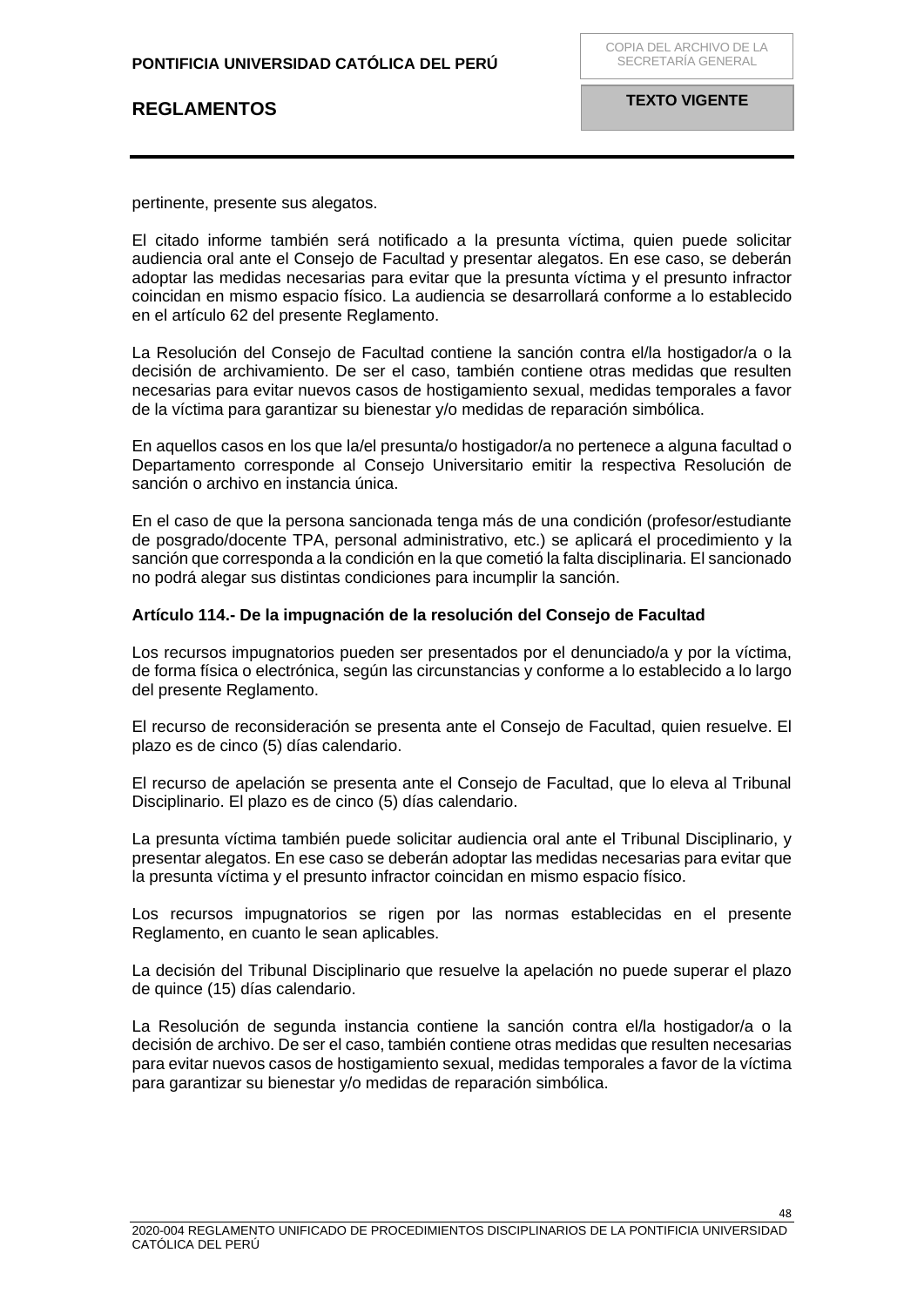**TEXTO VIGENTE**

## **CAPÍTULO TERCERO**

## <span id="page-48-1"></span><span id="page-48-0"></span>**DEL RÉGIMEN DISCIPLINARIO DEL PERSONAL DOCENTE Y PRE-DOCENTE**

### **Subcapítulo I. Aspectos generales**

#### <span id="page-48-3"></span><span id="page-48-2"></span>**Artículo 115.- Procedimiento disciplinario**

El procedimiento disciplinario que inicie la PUCP contra docentes y pre-docentes que cometan algún acto u omitan realizar algún acto y que como consecuencia de ello puedan ser merecedores a una medida disciplinaria se ceñirá a lo establecido por el presente Reglamento, el Texto Único Ordenado de la Ley de Productividad y Competitividad Laboral, Decreto Supremo N° 003-97-TR, así como las normas que los modifiquen, complementen o sustituyan.

#### <span id="page-48-4"></span>**Artículo 116.- La responsabilidad disciplinaria**

Todo comportamiento de docentes y pre-docentes, en los que les resulte aplicable, que vulnere los valores y principios contenidos en el Estatuto PUCP, el Reglamento del Profesorado, el Reglamento Interno de Trabajo, el Reglamento de Seguridad y Salud en el Trabajo, el presente Reglamento Disciplinario, las obligaciones dispuestas por la Universidad en ejercicio de su poder de dirección; y, los instrumentos normativos que pudieran corresponder, será materia de responsabilidad disciplinaria. Las medidas disciplinarias que la Universidad puede aplicar a docentes y pre-docentes son las siguientes:

- a. Amonestación verbal.
- b. Amonestación escrita.
- c. Suspensión sin goce de remuneraciones.
- d. Despido.

El despido consiste en la extinción de todo vínculo entre la Universidad y el docente o predocente sancionado; por consiguiente, implica la pérdida de todos los derechos y beneficios inherentes a la condición de docente o pre-docente y, de ser el caso, de trabajador de la Universidad. Quien hubiere sido despedido no podrá ser nuevamente contratado para realizar actividad académica universitaria o labores administrativas en la Universidad.

La sanción corresponde a la magnitud de las faltas, según su menor o mayor gravedad. Su aplicación no es necesariamente correlativa ni automática. La clasificación realizada en este Reglamento respecto de las faltas leves, graves y muy graves, será tomada en cuenta a modo referencial.

Los descuentos por tardanzas e inasistencia no tienen naturaleza disciplinaria, por lo que no eximen de la aplicación de la debida sanción.

## <span id="page-48-5"></span>**Artículo 117.- Diferente sanción por la misma falta**

Tratándose de la comisión de una misma falta por varios docentes y pre-docentes, la Universidad podrá imponer sanciones diversas a todos ellos, en atención a los antecedentes de cada cual y otras circunstancias coadyuvantes, según su criterio, el que deberá ser expreso y motivado.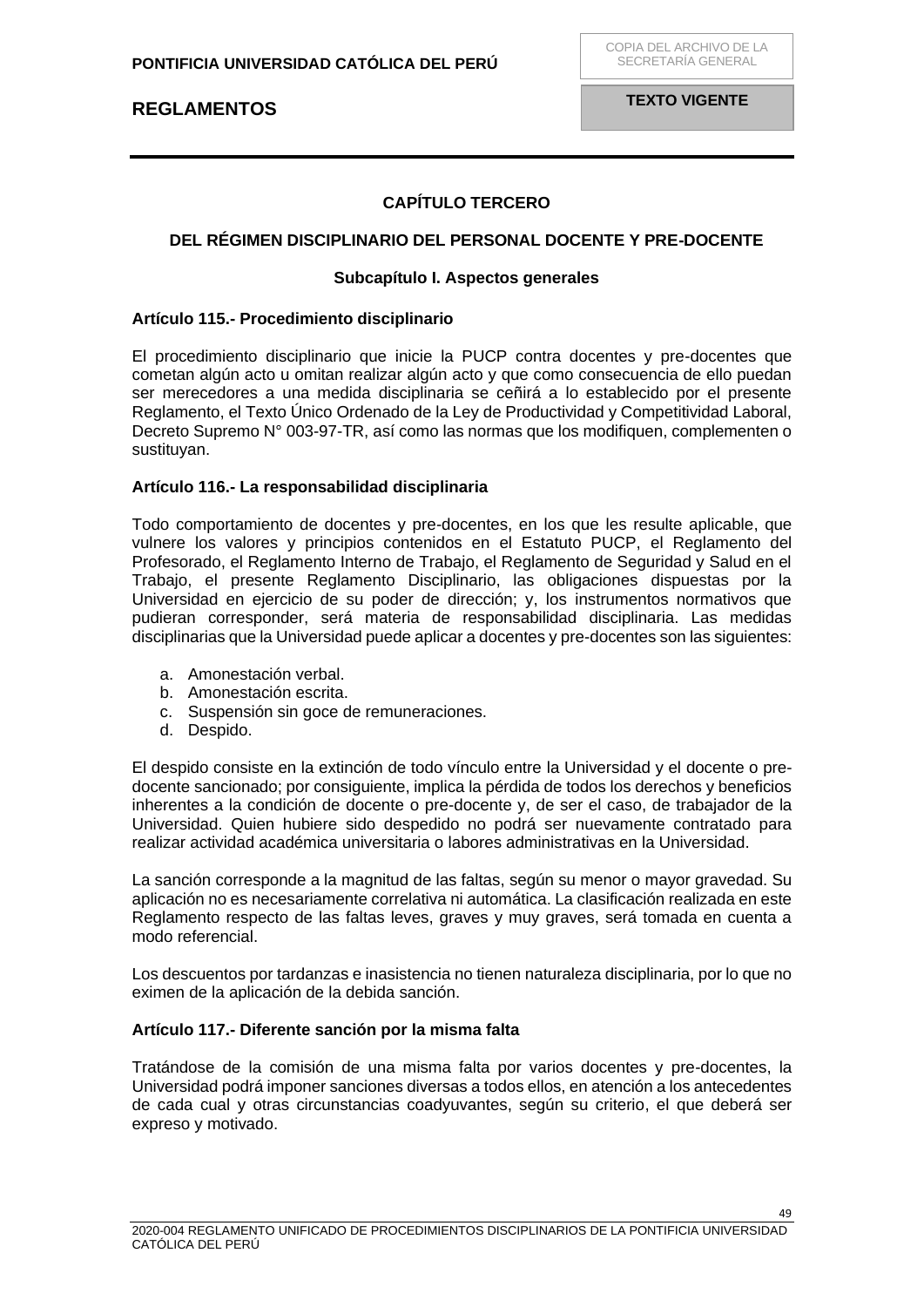## <span id="page-49-0"></span>**Artículo 118.- Las garantías y derechos en el procedimiento**

En el procedimiento disciplinario se respetan los derechos fundamentales de los/las docentes y pre-docentes. Los órganos competentes están vinculados a ellos y garantizan su ejercicio.

### **Subcapítulo II. Procedimiento disciplinario**

## <span id="page-49-2"></span><span id="page-49-1"></span>**Artículo 119.- El procedimiento disciplinario**

Los órganos competentes en el ejercicio de su facultad disciplinaria se ciñen a las siguientes disposiciones:

#### **119.1.- Procedimiento disciplinario**

El procedimiento disciplinario se inicia de oficio por la Secretaría Técnica, en atención a los siguientes supuestos:

#### **a. Inicio del procedimiento por iniciativa de la Secretaría Técnica**

Cuando la Secretaría Técnica tome conocimiento de que algún docente o pre-docente ha realizado alguna acción que podría configurar una falta, tiene la obligación de iniciar un procedimiento especificando los hechos que configuran la supuesta falta, el nombre del posible responsable y los medios probatorios con que cuente para sustentar el inicio de su investigación.

#### **b. Denuncias presentadas por el jefe inmediato superior**

El jefe inmediato superior que tome conocimiento de que algún docente o pre-docente a su cargo ha realizado alguna acción que podría configurar una falta, tiene la obligación de comunicarlo al Secretario Técnico, especificando los hechos que configuran la supuesta falta, el nombre del posible responsable y los medios probatorios con que cuente para sustentar su denuncia. El aviso deberá realizarse dentro de los cinco (5) días hábiles siguientes a la fecha en que toma conocimiento de los hechos que podrían configurar la falta. La omisión de dar aviso a la Secretaría Técnica dará lugar a una sanción por constituir un acto de obstrucción al procedimiento disciplinario.

#### **c. Denuncias presentadas por un tercero**

Toda persona que conozca que algún docente o pre-docente ha realizado alguna acción que podría configurar una falta, tiene la obligación de dar aviso al Secretario Técnico. En la denuncia se debe especificar los datos del denunciante, los hechos que configuran la supuesta falta, el nombre del posible responsable y los medios probatorios con que cuente para sustentar su denuncia. A solicitud del denunciante o a criterio de la Secretaría Técnica, ésta podrá mantener reserva sobre los datos del denunciante.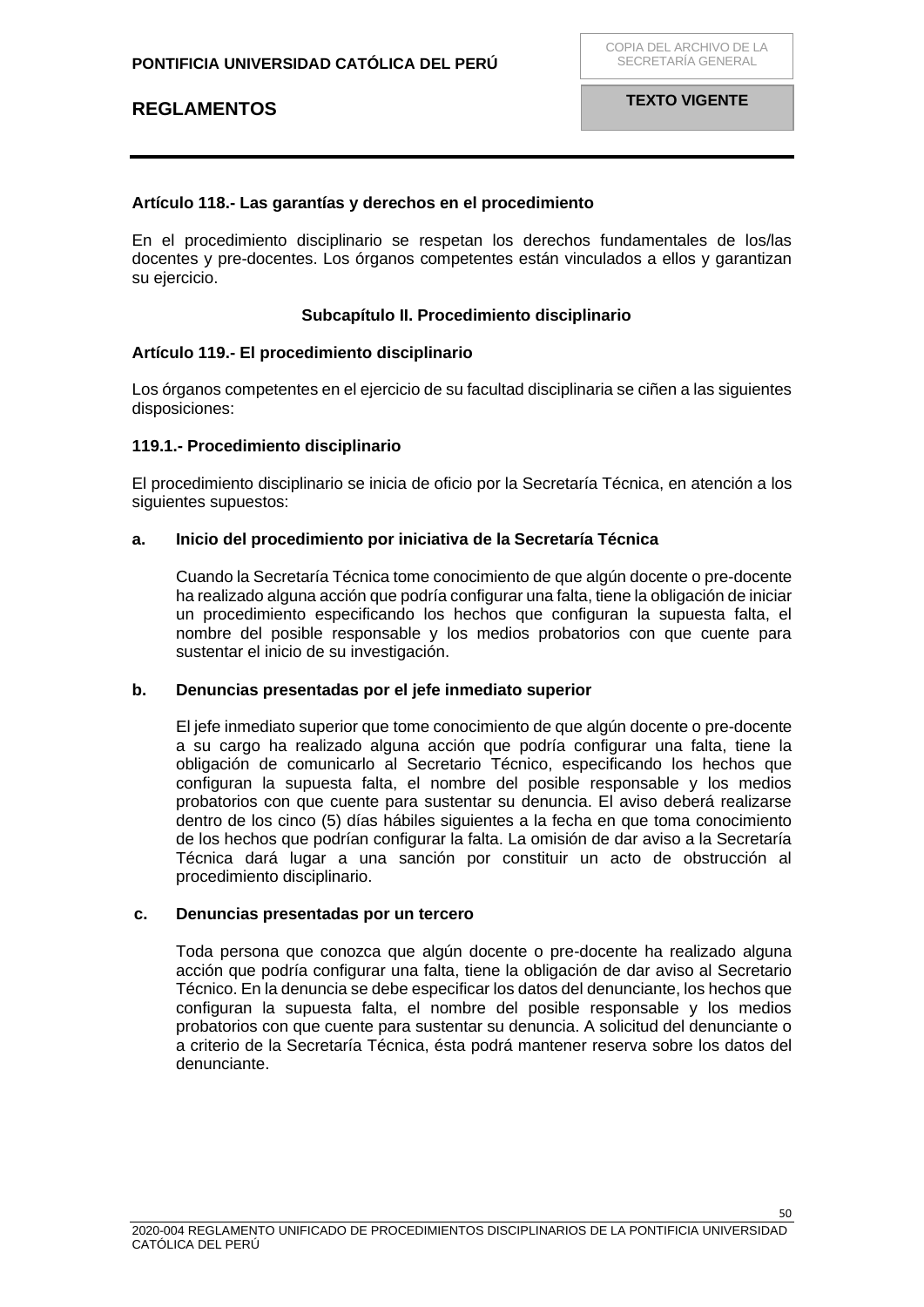## **119.2. Etapa de investigación**

### **119.2.1. Plazos de investigación**

Recibida la denuncia, la Secretaría Técnica dará inicio a la etapa de investigación, la cual podrá tomar hasta treinta (30) días hábiles contados desde el día siguiente en que la Secretaría Técnica recibió la denuncia.

En los casos en que, por la naturaleza de los hechos denunciados o por el número de personas involucradas, la investigación revista especial complejidad, la etapa de investigación podrá ser ampliada por la Secretaría Técnica hasta por quince (15) días hábiles adicionales, con cargo de comunicar a la Comisión, motivando su decisión.

En los casos en que por la naturaleza de los hechos o por el número de personas involucradas, la investigación revista especial complejidad y la Secretaría requiera de más de quince (15) días hábiles adicionales para la investigación, ésta podrá ser ampliada por el plazo que solicite la Secretaría Técnica, previa autorización expresa y por escrito de la Comisión. La Comisión resuelve dicha solicitud en un plazo no mayor de tres (3) días hábiles.

## **119.2.2. Traslado de la denuncia**

Dentro de los tres (3) días hábiles siguientes a la conclusión de la etapa de investigación, la Secretaría Técnica notificará por escrito o electrónicamente al/la investigado/a de las presuntas faltas, para que formule sus descargos y presente las pruebas que considere convenientes. Los descargos podrá presentarlos física o electrónicamente, conforme a lo señalado en el presente Reglamento. El plazo para que el/la investigado/a presente sus descargos será de un máximo de cinco (5) días hábiles.

Cuando el procedimiento disciplinario involucre hechos que pudieran dar lugar al despido del investigado/a, la Secretaría Técnica lo/a notificará con una carta de preaviso de despido por escrito al domicilio del/de la investigado/a, dentro de los tres (3) días hábiles siguientes de la conclusión de la etapa de investigación. El/la investigado/a tendrá un plazo máximo de cinco (5) días hábiles para presentar sus descargos de forma física o electrónica, con las pruebas que crea conveniente para su defensa; salvo en aquellos casos en los que exista falta grave flagrante, en los que no resulta razonable tal posibilidad.

Si iniciado el trámite previo al procedimiento de despido la Secretaría Técnica toma conocimiento de alguna otra falta grave en la que incurriera el docente o pre-docente, y que no fue materia de imputación, podrá reiniciar el procedimiento a efectos de incluir la nueva falta.

Mientras dure el procedimiento de despido por causa relacionada con la conducta del docente o pre-docente investigado/a, la Secretaría Técnica puede exonerarlo/a de su obligación de asistir al centro de trabajo. Esta decisión deberá ser comunicada al Jefe/a del Departamento al cual pertenece el docente o pre-docente investigado/a y a la Dirección Académica del Profesorado, cuando corresponda.

Los casos en los que, por la naturaleza de los hechos o por el número de personas involucradas, la investigación revista especial complejidad e involucre hechos que pudieran dar lugar al despido del denunciado/a, el plazo para notificarlo/a podrá ser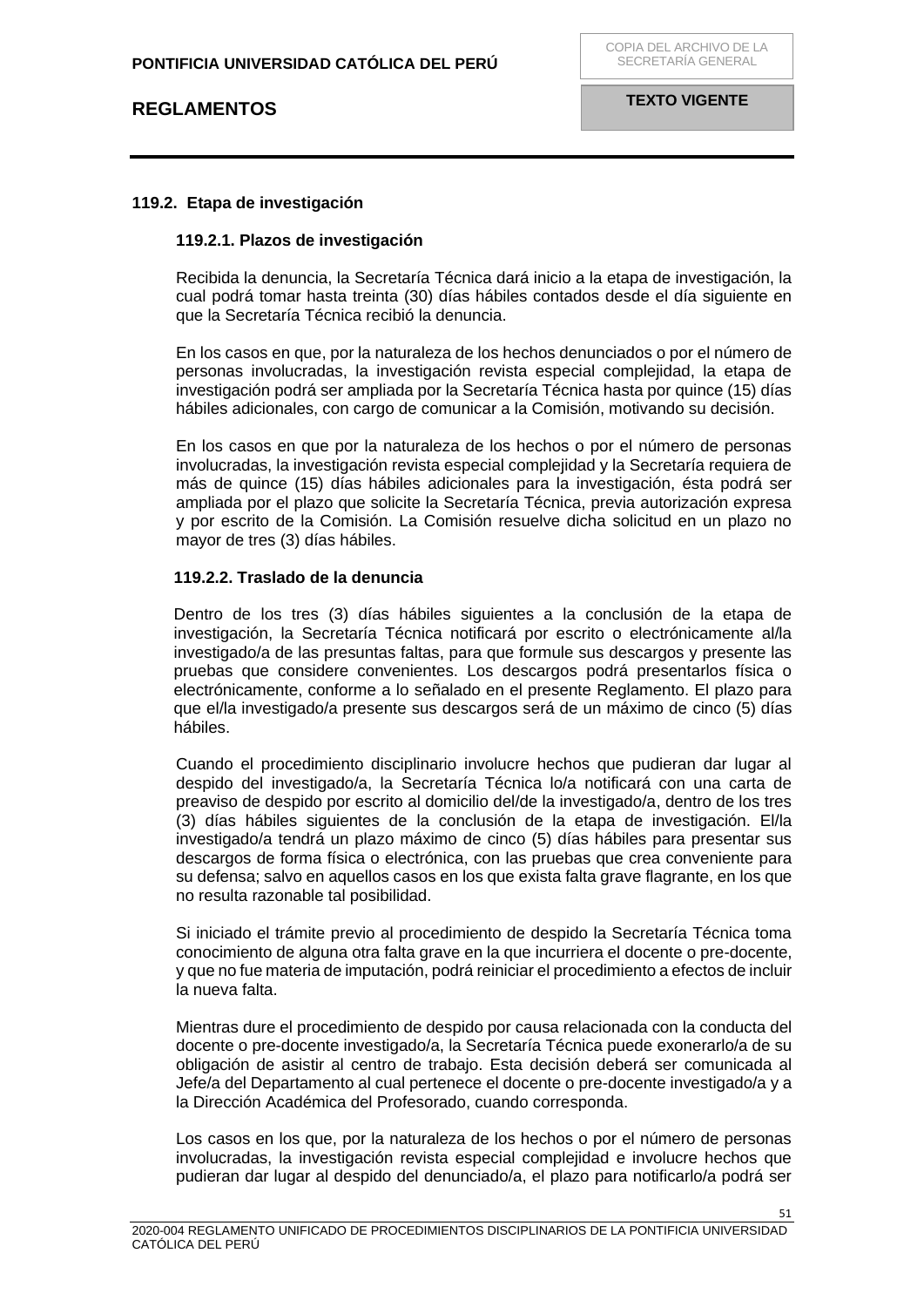ampliado hasta por cinco (5) días hábiles adicionales, con cargo a que la Secretaría Técnica comunique su decisión a la Comisión.

El plazo para que los investigados/as presenten sus descargos es improrrogable, salvo en aquellos casos excepcionales y debidamente justificados, en los que, por la complejidad de los temas involucrados, la Secretaría Técnica brinde un plazo mayor para permitir el correcto ejercicio del derecho de defensa.

## **119.2.3. Uso de la palabra**

Como parte de sus descargos, el docente o pre-docente investigado/a podrá solicitar el uso de la palabra ante la Comisión para exponer, por sí mismo o a través de su abogado, los fundamentos en que se sustenta su defensa. La Comisión podrá formular preguntas a lo largo de la exposición oral. Su pedido será resuelto por la Comisión dentro de los tres (3) días hábiles siguientes y en caso sea aceptado se le notificará a través de la Secretaría Técnica para que haga uso de la palabra en un plazo no menor a dos (2) días hábiles contados desde la fecha en que es notificado electrónicamente, en la fecha y hora que señale la Comisión.

## **119.3. Informe Final de Instrucción**

Desde el día siguiente hábil de presentado el descargo o del vencimiento del plazo para ello, la Secretaría Técnica tendrá un plazo de quince (15) días hábiles para presentar al órgano de resolución que corresponda, un Informe Final de Instrucción especificando los hechos ocurridos, la identificación del responsable, la tipificación de la falta, la norma que prevé la imposición de la sanción y la sanción propuesta.

La declaración de no existencia de falta será remitida al Jefe/a de la Unidad a la que pertenecen los investigados/as. Dicho informe se remitirá en forma física y/o electrónica y será acompañado de copia de los actuados.

## **119.4. Etapa sancionadora**

a. En los casos en los que la Secretaría Técnica proponga una sanción, el Informe Final de Instrucción será discutido y votado por la Comisión, dentro de los cinco (5) días hábiles siguientes de recibido.

La decisión de la Comisión es inapelable y será comunicada física o electrónicamente al investigado/a, al Departamento al que pertenece el docente o pre-docente sancionado y a la Dirección Académica del Profesorado, cuando corresponda, dentro de los cinco (5) días hábiles siguientes.

En casos excepcionales, el órgano de resolución podrá disponer que la Secretaría Técnica realice una investigación adicional por un plazo máximo e improrrogable de diez (10) días hábiles.

## <span id="page-51-0"></span>**Artículo 120.- Apoyo del procedimiento disciplinario**

La Secretaría Académica de las Facultades, la Defensoría Universitaria, los Departamentos Académicos, toda unidad al interior de la Universidad y, en general, toda persona que conozca de algún hecho de interés para la investigación, tiene la obligación de brindar apoyo al órgano competente para el esclarecimiento de los hechos y el impulso del procedimiento correspondiente.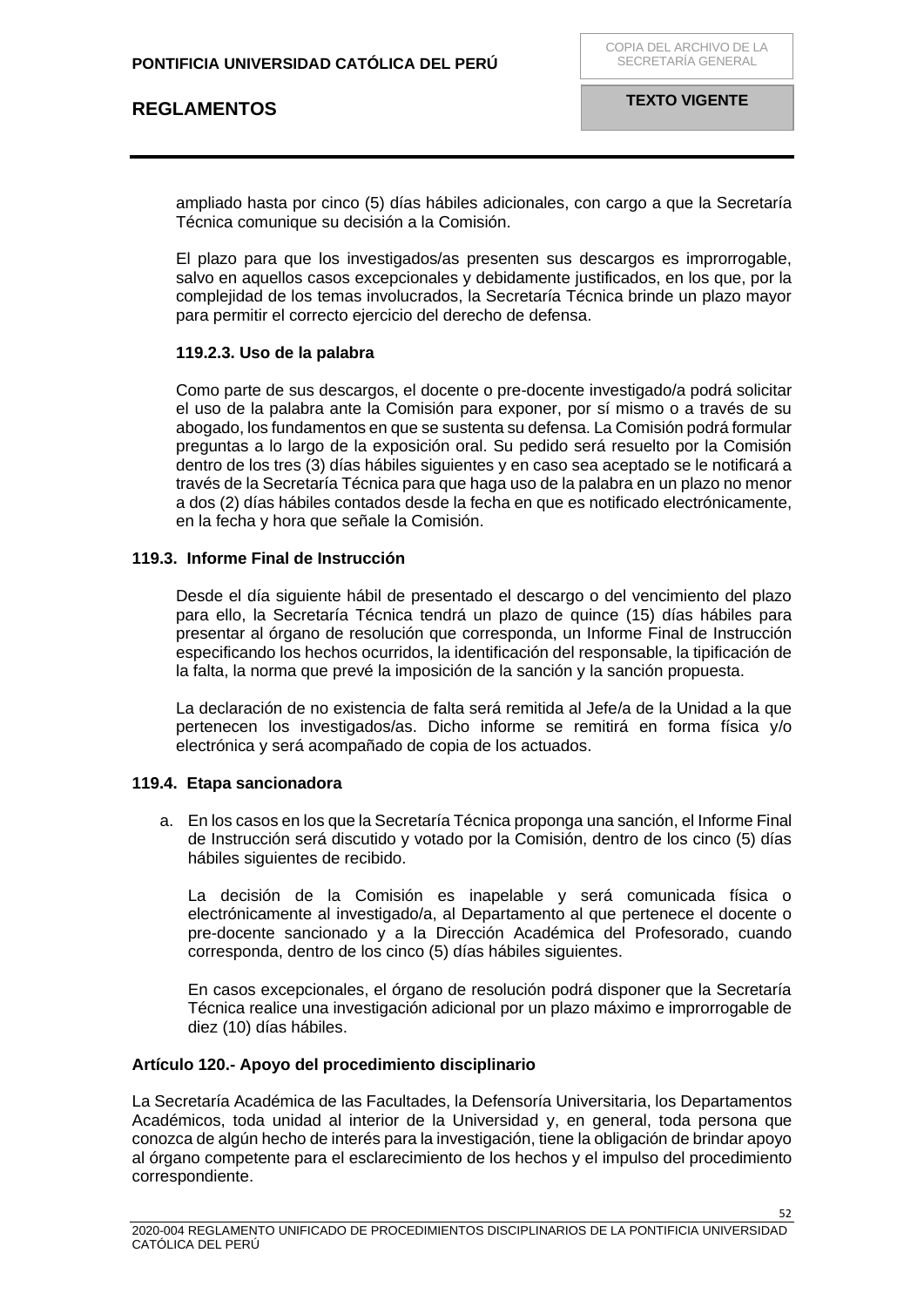## <span id="page-52-0"></span>**Artículo 121.- Comunicación del inicio del procedimiento disciplinario**

El inicio del procedimiento disciplinario se debe comunicar por escrito o mediante correo electrónico:

**1.-** Cuando el imputado sea un docente o pre-docente, a su respectivo Departamento y, en caso de docentes, además, a la Dirección Académica del Profesorado.

**2.-** En todos los casos, al órgano competente para resolver.

El plazo para comunicar el inicio del procedimiento disciplinario será de cinco (5) días hábiles contabilizados a partir de la notificación física o electrónica al investigado/a.

## <span id="page-52-1"></span>**Artículo 122.- Acumulación de procedimientos**

El órgano responsable de la instrucción podrá disponer la acumulación de los procedimientos en trámite que guarden conexión.

#### <span id="page-52-2"></span>**Artículo 123.- Suspensión de la actividad académica**

La Secretaría Técnica, una vez iniciado el procedimiento disciplinario por la presunta comisión de faltas graves que pudieran dar lugar al despido, podrá suspender al docente y pre-docente de realizar su actividad académica universitaria mientras se llevan a cabo las actuaciones e investigaciones en el marco del procedimiento disciplinario, sin que ello perjudique su derecho de defensa, el abono de su remuneración ni los demás derechos y beneficios que pudieran corresponderle. La suspensión deberá constar por escrito debiendo estar debidamente motivada. La medida caduca a los seis (6) meses contados desde que esta comenzó a ser aplicada. Esta medida deberá ser comunicada dentro de los dos (2) días siguientes hábiles de tomada al Departamento al que pertenece el docente o pre-docente suspendido y a la Dirección Académica del Profesorado.

## **CAPÍTULO CUARTO DEL RÉGIMEN DISCIPLINARIO DE LAS AUTORIDADES**

#### **Subcapítulo I. Aspectos generales**

## <span id="page-52-6"></span><span id="page-52-5"></span><span id="page-52-4"></span><span id="page-52-3"></span>**Artículo 124.- Procedimiento disciplinario**

El procedimiento disciplinario que inicie la Universidad contra las autoridades que cometan algún acto u omitan realizar algún acto y que como consecuencia de ello puedan ser merecedores a una medida disciplinaria se ceñirá a lo establecido por el presente Reglamento, el Texto Único Ordenado de la Ley de Productividad y Competitividad Laboral, Decreto Supremo N° 003-97-TR, así como las normas que los modifiquen, complementen o sustituyan.

No son sancionables los actos de gobierno ejecutados por las autoridades como parte del ejercicio regular de sus funciones. Las denuncias presentadas por estos actos serán declaradas improcedentes por la Secretaría Técnica, quien comunicará su decisión al Tribunal Disciplinario y al denunciante para su conocimiento, dentro de los quince (15) días hábiles siguientes a su presentación.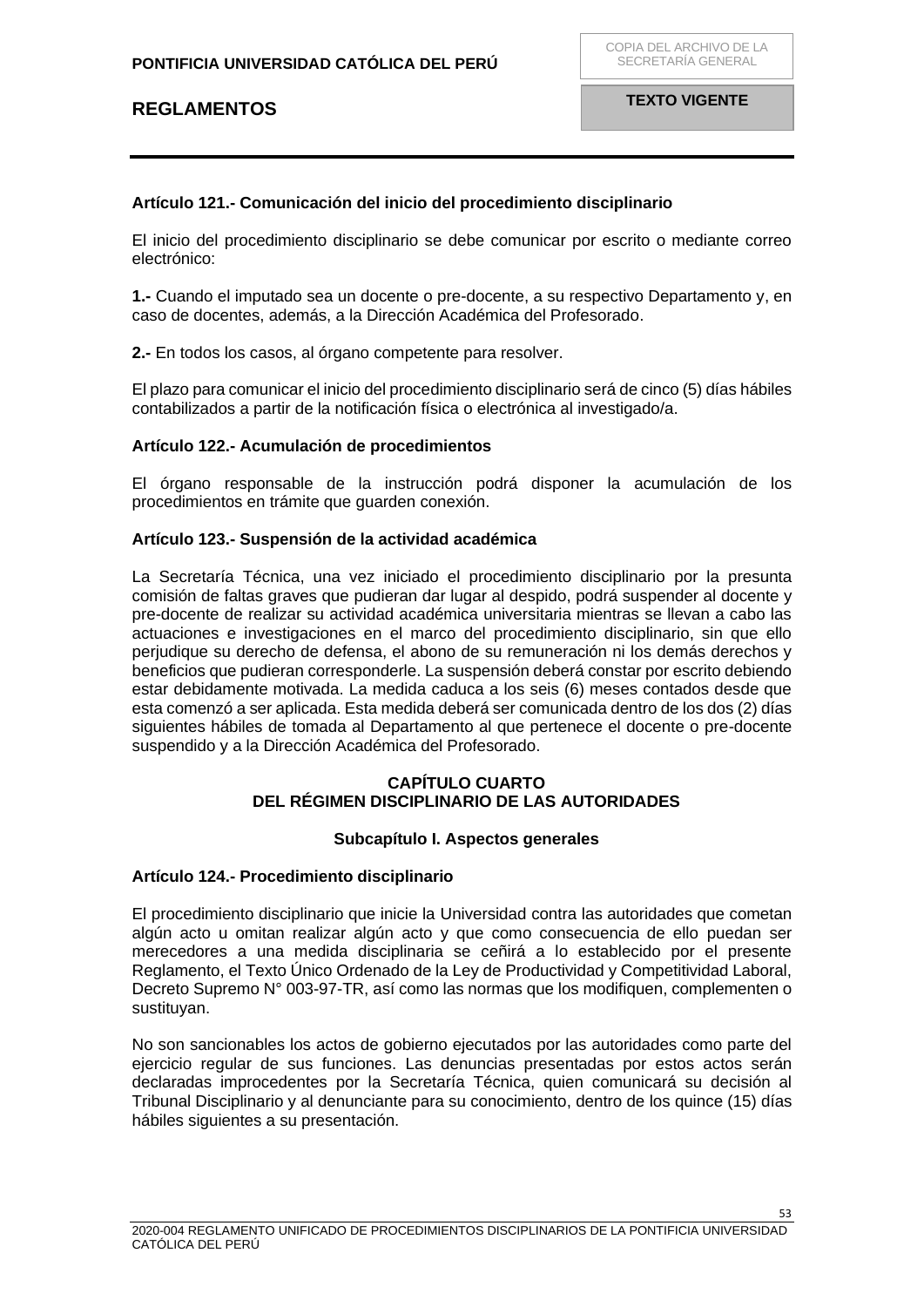## <span id="page-53-0"></span>**Artículo 125.- La responsabilidad disciplinaria**

Todo comportamiento de las autoridades que vulnere los valores y principios contenidos en el Estatuto PUCP, el Reglamento del Profesorado, el Reglamento Interno de Trabajo, el Reglamento de Seguridad y Salud en el Trabajo, el presente Reglamento Disciplinario, las obligaciones dispuestas por la Universidad en ejercicio de su poder de dirección y los instrumentos normativos que pudieran corresponder, será materia de responsabilidad disciplinaria. Las medidas disciplinarias que la Universidad puede aplicar a autoridades son las siguientes:

- a. Amonestación verbal.
- b. Amonestación escrita.

c. Suspensión en el cargo de autoridad, sin goce de remuneraciones y beneficios que perciba como autoridad.

d. Despido.

El despido consiste en la extinción de todo vínculo entre la autoridad sancionada y la Universidad; por consiguiente, implica la pérdida de todos los derechos y beneficios inherentes a la condición de autoridad, docente y, en general, trabajador de la Universidad. Quien hubiere sido despedido no podrá ser nuevamente contratado para realizar actividad académica universitaria o labores administrativas en la Universidad.

La sanción corresponde a la magnitud de las faltas, según su menor o mayor gravedad. Su aplicación no es necesariamente correlativa ni automática. La clasificación realizada en este Reglamento respecto de las faltas leves, graves y muy graves, será tomada en cuenta a modo referencial.

Los descuentos por tardanzas e inasistencia no tienen naturaleza disciplinaria, por lo que no eximen de la aplicación de la debida sanción.

## <span id="page-53-1"></span>**Artículo 126.- Comunicación de las sanciones a los órganos de gobierno de la Universidad**

Las sanciones laborales impuestas a las autoridades serán comunicadas a los órganos de gobierno de la Universidad a los que ellas pertenezcan o de los que dependan para que estos inicien las medidas distintas a las laborales que pudieran corresponder.

La imposición a las autoridades de las medidas de remoción o vacancia previstas en el Estatuto de la Universidad no necesariamente conlleva el inicio de un procedimiento disciplinario.

## <span id="page-53-2"></span>**Artículo 127.- Diferente sanción por la misma falta**

Tratándose de la comisión de una misma falta por varias autoridades, la Universidad podrá imponer sanciones diversas a todos ellos, en atención a los antecedentes de cada cual y otras circunstancias coadyuvantes, según su criterio que deberá ser expreso y motivado.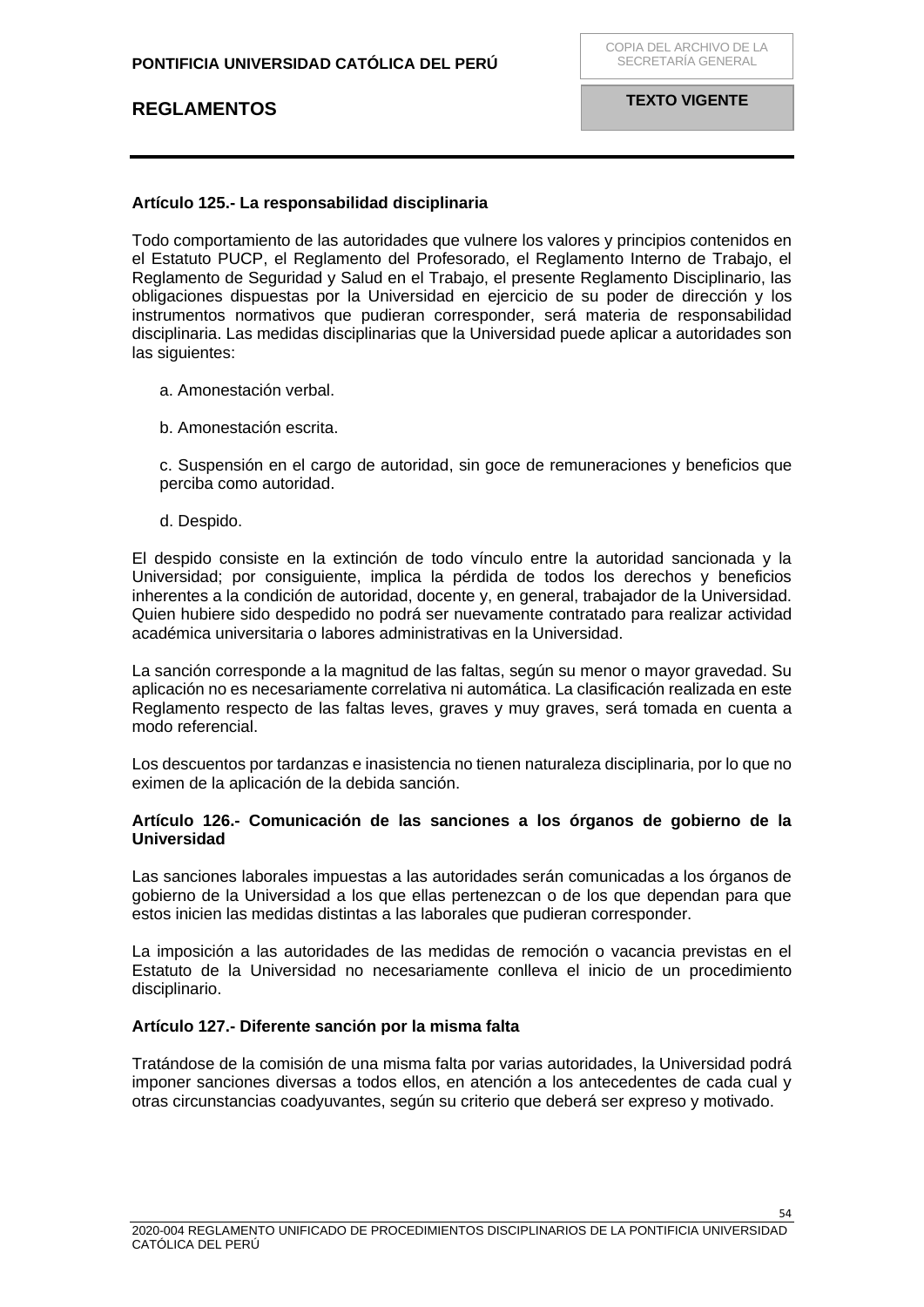## <span id="page-54-0"></span>**Artículo 128.- Las garantías y derechos en el procedimiento**

En el procedimiento disciplinario se respetan los derechos fundamentales de las autoridades. Los órganos competentes están vinculados a ellos y garantizan su ejercicio.

### **Subcapítulo II. Procedimiento disciplinario**

### <span id="page-54-2"></span><span id="page-54-1"></span>**Artículo 129.- El procedimiento disciplinario**

Los órganos competentes en el ejercicio de su facultad disciplinaria se ciñen a las siguientes disposiciones:

#### **129.1.- Procedimiento disciplinario**

El procedimiento disciplinario se inicia de oficio por la Secretaría Técnica, en atención a los siguientes supuestos:

#### **a. Inicio del procedimiento por iniciativa de la Secretaría Técnica**

Cuando la Secretaría Técnica tome conocimiento de que alguna autoridad ha realizado alguna acción que podría configurar una falta en el ejercicio de su función, tiene la obligación de iniciar un procedimiento especificando los hechos que configuran la supuesta falta, el nombre del posible responsable y los medios probatorios con que cuente para sustentar el inicio de su investigación.

#### **b. Denuncias presentadas por un tercero**

Toda persona que conozca de alguna autoridad que hubiere realizado alguna acción que podría configurar una falta en el ejercicio de su función, tiene la obligación de dar aviso al Secretario Técnico, la cual deberá ser comunicada especificando los datos del denunciante, los hechos que configuran la supuesta falta, el nombre del posible responsable y los medios probatorios con que cuente para sustentar su denuncia. A solicitud del denunciante o a criterio de la Secretaría Técnica, esta podrá mantener reserva sobre los datos del denunciante.

#### **129.2. Etapa de investigación**

## **129.2.1. Plazos de investigación**

Recibida la denuncia, la Secretaría Técnica dará inicio a la etapa de investigación, la cual podrá tomar hasta treinta (30) días hábiles contados desde el día siguiente en que la Secretaría Técnica recibió la denuncia.

En los casos en que por la naturaleza de los hechos denunciados o por el número de personas involucradas, la investigación revista especial complejidad, la etapa de investigación podrá ser ampliada por la Secretaría Técnica hasta por quince (15) días hábiles adicionales, con cargo de comunicar su decisión motivada al Tribunal.

En los casos en que por la naturaleza de los hechos o por el número de personas involucradas, la investigación revista especial complejidad y la Secretaría requiera de más de quince (15) días hábiles adicionales para la investigación, ésta podrá ser ampliada por el plazo que solicite la Secretaría Técnica, previa autorización expresa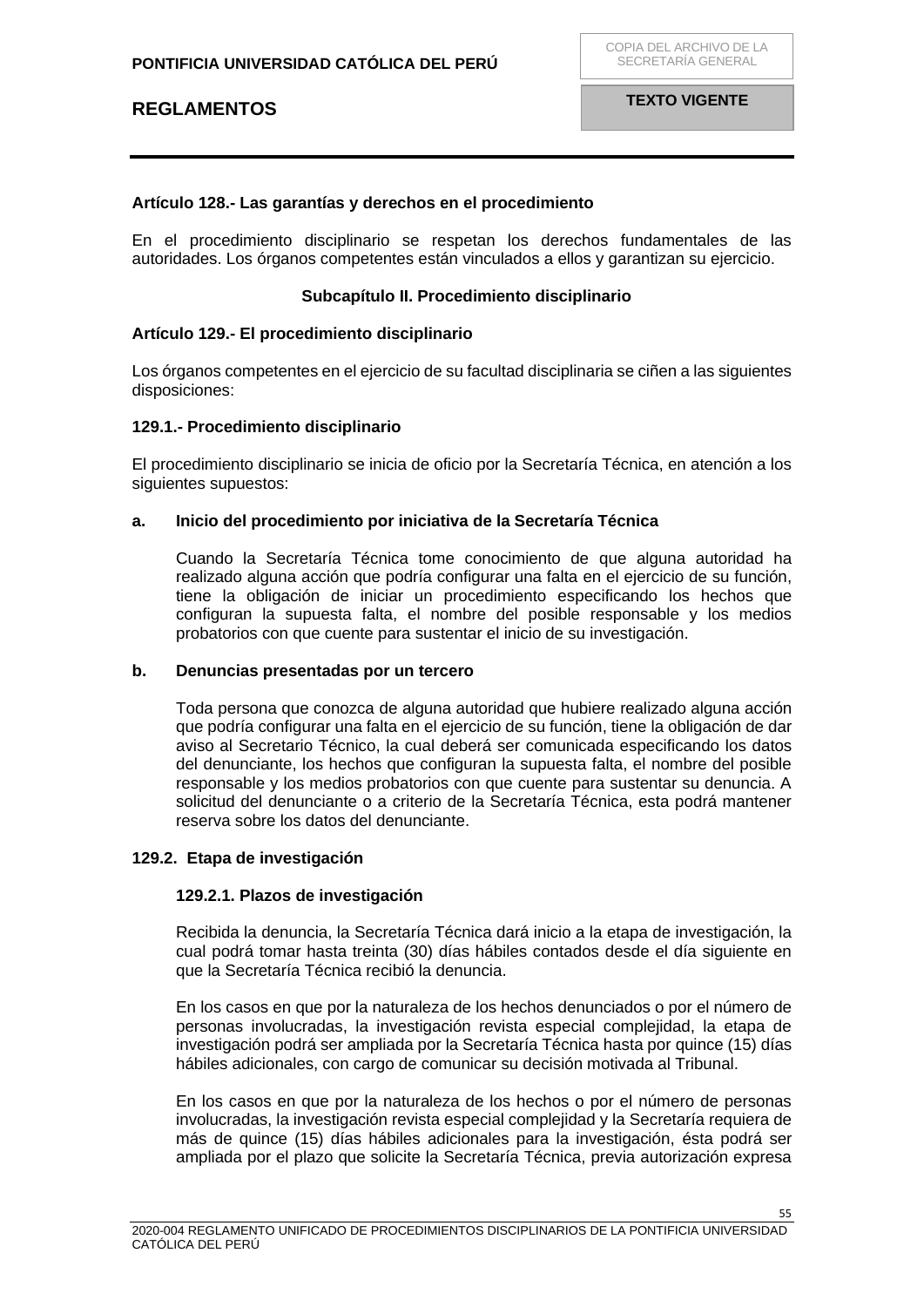y por escrito del Tribunal Disciplinario. El Tribunal resuelve dicha solicitud en un plazo no mayor de tres (3) días hábiles.

## **129.2.2. Traslado de la denuncia**

Dentro de los tres (3) días hábiles siguientes de concluida la etapa de investigación, la Secretaría Técnica notificará por escrito o electrónicamente al/la investigado/a de las presuntas faltas, para que formule sus descargos y presente las pruebas que considere convenientes. Los descargos podrá presentarlos física o electrónicamente, conforme a lo señalado en el presente Reglamento. El plazo para que el/la investigado/a presente sus descargos será de un máximo de cinco (5) días hábiles.

Cuando el procedimiento disciplinario involucre hechos que pudieran dar lugar al despido del denunciado/a, la Secretaría Técnica lo notificará por escrito con la correspondiente carta de preaviso de despido directamente o a su domicilio, dentro de los tres (3) días hábiles siguientes de concluida la etapa de investigación. El/la investigado/a tendrá un plazo máximo de cinco (5) días hábiles para presentar sus descargos de forma física y/o electrónica, con las pruebas que crea conveniente para su defensa; salvo en aquellos casos en los que exista falta grave flagrante, en los que no resulte razonable tal posibilidad.

Mientras dure el procedimiento de despido por causa relacionada con la conducta de la autoridad, la Secretaria Técnica puede exonerar al denunciado/a de su obligación de ejercer sus funciones como autoridad. Esta decisión deberá ser comunicada a los órganos de gobierno de la Universidad a los que pertenezca o de los que dependa.

Los casos en los que, por la naturaleza de los hechos o por el número de personas involucradas, la investigación revista especial complejidad e involucre hechos que pudieran dar lugar al despido del denunciado/a, el plazo para notificarlo/a podrá ser ampliado hasta por tres (3) días hábiles adicionales; lo expuesto, con cargo a que la Secretaría Técnica comunique su decisión al Tribunal Disciplinario.

Si iniciado el trámite previo al procedimiento de despido, la Secretaría Técnica toma conocimiento de alguna otra falta grave en la que incurriera la autoridad y que no fue materia de imputación, podrá reiniciar el procedimiento a efectos de incluir la nueva falta.

El plazo para que los investigados/as presenten sus descargos es improrrogable, salvo en aquellos casos excepcionales y debidamente justificados, en los que, por la complejidad de los temas involucrados, la Secretaría Técnica brinde un plazo mayor para permitir el correcto ejercicio del derecho de defensa.

## **129.2.3. Uso de la palabra**

Como parte de sus descargos, la autoridad investigada podrá solicitar el uso de la palabra ante el Tribunal Disciplinario para exponer, por sí mismo o a través de su abogado, los fundamentos en que se sustenta su defensa. El Tribunal podrá formular preguntas a lo largo de la exposición oral. Su pedido será resuelto por el Tribunal dentro de los tres (3) días hábiles siguientes y en caso sea aceptado se le notificará a través de la Secretaría Técnica para que haga uso de la palabra en un plazo no menor a dos (2) días hábiles contados desde la fecha en que es notificado electrónicamente, en la fecha y hora que señale el Tribunal.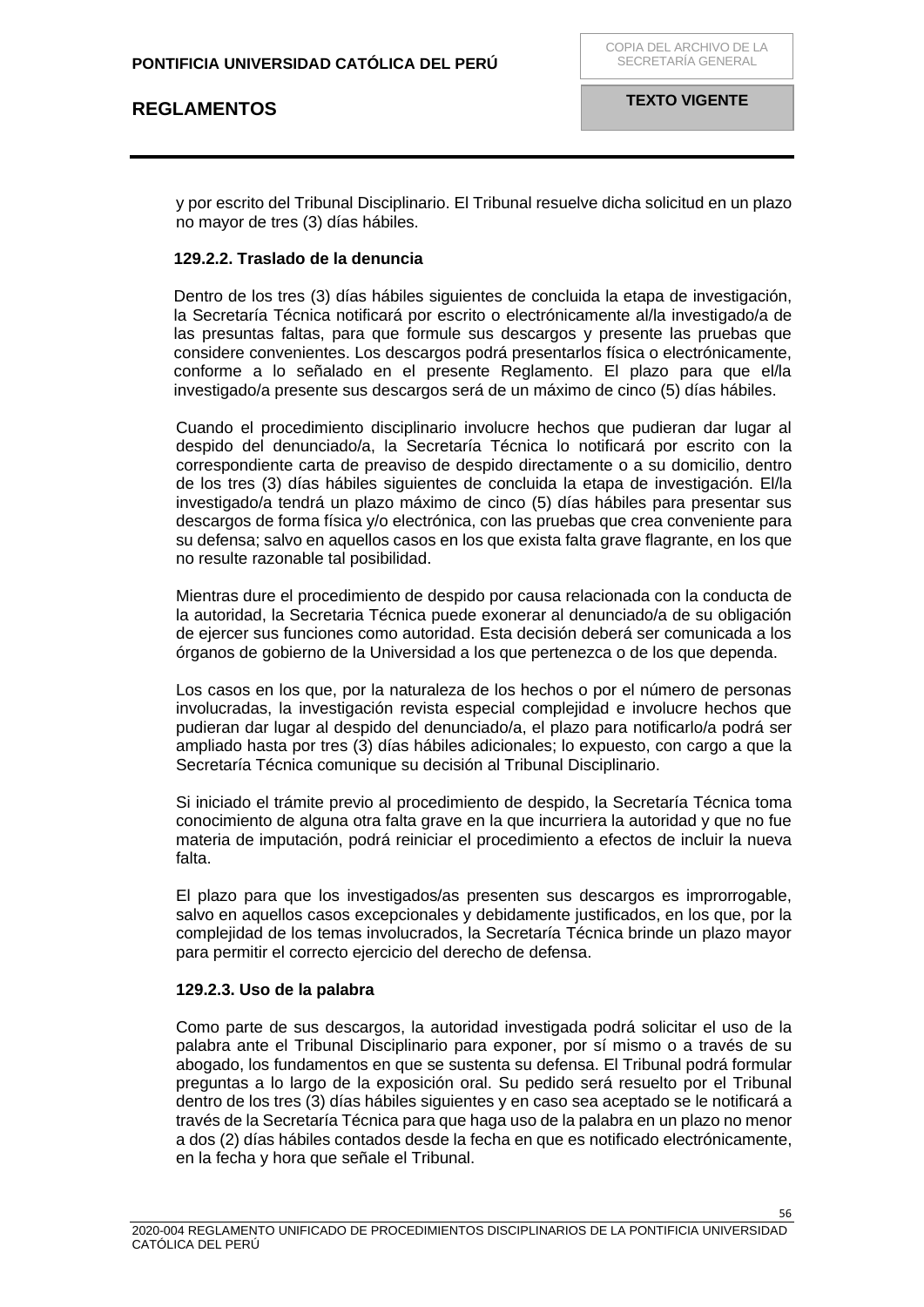## **129.3. Informe Final de Instrucción**

Desde el día siguiente hábil de presentado el descargo o del vencimiento del plazo para ello, la Secretaria Técnica tendrá un plazo de veinte (20) días hábiles para presentar al Tribunal Disciplinario un Informe Final de Instrucción especificando los hechos ocurridos, la identificación del responsable, la tipificación de la falta, la norma que prevé la imposición de la sanción y la sanción propuesta. Dicho informe se remitirá en forma física y electrónica y será acompañado de copia de los actuados.

## **129.4. Etapa sancionadora**

El Informe Final de Instrucción será discutido y votado por el Tribunal Disciplinario dentro de los cinco (5) días hábiles siguientes de recibido el Informe. La decisión del Tribunal es inapelable y será comunicada física o electrónicamente al investigado/a dentro de los cinco (5) días hábiles siguientes.

En casos excepcionales, el órgano de resolución podrá disponer que la Secretaría Técnica realice una investigación adicional por un plazo máximo e improrrogable de veinte (20) días hábiles.

## <span id="page-56-0"></span>**Artículo 130.- Comunicación del inicio y fin del procedimiento disciplinario**

El inicio y el fin del procedimiento disciplinario debe ser comunicado por la Secretaría Técnica a los órganos de gobierno de la Universidad a los que pertenezca o de los que dependa la autoridad investigada. De igual modo, cuando la decisión del Tribunal Disciplinario sea el despido, ésta deberá ser comunicada al Departamento al cual pertenece la autoridad investigada y a la Dirección Académica del Profesorado.

El plazo para comunicar el inicio y fin del procedimiento disciplinario será de cinco (5) días hábiles contabilizados a partir de la notificación al investigado/a de la denuncia por parte de la Secretaría Técnica o de la resolución emitida por el Tribunal Disciplinario, según corresponda.

## <span id="page-56-1"></span>**Artículo 131.- Acumulación de procedimientos**

<span id="page-56-2"></span>El órgano responsable de la instrucción podrá disponer la acumulación de los procedimientos en trámite que guarden conexión.

## **CAPÍTULO QUINTO FALTAS APLICABLES A DOCENTES, PRE-DOCENTES Y AUTORIDADES**

## <span id="page-56-4"></span><span id="page-56-3"></span>**Artículo 132.- Régimen de faltas y sanciones**

En los Anexos 4, 5 y 6 se detalla el Régimen de Faltas y Sanciones aplicables al presente capítulo.

El presente Reglamento Disciplinario, el Reglamento Interno de Trabajo y otros dispositivos normativos que resulten aplicables establecen las faltas y sanciones aplicables contra docentes, pre-docentes y autoridades.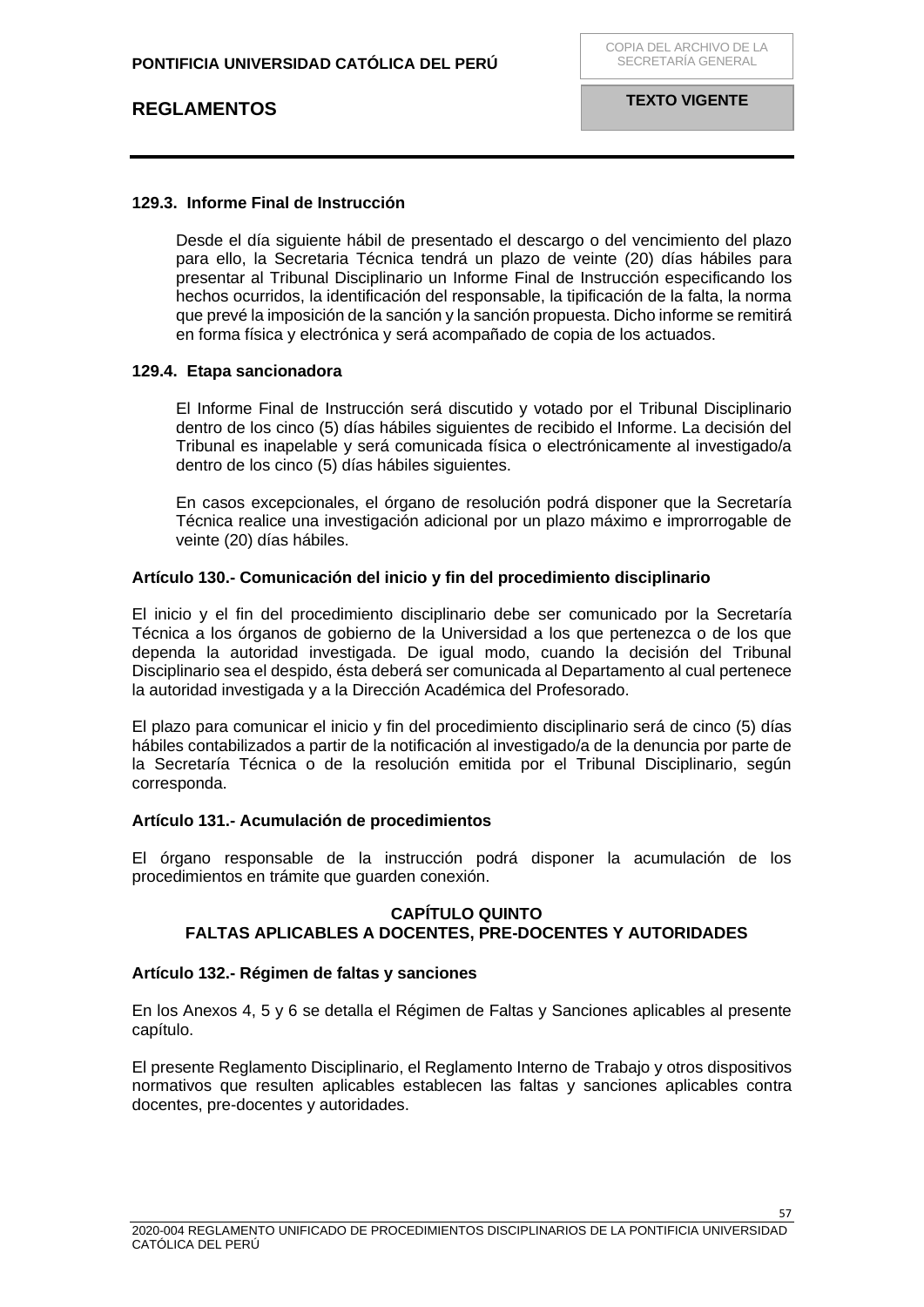## <span id="page-57-0"></span>**Artículo 133.- Responsabilidad penal y civil**

Las faltas laborales en las que puedan incurrir las autoridades, así como las sanciones a que den lugar, son independientes de las implicancias y responsabilidades de carácter civil, penal o de otra índole que de ellas puedan derivarse.

## **DISPOSICIONES COMPLEMENTARIAS FINALES**

#### <span id="page-57-2"></span><span id="page-57-1"></span>**Primera.- Referencias al Reglamento**

Las referencias al Reglamento del Procedimiento Disciplinario de la Pontificia Universidad Católica del Perú se efectuarán indicando el número del artículo seguido de la mención "del Reglamento Disciplinario".

## <span id="page-57-3"></span>**Segunda.- Vigencia del presente Reglamento**

<span id="page-57-4"></span>Este Reglamento Disciplinario entrará en vigor a partir del 1 de enero de 2021.

#### <span id="page-57-7"></span>**DISPOSICIONES COMPLEMENTARIAS TRANSITORIAS**

#### <span id="page-57-5"></span>**Primera.- Regulación transitoria**

Los procedimientos disciplinarios iniciados antes de la entrada en vigor del presente Reglamento Disciplinario deberán ser concluidos por la normativa y órganos competentes anteriores, inclusive hasta la presentación, tramitación y resolución de los recursos impugnativos.

### <span id="page-57-6"></span>**Segunda.- Procedimientos en casos de hostigamiento sexual asumidos por las Comisiones**

Los órganos disciplinarios competentes para resolver los casos de hostigamiento sexual señalados en el presente Reglamento serán competentes para resolver los casos de docentes personal que no se encuentra bajo el ámbito de la Ley Universitaria, tales como docentes de Ceprepucp, Institutos de Idiomas, Educación Continua u otros órganos de la universidad de análoga naturaleza, ello en tanto no se conforme y entre en funcionamiento el Comité contra el Hostigamiento Sexual Laboral o su equivalente.

#### <span id="page-57-8"></span>**Tercera. - Competencia para resolver los recursos de apelación**

El Tribunal Disciplinario asume la competencia para admitir y resolver los recursos de apelación, a partir de la entrada en vigencia de la modificación del Estatuto de la Universidad mediante la cual crea el referido Tribunal Disciplinario.

Para que el Tribunal Disciplinario asuma la referida competencia se requiere que se hayan designado a los vocales que lo conforman e inicie funciones de acuerdo a lo establecido en el Estatuto de la universidad.

En tanto el Tribunal Disciplinario no inicie funciones, los recursos de apelación presentados serán conocidos por el Consejo Universitario, el cual deberá darles el trámite que corresponda según lo establecido en el presente reglamento.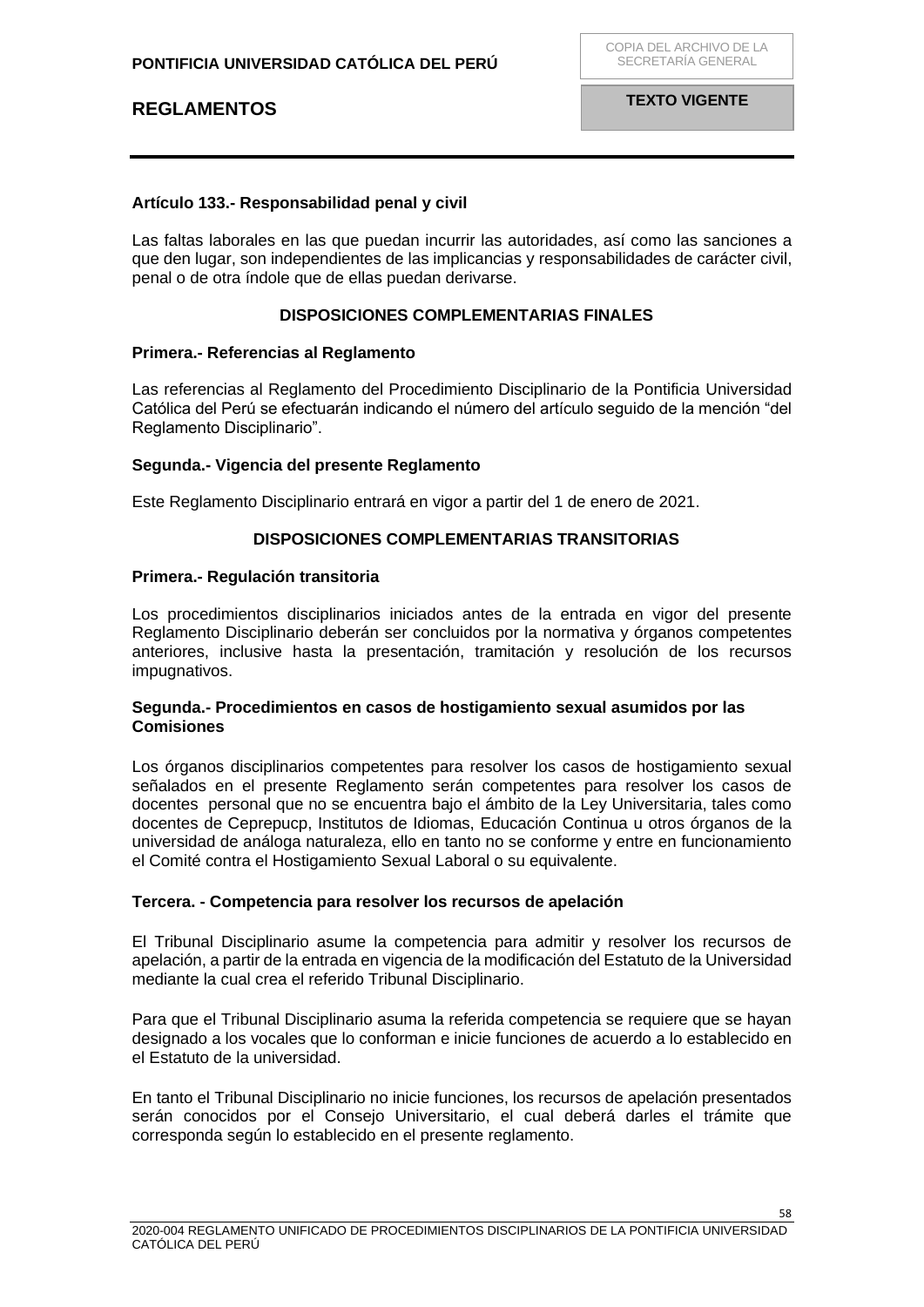## **Cuarta.- Difusión del presente Reglamento**

La Universidad, a través de sus diversas unidades, deberá realizar acciones de difusión, información y capacitación del contenido y alcances del presente Reglamento a favor de su personal y de la comunidad universitaria. Dichas acciones podrán ejecutarse a través de Internet, medios impresos, charlas, afiches u otros medios que aseguren la adecuada difusión de la misma.

## **DISPOSICIONES COMPLEMENTARIAS DEROGATORIAS**

## <span id="page-58-1"></span><span id="page-58-0"></span>**Primera.- Derogación genérica**

Este Reglamento deroga todas las disposiciones normativas de la Universidad, de igual o inferior rango, que se le opongan o contradigan.

## <span id="page-58-2"></span>**Segunda.- Derogación expresa**

A partir de la vigencia del presente Reglamento, quedan expresamente derogadas, las siguientes normas:

**1.-** Reglamento Disciplinario Aplicable a los y las estudiantes de la Pontificia Universidad Católica del Perú.

**2.-** Reglamento para la prevención e intervención en los casos de hostigamiento sexual aplicable a estudiantes y docentes de la Pontificia Universidad Católica del Perú.

**3.-** Reglamento disciplinario aplicable al personal académico de la Pontificia Universidad Católica del Perú.

## **DISPOSICIONES TRANSITORIAS**

El Tribunal Disciplinario asume la competencia para admitir y resolver los recursos de apelación y llevar a cabo los procedimientos disciplinarios de autoridades, a partir de su instalación, la cual deberá efectuarse dentro de los 5 días hábiles después de la elección de sus miembros por la Asamblea Universitaria.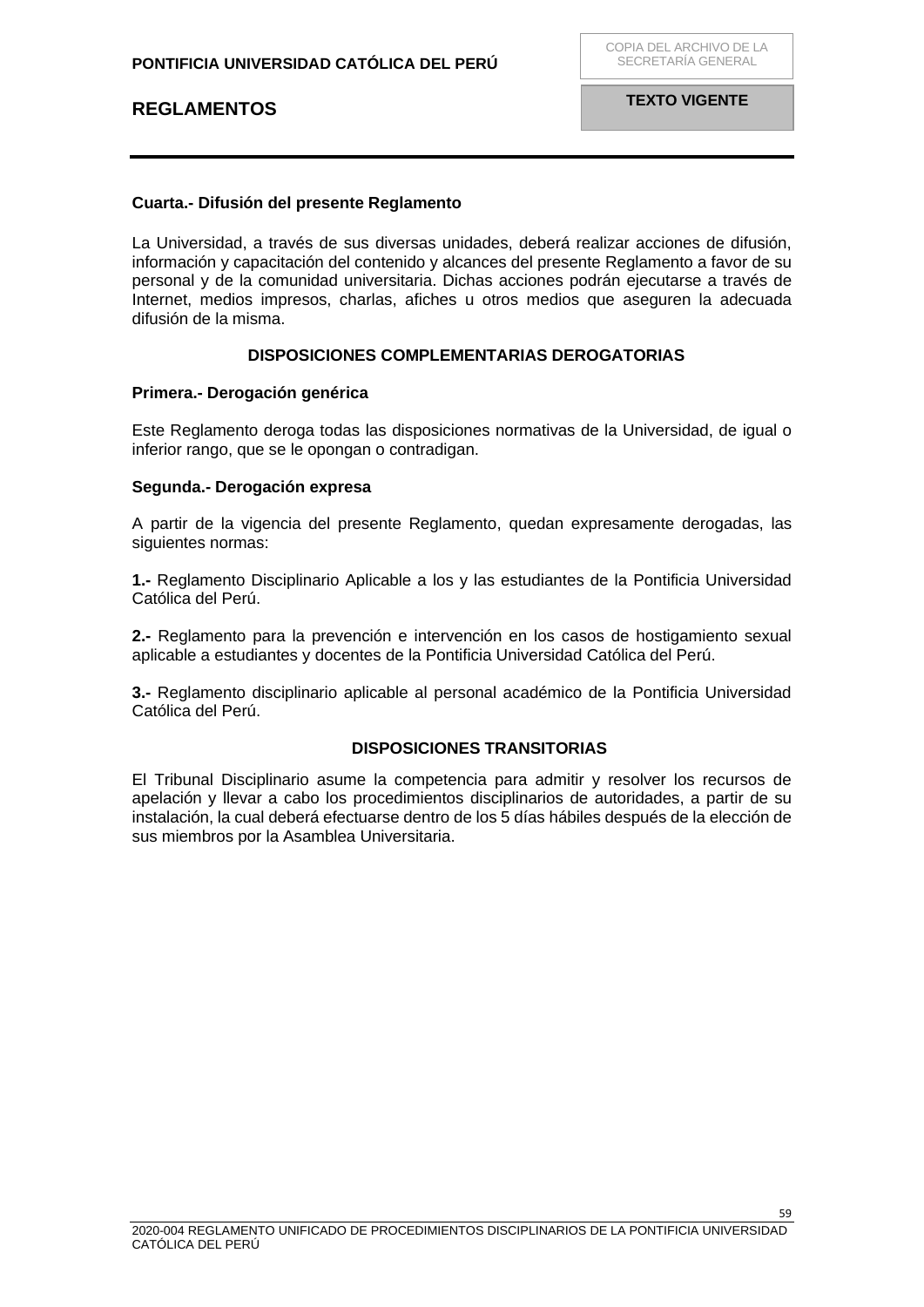## **ANEXO 1**

## <span id="page-59-1"></span><span id="page-59-0"></span>**RÉGIMEN GENERAL DE FALTAS Y SANCIONES APLICABLES A LA COMUNIDAD UNIVERSITARIA EN GENERAL**

El siguiente listado establece las faltas y sanciones aplicables a la Comunidad Universitaria en general, sin perjuicio de aquellas otras faltas y sanciones que, por su condición de estudiante, trabajador, docente, pre-docente, personal de apoyo al docente o autoridad, pudieran ser igualmente aplicable, según lo señalado en el presente reglamento.

| <b>Numeral</b> | <b>Falta</b>                                                                                                                                                                                                                                              | <b>Sanción</b> |
|----------------|-----------------------------------------------------------------------------------------------------------------------------------------------------------------------------------------------------------------------------------------------------------|----------------|
| 1              | Utilizar o manipular de manera negligente la infraestructura, los<br>materiales o los servicios que brinda la universidad.                                                                                                                                | Leve           |
| $\overline{2}$ | Dirigirse de manera manifiestamente ofensiva o irrespetuosa a<br>cualquier persona que se encuentre en alguna de las<br>instalaciones de la Universidad o que mantengan algún vínculo<br>con esta.                                                        | Leve           |
| 3              | Utilizar las instalaciones, materiales, equipos, servicios, nombre<br>o logotipo de la Universidad de forma distinta a la que<br>corresponde a la autorización que se le ha otorgado.                                                                     | Leve           |
| 4              | No respetar las reglas de urbanidad, estacionamiento, tránsito<br>interno y convivencia que se aplican dentro del campus y<br>permiten su adecuado funcionamiento.                                                                                        | Leve           |
| 5              | Realizar propaganda electoral en contra de lo establecido por<br>las normas electorales de la Universidad.                                                                                                                                                | Leve           |
| 6              | Presentar documentos de identidad que no le pertenecen, haber<br>prestado sus documentos personales a terceros, sean miembros<br>o no de la comunidad universitaria, que hayan pretendido<br>ingresar a los locales de esta o hacer uso de sus servicios. | Leve           |
| $\overline{7}$ | Introducir, comercializar, proveer, distribuir o poseer, salvo que<br>sea para consumo propio, productos alimenticios con fin<br>lucrativo que no cuenten con autorización de la Universidad,<br>dentro de las instalaciones de la Universidad.           | Leve           |
| 8              | Consumir, ingresar, poseer, comercializar, proveer o distribuir<br>alcohólicas dentro de las instalaciones de<br>bebidas<br>la.<br>Universidad.                                                                                                           | Grave          |
| 9              | Fumar o consumir tabaco en las instalaciones de la Universidad.                                                                                                                                                                                           | Grave          |
| 10             | Utilizar las instalaciones, materiales, equipos, servicios, nombre<br>o logotipo de la Universidad sin autorización alguna de esta.                                                                                                                       | Grave          |
| 11             | Utilizar indebidamente los recursos y servicios informáticos que<br>brinda la Universidad o ingresar indebidamente a ellos.                                                                                                                               | Grave          |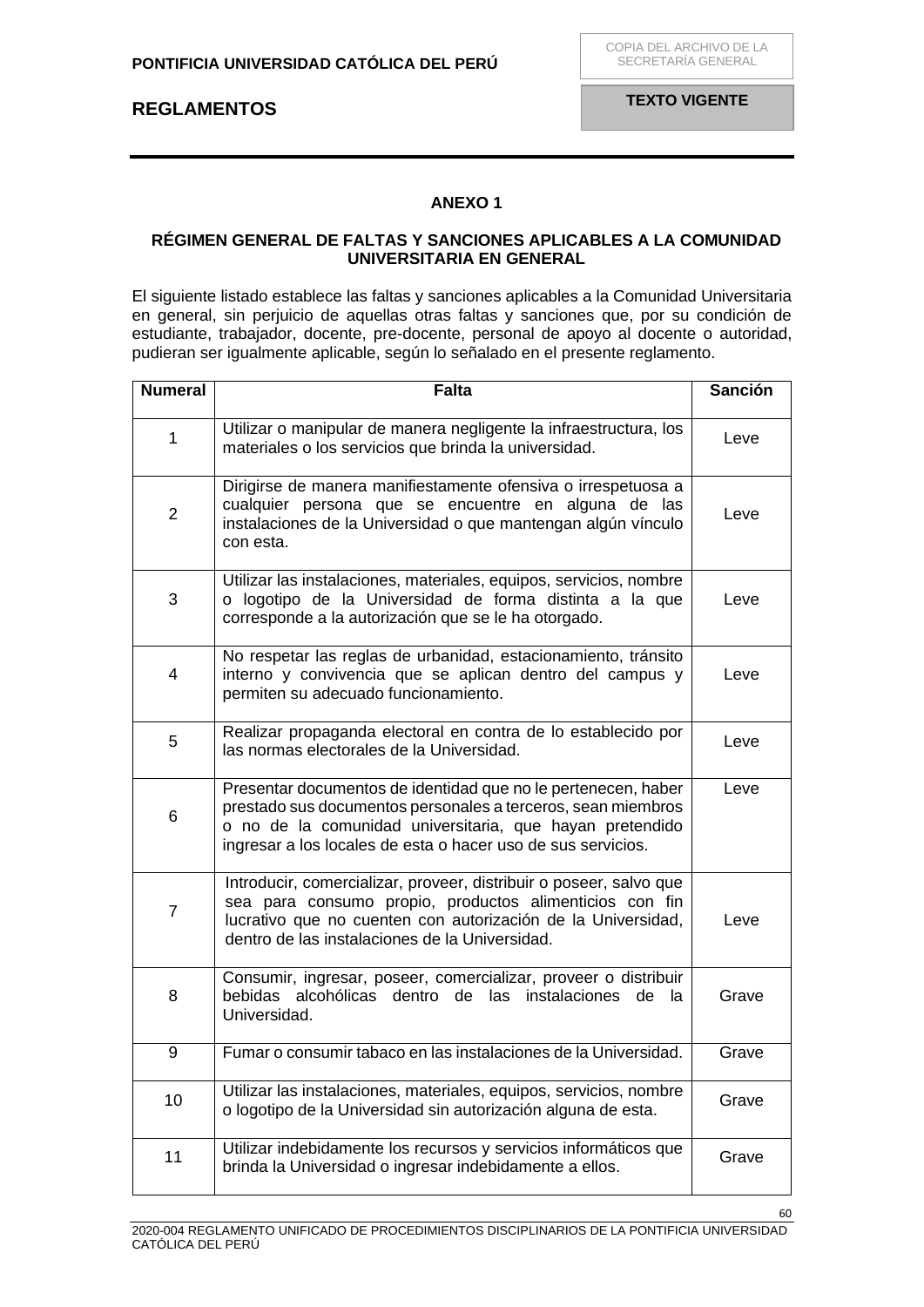**TEXTO VIGENTE**

| 12 | Limitar, restringir u obstaculizar la libertad de enseñanza o el<br>ejercicio legítimo de cualquier otro tipo de libertades de las<br>personas que se encuentran en las instalaciones de la<br>Universidad.                                                                                                                                                                                                                                                                                                                                                                                                              | Grave |
|----|--------------------------------------------------------------------------------------------------------------------------------------------------------------------------------------------------------------------------------------------------------------------------------------------------------------------------------------------------------------------------------------------------------------------------------------------------------------------------------------------------------------------------------------------------------------------------------------------------------------------------|-------|
| 13 | Discriminar por razón de origen, sexo, raza, orientación sexual,<br>identidad de género, religión, opinión, condición económica,<br>social, idioma, o de cualquier otra índole a cualquier persona o<br>grupo de personas.                                                                                                                                                                                                                                                                                                                                                                                               | Grave |
| 14 | Agredir físicamente a alguna persona que se encuentre en las<br>instalaciones de la Universidad, sin causar lesiones                                                                                                                                                                                                                                                                                                                                                                                                                                                                                                     | Grave |
| 15 | Mantener relaciones sexuales o realizar actividad sexual en<br>cualquier ambiente de las instalaciones de la Universidad.                                                                                                                                                                                                                                                                                                                                                                                                                                                                                                | Grave |
| 16 | Realizar actos que promuevan, generen o conduzcan al<br>desorden público dentro de las instalaciones de la Universidad.                                                                                                                                                                                                                                                                                                                                                                                                                                                                                                  | Grave |
| 17 | Insultar, difamar, agredir verbalmente o efectuar cualquier acto<br>de menosprecio público o privado dirigido de manera reiterada<br>contra cualquier miembro de la comunidad universitaria o<br>cualquier persona que se encuentre en alguna de las<br>instalaciones de la Universidad en forma manifiestamente<br>ofensiva o irrespetuosa.                                                                                                                                                                                                                                                                             | Grave |
| 18 | Utilizar las redes sociales para agredir, insultar, realizar<br>comentarios vejatorios en contra de la Universidad, una<br>autoridad, docente, trabajador, estudiante o cualquier miembro<br>de la comunidad universitaria.                                                                                                                                                                                                                                                                                                                                                                                              | Grave |
| 19 | Incitar a cometer actos de violencia física o psicológica o<br>intimidación contra cualquier persona que se encuentre dentro<br>del campus.                                                                                                                                                                                                                                                                                                                                                                                                                                                                              | Grave |
| 20 | Presentar documentos de identidad que no le pertenecen, haber<br>prestado sus documentos personales a terceros, sean miembros<br>o no de la comunidad universitaria, que hayan pretendido<br>ingresar a los locales de esta o hacer uso de sus servicios,<br>poniendo en peligro la seguridad o el patrimonio de las personas<br>que se encuentran en alguna de las instalaciones de la<br>Universidad o el normal funcionamiento de los servicios que esta<br>presta o su patrimonio, o realizar cualquier otro acto de<br>simulación o sustitución de la identidad, salvo lo dispuesto en el<br>inciso 13 del anexo 2. | Grave |
| 21 | Cometer plagio o cualquier otro acto análogo, presentando ideas<br>ajenas como si fueran propias, sin respetar los derechos de<br>autor de un tercero.                                                                                                                                                                                                                                                                                                                                                                                                                                                                   | Grave |
| 22 | Reiterar faltas leves.                                                                                                                                                                                                                                                                                                                                                                                                                                                                                                                                                                                                   | Grave |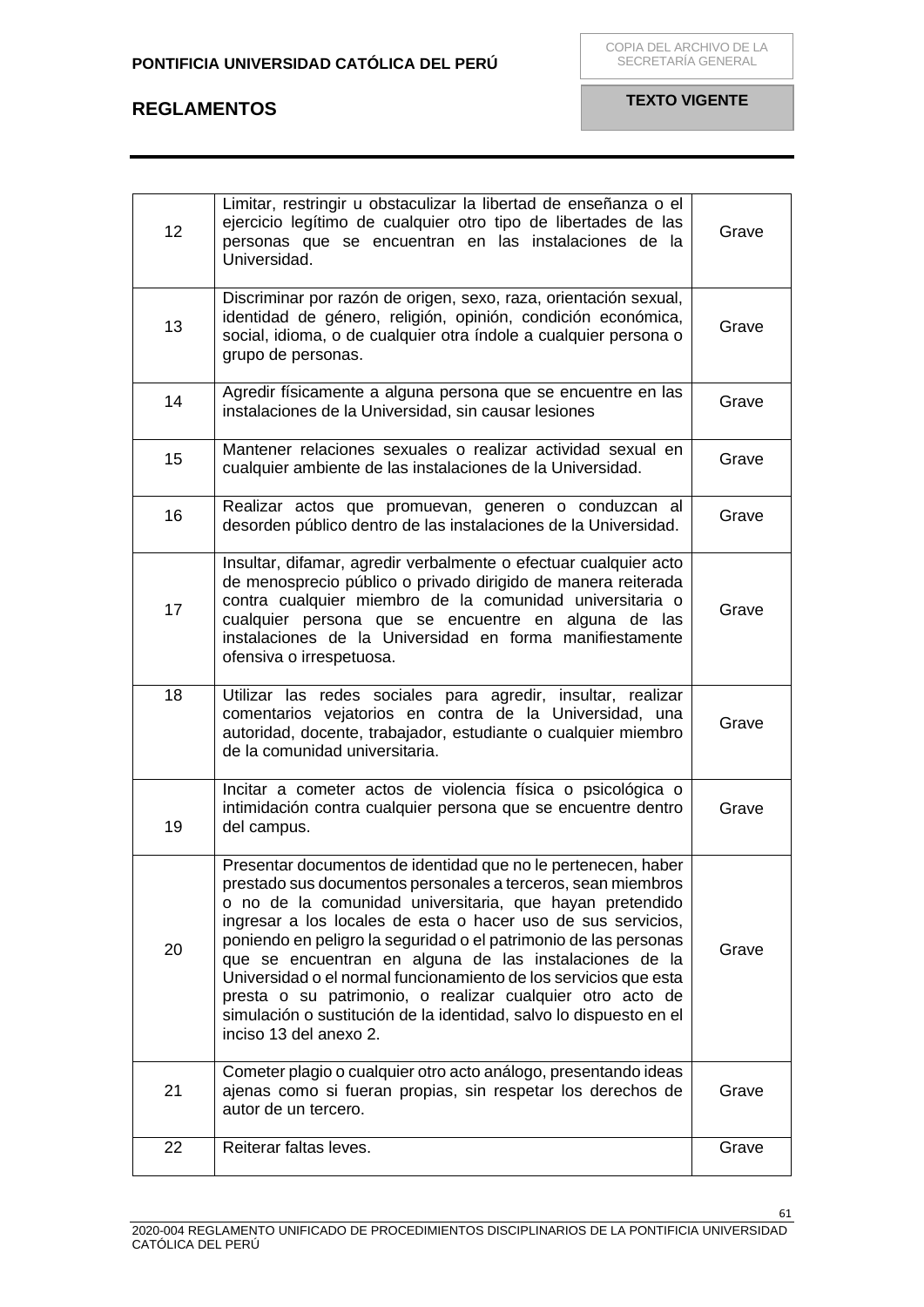| 23 | Incurrir en la comisión u omisión de un delito doloso que hubiere<br>traído consigo una condena judicial.                                                                                                                                                                                                                                                                                                                                 | Muy Grave |
|----|-------------------------------------------------------------------------------------------------------------------------------------------------------------------------------------------------------------------------------------------------------------------------------------------------------------------------------------------------------------------------------------------------------------------------------------------|-----------|
| 24 | Acceder a información de los sistemas o bases de datos de la<br>institución sin la autorización correspondiente o vulnerando<br>claves o códigos de acceso; así como alterar, destruir, sustraer<br>o usar indebidamente la información de la Universidad, de los<br>miembros de la comunidad universitaria o de terceros vinculados<br>con la Universidad, a través de cualquier medio, sea de manera<br>directa o a través de terceros. | Muy Grave |
| 25 | Consumir bebidas alcohólicas en alguno de los locales de la<br>Universidad o haber ingresado a estos bajo los efectos de tales<br>sustancias, poniendo en riesgo la integridad de las personas que<br>están en las instalaciones de la Universidad o el normal<br>funcionamiento de los servicios que esta brinda.                                                                                                                        | Muy Grave |
| 26 | Consumir, ingresar, poseer, comercializar, proveer o distribuir<br>drogas, sustancias estupefacientes y sustancias psicotrópicas,<br>en las instalaciones de la Universidad.                                                                                                                                                                                                                                                              | Muy Grave |
| 27 | Representar a la universidad en cualquier evento externo,<br>encontrándose bajo los efectos de alcohol, drogas, sustancias<br>estupefacientes o sustancias psicotrópicas.                                                                                                                                                                                                                                                                 | Muy Grave |
| 28 | Participar en juegos de azar u organizarlos dentro de las<br>instalaciones de la Universidad.                                                                                                                                                                                                                                                                                                                                             | Muy Grave |
| 29 | Realizar actos que afecten el patrimonio, los bienes y servicios<br>de la Universidad o de cualquier miembro de la Universidad.                                                                                                                                                                                                                                                                                                           | Muy Grave |
| 30 | Realizar intencionalmente cualquier acto dirigido o destinado a<br>menoscabar de manera ilegítima el prestigio y la reputación de<br>la Universidad.                                                                                                                                                                                                                                                                                      | Muy Grave |
| 31 | Cometer actos de coacción o violencia que interfieran o limiten<br>la libertad de la enseñanza o el funcionamiento general de la<br>Universidad.                                                                                                                                                                                                                                                                                          | Muy Grave |
| 32 | Sustraer o apropiarse bienes ajenos al interior del campus, sin<br>importar su valor económico, con la finalidad de obtener un<br>provecho indebido, causando un perjuicio patrimonial a la<br>Universidad o a otro miembro de la comunidad universitaria.                                                                                                                                                                                | Muy Grave |
| 33 | Agredir físicamente causando lesiones a alguna persona que se<br>encuentre en las instalaciones de la Universidad o fuera de ellas,<br>en este último caso cuando se esté ejerciendo alguna actividad<br>por encargo o en representación de la Universidad.                                                                                                                                                                               | Muy Grave |
| 34 | Elaborar en todo o en parte un documento falso, adulterar uno<br>verdadero, o hacer uso de uno de ellos con la pretensión de<br>obtener cualquier ventaja o beneficio.                                                                                                                                                                                                                                                                    | Muy Grave |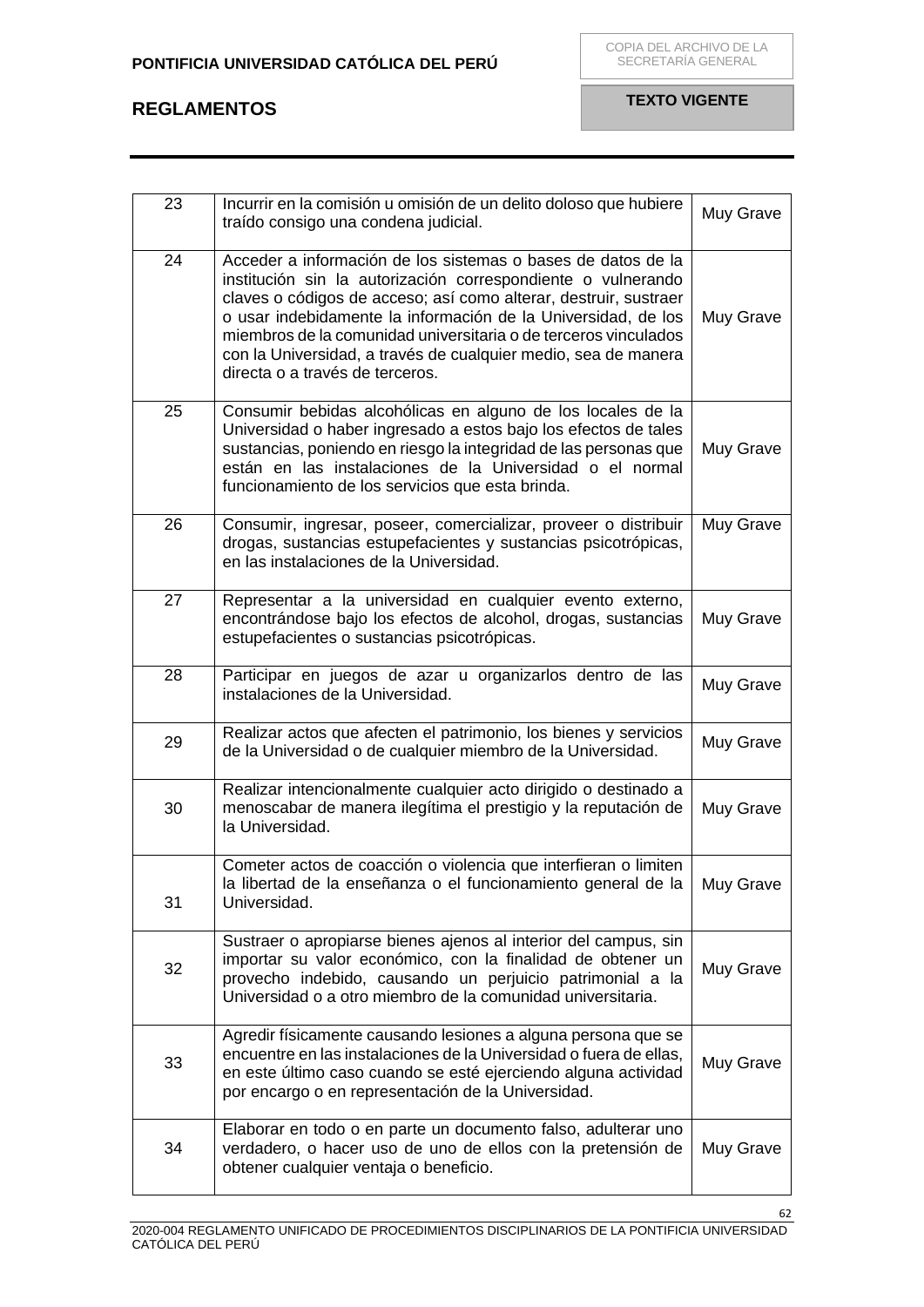**TEXTO VIGENTE**

| 35 | Portar armas blancas o armas de fuego dentro de la<br>Universidad, incluso en los casos en los que se tenga permiso<br>de ley para portar las mismas.                                                                                                                                                               | Muy Grave |
|----|---------------------------------------------------------------------------------------------------------------------------------------------------------------------------------------------------------------------------------------------------------------------------------------------------------------------|-----------|
| 36 | Extorsionar, por cualquier medio, a cualquier miembro de la<br>comunidad universitaria.                                                                                                                                                                                                                             | Muy Grave |
| 37 | Participar en organizaciones con fines ilícitos o contrarios a los<br>valores que promueve la Universidad.                                                                                                                                                                                                          | Muy Grave |
| 38 | Reiterar faltas graves, que se presenten en un periodo de dos<br>años.                                                                                                                                                                                                                                              | Muy Grave |
| 39 | La negativa a colaborar con el esclarecimiento de las<br>investigaciones disciplinarias cuando sean solicitados por los<br>órganos a cargo de ellas.                                                                                                                                                                | Muy Grave |
| 40 | No dar aviso escrito a la Secretaría Técnica correspondiente<br>dentro de los plazos señalados en el presente Reglamento<br>Disciplinario de posibles faltas que haya tomado conocimiento.                                                                                                                          | Muy Grave |
| 41 | No comunicar y/o incumplir con lo dispuesto por las autoridades<br>judiciales respecto del cumplimiento de garantías personales<br>otorgadas por autoridad competente en casos de agresión,<br>violencia u otros de similar naturaleza; mediante resolución<br>judicial cuya ejecución sea inmediata.               | Muy Grave |
| 42 | Divulgar o hacer pública, por cualquier medio, cualquier<br>información que haya sido considerada de carácter reservado o<br>confidencial, de manera oral o escrita por el órgano responsable<br>de manejar la información, a la que haya accedido en virtud del<br>ejercicio de cualquier cargo de representación. | Muy Grave |
| 43 | Cometer actos de violencia física o psicológica por razones de<br>género en el ámbito de competencia del presente reglamento.                                                                                                                                                                                       | Muy Grave |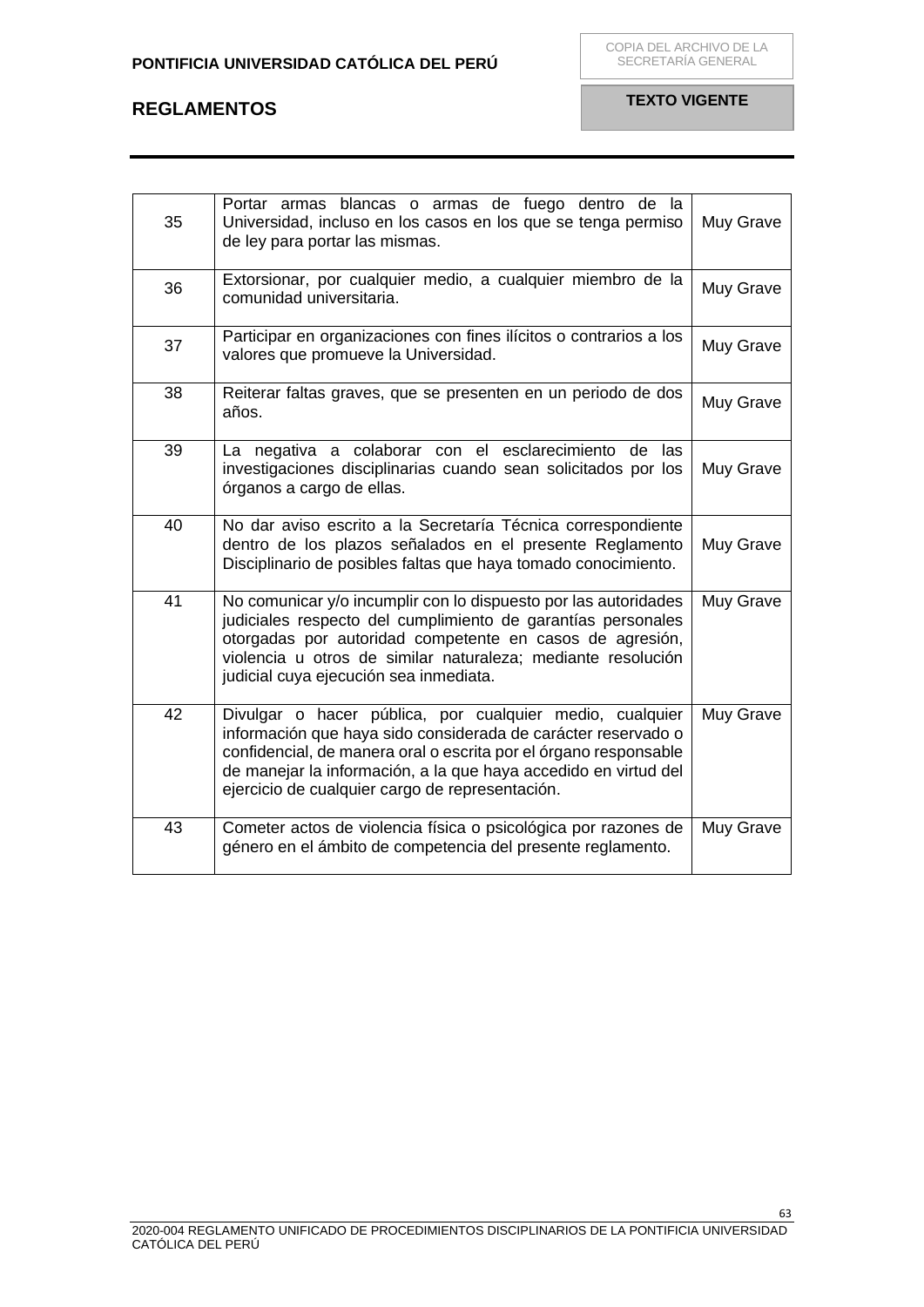**TEXTO VIGENTE**

## **ANEXO 2**

## **RÉGIMEN DE FALTAS Y SANCIONES APLICABLES A ESTUDIANTES**

<span id="page-63-1"></span><span id="page-63-0"></span>El siguiente listado establece las faltas y sanciones aplicables a los estudiantes, sin perjuicio de aquellas otras faltas y sanciones que por su condición pudieran serle aplicables, según lo señalado en el presente reglamento.

| <b>Numeral</b>          | <b>Falta</b>                                                                                                                                                                                                                                                                                                                                                                                                   | <b>Sanción</b> |
|-------------------------|----------------------------------------------------------------------------------------------------------------------------------------------------------------------------------------------------------------------------------------------------------------------------------------------------------------------------------------------------------------------------------------------------------------|----------------|
| 1                       | No proporcionar los documentos universitarios de identificación<br>personal cuando sean requeridos por docentes, autoridades o<br>miembros de seguridad, al momento de ingreso a las instalaciones<br>de la universidad o ante el indicio o la certeza de la comisión de<br>alguna infracción al reglamento.                                                                                                   | Leve           |
| $\overline{2}$          | La conducta que, sin que constituya falta grave o muy grave,<br>implique la falta de deberes o prohibiciones del estudiante<br>contenidos en otras disposiciones de la Universidad.                                                                                                                                                                                                                            | Leve           |
| 3                       | Difundir en las redes sociales, aplicativos, y por cualquier otro<br>medio, imágenes, audios y/o audiovisuales de docentes de la<br>institución durante el dictado de clases, sin el consentimiento<br>expreso del mismo o de la Universidad.                                                                                                                                                                  | Grave          |
| $\overline{\mathbf{4}}$ | Reiterar faltas leves.                                                                                                                                                                                                                                                                                                                                                                                         | Grave          |
| 5                       | Copiar del examen de otro estudiante durante la evaluación,<br>permitir que otro estudiante copie del examen que el estudiante<br>viene desarrollando, autocopiar una idea propia presentada en una<br>anterior evaluación, copiar el trabajo o informe realizado por otro<br>estudiante para presentarlo como propio, o cualquier otro acto que<br>implique la alteración de la objetividad de la evaluación. | Grave          |
| 6                       | Presentar un mismo trabajo, en todo o en parte, en más de una<br>asignatura sin el consentimiento del profesor competente.                                                                                                                                                                                                                                                                                     | Grave          |
| $\overline{7}$          | Presentar un trabajo elaborado por una tercera persona, cuando<br>debió ser el propio alumno quien lo elaborase.                                                                                                                                                                                                                                                                                               | Grave          |
| 8                       | Elaborar, enviar, solicitar, o hacer uso del solucionario de un<br>examen de manera simultánea a la rendición de dicho examen.                                                                                                                                                                                                                                                                                 | Grave          |
| 9                       | Realizar o promover cualquier conducta que distorsione la<br>medición real del aprendizaje del o la estudiante en las<br>evaluaciones, sea ya a través del uso de medios informáticos,<br>teléfonos celulares o cualquier otro mecanismo similar.                                                                                                                                                              | Grave          |
| 10                      | Grabar, sea en audio o video, las clases de un curso, sin previo<br>conocimiento y consentimiento del docente a cargo, así como las                                                                                                                                                                                                                                                                            | Grave          |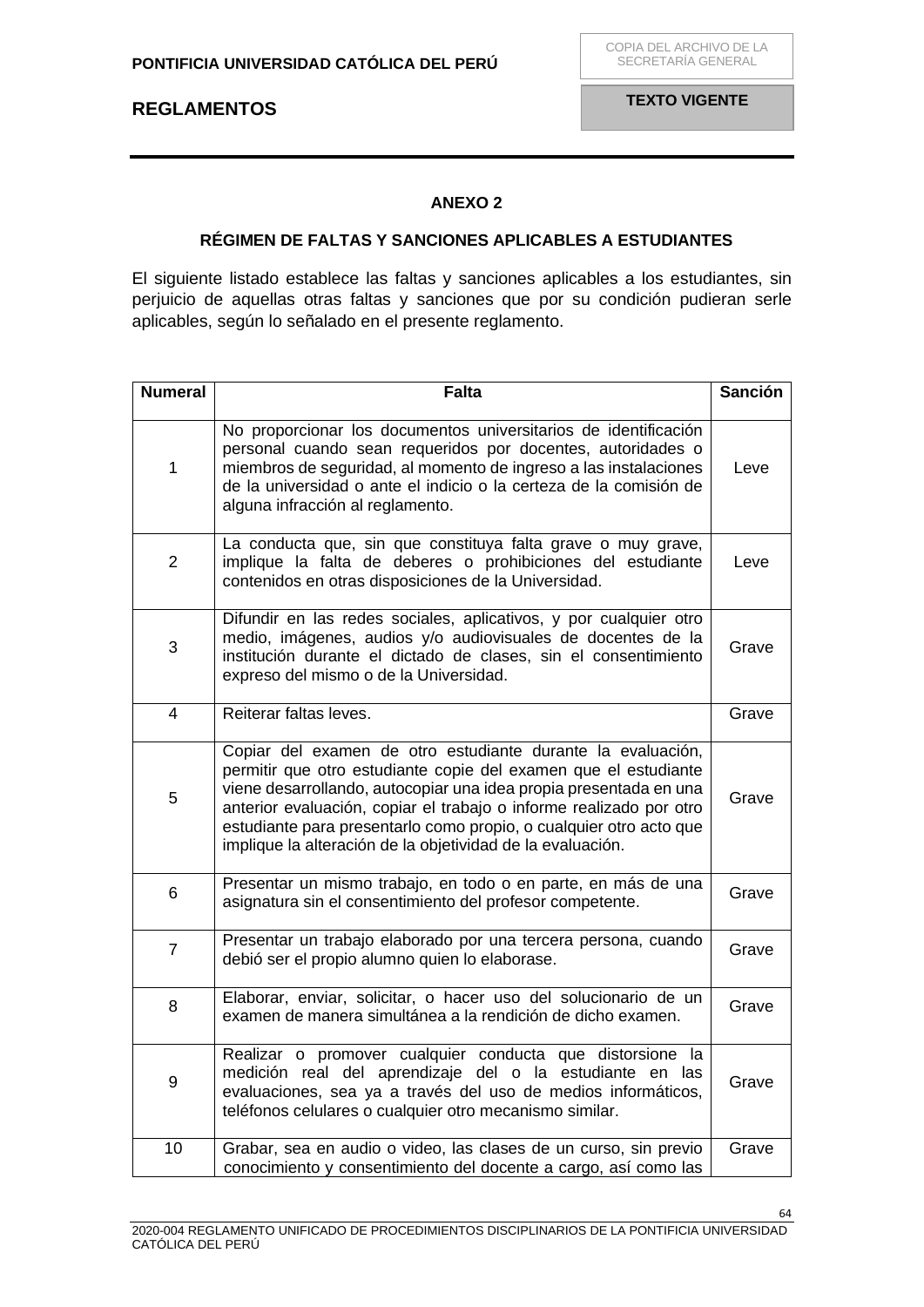**TEXTO VIGENTE**

|                 | conversaciones entre los miembros de la comunidad universitaria,<br>a menos que constituyan prueba de una infracción disciplinaria.                                                                                                                                                                                                                                   |              |
|-----------------|-----------------------------------------------------------------------------------------------------------------------------------------------------------------------------------------------------------------------------------------------------------------------------------------------------------------------------------------------------------------------|--------------|
| 11              | Asistir a clases pese a estar vigente la ejecución de una sanción<br>de suspensión académica que impide la asistencia a clases.                                                                                                                                                                                                                                       | Grave        |
| 12 <sup>2</sup> | Dentro de los trabajos grupales, en caso de plagio o cualquier otra<br>falta dirigida a distorsionar la objetividad de la evaluación<br>académica, todos y cada uno de los integrantes del grupo asumen<br>la responsabilidad sobre el íntegro de los avances y del trabajo final<br>que serán presentados y, por tanto, tienen el mismo grado de<br>responsabilidad. | Grave        |
| 13              | Suplantar a otro estudiante o hacerse suplantar por estudiantes o<br>terceros, a través de cualquier medio presencial o virtual, en<br>cualquier evaluación o actividad académica que le corresponda.                                                                                                                                                                 | Muy<br>Grave |
| 14              | Difundir y/o reproducir, total o parcial, por cualquier medio o<br>procedimiento, sin autorización del docente, el material académico<br>y la información que se proporcione con la ocasión del dictado de<br>un curso.                                                                                                                                               | Muy<br>Grave |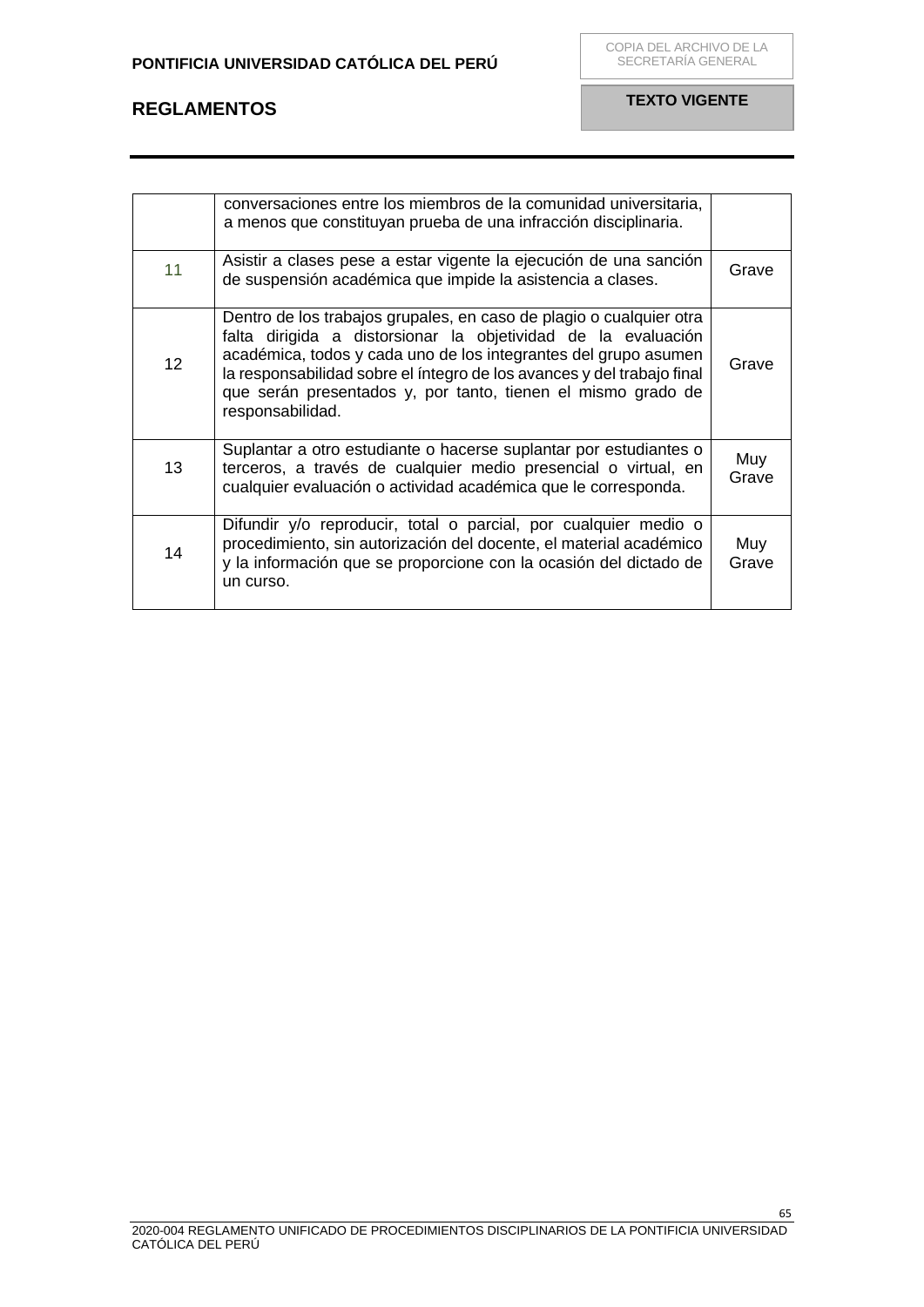## **ANEXO 3**

## <span id="page-65-1"></span><span id="page-65-0"></span>**RÉGIMEN DE FALTAS Y SANCIONES APLICABLES POR HOSTIGAMIENTO SEXUAL**

| <b>Numeral</b> | <b>Falta</b>                                                                                                                                                                                                                                                                                                                                                                    | <b>Sanción</b> |
|----------------|---------------------------------------------------------------------------------------------------------------------------------------------------------------------------------------------------------------------------------------------------------------------------------------------------------------------------------------------------------------------------------|----------------|
|                | El hostigamiento sexual es una forma de violencia que se configura<br>a través de una conducta de naturaleza o connotación sexual o<br>sexista no deseada por la persona contra la que se dirige, que<br>puede crear un ambiente intimidatorio, hostil o humillante; o que<br>puede afectar su actividad o situación laboral, docente, formativa o<br>de cualquier otra índole. |                |
|                | En estos casos no se requiere acreditar el rechazo ni la reiteración<br>de la conducta.                                                                                                                                                                                                                                                                                         |                |
|                | El hostigamiento sexual puede manifestarse, entre otras, a través<br>de las siguientes conductas:                                                                                                                                                                                                                                                                               |                |
|                | a) Promesa implícita o expresa a la víctima de un trato<br>preferente o beneficioso respecto a su situación actual o<br>futura a cambio de favores sexuales.                                                                                                                                                                                                                    |                |
| 1              | b) Amenazas mediante las cuales se exija en forma implícita<br>o explícita una conducta no deseada por la víctima, que<br>atente o agravie su dignidad.                                                                                                                                                                                                                         | Muy<br>Grave   |
|                | c) Uso de términos de naturaleza o connotación sexual o<br>sexista (escritos o verbales), insinuaciones sexuales,<br>proposiciones sexuales, gestos obscenos o exhibición a<br>través de cualquier medio de imágenes de contenido<br>sexual, que resulten insoportables, hostiles, humillantes u<br>ofensivos para la víctima.                                                  |                |
|                | d) Acercamientos corporales, roces, tocamientos u otras<br>conductas físicas de naturaleza sexual que resulten<br>ofensivas y no deseadas por la víctima.                                                                                                                                                                                                                       |                |
|                | e) Trato ofensivo u hostil por el rechazo de las conductas<br>señaladas en este artículo.                                                                                                                                                                                                                                                                                       |                |
|                | f)<br>Otras conductas que encajen en el concepto regulado en el<br>artículo 4° de la Ley N° 27942                                                                                                                                                                                                                                                                               |                |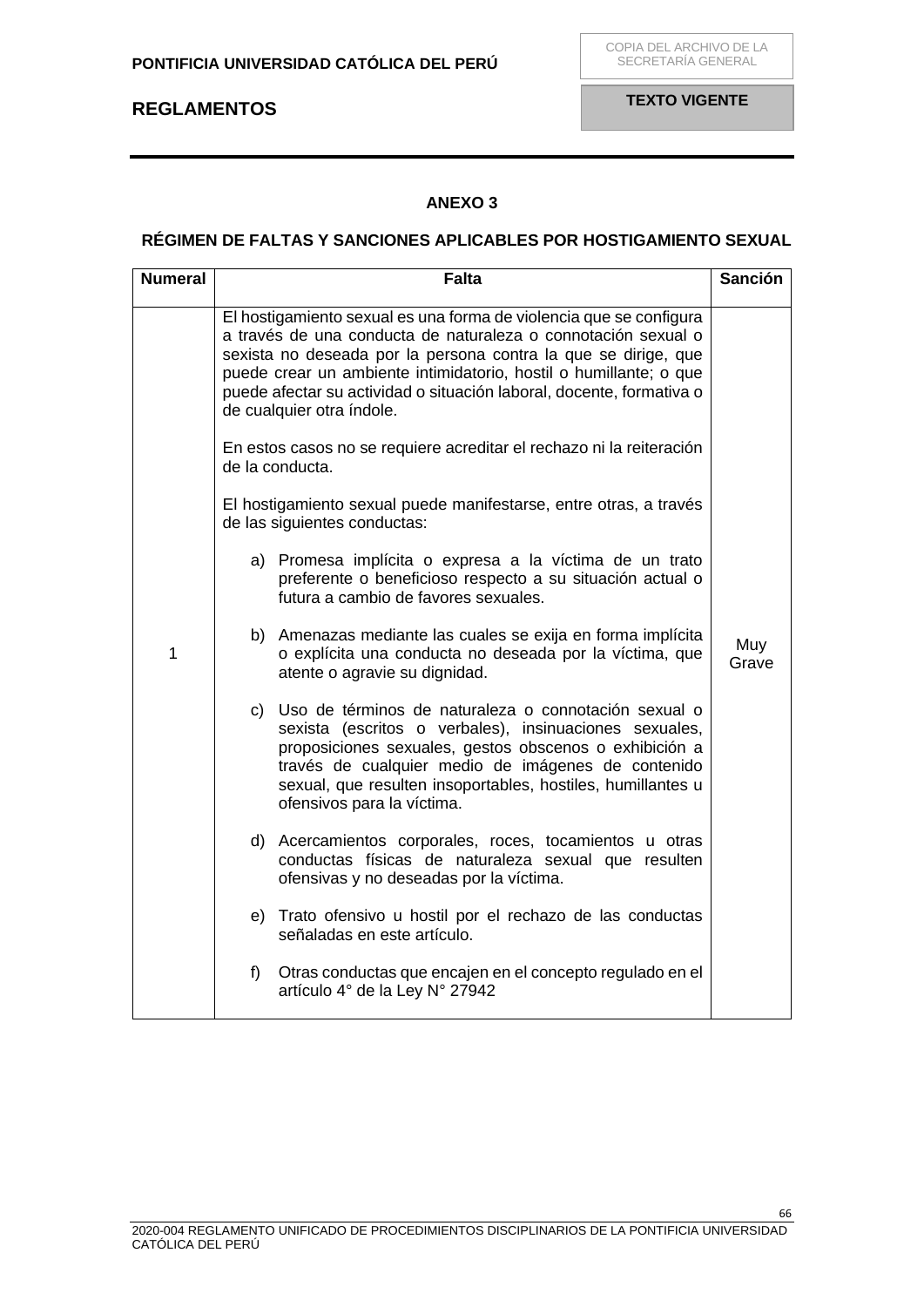## **ANEXO 4**

## <span id="page-66-1"></span><span id="page-66-0"></span>**RÉGIMEN DE FALTAS Y SANCIONES APLICABLE AL PERSONAL DOCENTE Y PRE-DOCENTE**

El siguiente listado establece las faltas y sanciones aplicables a los docentes, pre-docentes en lo que corresponda, sin perjuicio de aquellas otras faltas y sanciones que por su condición pudieran serle aplicables, según lo señalado en el presente reglamento u otras normas que resulten aplicables.

| <b>Numeral</b> | <b>Falta</b>                                                                                                                                                                                                                                          |  |
|----------------|-------------------------------------------------------------------------------------------------------------------------------------------------------------------------------------------------------------------------------------------------------|--|
| 1              | No observar los compromisos o no respetar los principios y valores que<br>inspiran a la Pontificia Universidad Católica del Perú.                                                                                                                     |  |
| $\overline{2}$ | Incumplir con las obligaciones específicas derivadas del contrato de trabajo.                                                                                                                                                                         |  |
| 3              | No respetar o tener actitudes deshonestas con sus superiores, compañeros<br>de trabajo, subordinados, profesores, alumnos y demás miembros de la<br>Comunidad Universitaria, así como con los usuarios de los servicios que<br>brinda la Universidad. |  |
| 4              | Incumplir con el deber de confidencialidad. Difundir información calificada<br>previamente por la Universidad que deba mantenerse bajo reserva.                                                                                                       |  |
| 5              | Sustraer o utilizar sin autorización previa documentos confidenciales de la<br>Universidad, o entregarlos a terceros.                                                                                                                                 |  |
| 6              | Realizar actos que afecten el patrimonio de la Universidad o de cualquier<br>miembro de la comunidad universitaria.                                                                                                                                   |  |
| $\overline{7}$ | Realizar actos que dañen la reputación de la Universidad o la reputación de<br>cualquier miembro de la comunidad universitaria. No se sanciona el ejercicio<br>del derecho de opinión.                                                                |  |
| 8              | No cumplir con los procedimientos establecidos para el manejo y/o utilización<br>de bienes o dinero de propiedad de la Universidad que se encuentre bajo la<br>custodia y/o asignación del docente y/o predocente.                                    |  |
| 9              | Utilizar o manipular de manera negligente la infraestructura, los materiales o<br>los servicios que brinda la Universidad.                                                                                                                            |  |
| 10             | Utilizar bienes, recursos y/ o servicios de la Universidad para fines<br>particulares o personales.                                                                                                                                                   |  |
| 11             | Dañar por negligencia las herramientas o equipos que la Universidad entrega<br>a sus docentes y/o predocentes para su uso.                                                                                                                            |  |
| 12             | Desperdiciar materiales u otros elementos otorgados con ocasión de las<br>tareas encomendadas.                                                                                                                                                        |  |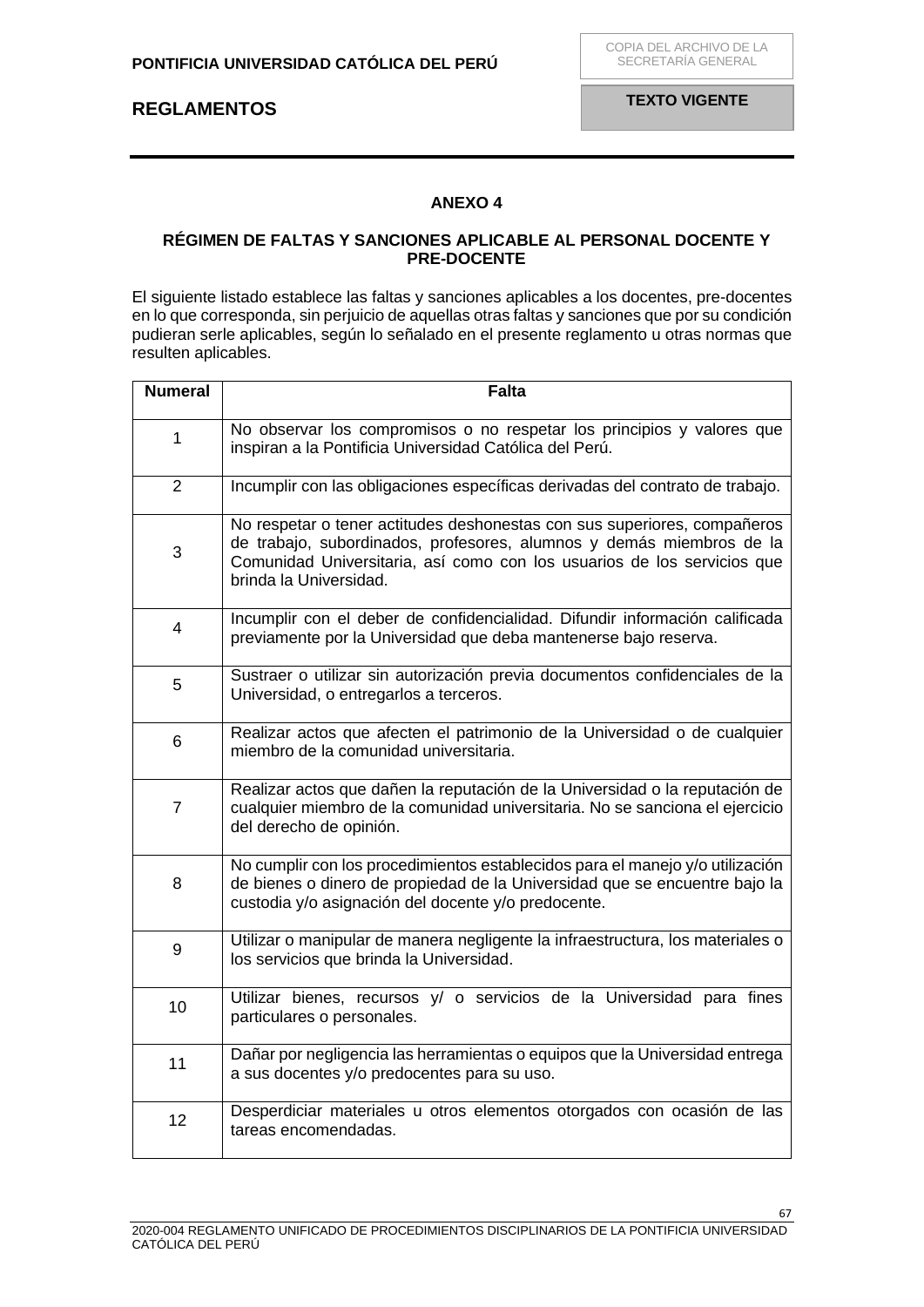| 13 | Hacer uso indebido de los vehículos, equipos, materiales, maquinarias u<br>otros bienes y servicios de propiedad de la Universidad o que estén bajo su<br>cuidado.                                                                                                                                             |
|----|----------------------------------------------------------------------------------------------------------------------------------------------------------------------------------------------------------------------------------------------------------------------------------------------------------------|
| 14 | Dañar y/o no mantener la higiene de la infraestructura y mobiliario de la<br>Universidad.                                                                                                                                                                                                                      |
| 15 | En general, cualquier acto que atente contra los bienes de propiedad de la<br>Universidad o de otros miembros de la comunidad universitaria, o que afecte<br>la política o las buenas relaciones que deben normar el desenvolvimiento<br>laboral.                                                              |
| 16 | Insultar, difamar, agredir verbalmente o efectuar cualquier acto de<br>menosprecio público o privado contra cualquier miembro de la comunidad<br>universitaria proferido directamente o a través de las redes sociales, o contra<br>cualquier persona que se encuentre en las instalaciones de la Universidad. |
| 17 | Pelear en el centro de trabajo o fuera de él cuando los hechos se deriven<br>directamente de la relación laboral, o provocar u obligar a pelear a otros<br>colaboradores en el trabajo.                                                                                                                        |
| 18 | Incumplir de manera reiterada con la asistencia puntual a las actividades<br>académicas universitarias de presencia obligatoria. Asimismo, no entregar,<br>en las fechas señaladas por la unidad académica, la información que esta<br>requiera para el normal desarrollo de las clases.                       |
| 19 | No registrar la asistencia.                                                                                                                                                                                                                                                                                    |
| 20 | Registrar la asistencia (entrada y/o salida) de otro docente o predocente.                                                                                                                                                                                                                                     |
| 21 | Borrar o alterar los registros de asistencia.                                                                                                                                                                                                                                                                  |
| 22 | No asistir injustificadamente al centro de trabajo.                                                                                                                                                                                                                                                            |
| 23 | No cumplir con el compromiso contraído voluntariamente de trabajar en horas<br>de sobretiempo.                                                                                                                                                                                                                 |
| 24 | Tardanzas injustificadas.                                                                                                                                                                                                                                                                                      |
| 25 | Dormir en horas de trabajo.                                                                                                                                                                                                                                                                                    |
| 26 | Realizar actividades personales o ejecutar trabajos particulares<br>no<br>autorizados dentro del centro de trabajo o durante la jornada de trabajo.                                                                                                                                                            |
| 27 | La competencia desleal.                                                                                                                                                                                                                                                                                        |
| 28 | Presentar documentos de identidad que no pertenecen al docente o<br>predocente; haber prestado sus documentos personales a terceros, sean o<br>no de la Universidad, que hayan pretendido ingresar a los locales de esta o<br>hacer uso de sus servicios; o realizar cualquier otro acto de suplantación.      |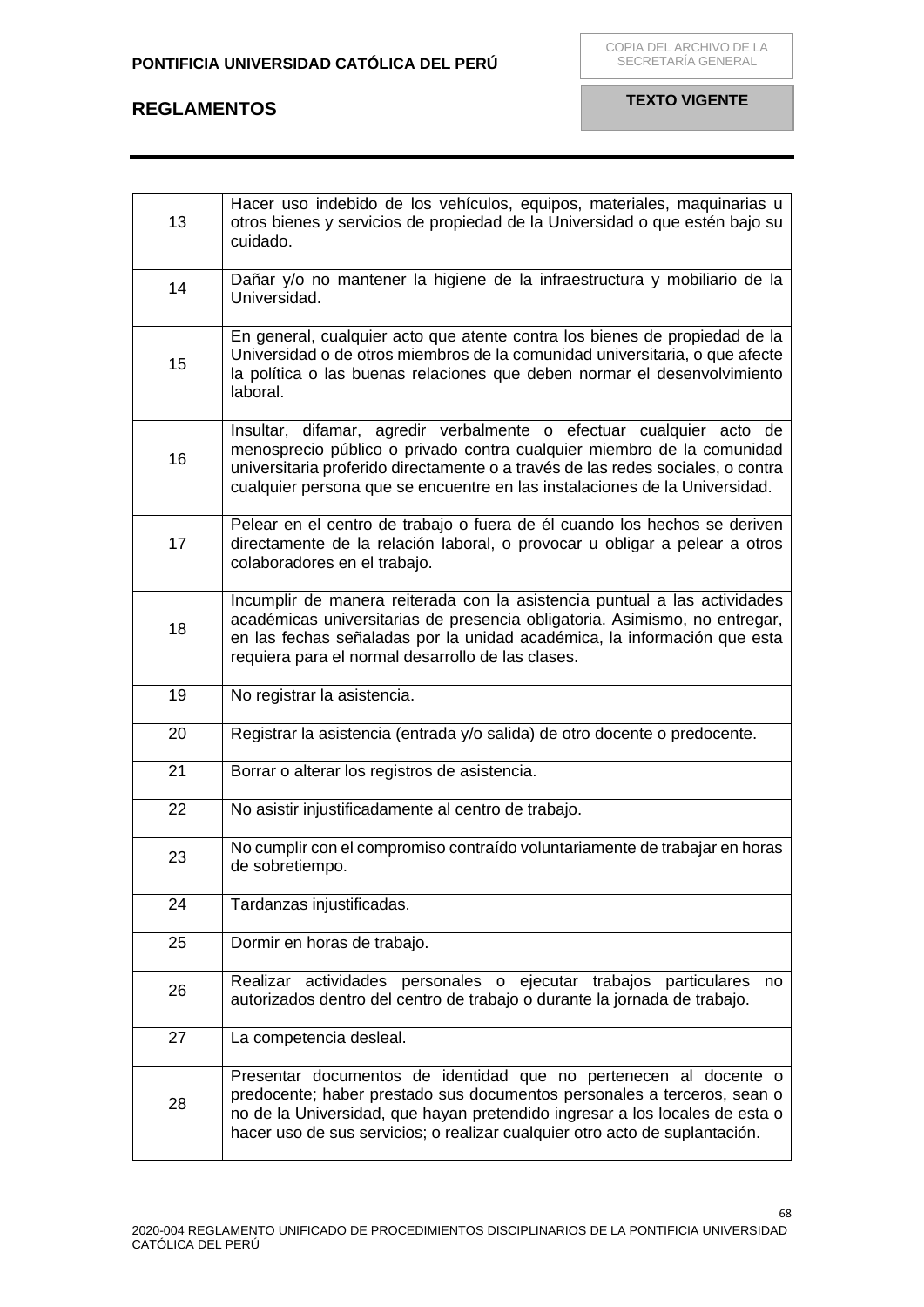| 29 | Negarse injustificadamente a realizar una labor perteneciente al ámbito de<br>sus funciones encomendada por su jefe o jefa.                                                                                                                                                                                                                                                                                                                                                                                                                                                                                                                                                                        |
|----|----------------------------------------------------------------------------------------------------------------------------------------------------------------------------------------------------------------------------------------------------------------------------------------------------------------------------------------------------------------------------------------------------------------------------------------------------------------------------------------------------------------------------------------------------------------------------------------------------------------------------------------------------------------------------------------------------|
| 30 | Utilizar o ingresar indebidamente a los recursos y servicios informáticos que<br>brinda la Universidad con el fin de alterarlos, dañarlos, destruirlos, alterar la<br>información oficial de estos o afectar derechos de terceros.                                                                                                                                                                                                                                                                                                                                                                                                                                                                 |
| 31 | Cualquier otra conducta calificada como falta en el Estatuto de la Universidad,<br>el Reglamento del Profesorado, las normas internas de la Universidad o las<br>normas laborales vigentes.                                                                                                                                                                                                                                                                                                                                                                                                                                                                                                        |
| 32 | Realizar cualquier acto tendiente a distorsionar la objetividad de una<br>evaluación académica que esté o no a su cargo.                                                                                                                                                                                                                                                                                                                                                                                                                                                                                                                                                                           |
| 33 | Elaborar un documento falso, adulterar uno verdadero o hacer uso de uno de<br>ellos con la pretensión de obtener cualquier ventaja o beneficio académico,<br>laboral o económico.                                                                                                                                                                                                                                                                                                                                                                                                                                                                                                                  |
| 34 | Presentación de documentos o información fraudulenta al inicio o durante la<br>vigencia de la relación laboral, sobre aspectos laborales, personales u otros<br>de cualquier naturaleza, a favor o en contra del mismo y/o de los<br>colaboradores de la Universidad.                                                                                                                                                                                                                                                                                                                                                                                                                              |
| 35 | Realizar negligentemente las labores a su cargo, sin el cumplimiento de los<br>deberes mínimos de cuidado que correspondan al nivel de responsabilidad<br>que le ha sido asignado.                                                                                                                                                                                                                                                                                                                                                                                                                                                                                                                 |
| 36 | Realizar juegos de azar, hacer apuestas, vender o comprar artículos de<br>cualquier naturaleza.                                                                                                                                                                                                                                                                                                                                                                                                                                                                                                                                                                                                    |
| 37 | Ingresar a las instalaciones de la Universidad armas de fuego, armas blancas<br>u objetos que puedan originar daños o accidentes, salvo cuando estén<br>expresamente autorizados para ello, o por razones de trabajo se justifiquen<br>y estén debidamente facultados para ello.                                                                                                                                                                                                                                                                                                                                                                                                                   |
| 38 | Resquebrajar la disciplina laboral interna por medio de acciones dirigidas a<br>ese fin o que afecten directamente el respeto debido al orden jerárquico<br>funcional de la autoridad universitaria.                                                                                                                                                                                                                                                                                                                                                                                                                                                                                               |
| 39 | Realizar actos públicos en referencia y/o vinculación a la Universidad, tanto<br>dentro como fuera del campus o en sus diferentes unidades ajenos a los<br>autorizados por esta, formular declaraciones públicas o periodísticas en<br>nombre de la Universidad, excepto en los casos en que se encuentren<br>debidamente facultados para ello; así como utilizar el nombre de la<br>Universidad, de sus directivos, marcas, logos, slogans u otros signos<br>distintivos, el uniforme y/o cualquier otro inherente a la Universidad, en<br>beneficio propio o de terceros, o hacer uso del uniforme asignado por la<br>Universidad en actos que atenten contra el prestigio e imagen de la misma. |
| 40 | Circular publicaciones, por cualquier medio, que alteren la disciplina de los<br>docentes y/o predocente.                                                                                                                                                                                                                                                                                                                                                                                                                                                                                                                                                                                          |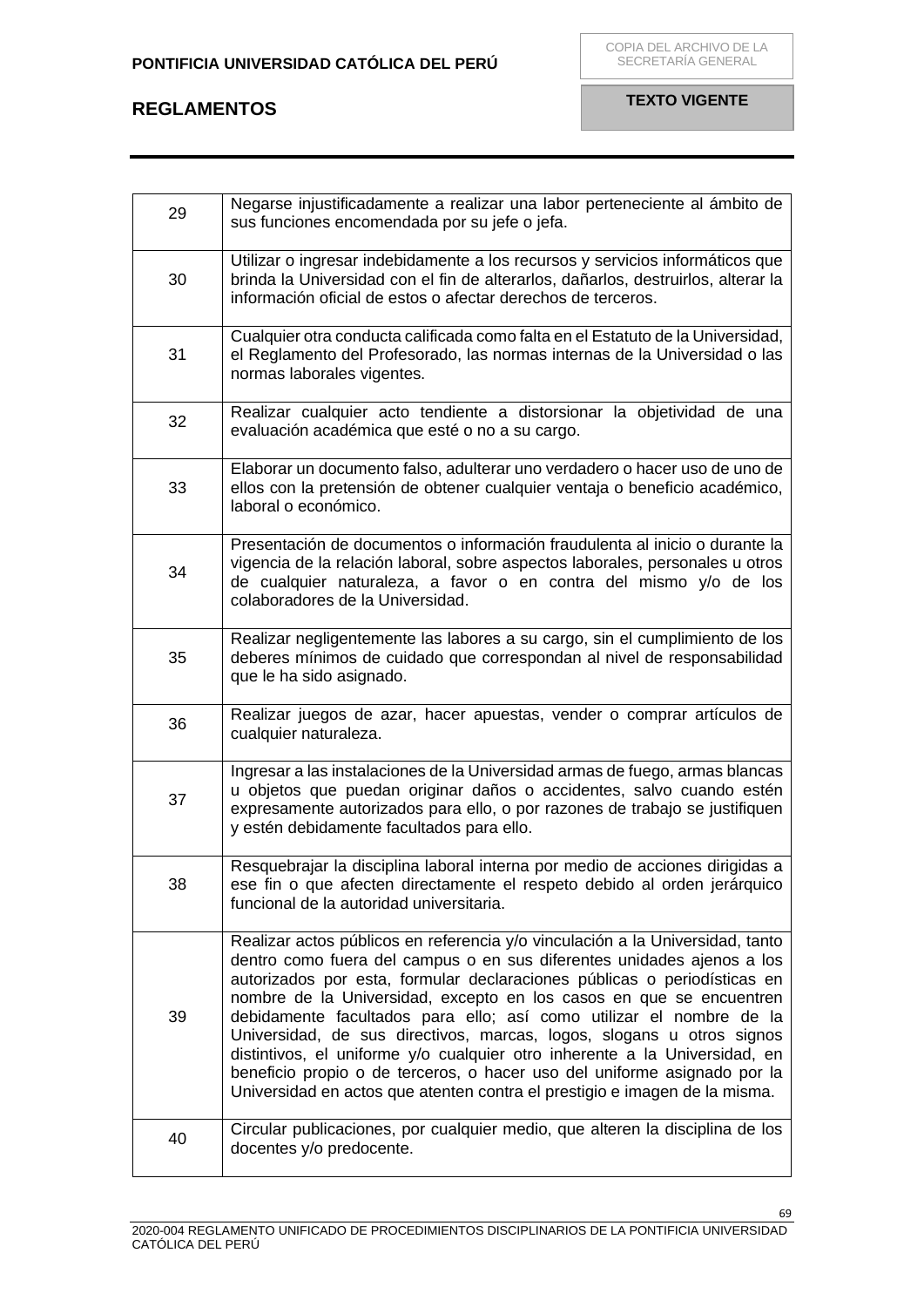| 41 | No reportar inmediatamente cualquier incidencia referida al manejo y/o<br>utilización de bienes u otros de propiedad de la Universidad que se<br>encuentren bajo la custodia y/o asignación del colaborador                                                                                                                                                                                                                                                                                                                                                                                             |
|----|---------------------------------------------------------------------------------------------------------------------------------------------------------------------------------------------------------------------------------------------------------------------------------------------------------------------------------------------------------------------------------------------------------------------------------------------------------------------------------------------------------------------------------------------------------------------------------------------------------|
| 42 | Dañar y/o utilizar sin autorización los bienes particulares y/u otorgados por la<br>Universidad a otros colaboradores, así como extraer de las instalaciones de<br>la Universidad bienes ajenos, sean de propiedad de ésta (salvo se cuente<br>con la debida autorización del jefe o jefa de cada unidad), de otros<br>colaboradores, de los alumnos, o de cualquier tercero.                                                                                                                                                                                                                           |
| 43 | Presentar excusas no veraces o simular enfermedad o accidente para<br>procurar justificar tardanzas, ausencias u otros incumplimientos.                                                                                                                                                                                                                                                                                                                                                                                                                                                                 |
| 44 | Ejercer su actividad académica universitaria dañando de manera manifiesta<br>y pública la reputación de la Universidad. No se sanciona el ejercicio del<br>derecho de opinión.                                                                                                                                                                                                                                                                                                                                                                                                                          |
| 45 | Presentarse en estado de embriaguez al trabajo o estar bajo los efectos de<br>drogas que alteren su conducta normal; o ingerir o fomentar el uso de bebidas<br>alcohólicas y/o drogas en el trabajo, o cuando estén realizando labores para<br>la Universidad fuera de sus instalaciones. El docente y/o predocente deben,<br>en estos casos, someterse a las pruebas correspondientes para determinar<br>su estado. La negativa a someterse a las pruebas correspondientes se<br>considerará como reconocimiento de dicho estado, lo que deberá dejarse<br>como constancia ante la autoridad policial. |
| 46 | Ofrecer o brindar servicios a terceros a cambio de una contraprestación<br>dineraria o para obtener otro beneficio personal, fuera de los canales<br>institucionales establecidos y utilizando indebidamente las instalaciones,<br>materiales, equipos, servicios, nombre o logotipo de la Universidad.                                                                                                                                                                                                                                                                                                 |
| 47 | Ofrecer a los estudiantes que estén matriculados en una asignatura a su<br>cargo, a cambio de una contraprestación dineraria u otro beneficio, servicios<br>educativos, de tutoría académica u otros análogos relacionados con la<br>materia del curso que no estén comprendidos dentro de la oferta educativa<br>contratada entre la Universidad y los referidos estudiantes; o aceptar el<br>ofrecimiento de los estudiantes bajo estas características.                                                                                                                                              |
| 48 | Negligencia o ineficiencia en el trabajo o faltas que signifiquen un peligro para<br>terceras personas, instalaciones y/o la propiedad de la Universidad                                                                                                                                                                                                                                                                                                                                                                                                                                                |
| 49 | No someterse a los exámenes médicos obligatorios o someterse a ellos<br>inoportunamente.                                                                                                                                                                                                                                                                                                                                                                                                                                                                                                                |
| 50 | No acudir a las capacitaciones o charlas obligatorias organizadas por la<br>Universidad sobre seguridad y Salud en el Trabajo.                                                                                                                                                                                                                                                                                                                                                                                                                                                                          |
| 51 | Cualquier otro incumplimiento o inobservancia al presente Reglamento,<br>disposiciones internas que emita la Universidad y/o a las normas laborales.                                                                                                                                                                                                                                                                                                                                                                                                                                                    |
| 52 | Cualquier acto que, de acuerdo a la Universidad, califique como falta laboral,<br>aun cuando no se encuentre establecido en este Reglamento.                                                                                                                                                                                                                                                                                                                                                                                                                                                            |